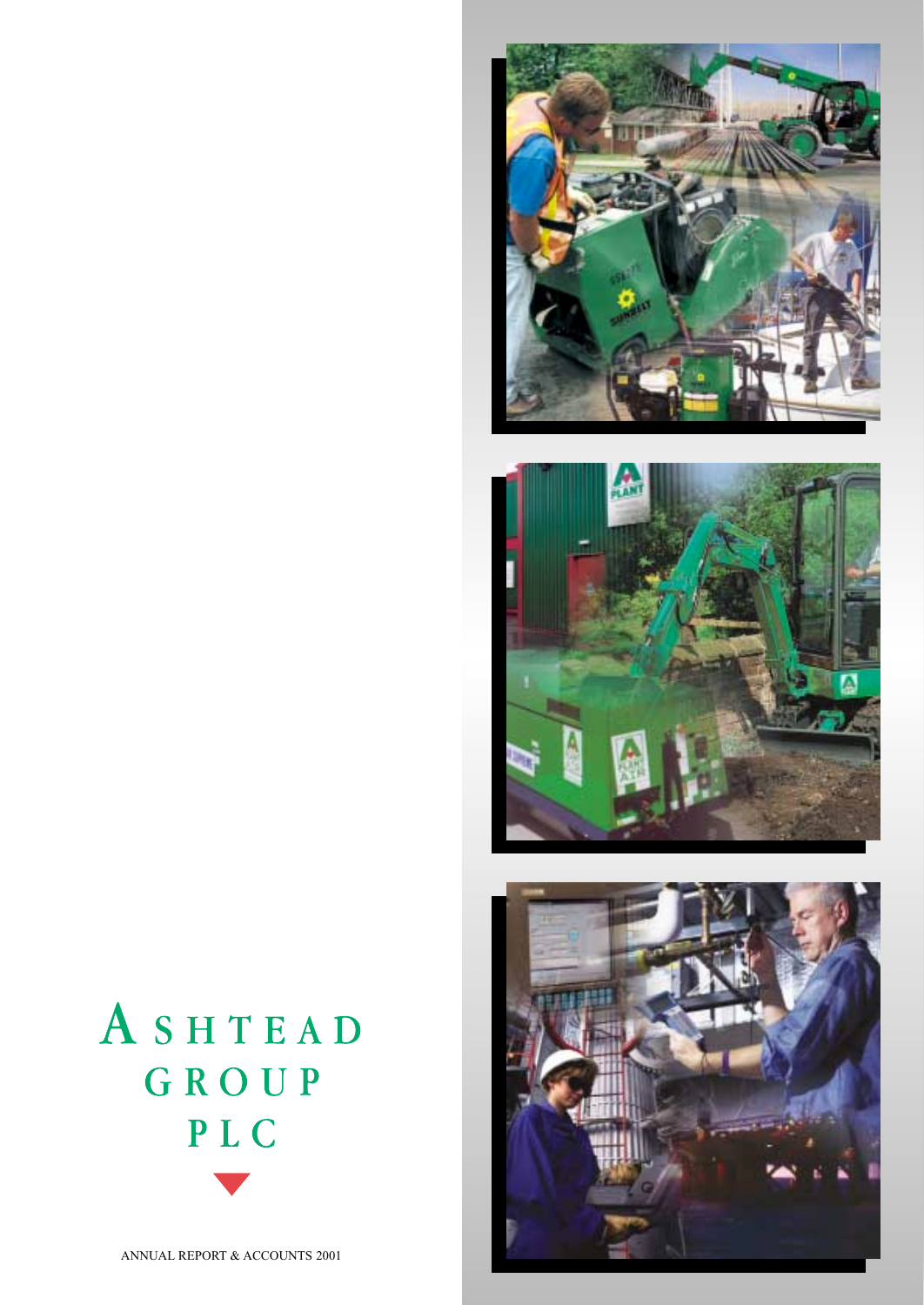





The integration within a matter of three months of the acquired BET USA business with our existing Sunbelt operations, which more than doubled the size of our US business, will enable us to pursue our objective of increasing our 2% market share and improving on our fifth place in this growing \$23 billion US market. In the UK we need to recover from this year's setback with controlled investment and management in a difficult market. Adjusted Group profits are up for the ninth successive year and, to reflect the Board's confidence in the future prospects of the Group, the dividend for the year has been increased by 11%.

itimiul

**Peter Lewis** 31 July 2001

## ANNUAL REPORT & ACCOUNTS 2001





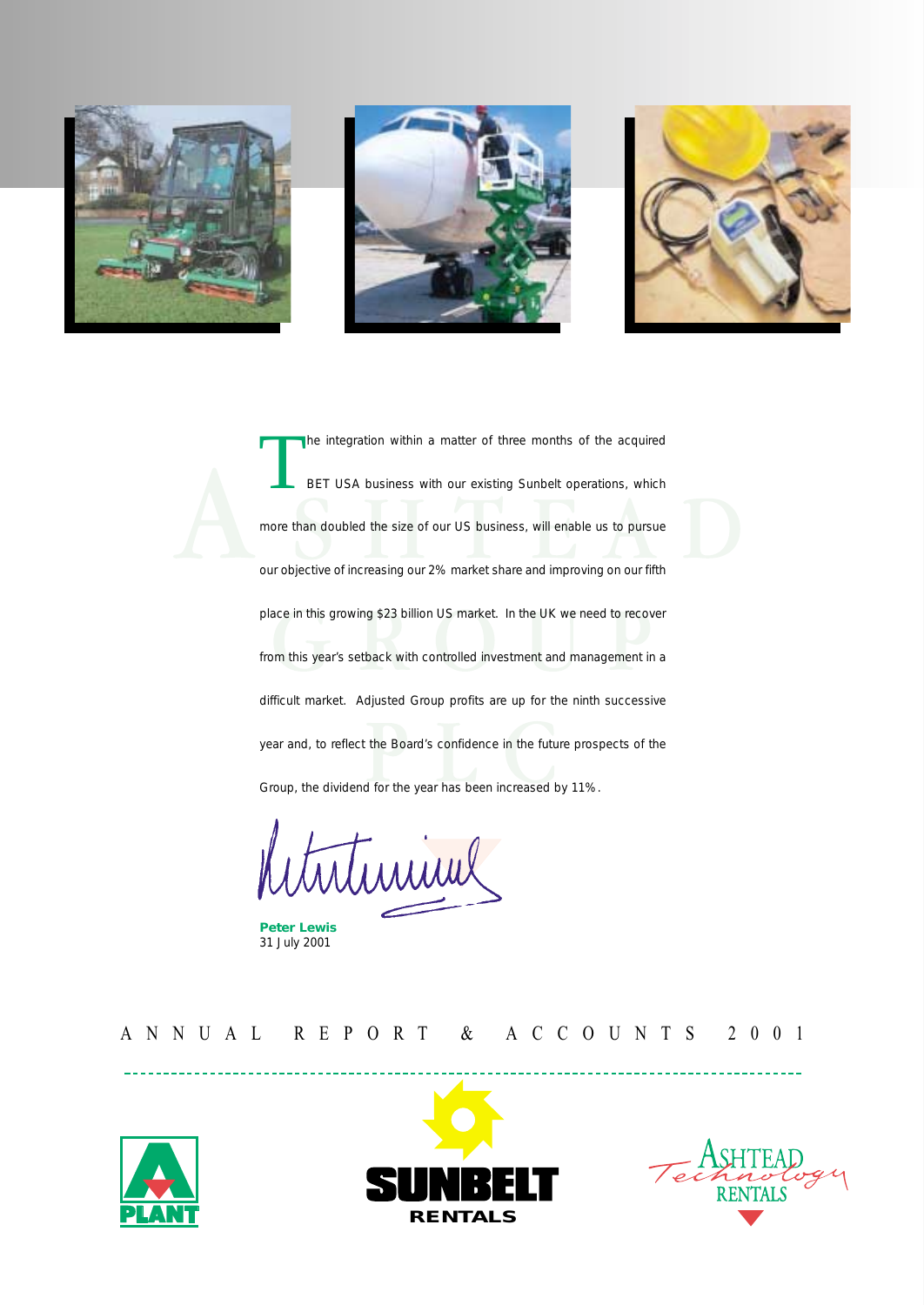## **Contents**

| 2-5     | Chairman's report                           |
|---------|---------------------------------------------|
| 6-9     | Chief Executive's review                    |
| $10-19$ | <b>Financial review</b>                     |
|         | <b>Operational Reviews</b>                  |
| 20-21   | <b>Sunbelt Rentals</b>                      |
| 22-23   | A-Plant                                     |
|         | 24-25 Ashtead Technology                    |
| 26.     | <b>Directors</b>                            |
| 27      | Advisers                                    |
| 28-30   | Directors' report                           |
| 31-33   | Corporate governance<br>report              |
| 34-38   | <b>Remuneration Committee</b><br>report     |
| 39      | Statement of directors'<br>responsibilities |
| 40      | Auditors' report                            |
| 41      | Consolidated profit & loss<br>account       |
| 42      | Consolidated balance<br>sheet               |
| 43      | Company balance sheet                       |
| 44      | Consolidated cash flow<br>statement         |
| 45-62   | Notes to the accounts                       |
| 63      | Seven year history                          |
| 64-68   | Senior staff and locations                  |
| 69      | Future dates                                |

## Financial Highlights

The results for the year, expressed in accordance with all currently applicable accounting standards including FRS 3 and FRS 18 are as follows:

|                    | 2000/01          | 1999/00           |
|--------------------|------------------|-------------------|
|                    | £m               | £m                |
| Revenues           | 552.0            | 302.4             |
| <b>EBITDA</b>      | 190.8            | 124.3             |
| Operating profit   | 69.0             | 57.1              |
| Profit before tax  | 11.9             | 46.2              |
| Earnings per share | 7.0 <sub>p</sub> | 12.8 <sub>p</sub> |

The directors consider that the underlying performance of the business is best described by the following adjusted figures that exclude non-recurring and non-cash items associated with the BET USA acquisition:

|                                    | Previous accounting basis      |       |    | New accounting basis<br>under FRS 18 |                   |          |
|------------------------------------|--------------------------------|-------|----|--------------------------------------|-------------------|----------|
|                                    | 1999/00<br>2000/01<br>Increase |       |    | 2000/01                              | 1999/00           | Increase |
|                                    | £m                             | £m    | %  | £m                                   | £m                | %        |
| Adjusted EBITDA*                   | 210.9                          | 127.3 | 66 | 205.6                                | 124.3             | 65       |
| Adjusted operating profit*         | 99.7                           | 59.4  | 68 | 91.1                                 | 57.5              | 58       |
| Adjusted profit before tax*        | 58.9                           | 48.5  | 21 | 50.3                                 | 46.6              | 8        |
| Adjusted earnings per share* 21.6p |                                | 13.5p | 60 | 18.9p                                | 12.9 <sub>p</sub> | 47       |
| Dividends per share                | 3.50 <sub>p</sub>              | 3.16p | 11 | 3.50 <sub>p</sub>                    | 3.16p             | 11       |

*\* before exceptional BET USA integration and financing costs, non-recurring salary costs paid to redundant former BET USA staff and the non-cash items of goodwill and convertible loan interest amortisation. A full reconciliation between adjusted profits and profits under FRS 3 is given on page 14.*

ASHTEAD GROUP PLC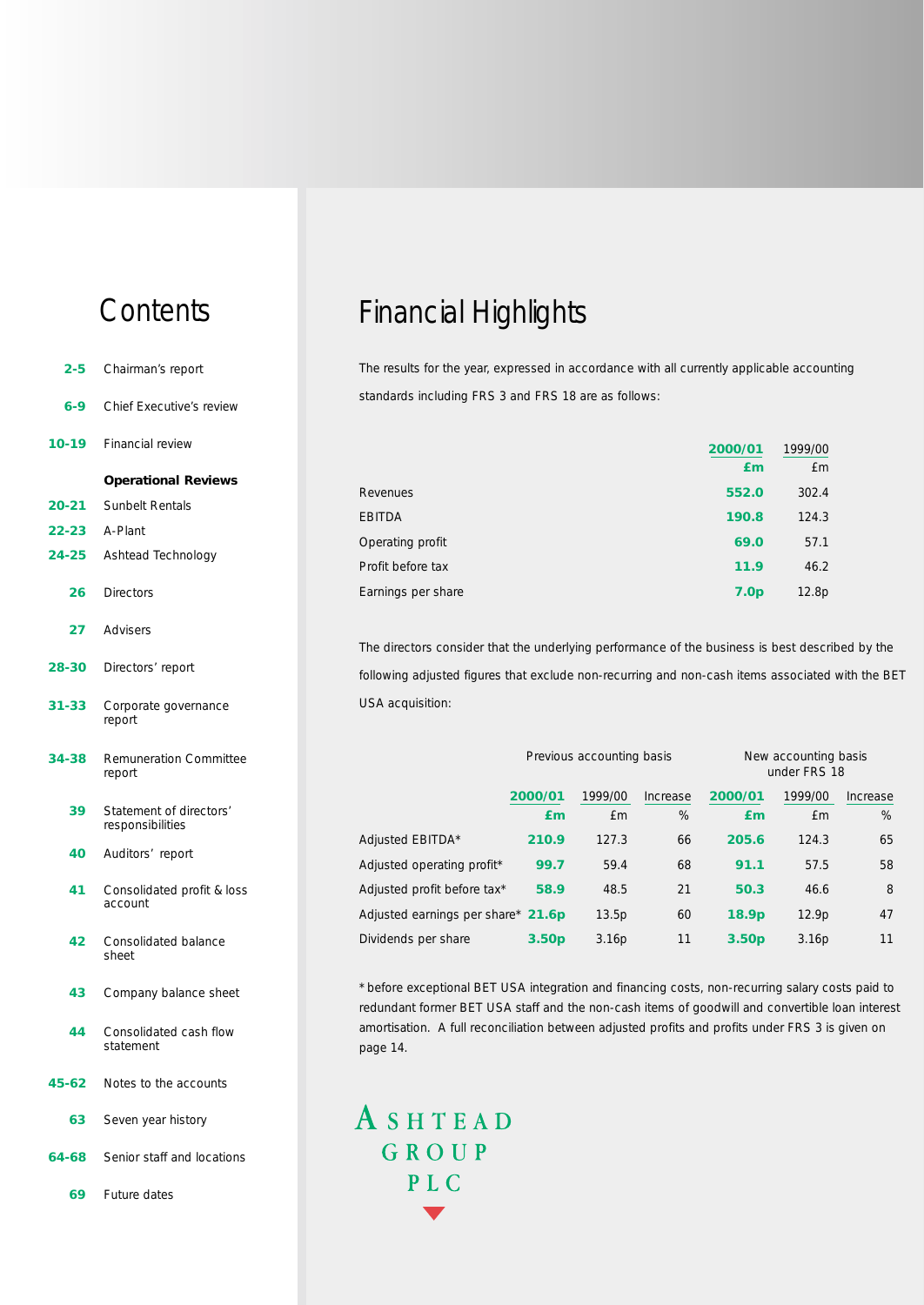

CHAIRMAN'S REPORT

Your Group has steadily built a growing presence in America since it began its activities there 11 years ago. It has been the strategic goal of your management for more than three years to secure a larger share of the market by a quality acquisition to supplement our organic growth.

## ASHTEAD GROUP PLC

#### **Dear Owner,**

This was arguably the most important 12 months in your Group's 17 year history. As a result of the acquisition in June 2000 of BET USA from Rentokil Initial your Group has practically doubled in size. By this transaction, Ashtead realised its long held strategic plan of a substantial presence in the growing, but still underdeveloped, US market to add to its established leadership in the UK. The prompt integration programme represented management's biggest test to date. The successful merger of BET USA with Sunbelt is a welcome reaffirmation of the appeal and robustness of our unique business model.

In the light of the acquisition of BET USA and the subsequent increase in the scale of the business, the Board has chosen to adopt early the new Financial Reporting Standard (FRS 18) and as a result has conducted a full review of all of its accounting practices.

Whilst this makes an already complex set of accounts more complicated it provides a consistent basis for future reporting.

For the year just ended adjusted profits before tax on the previous accounting basis were £58.9m, on the revised FRS 18 basis £50.3m and on a pre-tax basis under FRS 3 and FRS 18 £11.9m. Further details of the effects of adopting FRS 18 are included in the accompanying financial review. Your directors consider that the underlying performance of the business is best described in the adjusted figures that exclude non-recurring and non-cash items associated with the BET USA acquisition. Subsequent references in this commentary are to the adjusted figures on the post FRS 18 basis.

### **Group review**

Following the acquisition of BET USA revenue increased 83% to £552.0m (£302.4m). Adjusted EBITDA, arguably the most

important result for a rental company, rose 65% to £205.6m (£124.3m) with adjusted operating profit up 58% to £91.1m (£57.5m). Adjusted earnings per share were 47% higher at 18.9p (12.9p). Your directors are recommending an increased final dividend (the twelfth consecutive period it has been raised) of 2.88p making a total for the year of 3.5p - up 11% - to reflect their confidence in the future progress of the enlarged Group.

There has been a significant change in the scale of your Group. This year's revenue was more than double that of two years ago; adjusted EBITDA for the year was greater than revenue of three years ago and adjusted operating profit has more than doubled in the same period.

## **Sunbelt**

Your Group has steadily built a growing presence in America since it began its activities there 11 years ago. It has been the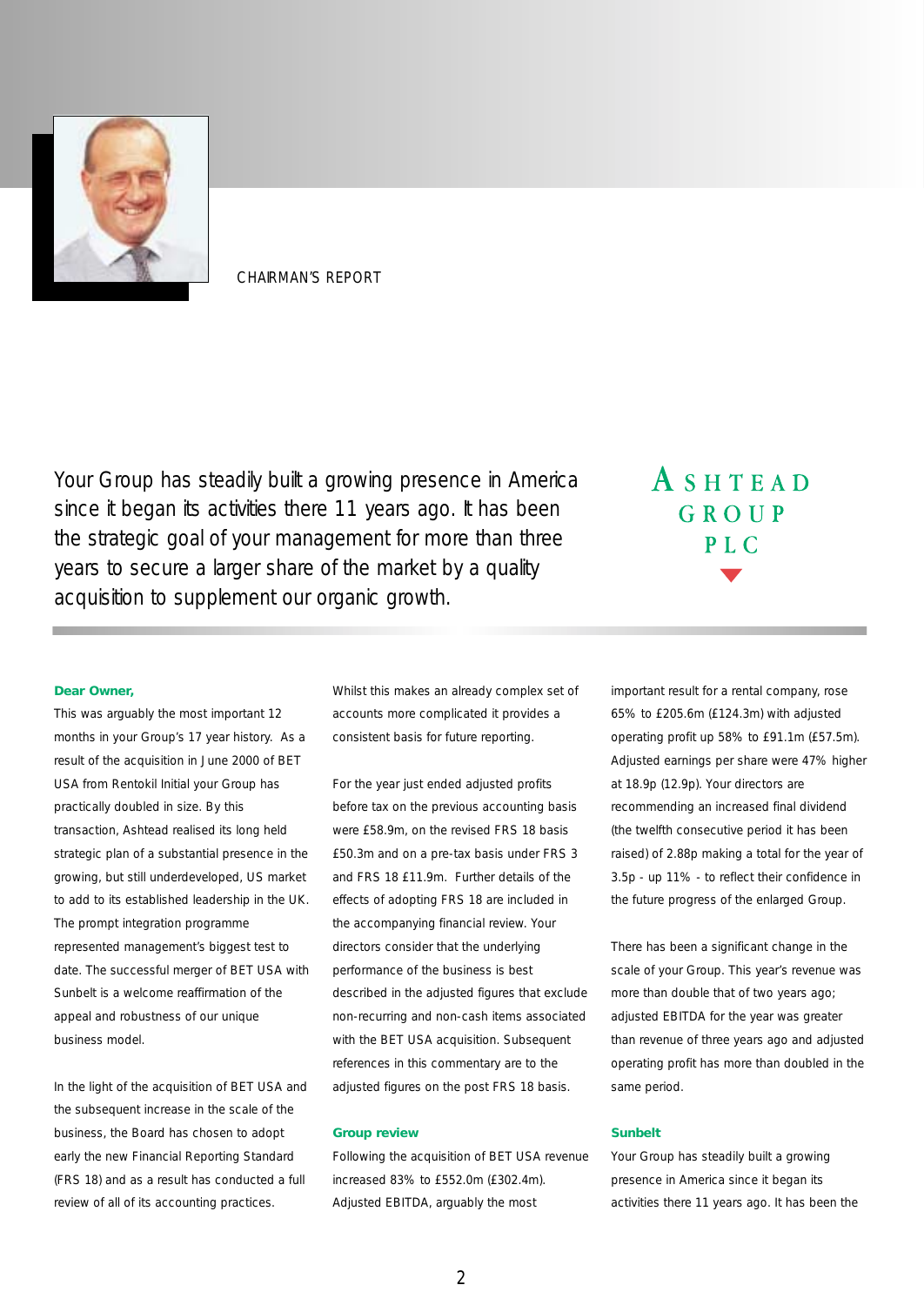

strategic goal of your management for more than three years to secure a larger share of the market by a quality acquisition to supplement our organic growth. BET USA has proved to be the ideal vehicle to add to the largely home-grown Sunbelt business. Your Group enjoys a significant advantage over its US competitors in that, prior to more than doubling the size of its US business with this purchase, it had already established a unique operating culture in the industry.

Our approach of a highly devolved management style with emphasis on the local profit motive in which all staff participate in the monthly paid profit share programme is firmly rooted in Sunbelt. Thus, it was possible to extend quickly our "personal responsibility/personal reward" ethos to BET USA despite it having been run as three separate businesses under successive previous owners. The successful integration of BET USA into Sunbelt in 70 days is a

testimony to local management's strength in depth.

There continues to be a fundamental and growing demand for the rental option, which accounts for an estimated 20-25% of US product usage compared with 75-80% in the more mature UK market. In a slowing US economy, rental may achieve yet greater prominence and Sunbelt's integrated business is set to increase its current 2% share of the US\$23 billion market. Good progress was made in raising BET USA margins towards the levels historically earned by Sunbelt.

Sunbelt performed strongly, with operating profits rising to £62.4m (£21.4m), as the rate of growth in the US economy slowed. The core Sunbelt locations achieved strong like for like revenue growth of 20% in US dollars with the total core business (including recently opened locations) growing 51% overall.

## **A-Plant**

The results of A-Plant this year were a setback. EBITDA was broadly unchanged year on year at £75.2m (£74.3m) but, due to the increased depreciation charge, operating profits declined 25% to £25.1m, the first reduction in A-Plant's operating profits since 1992. The UK market also continues to be competitive. The attempts of last October to achieve a much needed price rise met with some success. However business levels were held back by the rigours of exceptionally wet weather resulting in lower construction activity and the ripple effect from the prolonged foot and mouth epidemic.

With hindsight it was a mistake to invest so heavily in the early part of the year in an attempt to pre-empt market positions. However, capital expenditure in the current year will be much less as a result of last year's expenditure. Looking forward, the principal features of the UK market are likely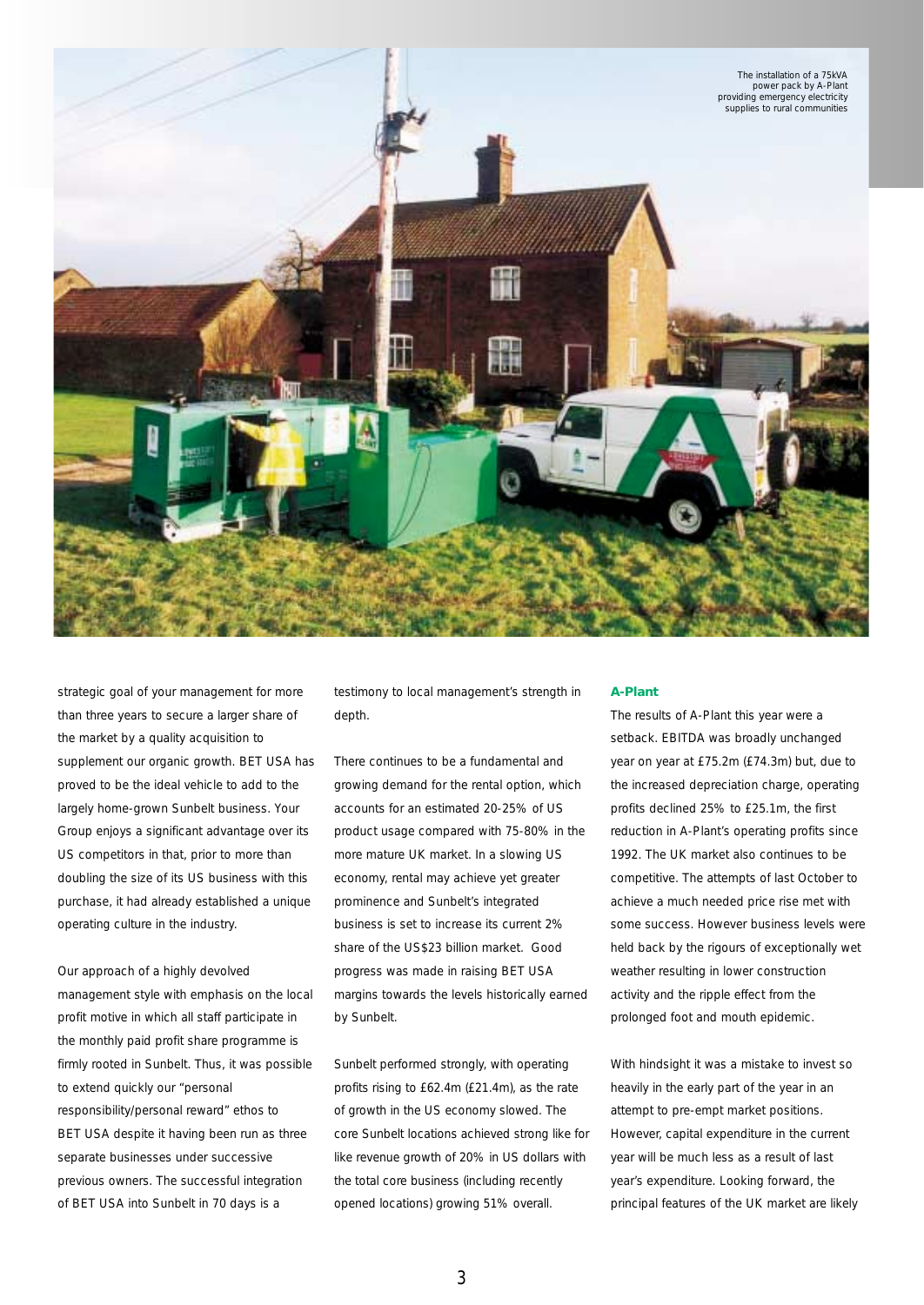

*Ashtead Technology Rentals is probably the only rental company in North America supplying instruments for cleanroom performance testing*

> ASHTEAD GROUP PLC

for some time to be continued rationalisation among competitors but with sustained demand for the rental product. Whilst these structural changes in the market take place, your management are resolved to restrict future cost growth and capital investment until conditions exist to provide a better return on capital.

## **Ashtead Technology**

Ashtead Technology has continued its recovery from the impact of the low oil prices of two years ago. Operating profits rose 44% to £3.6m. After a period of difficult trading conditions, North Sea activity is greater in the UK sector but less buoyant in the Norwegian area. South East Asia is already showing increased demand and confidence has at last returned to the offshore market in America. With the acquisition of Response Rentals last October, Ashtead Technology became a major participant in the environmental products rental market in the United States.

This new range offers attractive development opportunities in many of the other markets served.

## **Financial**

Net cash inflow from operating activities before exceptional BET USA integration costs rose by 55% to a record £173.0m (£111.4m).

Exceptional integration costs at £12.3m were somewhat higher than the £10m estimate we gave when the BET USA acquisition was announced in April 2000. The majority of the expenditure was for rebranding the BET USA product range (£8.9m). The total also includes staff redundancy and office closure costs of £1.2m and other one-off costs of £2.2m. No further integration costs are anticipated.

Consistent with previous years, the sale of retired assets generated a profit over book value of £6.8m (£6.0m).

The tax credit of £10.9m comprises a credit of £1.2m in respect of current tax and a credit of £9.7m relating to deferred tax. The current tax credit arises because no tax is due in respect of the current year and due to a reduction in the level of the required provisions for previous years. The deferred tax credit arises partly in the US where unused tax losses carried forward eliminate any potential deferred tax liability and partly in the UK where the potential deferred tax liability is lower than in the previous year.

## **Staff**

Every member of staff makes his or her unique contribution to our success. Monthly paid profit share was earned by staff at all levels in the amount of £13.2m (£5.9m) reflecting the profits they generated. We are pleased for them and hope they make more each year.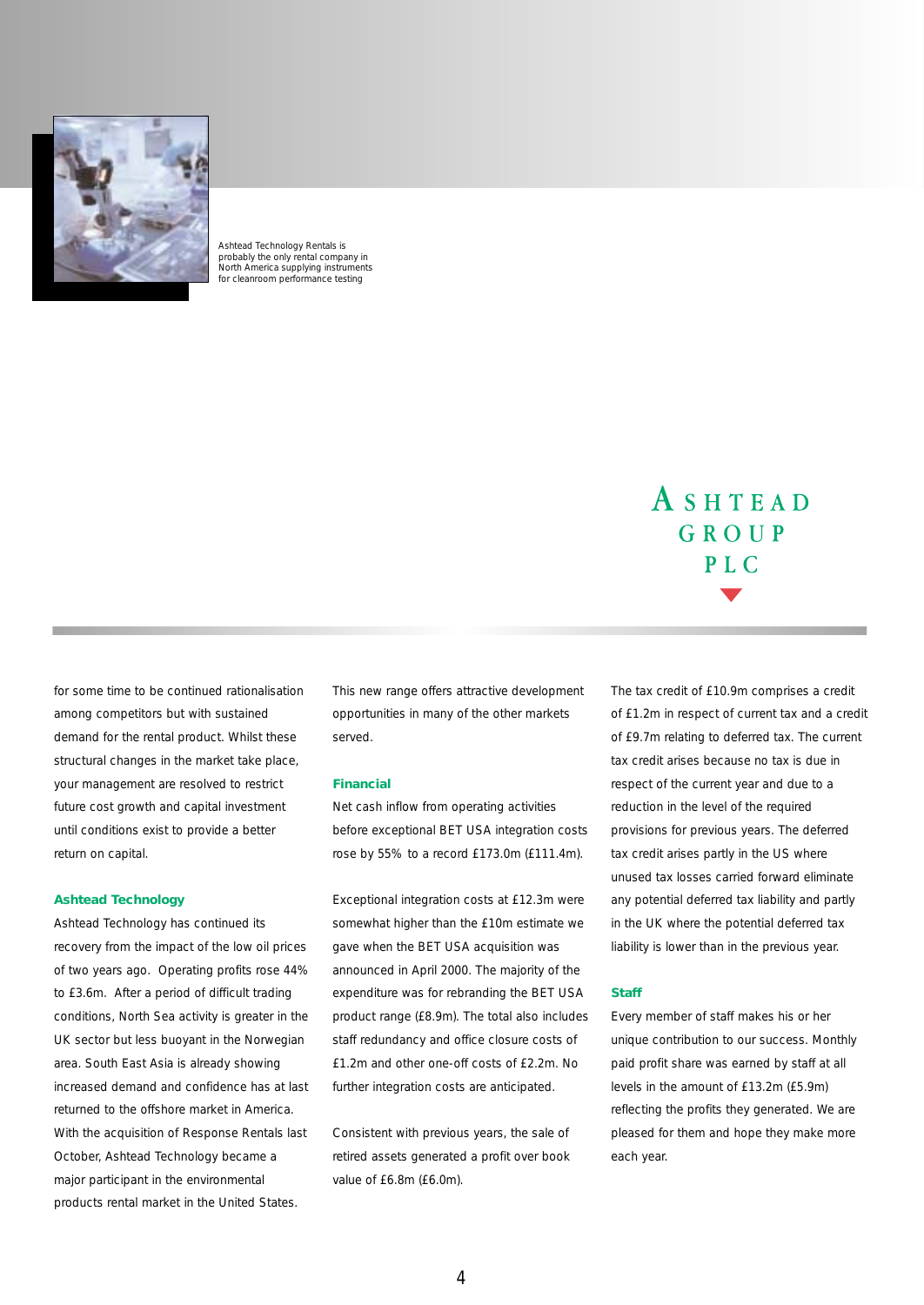*A portable diesel air compressor and pneumatic demolition tool*



## **Current and future trading**

Overall the year has begun in line with expectations with Group revenues in May and June up 29%. In the same period, on a like for like basis, Sunbelt's same store revenues grew by 10%, A-Plant's grew by 2% and Ashtead Technology's by 28%.

The Group's objectives for the current year are to continue to grow the Sunbelt Profit Centre network with around 30 new branch openings this year. A-Plant will concentrate on improving its operating efficiencies. Both companies will place focus on increasing returns on capital employed. Capital expenditure will reduce significantly year on year. Ashtead Technology is expected to continue its progress of the last twelve months.

The Group cannot be immune from macroeconomic conditions in the UK and USA. However, current trading levels and the long term opportunities for growth in the Group's US markets result in an expectation of a satisfactory outcome for the current year and optimism about the Group's future prospects.

## **My retirement**

It was announced with the preliminary results that I have chosen to retire at the end of July 2001. In my 61st year and after more than 17 years as your Chairman, almost all in an executive capacity, I decided it was the right time to step down.

We have come a long way since we started in May 1984 with five branches and revenues of less than £2m. Ashtead is now one of the largest companies of its kind in the world. I want to thank all stakeholders in the Company: staff, shareholders, customers, suppliers and advisers for their unstinting support over nearly two decades. To this "A-team" goes the credit for our success. I wish the Group and everyone associated with

it and, of course, my successor, Henry Staunton, many more triumphs in the future.

itutinin

**Peter Lewis** Chairman 31 July 2001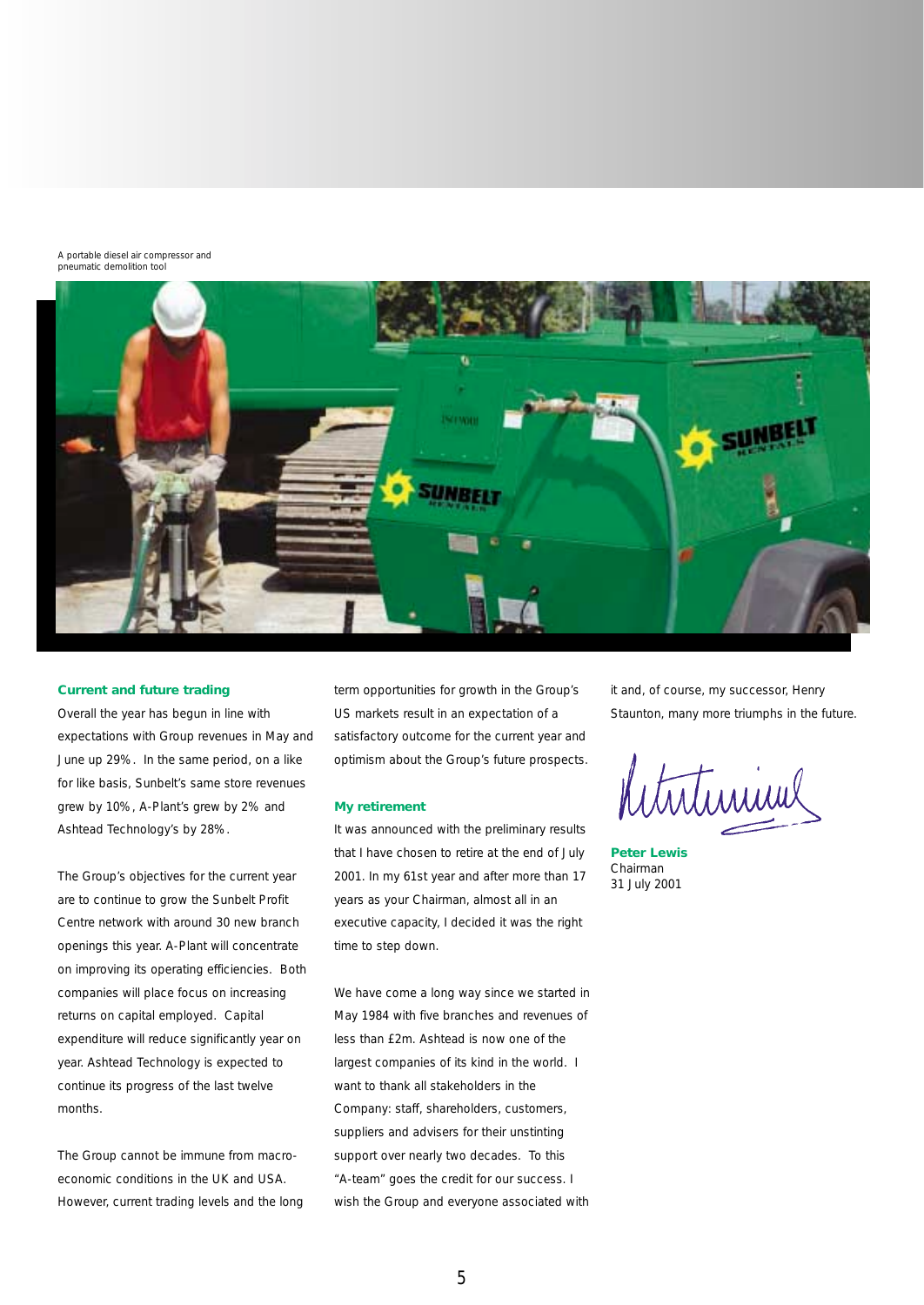

CHIEF EXECUTIVE'S REVIEW

The year just ended saw a significant change of scale and focus in your Group with turnover rising by 83% to £552.0m and the original cost of our rental fleet approximating £1 billion. We also became the fifth largest equipment rental company in the United States where Sunbelt now provides 68% of our adjusted operating profits compared with 37% a year ago.

ASHTEAD GROUP PLC

#### **Results**

After what has in many ways been one of the most challenging years for your Group, it is pleasing to report strong adjusted earnings per share performance (up 47%) and an enhanced competitive position in each of our markets. As usual, our detailed seven-year record is shown at the end of this Annual Report (page 63) and you will note consistent year on year growth in all important measures.

Nevertheless, it is the recent past and future opportunities on which I shall be concentrating in this report. The year just ended saw a significant change of scale and focus in your Group with turnover rising by 83% to £552.0m and the original cost of our rental fleet approximating £1 billion. We also became the fifth largest equipment rental company in the United States where Sunbelt now provides 68% of our adjusted operating profits compared with 37% a year ago.

## **The US Market**

Sunbelt trebled in size last year. This was the result not only of the acquisition of BET USA from Rentokil on 1 June 2000, but also of strong organic growth from the core Sunbelt business reflecting in part the opening of 22 Profit Centres in the previous year. However, I am pleased to report that, when these too are excluded, our like-for-like revenue growth rate (measured in US dollars) was 20% demonstrating the strength of our profit centre model, with its focus on profit share based on local performance, and of our US management team. It is to their credit that they integrated our largest ever acquisition in less than three months while maintaining the above-mentioned growth in the original Sunbelt businesses. It is worth noting that the integration was effectively of three cultures into Sunbelt as we inherited through BET USA three different regional businesses with different trading names and management styles. For this reason, it was doubly

important that change was made and made quickly.

Sunbelt's 2000/01 results were achieved amid increasing concerns about the strength of the US economy. In this context, Sunbelt's second half performance, which showed an increase on the first half, is very encouraging. As many of our competitors are financially constrained following their significant acquisition activity over the past 3-4 years, we believe this offers Sunbelt an opportunity to increase its market share, which currently stands at only 2%.

The measured build-up of our US operations, almost entirely by greenfield openings over more than a decade prior to the BET USA acquisition, has stood us in good stead. The new financial year has also started well with same store revenues up 10% in the two months to end June and our strategy over the next year and beyond is to resume our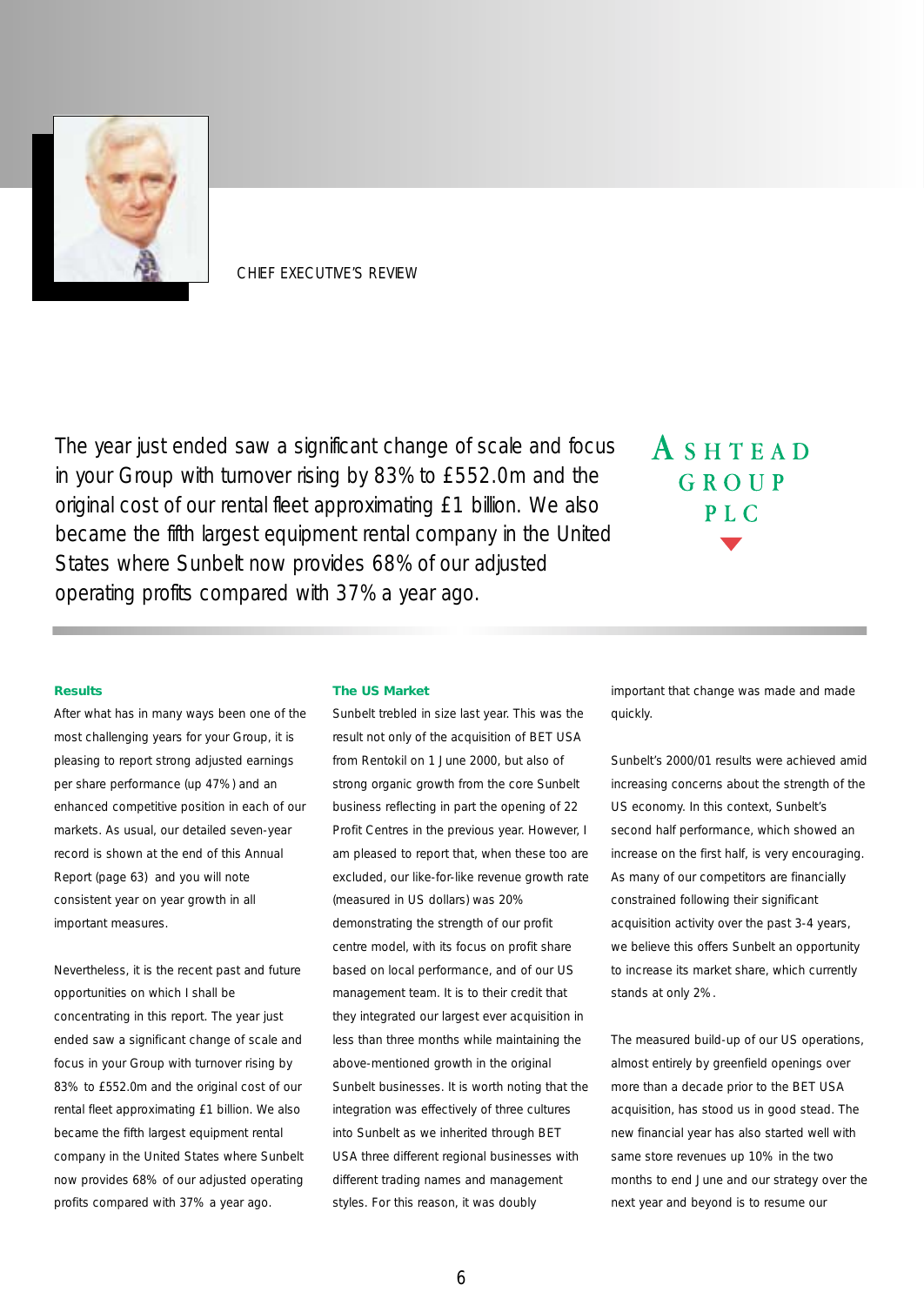

*Two skid-steer loaders removing silt from the spillway of a dam in North Carolina*

opening programme on our new enlarged geographical base at the rate of 30 Profit Centres a year.

Currently only 20-25% of manufactured product - it was only 5% a few years ago - is distributed through rental in the USA compared with approximately 80% in the UK and in Japan. Yet the US rental market, estimated at \$23bn, is already almost seven times the size of the UK market and is set to grow substantially. Hence, Sunbelt's opportunity is to take a growing share of a potentially very large market.

## **The UK Market**

Highly competitive conditions have characterised the UK market in which A-Plant trades. We have seen significant changes in that our largest competitor has become the subsidiary of Caterpillar's UK distributor while another public company, once the UK's leading non-operated equipment rental

company, has sold off its fleet and abandoned the general equipment market.

As noted in our interim statement, it was in anticipation of increasing consolidation that A-Plant invested in its rental fleet at the beginning of the past financial year. In practice, although many companies have been put up for sale, much consolidation is still to take place. Against this background, it was decided to limit capital expenditure in the second half - £9m was spent compared with £58m in the first half. The general strategy is to improve returns on invested capital by controlling costs, raising prices wherever possible and making our existing assets "sweat". To this end, price increases were put in place at the beginning of the second half with reasonable success, despite some sacrifice of volume, with the net effect that revenues increased by 7% for the year as a whole compared with 5% in the first half.

Although full year adjusted operating profits were 25% down on the previous year, A-Plant's second half performance gives modest grounds for optimism given the extremely difficult trading conditions in a year which included the effects of a fuel strike, the foot and mouth epidemic and the wettest weather since records began in many parts of the country.

In the coming year, the drive will be to improve returns on invested capital. As a much more mature business than Sunbelt, it is anticipated that A-Plant will be cash positive in the coming year. It is also a year in which the drive will be to reap the benefits, in terms of customer satisfaction, flowing from our significant investment in IT and our national training centre.

Our scale as a market leader in both the UK and the USA and the ownership of our major UK competitor indirectly by a manufacturer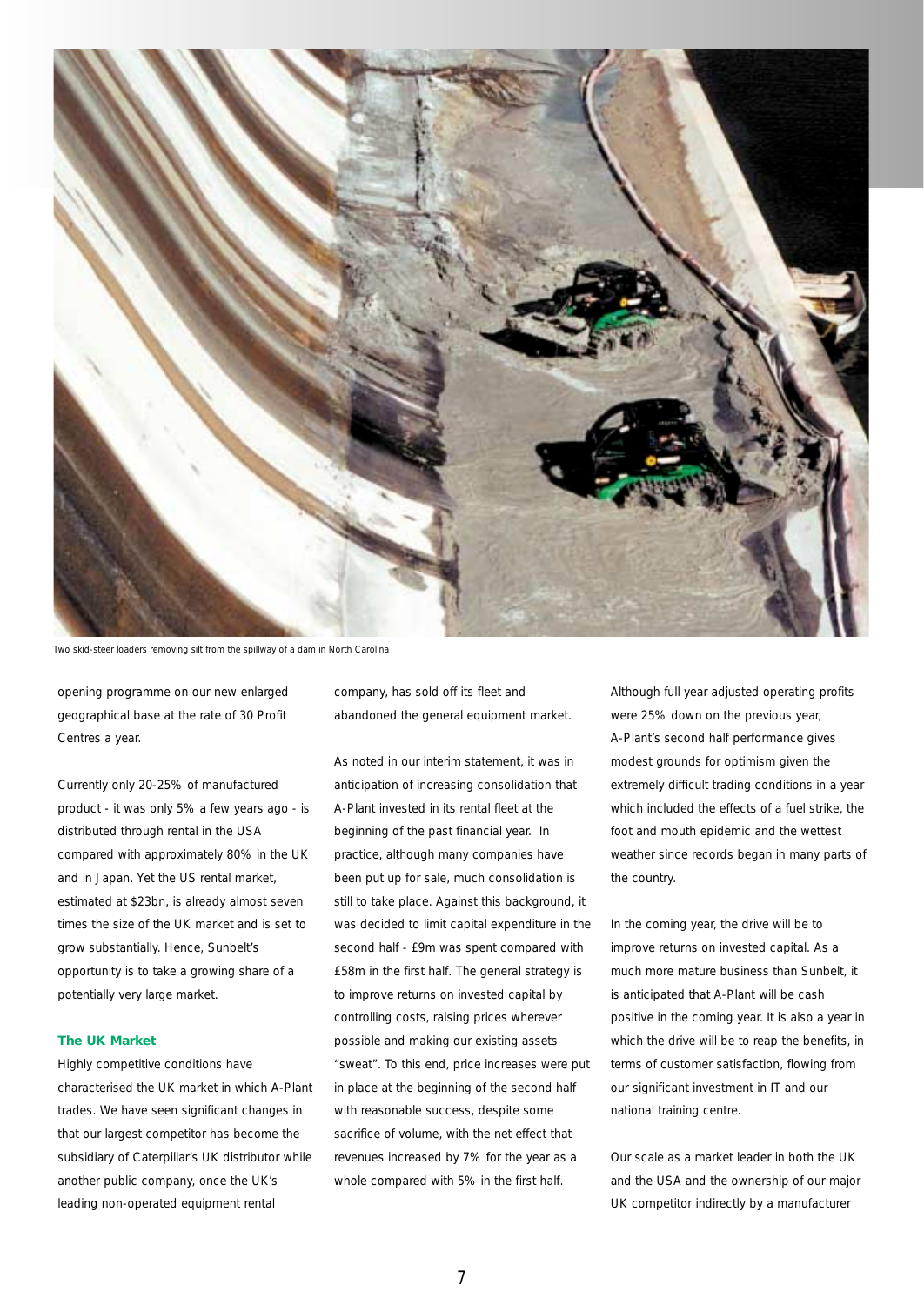

*A-Plant Rentarc and A-Plant Power Generation supply a wide range of electrical power production equipment*

## ASHTEAD GROUP PLC

have strengthened our competitive position vis-a-vis our suppliers, many of whom are themselves market leaders in both countries. The number of these major vendors and the brand range of product they supply are important to us as we continue to enter into long term agreements with major national and regional customers. At the same time, we will seek to supplement this competitive advantage with strong support for local customers through our decentralised profit centre structure.

### **Offshore & Environmental Markets**

The past year has also seen a change of scale in Ashtead Technology, again through the acquisition of an American rental company. Its move into a wide range of environmental equipment takes us into an area which promises excellent growth, as we further develop its product ranges and introduce them to existing Ashtead Technology businesses in Europe and SE Asia.

In the year just ended we saw a consistently good performance in Singapore, a greatly improved second half in Houston and a slow market remaining in Aberdeen. However, the North Sea market has now started to improve and, as we enter our new fiscal year, our Ashtead Technology businesses are trading well - with the offshore business alone growing 28% in the two months to the end of June. I therefore look forward to an enhanced profit contribution from this cash generative business in the coming year.

## **Outlook**

In the UK we expect competitive conditions to continue, resulting in the demise of a number of players through consolidation and downsizing. On the other hand, benefits should accrue from added value offered to customers through our extranet facility and a new sales development programme currently being put in place. Despite some recent concerns for the economy at large, forecasts

for what remains A-Plant's largest customer base, the construction industry, together with significant planned increases in public spending, suggest a relatively sound trading environment and it is inconceivable (surely!) that the same combination of weather and disease will affect the current year as it did the last. We are looking, therefore, for concentration on delivery of improved returns from your A-Plant management team, who have worked enormously hard on your behalf in the past year in very trying conditions.

In the United States the dominant economic theme is the degree, if any, to which a full scale recession should be anticipated. To the extent that there is uncertainty, customers faced with equipment buying decisions will be more inclined to rent; to the extent that the market can currently be gauged, we are not experiencing recessionary conditions but we are outperforming our competitors; to the extent there is a future downturn, our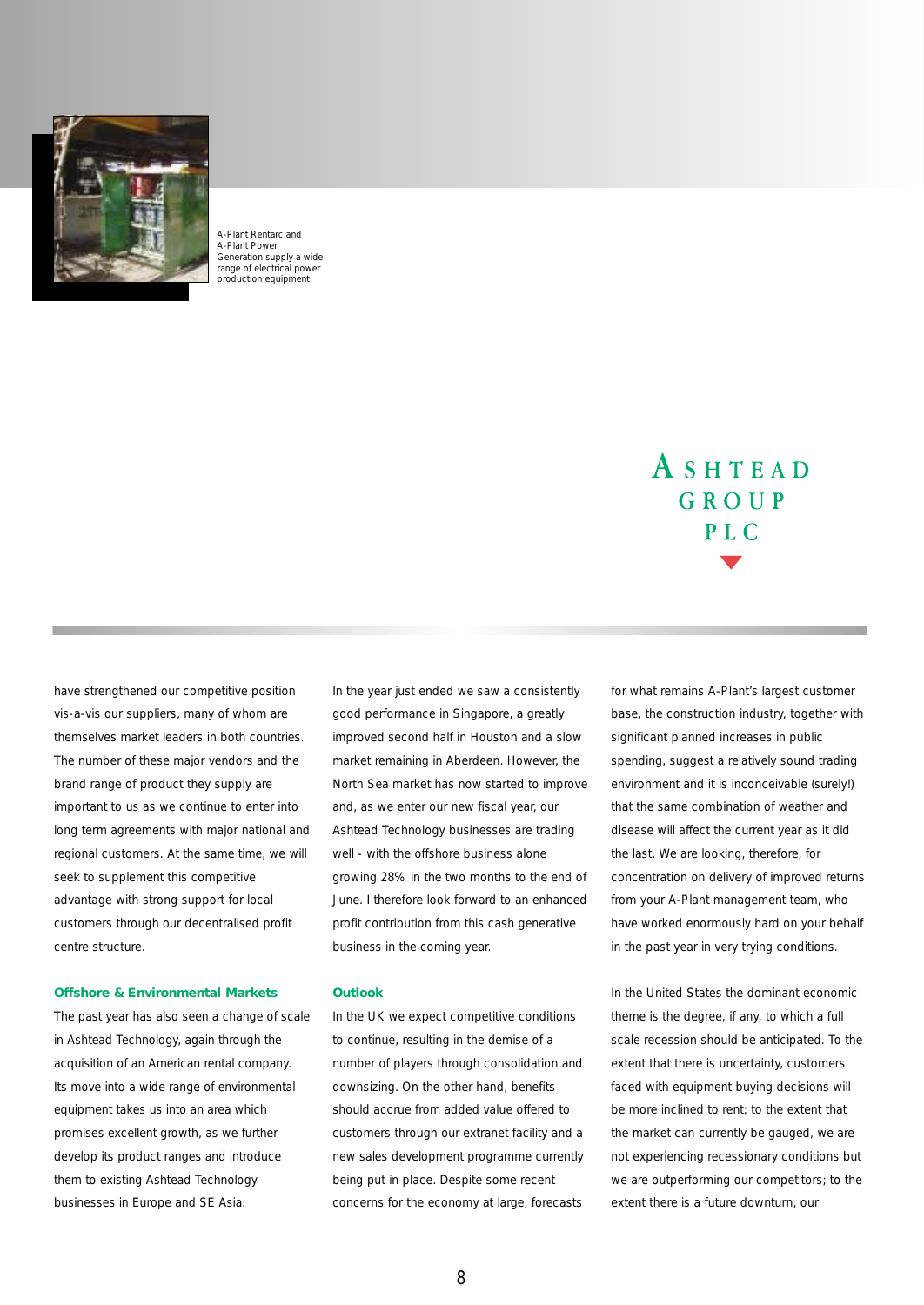

operating history, including our management in the worst-ever UK recession of the early 1990s which resulted in a significantly increased market share, should provide us with some competitive advantage.

We are not recession proof, but we believe we are recession resistant. During the last US recession there was no reduction in the size of the rental market and a very significant subsequent increase. Our aim is for good like-for-like increases in the core Sunbelt business, improved margins from the ex BET USA business as the profit share culture continues to take hold, and managed growth, substantially from new openings, as we increase the number of US Profit Centres from 163 at year end to a little over 200.

Finally, as I have previously indicated, we believe Ashtead Technology will be enjoying good trading conditions in the coming year as increased levels of investment follow the



sustained rise in oil prices from the \$10 a barrel level of two years ago.

Jen 3 Just

**George Burnett,**  Chief Executive 31 July 2001

*Top: Sunbelt Rentals and A-Plant offer a wide range of non-mechanical plant such as acrow props and equipment, scaffolding and access towers*

*Bottom: A-Plant's anti-vandal security units provide safe storage on site*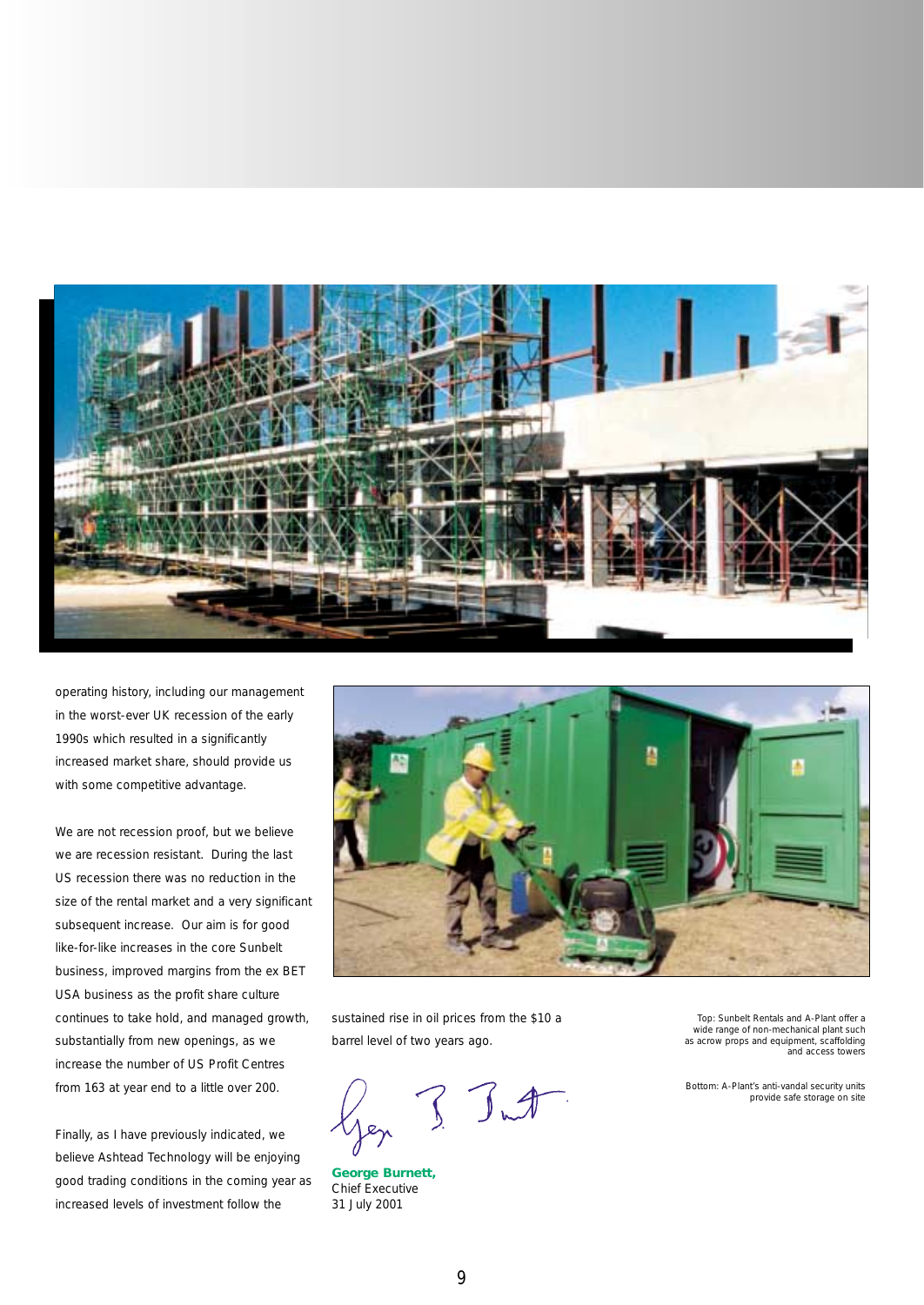

FINANCIAL REVIEW

Completion of the BET USA transaction required a complete restructuring of the Group's finances. On 1 June 2000, or shortly thereafter, all of the Group's existing debts were repaid and replaced with drawings under the new \$825m committed secured loan facility which was also utilised to finance the cash element of the consideration.

## ASHTEAD GROUP PLC

## **Adoption of FRS 18**

The Group has adopted early the new Financial Reporting Standard number 18 (FRS 18) in its accounts for the year ended 30 April 2001. Adoption of FRS 18 required a full review of all the Group's accounting policies and estimation techniques (the latter being the methods by which accounting policies are implemented). This review was conducted in accordance with FRS 18 which requires that, where a choice of treatment is available, the "most appropriate" accounting policies and estimation techniques shall be used. Implementation of FRS 18 had effect in the following three areas:

## **Accounting policy changes**

Contributions received from equipment vendors to the Group's selling and marketing expenses were previously accounted for as a reduction in the costs to which they related (and thus as a credit to operating profit). Although the prices the Group pays for its rental equipment have generally not increased and in very many cases have decreased since these arrangements were first established some five years ago, it has now been decided instead to treat the amounts received as a reduction in the value of the rental equipment acquired in the period to which they relate. This change in treatment has been implemented retrospectively as required by FRS 18 with a prior year adjustment made to fixed assets and to reserves.

Stationery used in the UK is now accounted for by writing off to operating costs the cost of stationery ordered and delivered in the period rather than the estimated amount of stationery consumed. This change in treatment has, as required by FRS 18, been implemented retrospectively with a prior year adjustment to eliminate the balance of £0.5m for year end stationery holdings previously included in debtors and prepayments.

#### **Revisions to estimation techniques**

Non-mechanical equipment (acrow props and equipment, aluminium access towers and steel scaffolding) has until now been held in fixed assets at cost with write offs booked against cost of sales in respect of both equipment sold in the period and equipment becoming damaged or broken or otherwise unusable in the period. To ensure that all such equipment physically exists, twice yearly stock checks are undertaken in September and March during which any damaged or broken equipment is identified for subsequent write off. Because these items mostly comprise steel or aluminium poles, the deterioration in their condition occurring annually is minimal. The Group's experience is also that, because it buys these items in bulk, the selling price for individual items exceeds their original cost.

However, having regard to the FRS 18 requirement to apply the "most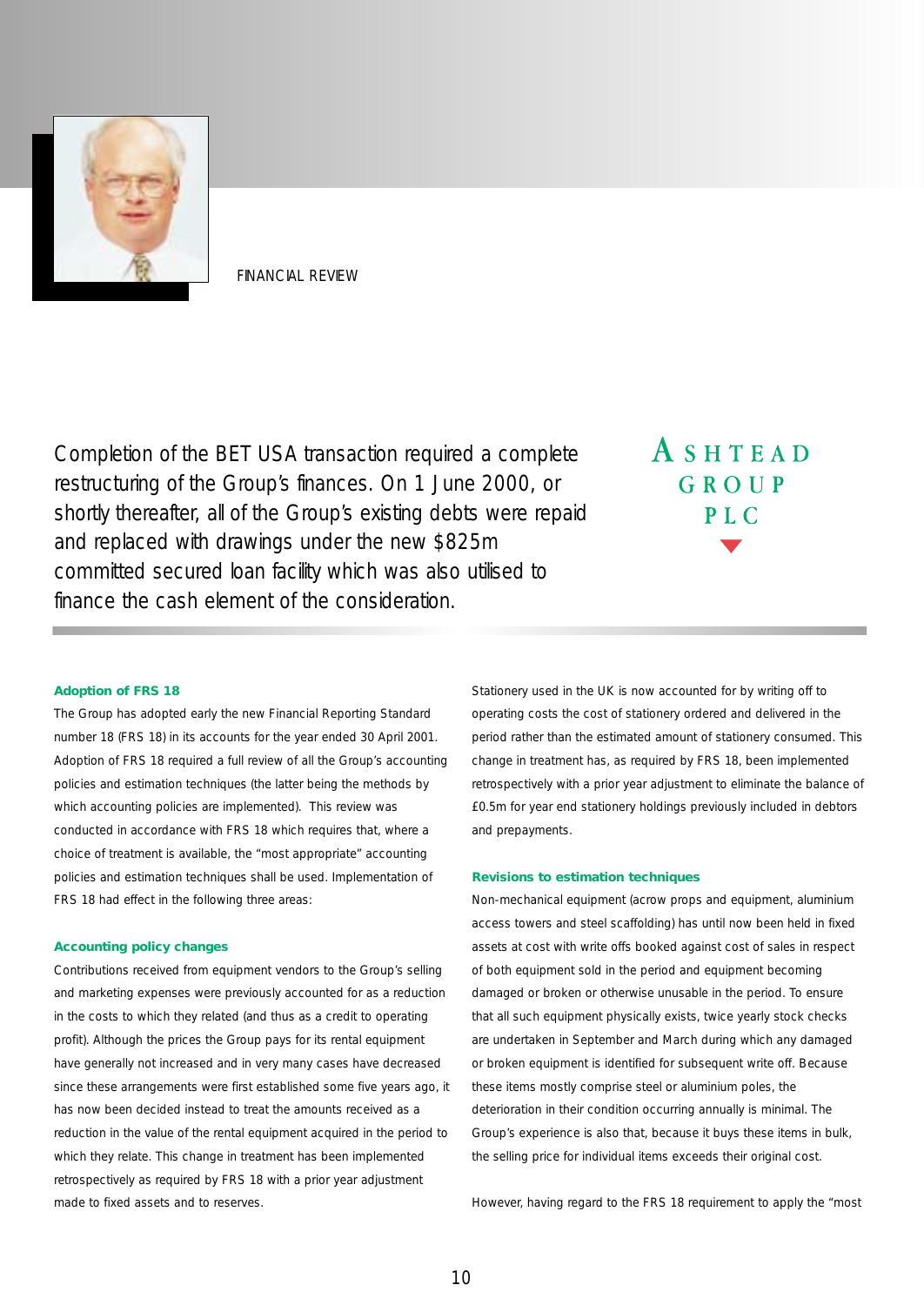

*One of A-Plant's many articulated booms to put you in the right position*

appropriate" accounting policies and estimation techniques and in light of the increased materiality of these items following the acquisition of BET USA, which had a large fleet of steel scaffolding, it has been decided in future to depreciate these assets over 20 years to zero residual value. Under FRS 18, the introduction of a depreciation charge where none previously existed is a change to a more appropriate estimation technique to be implemented in line with the principles set out in FRS 15: Tangible Fixed Assets. Consequently the impact of the new practice is being implemented prospectively by way of an increased depreciation charge with no adjustments being made to opening reserves.

The effect of these adjustments on the profit for the period and on asset values at both 30 April 2001 and 2000 is shown in the table:

|                                                                                                                 | Reduction in profits |                   | Reduction in net assets |             |
|-----------------------------------------------------------------------------------------------------------------|----------------------|-------------------|-------------------------|-------------|
|                                                                                                                 | 2000/01              | 1999/00           | 2001                    | 2000        |
| Pre-tax profit/net assets under<br>previous accounting policies and<br>estimation techniques                    | Em<br>20.8           | <b>£m</b><br>48.1 | Em<br>269.0             | £m<br>246.4 |
| Accounting policy changes                                                                                       |                      |                   |                         |             |
| Contributions to sales and marketing<br>expenditure:<br>- reduced EBITDA & hence<br>lower fixed asset additions | (5.5)                | (3.0)             | (16.7)                  | (11.0)      |
| - reduced depreciation<br>charge/accumulated depreciation                                                       | 1.7                  | 1.1               | 4.0                     | 2.1         |
| Stationery                                                                                                      | 0.2                  |                   | (0.5)                   | (0.7)       |
| Total accounting policy changes<br>accounted for retrospectively                                                | (3.6)                | (1.9)             | (13.2)                  | (9.6)       |
| Estimation technique changes                                                                                    |                      |                   |                         |             |
| Non-mechanical equipment depreciation:<br>-additional depreciation charge for<br>the year                       | (5.0)                |                   | (5.0)                   |             |
| Effect on goodwill amortisation                                                                                 | (0.3)                |                   | (0.3)                   |             |
| Total impact of implementing FRS 18                                                                             | (8.9)                | (1.9)             | (18.5)                  | (9.6)       |
| Pre-tax profit/net assets under FRS 18                                                                          | 11.9                 | 46.2              | 250.5                   | 236.8       |
|                                                                                                                 |                      |                   |                         |             |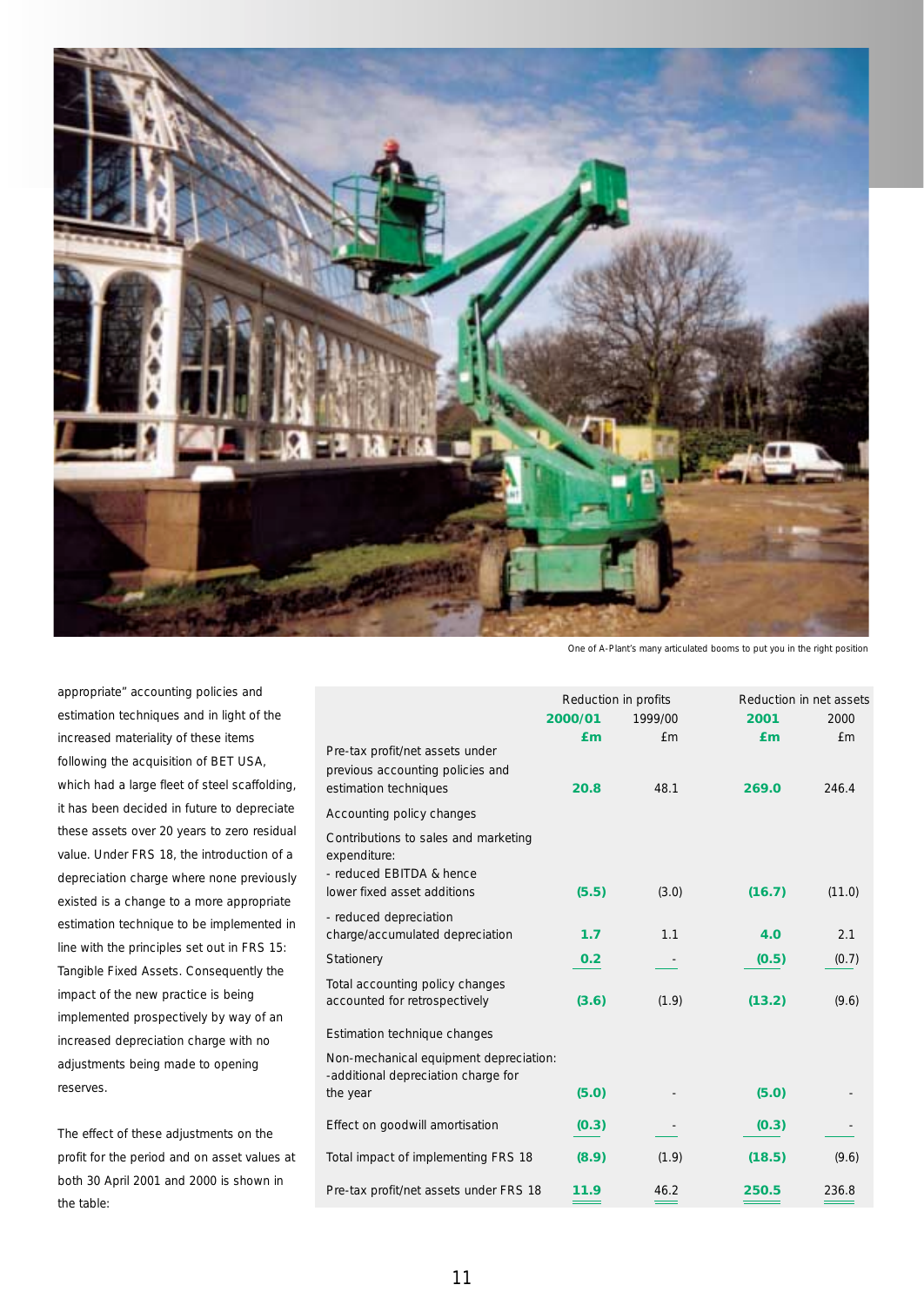

*Reaching the top with an A-Plant vertical personnel lift*



In the remainder of this financial review the figures quoted are taken from the financial statements, after implementation of the above accounting changes, except where otherwise stated. The figures quoted are also, except where noted, stated on an adjusted basis excluding exceptional BET USA integration and financing costs, nonrecurring salary costs paid to redundant former BET USA staff and the non-cash items of goodwill and convertible loan interest amortisation.

## **Profit & loss account**

## *Revenue*

Total revenue increased by 83% to £552.0m. Sunbelt Rentals' revenue increased from £113.1m to £345.7m, an increase of 206%, with A-Plant's rising from £181.5m to £194.5m, an increase of 7%, and Ashtead Technology's increasing from £7.8m to £11.8m, an increase of 51%. Acquired BET USA locations contributed £175.2m to Sunbelt Rentals' revenue with core Sunbelt locations growing 51% overall. On a same store, like for like basis, Sunbelt Rentals' revenue grew 20% measured in US dollars.

## *Staff costs*

Staff costs, including salary costs paid to redundant BET USA employees, constitute the largest single expense of the business. Total staff costs have increased from £88.0m to £170.2m. The average number of employees has increased from 3,729 to 5,834 with 6,043 on the payroll at 30 April 2001 (30 April 2000 - 3,930). Staff costs include

profit share paid of £13.2m (£5.9m).

*Depreciation and gain on sale of fixed assets* The depreciation charge for each business for the year was:

|                        | Rental equipment | Other assets | Total |
|------------------------|------------------|--------------|-------|
|                        | f m              | £m           | f m   |
| <b>Sunbelt Rentals</b> | 55.8             | 4.6          | 60.4  |
| A-Plant                | 42.9             | 7.2          | 50.1  |
| Technology             | 3.9              | 0.1          | 4.0   |
|                        | 102.6            | 11.9         | 114.5 |

The gain on sale of assets this year was £6.8m compared with £6.0m in the previous year.

## *Earnings before interest, taxation, depreciation and amortisation (EBITDA)*

Adjusted EBITDA, which is perhaps the best measure of performance for a rental business as it eliminates the variations in depreciation rates resulting from the differing methods and lives applied by different businesses, rose by 65% from £124.3m to an adjusted £205.6m before non-recurring salary costs for redundant BET USA staff and the exceptional BET USA integration costs. After these costs EBITDA was £190.8m.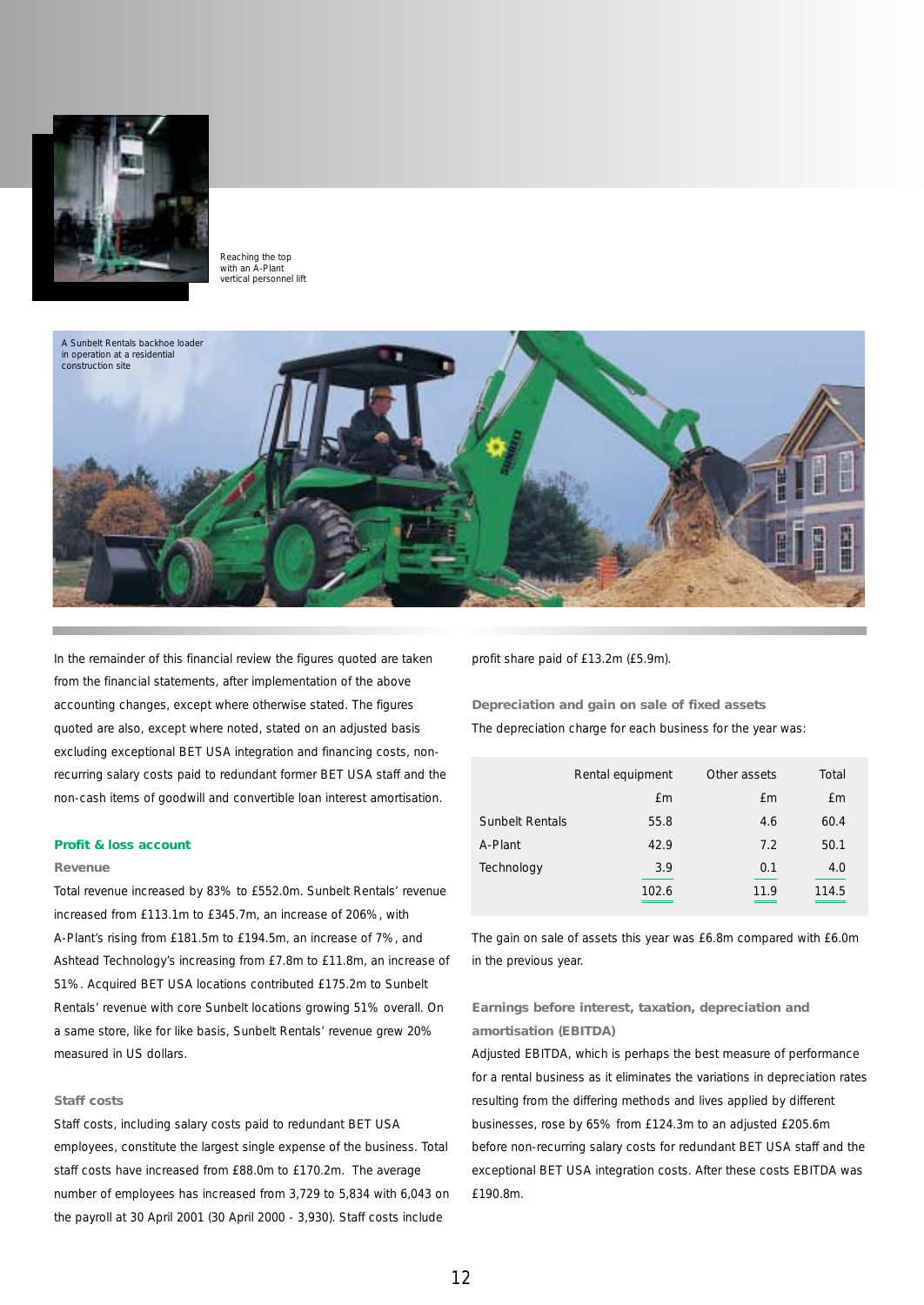## *Operating profit*

Adjusted operating profit for the year by business division is summarised in the table below:

|                                  | Turnover |                          |           | Operating profit         |           | Net assets |
|----------------------------------|----------|--------------------------|-----------|--------------------------|-----------|------------|
|                                  | 2001     | 2000                     | 2001      | 2000                     | 2001      | 2000       |
|                                  | £m       | £m                       | <b>£m</b> | £m                       | <b>£m</b> | £m         |
|                                  |          |                          |           | (restated)               |           | (restated) |
| Sunbelt Rentals                  |          |                          |           |                          |           |            |
| - excluding BET Profit Centres   | 170.5    | 113.1                    |           |                          |           |            |
| - BET Profit Centres             | 175.2    |                          |           |                          |           |            |
|                                  | 345.7    | 113.1                    | 62.4      | 21.4                     | 571.0     | 173.7      |
| A-Plant                          | 194.5    | 181.5                    | 25.1      | 33.6                     | 283.6     | 259.3      |
| Ashtead Technology               | 11.8     | 7.8                      | 3.6       | 2.5                      | 12.2      | 8.2        |
|                                  | 552.0    | 302.4                    | 91.1      | 57.5                     | 866.8     | 441.2      |
| Exceptional integration costs    | ۰        |                          | (12.3)    |                          |           |            |
| Redundant BET staff salary costs | ٠        | $\overline{\phantom{a}}$ | (2.5)     | $\overline{\phantom{a}}$ | ٠         |            |
| Goodwill amortisation            | ۰        |                          | (7.3)     | (0.4)                    | ۰         |            |
| Central items*                   |          |                          |           |                          | (616.3)   | (204.4)    |
|                                  | 552.0    | 302.4                    | 69.0      | 57.1                     | 250.5     | 236.8      |

\* net borrowings and deferred taxation

## *Operating margins*

As shown above, operating profit under FRS 3 was £69.0m representing an operating margin of 12.5%. Adjusted EBITDA and adjusted operating margins were:

|                        | <b>EBITDA</b> margin |      | Operating profit margin |         |
|------------------------|----------------------|------|-------------------------|---------|
|                        | 1999/00<br>2000/01   |      | 2000/01                 | 1999/00 |
|                        | %                    | %    | %                       | %       |
| <b>Sunbelt Rentals</b> | 35.5                 | 40.0 | 18.1                    | 18.9    |
| A-Plant                | 38.7                 | 40.9 | 12.9                    | 18.5    |
| Technology             | 64.4                 | 61.5 | 30.5                    | 32.1    |
| Overall group          | 37.3                 | 41.1 | 16.6                    | 19.0    |

The reduced margin earned by Sunbelt Rentals resulted from the inclusion within its results of the lower margin BET USA business. A-Plant's margins fell 5% at the adjusted EBITDA level but declined more substantially at the operating profit level reflecting the increased investment in its rental fleet at the beginning of the calendar year. Technology's EBITDA margin improved as its markets recovered from the low oil price effect of the late 1990's. Overall group margins declined mainly due to the impact of the BET USA acquisition.

### *Interest payable and similar charges*

|                                                     | 2000/01 | 1999/00 |
|-----------------------------------------------------|---------|---------|
|                                                     | £m      | f m     |
| Bank interest payable                               | 41.4    | 12.0    |
| Bank interest receivable                            | (0.6)   | (1.1)   |
| Net bank interest payable                           | 40.8    | 10.9    |
| Interest amortisation on convertible loan note      | 6.6     |         |
| Exceptional one off costs re new banking facilities | 9.7     |         |
|                                                     |         | 10 9    |

Bank interest payable relates primarily to the interest payable on the variable rate, secured bank facility. Interest is payable under this facility at an average premium of 250 basis points over three month LIBOR for the currency in which the loan is drawn. Interest on US\$250m of this bank debt has been fixed at 6.825% by three year forward interest rate agreements entered into in August 2000. The impact of these swaps is recognised rateably over their life as part of bank interest payable as is the 0.75% commitment fee payable on the undrawn element of the facility which is committed at US\$825m. The average borrowing rate experienced during the year on bank borrowings (including the 250 basis point premium) was approximately 9%.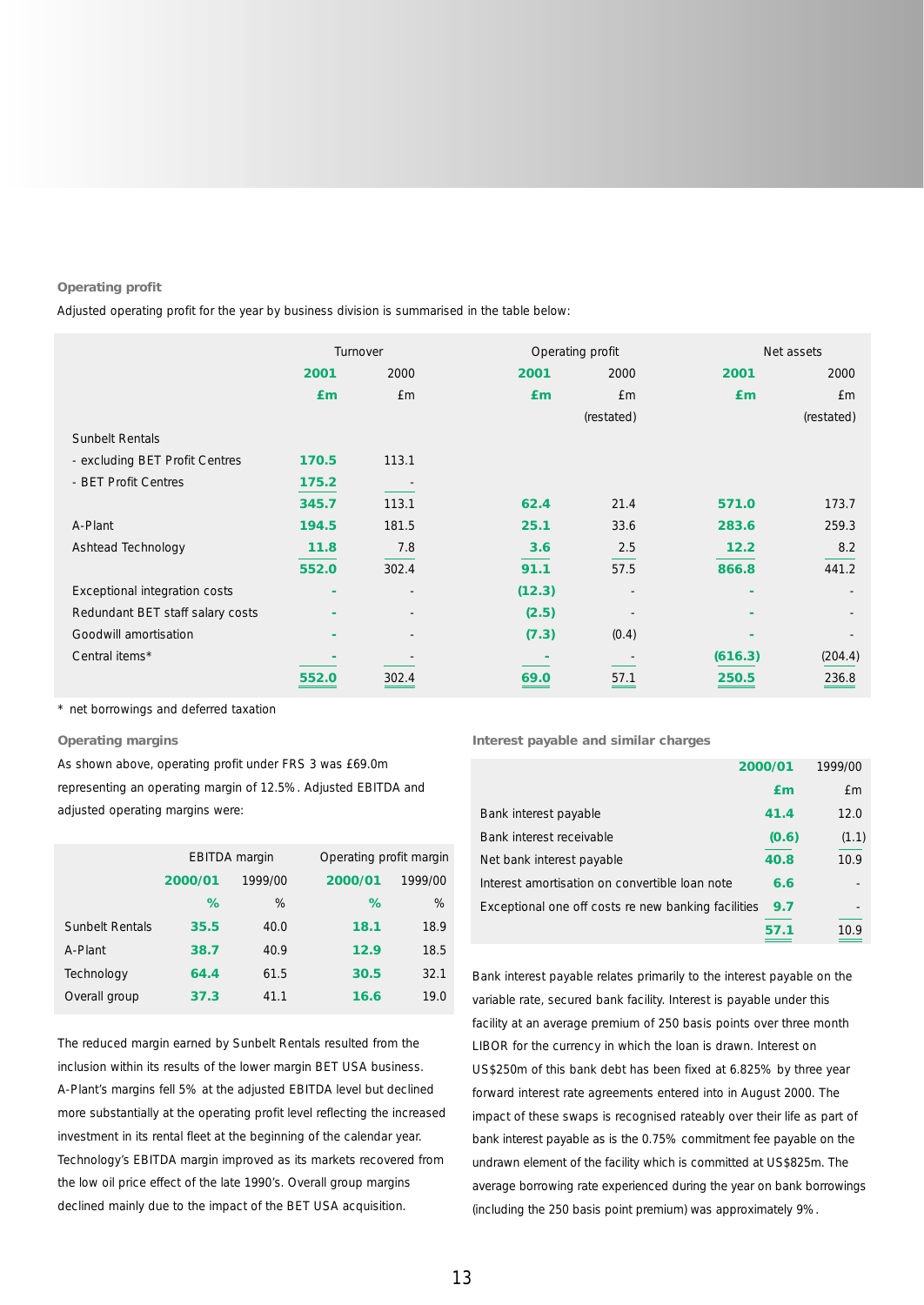

*A ride-on scrubber from Sunbelt Rentals' fleet of mobile 'large area' cleaning equipment*

Although no cash interest is payable on the convertible loan until the first anniversary of its issue (i.e. from 1 June 2001), accounting standards require the loan, which has a par value of £134m, to be recorded at its fair market value at date of issue (assessed independently by Schroder Salomon Smith Barney at £121.3m). The difference between these amounts is then required to be amortised to bring the loan up to its £134m par value over its life. Effectively this results in a non-cash interest charge of £6.6m in 2000/01 and an interest charge in future years which will reflect not only the 5.25% fixed interest cost actually payable to the loan note holders (£7.0m per annum) but also a further non-cash charge of approximately £0.7m annually to give a total annual interest cost on this loan of approximately £7.7m in future years.

Exceptional one-off costs re new banking facilities comprise £8.3m in respect of the underwriting fees paid to the banks which arranged the new loan facility and £1.4m in respect of the repayment premium payable on the early redemption of Sunbelt's private placement debts. The underwriting fees were payable to the banks which arranged the new secured bank loan facility to guarantee availability of the necessary loan finance through the period from announcement of the acquisition until its approval by shareholders at the EGM held for this purpose. Expensing these costs under FRS 4 rather than capitalising them as part of the acquisition resulted in credits being available for

them in the Group's tax computations. The premium on early redemption of the Sunbelt private placement debt was incurred because these fixed rate borrowings were redeemed early at a time when lower interest rates prevailed than those current when the debt was first raised.

*Profit before tax measured in accordance with FRS 3* As a result of the significant one-off exceptional items incurred following the BET USA acquisition, profits before tax measured under FRS3 after goodwill amortisation, exceptional items and convertible loan interest reduced by 74% to £11.9m (£46.2m).

## *Adjusted profits before taxation*

Adjusted profits before taxation rose by 8% to £50.3m (£46.6m) on the FRS 18 basis. Adjusted profits before tax are stated excluding exceptional BET USA integration and financing costs, non-recurring salary costs paid to redundant former BET USA staff and the non-cash items of goodwill and convertible loan interest amortisation.

As noted above, in future years convertible loan interest will become a cash charge and thus, for 2001/02 and thereafter, adjusted profits before taxation will be stated after convertible loan interest but before goodwill amortisation.

The reconciliation of adjusted profits before tax to pre-tax profits under FRS 3 is as follows:

|                                             | Previous accounting basis |                          | New accounting basis under FRS 18 |                          |  |
|---------------------------------------------|---------------------------|--------------------------|-----------------------------------|--------------------------|--|
|                                             | 2000/01                   | 1999/00                  | 2000/01                           | 1999/00                  |  |
|                                             | E <sub>m</sub>            | £m                       | £m                                | £m                       |  |
|                                             |                           |                          |                                   | (restated)               |  |
| Adjusted pre tax profit for the year        | 58.9                      | 48.5                     | 50.3                              | 46.6                     |  |
| Exceptional BET USA integration costs       | (12.3)                    | $\overline{a}$           | (12.3)                            |                          |  |
| Exceptional costs re new bank facility      | (9.7)                     |                          | (9.7)                             |                          |  |
| Non recurring BET USA salary costs          | (2.5)                     | $\overline{\phantom{a}}$ | (2.5)                             | $\overline{\phantom{a}}$ |  |
| Non cash interest convertible loan interest | (6.6)                     | $\overline{\phantom{a}}$ | (6.6)                             | $\overline{\phantom{a}}$ |  |
| Goodwill amortisation                       | (7.0)                     | (0.4)                    | (7.3)                             | (0.4)                    |  |
| Pre-tax profits under FRS 3                 | 20.8                      | 48.1<br>===              | 11.9<br>----                      | 46.2<br>___              |  |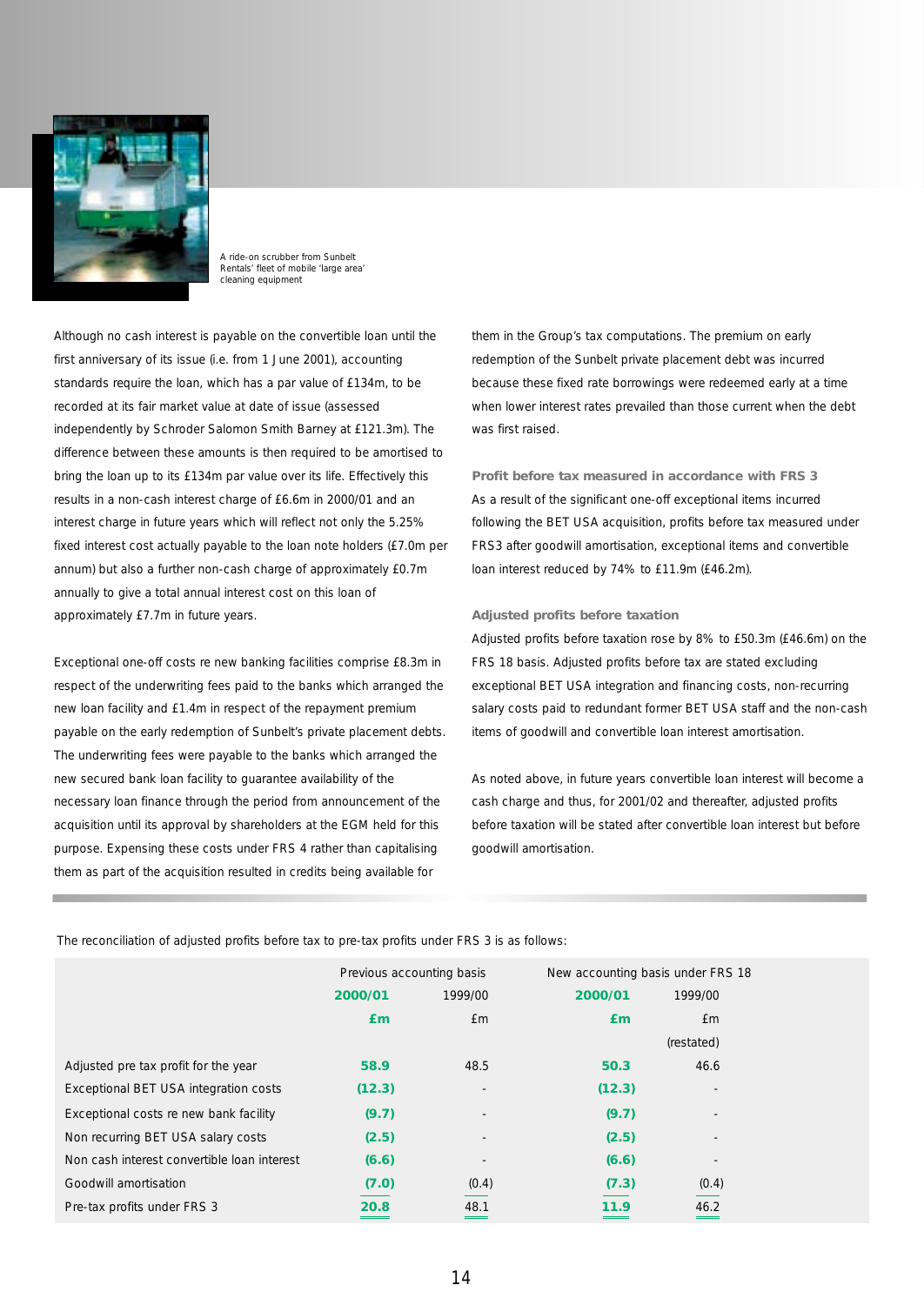#### *Exceptional BET USA integration costs:*

| Rebranding costs relating to the acquired |      |
|-------------------------------------------|------|
| premises and rental equipment             | 8.9  |
| Redundant staff                           | 1.2  |
| Other integration costs                   | 2.2  |
|                                           | 1ว ว |

The fleet repainting programme - to brand the acquired premises and fleet into Sunbelt's corporate colours - was largely complete as of 30 April 2001 and was undertaken by a combination of external contractors and specially retained paintshop staff. Rebranding costs also include paint and other materials used in the rebranding programme.

Redundant staff costs related to a combination of office staff made redundant from the former head offices of BET USA and to staff reductions in the Profit Centres completed following the introduction of our computer systems into these locations. A total of 224 positions were made redundant.

Other one-off costs include new signage at all the acquired locations and writing off prepaid advertising expenditure in BET USA's name as well as previously capitalised property improvements at closed locations.

## *Taxation*

The tax credit of £10.9m comprises a credit of £1.2m in respect of current tax and a credit of £9.7m relating to deferred tax. The current tax credit reflects the fact that no tax is estimated to be payable in the current year in either the UK or the US due to the impact of accelerated capital allowances (or tax depreciation) in the US, the financing structure adopted for the acquisition and a credit arising in respect of the previous year based on the latest computations submitted to the tax authorities. In achieving this result, minimal capital allowances were claimed in the UK tax calculations for the year. Furthermore tax allowances claimed in the year in the US have resulted in significant unused losses. Taken together these benefits are anticipated to be sufficient to ensure that the Group has no material current tax liability for the foreseeable future.

The deferred tax credit arises partly in the US where the unused tax losses carried forward are now sufficient to eliminate any potential deferred tax liability and partly in the UK as a result of the disclaiming of capital allowances discussed above.

## **Earnings per share**

Basic earnings per share computed by reference to the FRS 3 pre-tax profit on the new accounting basis reduced by 45% to 7.0p per share whilst adjusted earnings per share computed on the adjusted pre-tax profit rose 47% to 18.9p. The reconciliation between the two is shown below:

| 2000/01 | 1999/00 |
|---------|---------|
| р       | р       |
| 18.9    | 12.9    |
| (3.8)   |         |
| (3.0)   |         |
| (0.8)   |         |
| (2.0)   |         |
| (2.3)   | (0.1)   |
| 7.0     | 12.8    |
|         |         |

## **Dividend**

The dividend per share has been increased 11% to 3.5p per share for the year as a whole. The final dividend of 2.88p per ordinary share will be paid on 10 October 2001.

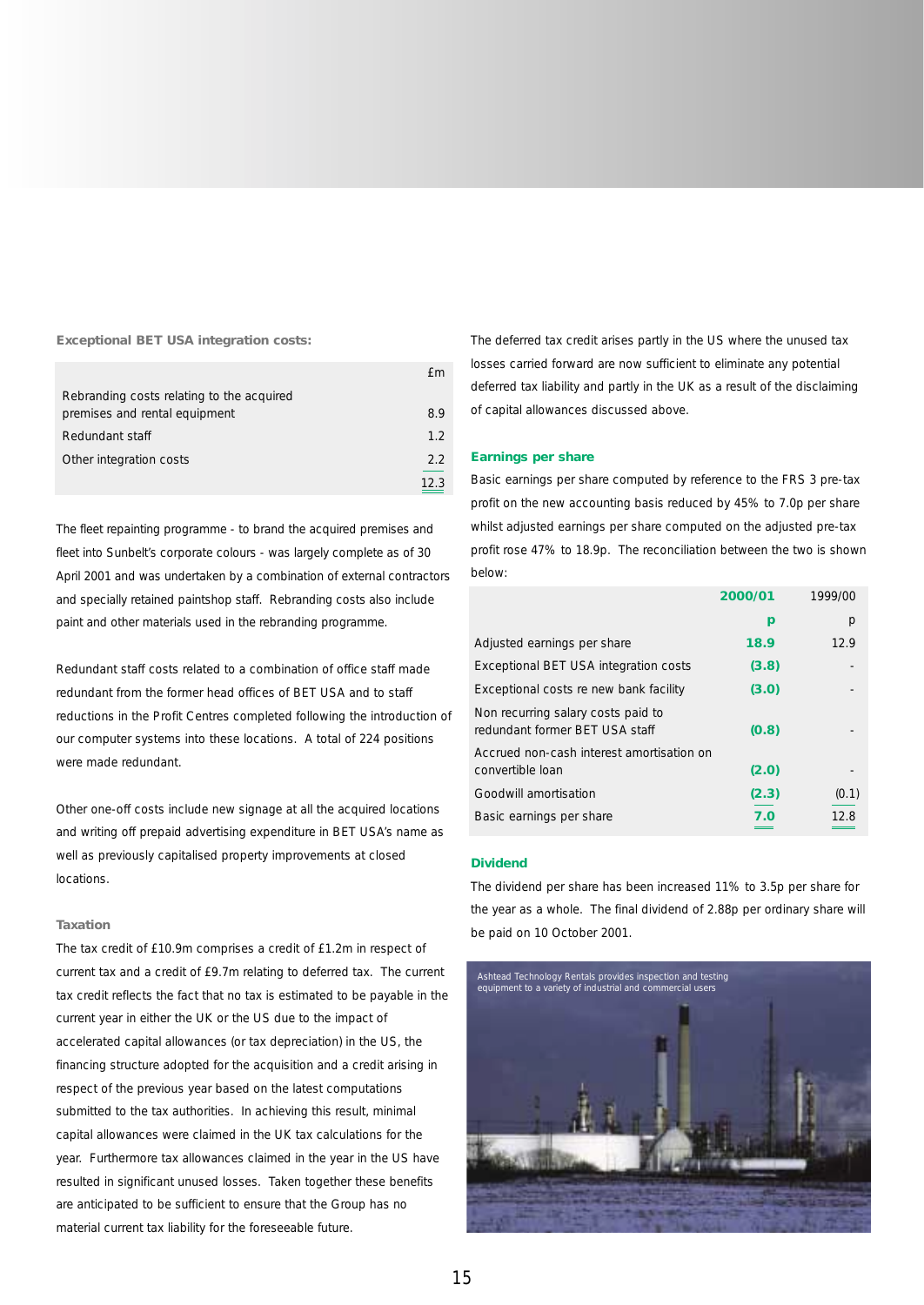

*A-Plant temporary toilets provide a portable solution for outdoor events*



#### **Balance sheet**

## *Fixed Assets*

Total additions to fixed assets in the year were £237.7m of which £217.5m was spent on rental equipment. Expenditure on rental equipment was as follows:

|            | Expansion | Replacement | Total      |
|------------|-----------|-------------|------------|
|            | £m        | £m          | <b>f</b> m |
| Sunbelt    | 91.0      | 55.3        | 146.3      |
| A-Plant    | 36.3      | 30.7        | 67.0       |
| Technology | 3.3       | 0.9         | 4.2        |
|            | 130.6     | 86.9<br>__  | 217.5      |

Expenditure on replacement was unusually high in Sunbelt in the year because, following the acquisition of BET USA, Sunbelt has rationalised the number of manufacturers' aerial work platform assets held to eliminate, generally on a one for one basis, equipment from peripheral manufacturers previously used by BET USA. This programme was undertaken both to reduce exposure to the potential decline in the acceptability in the US market of certain manufacturers' product and to reduce the need to carry spare parts inventory and to train staff in the use and maintenance of such a large number of manufacturers' product.

The depreciation charge for the year, as detailed on page 12, was £114.5m in total, of which £102.6m was for rental equipment.

## *Current assets*

Stocks increased by 53% to £15.3m and trade debtors by 58% to £125.7m compared with last year. Both these increases reflect, predominantly, the acquisition of BET USA. Debtor days for the Group have reduced from 71 days last year to 64 days at 30 April 2001. The bad debt charge as a percentage of turnover fell from 2.0% to 1.2%.

## *Trade and other creditors*

Group creditor days have reduced from 174 to 132 days. Suppliers continue to be paid in accordance with the individual payment terms agreed with each of them. The total amount payable within trade creditors, bills payable and accruals directly attributable to the purchase of rental equipment is £150.2m (£115.7m).

Despite the significant increase in the size of the Group following the BET USA acquisition bills payable increased from £81.7m to only £90.7m. This reflects the fact that increasingly major manufacturers are prepared to work with the Group without requiring the use of bills giving added flexibility to the Group's financing plans. The Group expects that in future, whilst remaining a continuing feature of its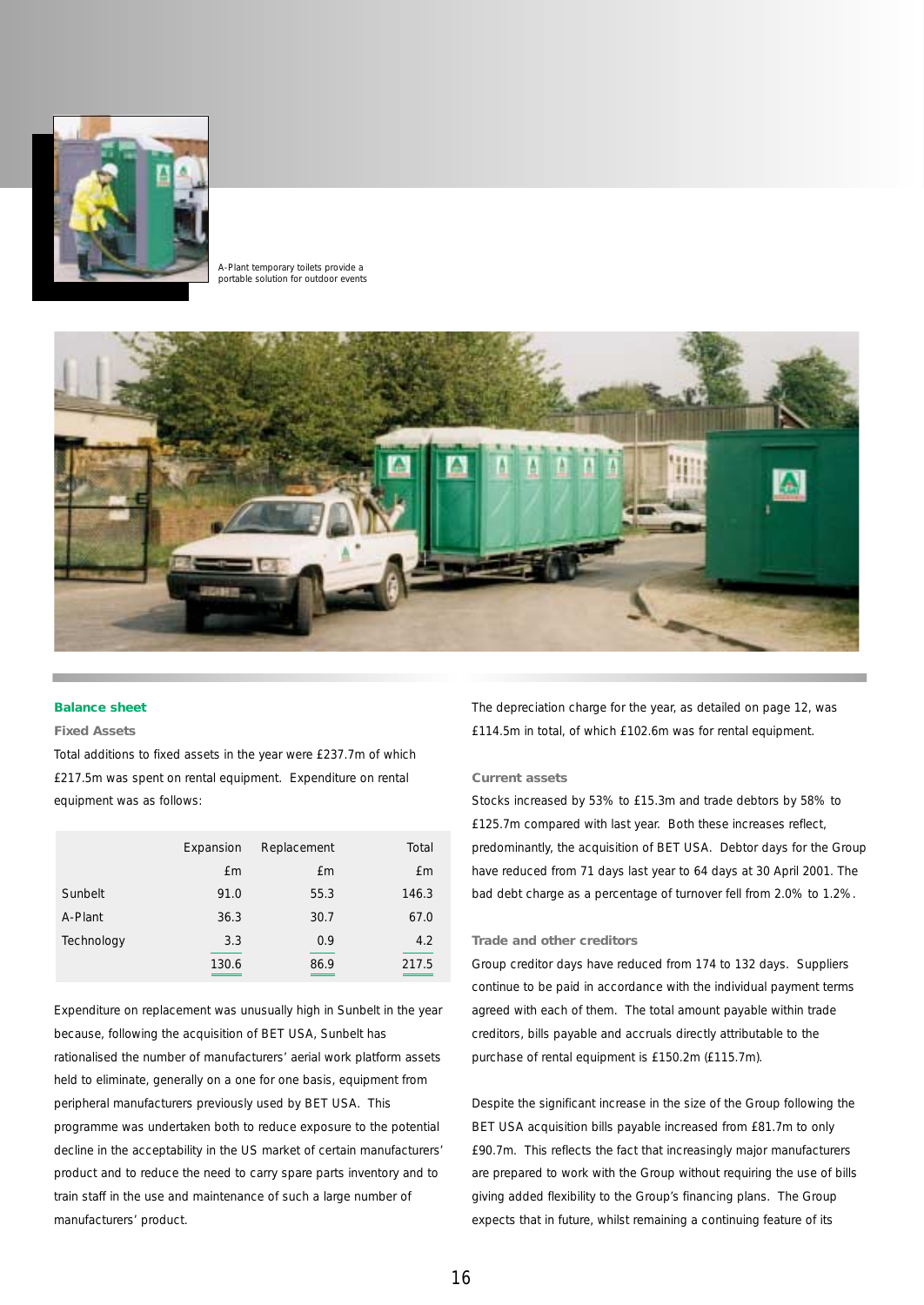financing plans, bills will no longer be a substantial element in its overall financial structure.

## *Bank borrowings*

Completion of the BET USA transaction required a complete restructuring of the Group's finances. On 1 June 2000, or shortly thereafter, all of the Group's existing debts were repaid and replaced with drawings under the new \$825m committed secured loan facility which was also utilised to finance the cash element of the consideration. This facility is multi currency and can be drawn in combinations of US dollars, Sterling and Euros. Interest is payable at variable rates linked to underlying market rates traded in the London interbank market.

The facility was led and underwritten by Citibank NA, LloydsTSB Bank plc and Bank of America. Subsequently it was syndicated by these banks to a wider banking group and there are now approximately 35 lenders involved in the provision of finance to the Group.

At 30 April 2001 £483.0m was drawn under the facility with the remainder of the commitment (US\$133.5m or £93.3m) available to meet future expansion and working capital requirements. £261.1m (\$375m) is drawn under a seven year medium term loan with the remainder (£221.9m) drawn under a 364 day revolving credit agreement which is committed until 31 May 2005. Both are presented in the balance sheet under creditors due in more than one year because drawings under the revolving credit facility are replaced by new drawings under the same committed facility on a rolling basis as they mature.

The facility is repayable at maturity except that there is a notional 1% amortisation of the term loan each year on the anniversary of its issue and the revolving facility reduces in two tranches of \$50m each on 31 May 2003 and 2004 before becoming repayable in full at 31 May 2005. The Group can prepay all or part of the facility without penalty save for a 1% fee on the term loan for prepayment prior to 31 May 2002.

The facility is secured by means of fixed and floating charges over substantially all of the Group's assets. The Group is required to

demonstrate compliance with certain financial covenants relating the ratios of EBITDA to debt levels and to interest and the ratio of debt levels to the value of tangible assets on a quarterly basis.

Adjustments to these covenants have recently been agreed with the banking group to address, inter alia, the impact of the adoption of the new accounting basis.

### *Other borrowings*

Part of the consideration for the BET USA acquisition was satisfied by the issue of the £134m nominal value 5.25% unsecured convertible loan note, due 2008 which is currently held by the vendor, Rentokil Initial PLC. No interest was payable on this loan note in its first year of issue and from 1 June 2001 it bears interest at a fixed discounted rate of 5.25% per annum. It is convertible into 89.3m ordinary shares at any time after 1 June 2001 at the holder's option and is repayable at par in June 2008 if not previously converted. Rentokil are unable to transfer the convertible without Ashtead's consent and certain orderly marketing restrictions also apply to ordinary shares issued through conversion.

As discussed under interest above, accounting standards required the loan note to be included in the accounts at its fair market value of £121.3m, when issued on 1 June 2000 as part consideration for the acquisition, and for this amount to then be amortised up to par value over its 8 year life. These calculations generate the £6.6m interest amortisation charge this year resulting in a net carrying value of £127.9m at 30 April 2001.

Although not in immediate prospect (based on the share price of 96.5p ruling on 31 July 2001), conversion of the convertible loan note would significantly reduce the Group's balance sheet gearing position from its current 240% at year end (77% at 30 April 2000, prior to the acquisition) to a pro forma 127% (calculated assuming conversion had taken place at 30 April 2001). Furthermore such a strengthening of the Group's balance sheet would enable the current bank debt to be refinanced soon thereafter at a substantially reduced borrowing premium from the current 250 basis points. The resulting interest saving, together with the interest on the convertible which would no longer be payable after conversion, would mean that the act of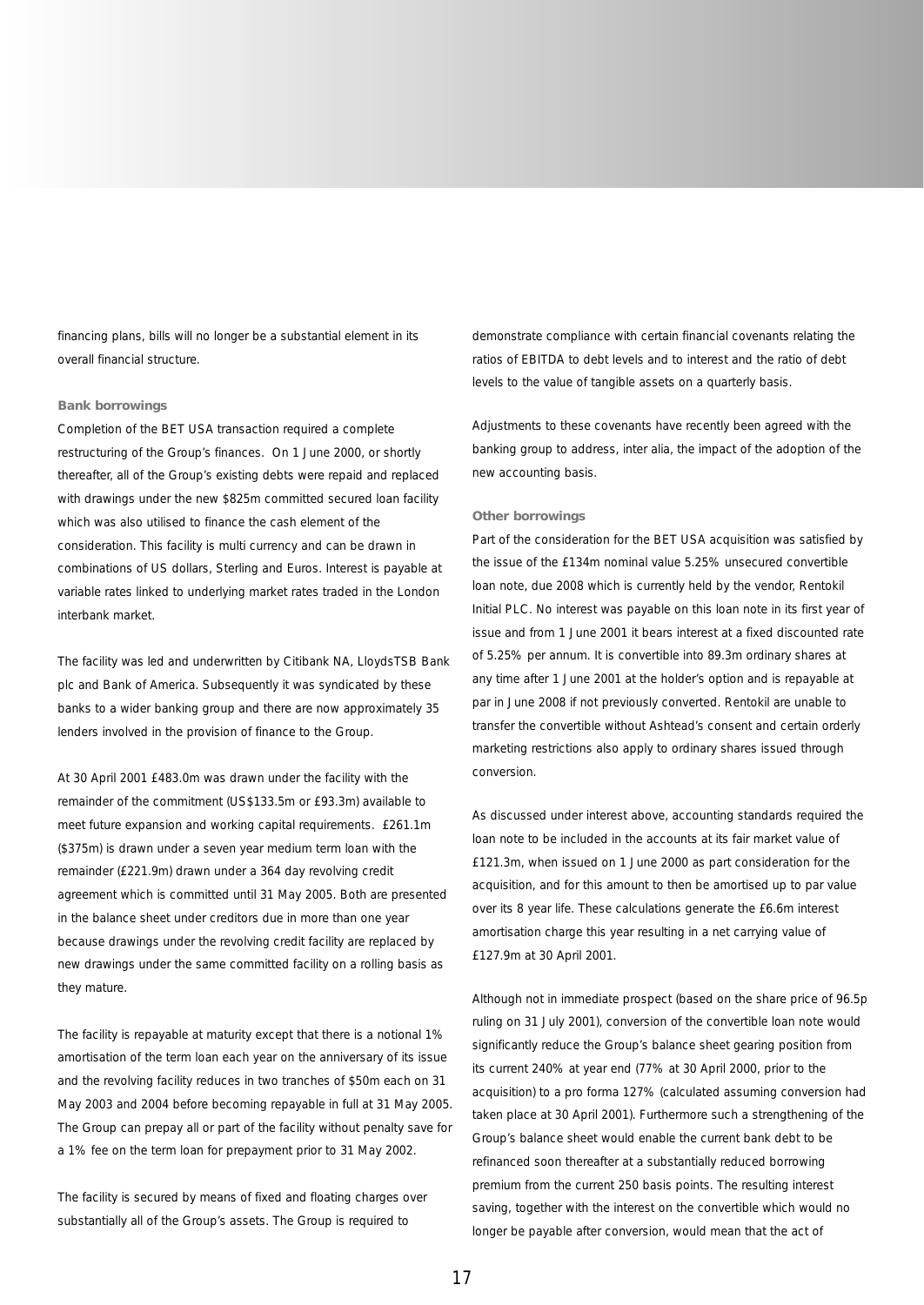

*An electric chop saw cutting industrial steel tubing - an example from Sunbelt Rentals' extensive range of small tools*

conversion (involving the issue of 89.3m new ordinary shares) has a broadly neutral impact on earnings per share once the existing bank facility has been refinanced.

#### *Acquisitions*

The acquisition of BET USA on 1 June 2000 was the largest single acquisition the Group has ever made, effectively doubling revenues in the US in a single stride. Two other acquisitions were also made in the year: Response Rentals, an onshore environmental equipment rental business was acquired by Ashtead Technology and Sunbelt Rentals made an early small infill acquisition of a single profit centre business in Seattle on the West Coast of the United States.

The impact of these acquisitions, which generated total goodwill of £148.1m, is shown in note 22 to the financial statements. The goodwill arising on these acquisitions is being amortised over 20 years.

#### *Financial instruments*

The Group's financial instruments comprise borrowings, some cash and liquid resources, and various items such as trade debtors, trade creditors and bills of exchange payable, etc., that arise directly from its operations. The main purpose of these financial instruments is to raise finance for the Group's operations.

In addition to the foregoing, on 24 August 2000 Ashtead Group plc entered into forward rate agreements with LloydsTSB Bank plc and Bank of America under which the variable interest rates payable under the bank facility on a total of US\$250m of borrowings were exchanged for a three year fixed interest rate of 6.825%.

Other derivative transactions completed in the year related to the settlement in June 2000 of the interest rate and currency exchange agreement with LloydsTSB Bank plc originally entered into when the Sunbelt private placements were first drawn in 1998 and 1999. The Group also entered into a short term currency hedge on 20 April 2000 to fix the dollar price of the cash element of the consideration for BET USA at US\$294.9m (£186m).

Derivative transactions are only undertaken for the purposes of managing funding and managing interest rate risk and currency risk. The Group does not trade in financial instruments. The main risks arising from the Group's financial instruments are interest risk, liquidity risk and foreign currency risk. The Board reviews and agrees objectives and treasury policies for managing each of these risks and they are summarised below.

#### *Interest rate risk management*

The Group's interest rate management policy is to use a combination of fixed and variable rates of interest to provide some element of protection against sudden changes in the level of interest rates. New derivative transactions are only entered into with the authority of the Group's Executive Committee and the Finance Director provides a regular report on treasury matters to each Board Meeting in which the need for new derivative transactions is reviewed and discussed. At 30 April 2001 some 50% of the Group's borrowings were at fixed rates (comprising \$250m of the bank debt on which interest rates have been fixed for three years as described above and the £134m convertible loan on which interest is fixed at 5.25%).

## *Liquidity risk*

The Group's policy is to ensure continuity of funding which is currently provided through the \$825m committed secured loan facility and the eight year convertible loan with the result that all the Group's loan facilities (other than short term overdrafts) currently have a maturity of at least four years although the amount available for borrowing reduces by \$50m at each of 30 April 2003 and 2004. At 30 April 2001, US\$133m or £93.3m remained undrawn under the Group's committed borrowing facilities. The Group anticipates that borrowing levels will rise in the period to 31 October 2001 as it completes the payments due to its equipment vendors for first half 2000/01 capital expenditure. Thereafter, the subsequently lower levels of capital expenditure should result in repayment of debt.

#### *Foreign exchange risk management*

With a significant portion of the Group's operations based outside the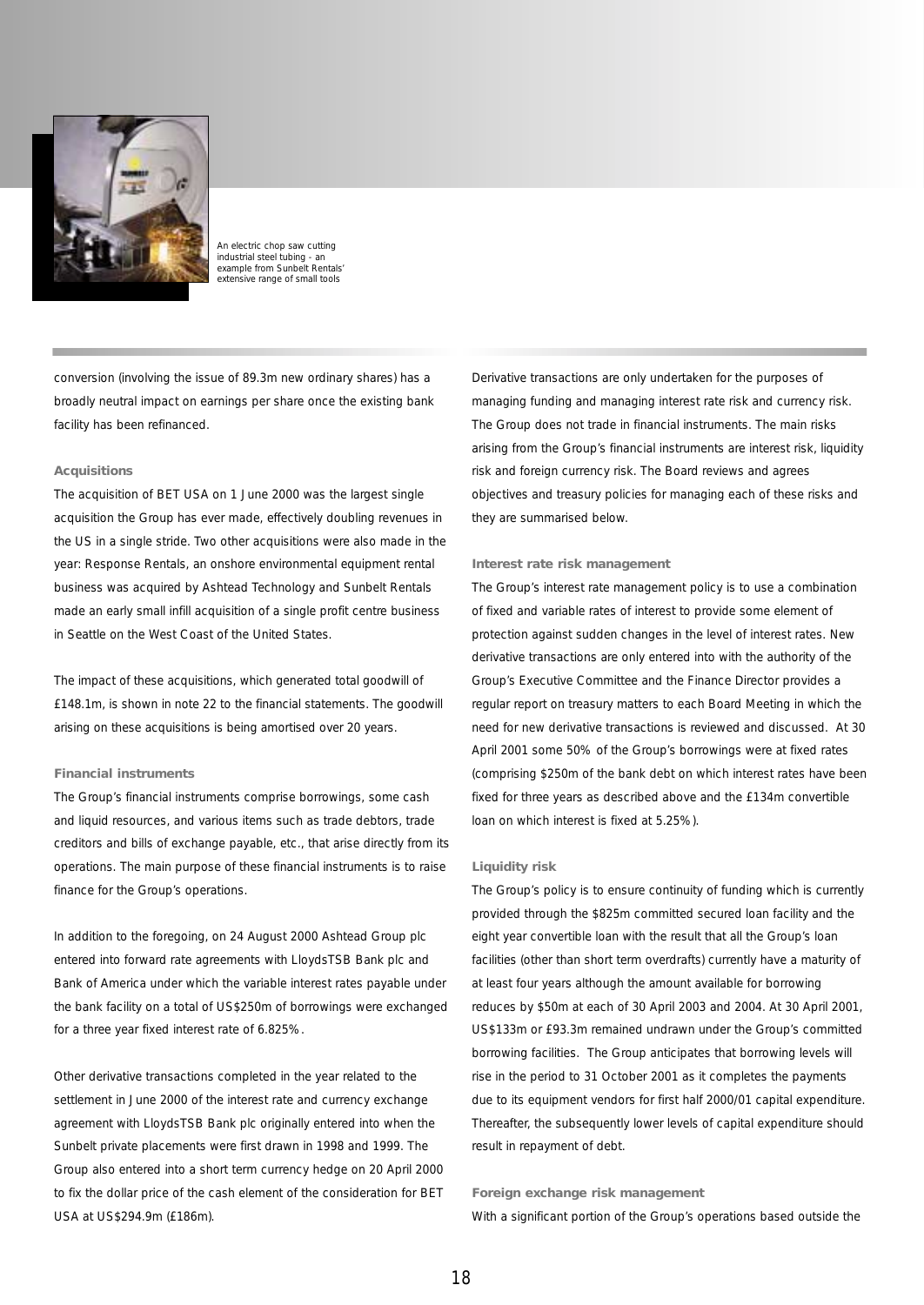*Four large diesel-driven trash pumps acting as a sewer bypass near Charlotte, North Carolina*



UK, the Group faces currency risk on its non sterling net assets as the translation of overseas subsidiaries can have a considerable effect on the Group's reported net assets. The main exposures are to the US dollar and the Euro (Irish punt) exchange rates against sterling.

The Group seeks to mitigate the effect of these structural currency exposures by matching the currency of third party borrowings against the currency of earnings generated from assets. At 30 April 2001, total net borrowings of £612.3m were drawn as to a net £399.7m in US dollars, £9.0m in Euros and £203.8m in sterling less £0.2m in Singapore dollars where there was net cash in hand.

The Group's exposure to exchange rate movements on trading transactions is relatively limited. All Group companies invoice revenues in their respective local currency and generally incur expense and, except in the Republic of Ireland, purchase assets in their local currency. Consequently the Group does not routinely hedge either forecast foreign exchange exposures or the impact of exchange rate movements on the translation of overseas profits into sterling. Foreign

exchange risk on significant non-trading transactions (eg acquisitions) is considered on an individual basis.

### *Counterparty risk*

The Group is exposed to credit risk related losses in the event of nonperformance by a counterparty to its interest rate hedging financial instruments. This risk is managed by entering into derivative transactions only with institutions with a strong credit rating and by limiting the total exposure to any single counterparty. At 30 April 2001 the counterparties, to the Group's interest rate hedging transactions were LloydsTSB Bank plc and Bank of America who are not expected to fail to meet their obligations.

Rossen

**Ian Robson** Finance Director 31 July 2001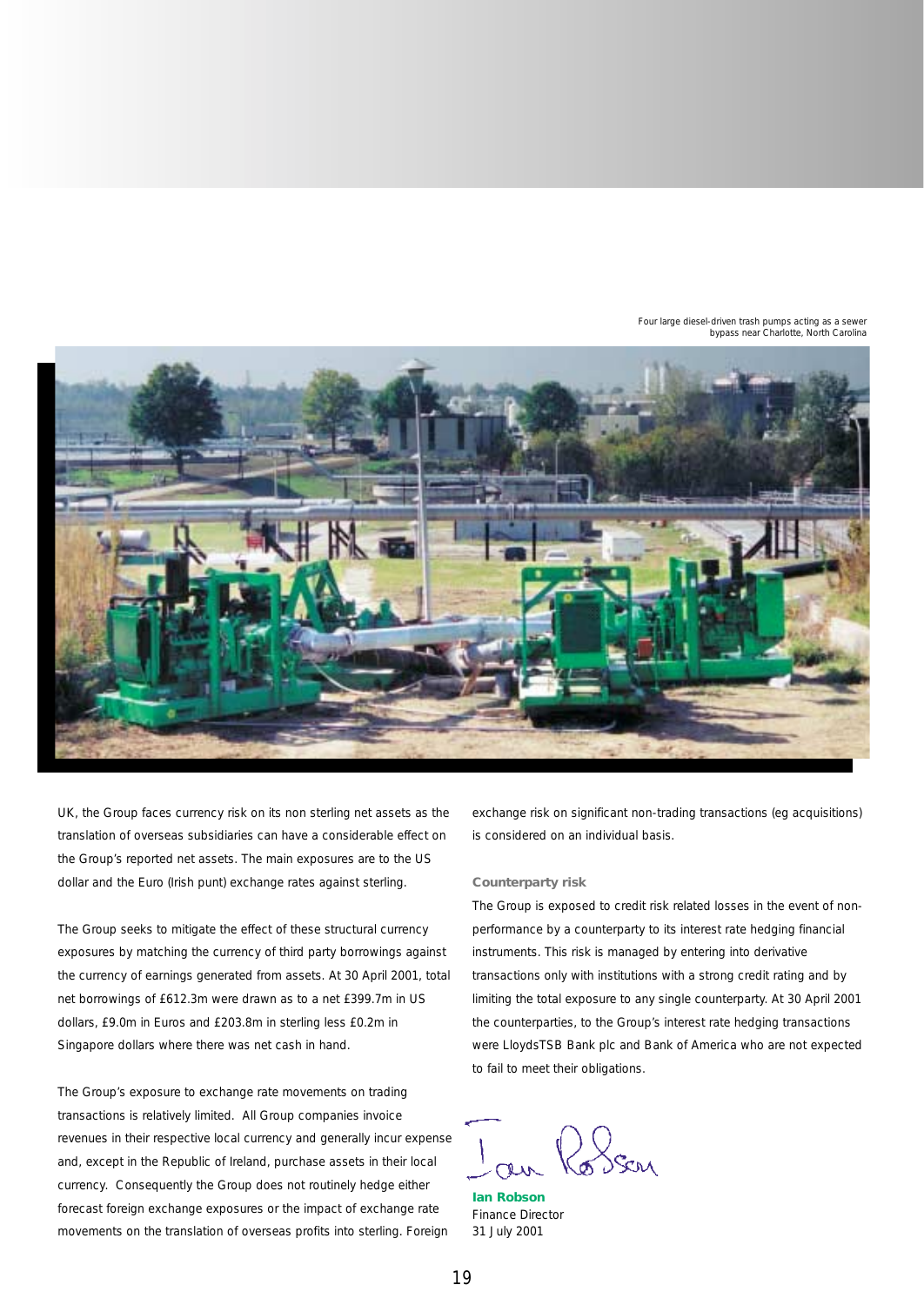

OPERATIONAL REVIEW - SUNBELT RENTALS

*Right: An electric driven welder allows repairs to be carried out during an industrial plant shutdown*

*Far right: Underground utility lines being located with a Sunbelt Rentals vacuum evacuator system*

The bringing together of our own 91 Profit Centres with the 59 previously owned by Rentokil Initial in June 2000 transformed your US business. We moved quickly and effectively to consolidate our new found premier position as the fifth largest company in our \$23 billion market.



| Divisional review on an adjusted basis | New accounting basis under FRS 18 |                       |          |
|----------------------------------------|-----------------------------------|-----------------------|----------|
|                                        | 2000/01                           | 1999/00<br>(restated) | Increase |
|                                        | Em                                | £m                    | %        |
| Turnover:                              |                                   |                       |          |
| excluding BET Profit Centres           | 170.5                             | 113.1                 | 51       |
| <b>BET Profit Centres</b>              | 175.2                             |                       |          |
| Total                                  | 345.7                             | 113.1                 | 206      |
| <b>EBITDA</b>                          | 122.8                             | 45.2                  | 172      |
| EBITDA margin %                        | 35.5                              | 40.0                  |          |
| Depreciation                           | (60.4)                            | (23.8)                | 154      |
| Operating profit                       | 62.4                              | 21.4                  | 192      |
| Operating profit margin %              | 18.1                              | 18.9                  |          |
| Rental equipment capex:                |                                   |                       |          |
| - expansion                            | 91.0                              | 60.0                  | 52       |
| - replacement                          | 55.3                              | 14.2                  | 289      |
|                                        | 146.3                             | 74.2                  | 97       |
| Net assets employed                    | 571.0                             | 173.7                 | 229      |
| Profit Centres at year end             | 163                               | 88                    | 85       |
| Number of staff at year end            | 3,471                             | 1,220                 | 185      |

The bringing together of our own 91 Profit Centres with the 59 previously owned by Rentokil Initial in June 2000 transformed your US business. We moved quickly and effectively to consolidate our new found premier position as the fifth largest company in our \$23 billion market. The operational integration of the two businesses was accomplished in 70 days. I wish to record my thanks to all Sunbelt staff, including especially our new colleagues, for their tremendous efforts in achieving what none of our competitors has even attempted - an immediate integration to a single, homogeneous business. Equally as pleasing in the past year was the achievement by the core Sunbelt Profit Centres of strong like for like revenue growth in US dollars of 20%.

So, with our large unified business up and running, we turn our attention to the future. As is proper for any service business, Sunbelt's obsession is its focus on the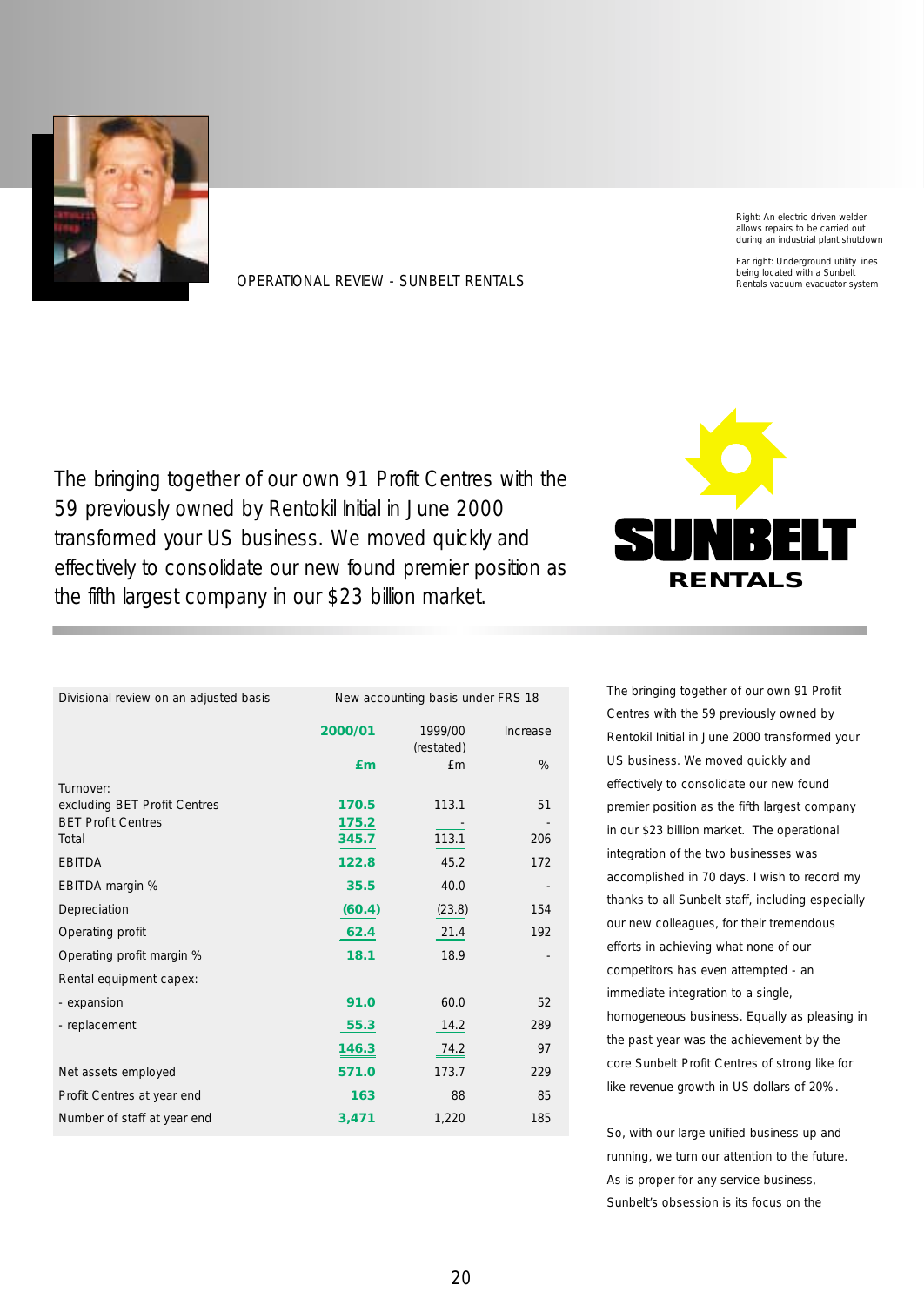



customer. We can now provide a pan American service with 163 Profit Centres in 27 states at year end. Our range of product is the most diverse offered in our industry. As we extend our policy of providing "clusters" of Profit Centres in major conurbations, we have also stratified our product offering by creating specialised units for those products that require particular expertise. Thus a customer can call any Profit Centre and, no matter how specialist their requirement, they are put in contact immediately with the appropriate personnel. By working together in groups our goal is to provide a level of service beyond expectations. The customer does not want to hear claims about service, he wants to experience it.

An example of this specialisation is our 12 Pump and Power Profit Centres offering up to 150 horse power 12" pumps and up to 1500 kilowatt portable generators. Taken together these businesses have increased their total revenues by 62% year on year. The potential for continued expansion is very substantial indeed.

We have other prospective benefits in the form of the dividends to be reaped from the 22 Profit Centres opened in the year to April

2000. Inevitably, it takes some time - typically up to 3 years - for new Profit Centres to attain the same level of profitability as the established network. In this year and next we will therefore enjoy a growing contribution from the substantial opening program in the year to April 2000.

In the year to 30 April 2001 we opened just 10 new Profit Centres whilst our concentration was on the integration process. Together with the new Profit Centres added as we split out acquired scaffold operations into separately managed businesses, we ended the year with a total of 163 Profit Centres. In the new financial year I expect we will add a further 30, mostly by way of greenfield openings or, if the opportunities arise, local acquisitions. As a result of the prompt integration programme we are able to concentrate all our attention in this first full year on the commercial development of our enlarged enterprise - both in improved performance from our existing businesses (some 163 at year end) and in the renewed opening programme.

We are not complacent about the potential impact on our performance of a slowing American economy. However, we have yet to experience any significant nationwide downturn in demand and, indeed, like for like revenues have increased by 10% in the first two months of the new financial year. We are therefore looking to continue the strong same store growth pattern of previous years whilst recognising that the larger one becomes the harder it is to outgrow the overall market to the extent we have achieved in the recent past. However, our target remains double digit same store growth in percentage terms throughout the whole of the coming year.

We may be the fifth largest in our 15,000 strong universe but we have only a 2% market share which means there is 98% still available! Our goal is to continue to improve our service levels which will lead inexorably to an increase in our share of the market no matter the overall economic conditions with which we are faced.

doma

**Bruce Dressel** President and Chief Executive Sunbelt Rentals Inc 31 July 2001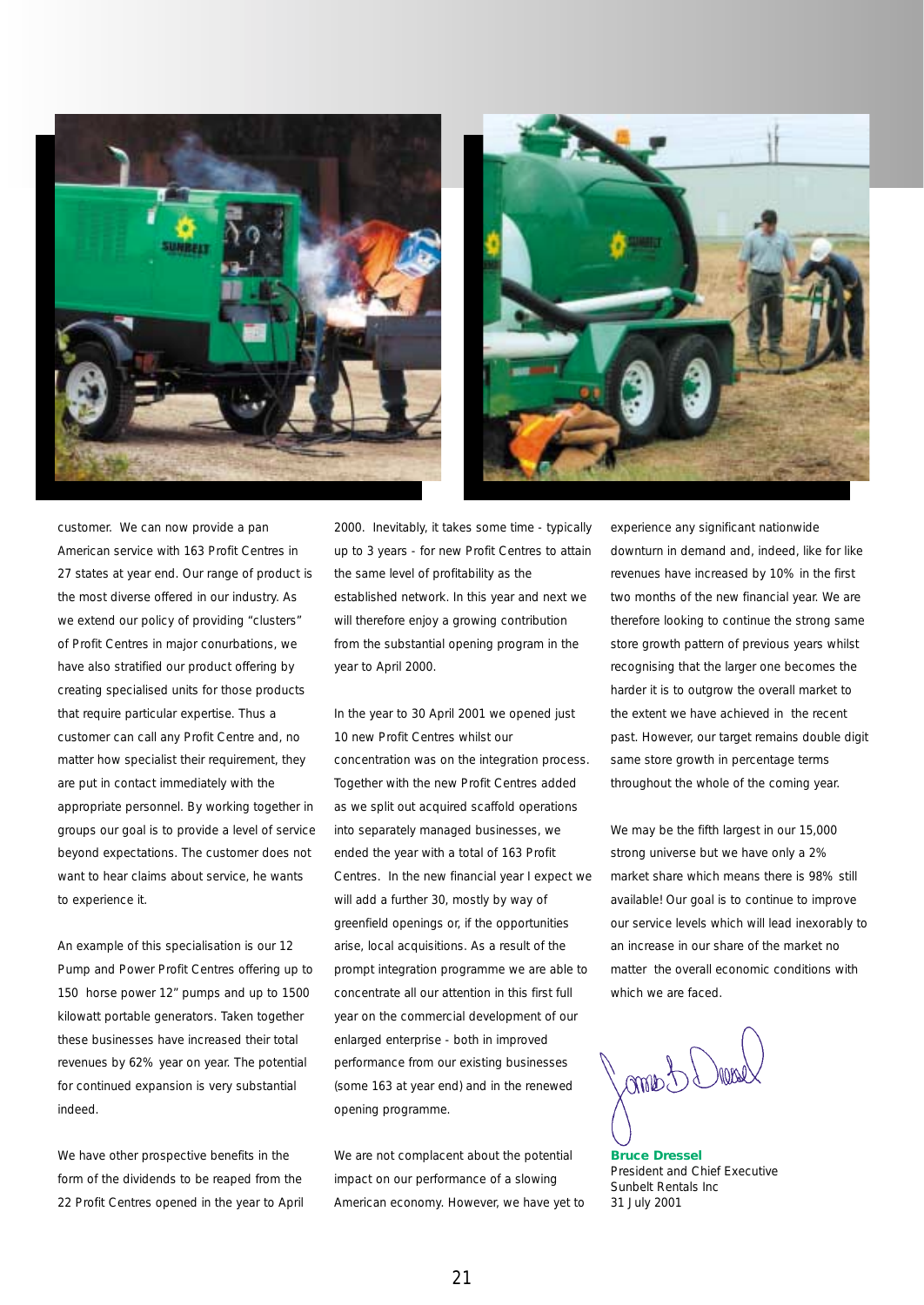

OPERATIONAL REVIEW - A-PLANT

The results of A-Plant this year were a setback. Whilst revenues rose by 7% in the year as a whole - against only 5% in the first half - there is no disguising that this was a difficult year with the first reduction in our operating profits since 1992.



| Divisional review on an adjusted basis | New accounting basis under FRS 18 |                       |          |
|----------------------------------------|-----------------------------------|-----------------------|----------|
|                                        | 2000/01                           | 1999/00<br>(restated) | Increase |
|                                        | Em                                | <b>£m</b>             | %        |
| Turnover                               | 194.5                             | 181.5                 | 7        |
| <b>EBITDA</b>                          | 75.2                              | 74.3                  | 1        |
| EBITDA margin %                        | 38.7                              | 40.9                  |          |
| Depreciation                           | (50.1)                            | (40.7)                | 23       |
| Operating profit                       | 25.1                              | 33.6                  | (25)     |
| Operating profit margin %              | 12.9                              | 18.5                  |          |
| Rental equipment capex:                |                                   |                       |          |
| - expansion                            | 36.3                              | 30.5                  | 19       |
| - replacement                          | 30.7                              | 34.4                  | (11)     |
|                                        | 67.0                              | 64.9                  | 3        |
| Net assets employed                    | 283.6                             | 259.3                 | 9        |
| Profit Centres at year end             | 273                               | 261                   | 5        |
| Number of staff at year end            | 2,498                             | 2,672                 | (7)      |

## **Results**

The results of A-Plant this year were a setback. Whilst revenues rose by 7% in the year as a whole - against only 5% in the first half - there is no disguising that this was a difficult year with the first reduction in our operating profits since 1992.

However, there were some highlights in our performance. Revenue from national and large regional accounts with long term agreements grew faster than the average at 16% for the year as a whole and represented 22% of the total. We initiated the first full price increase programme seen on a national basis in our industry for many years and were successful in raising prices for the latter part of the year. EBITDA improved from £74.3m to £75.2m but EBITDA margins declined 5% to 38.7% (40.9%). However, the increased depreciation expense on the new capital spend meant that operating profit fell 25% to £25.1m (£33.6m).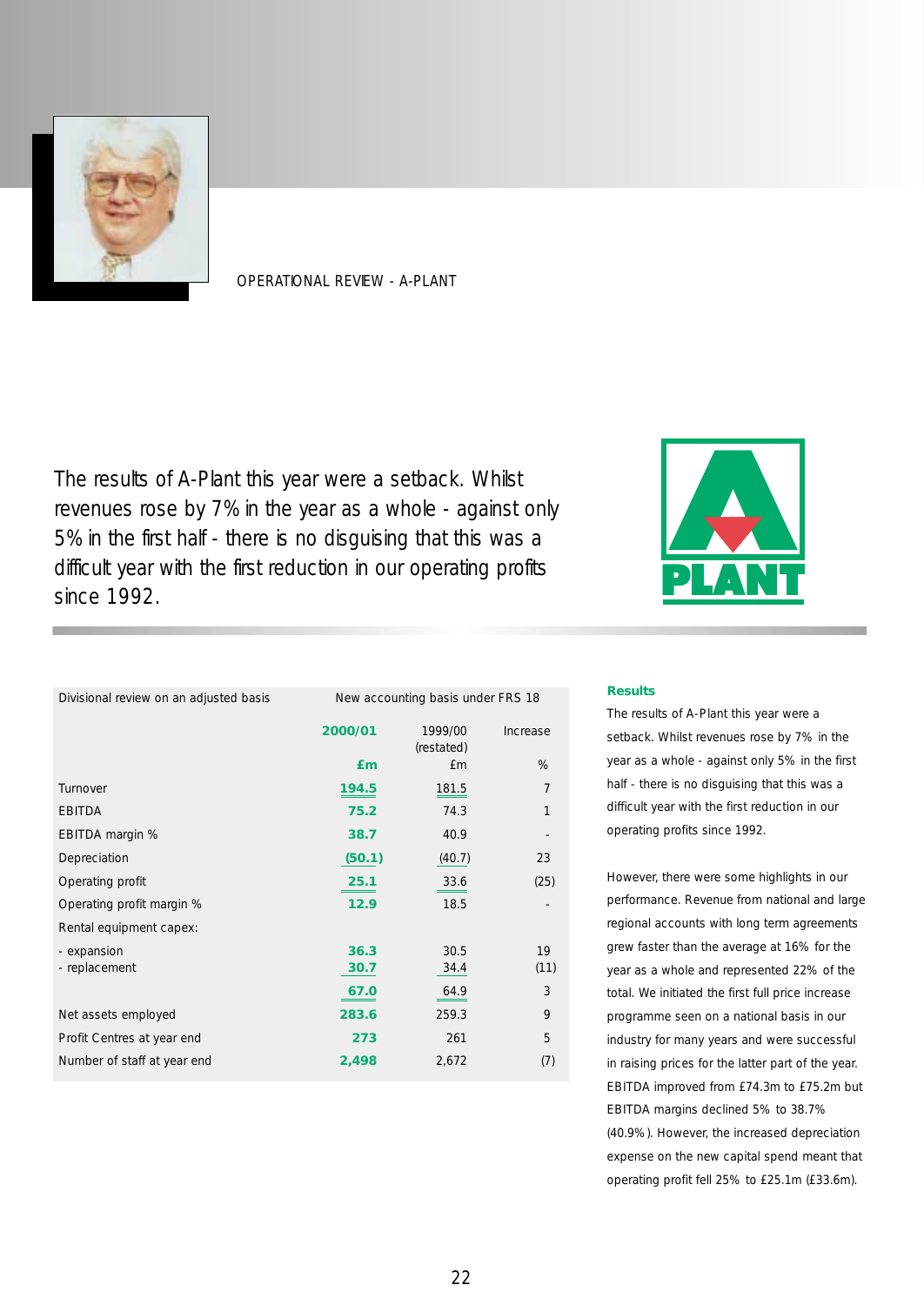



#### **Prospects**

Although it has been a difficult year, there are positive signs for the future. As yet, we have not enjoyed the benefits of our substantial investment over the last two years in new technology, which has the dual benefits of reducing our costs and improving our service. We will soon add a customer extranet to our website which will allow customers to review their account status online with a commensurate reduction in reciprocal administrative costs. A-Plant's established intranet is also being merged with the Company's online contract and invoicing systems resulting in control of growing communication costs and facilitating access to all our systems amongst the greatest number of our staff.

Concurrently we are introducing automatic pricing on the computer of our rental and ancillary revenues, thereby increasing efficiencies in both contract and invoice generation. These measures are part of a series which will have the effect of releasing commercial staff from time spent on administrative roles, which can instead be used to promote customer relationships.

During the year our training school, which opened last year, completed training courses for over 500 participants. We will continue to benefit from our industry leadership role in training.

We believe that the successful future progress of A-Plant will result from our sustained investment in these two key areas of training and communication which we regard as pivotal to success in a multi-location service business.

This year's setback - our first in a decade - is being used by management as a spur to improve our performance at all levels. Your management is determined to move forward from this year's profit decline and, over time, to restore returns on capital employed to acceptable levels.

**Ted Forshaw** Chief Executive - A-Plant 31 July 2001



*Above left: Tree planting less backbreaking with an A-Plant skidsteer and auger*

*Above right: A-Plant 32 x 10 site offices arriving at the start of a major contract*

*Below: Take 'Advantage' of A-Plant with its gold loyalty card*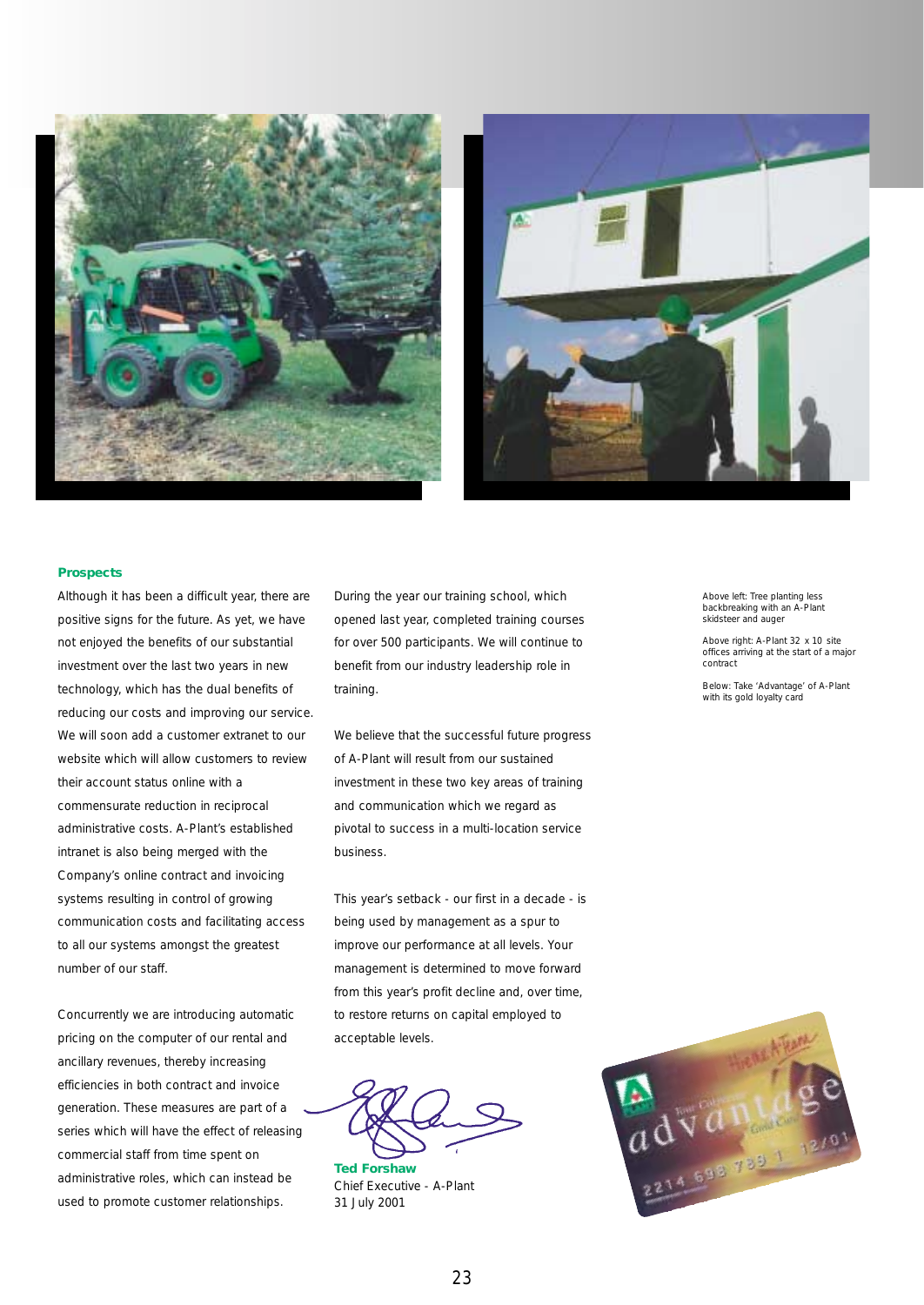

OPERATIONAL REVIEW - ASHTEAD TECHNOLOGY

*Right: High value, high accuracy multi-beam sonar for underwater imaging*

*Far right: The Response acquisition expanded Ashtead Technology Rentals' fleet to include ambient air monitoring and gas detection analysers*

We are now a much more broadly based business than we were a year ago. We have, however, maintained our focus in the rental of technology-based equipment to industrial users. We simply have more products to offer more customers.



| Divisional review on an adjusted basis | New accounting basis under FRS 18 |                 |               |
|----------------------------------------|-----------------------------------|-----------------|---------------|
|                                        | 2000/01<br>£m                     | 1999/00<br>£m   | Increase<br>% |
| Turnover                               | 11.8                              | $\frac{7.8}{2}$ | 51            |
| <b>EBITDA</b>                          | 7.6                               | 4.8             | 58            |
| EBITDA margin %                        | 64.4                              | 61.5            |               |
| Depreciation                           | (4.0)                             | (2.3)           | 74            |
| Operating profit                       | <u>3.6</u>                        | 2.5             | 44            |
| Operating profit margin %              | 30.5                              | 32.1            |               |
| Rental equipment capex:<br>- expansion | 3.3                               | 1.5             | 120           |
| - replacement                          | 0.9                               | 1.1             | (18)          |
|                                        | 4.2                               | $\frac{2.6}{2}$ | 62            |
| Net assets employed                    | 12.2                              | 8.2             | 49            |
| Profit Centres at year end             | $\overline{ }$                    | 3               | 133           |
| Number of staff at year end            | 61                                | 36              | 69            |



*inspection camera*

## **Markets**

As expected, the year did not see anything approaching a full recovery in the offshore market. The demand in the North Sea remained weak with an oversupply of equipment having a continuing negative effect on pricing. The Aberdeen Profit Centre faced severe price pressure from its competitors and customers who were themselves experiencing poor returns. Even so we believe that Aberdeen held its market share in the offshore business. Successful efforts were made to increase the scope of our non-oil related business both on and offshore. Recent investment in non-destructive testing, remote visual inspection and cable tracking equipment brought immediate returns in the year. Our marketing programme, which has been enhanced by improved information systems, gave us the ability to introduce new product both quickly and profitably.

Singapore again produced a good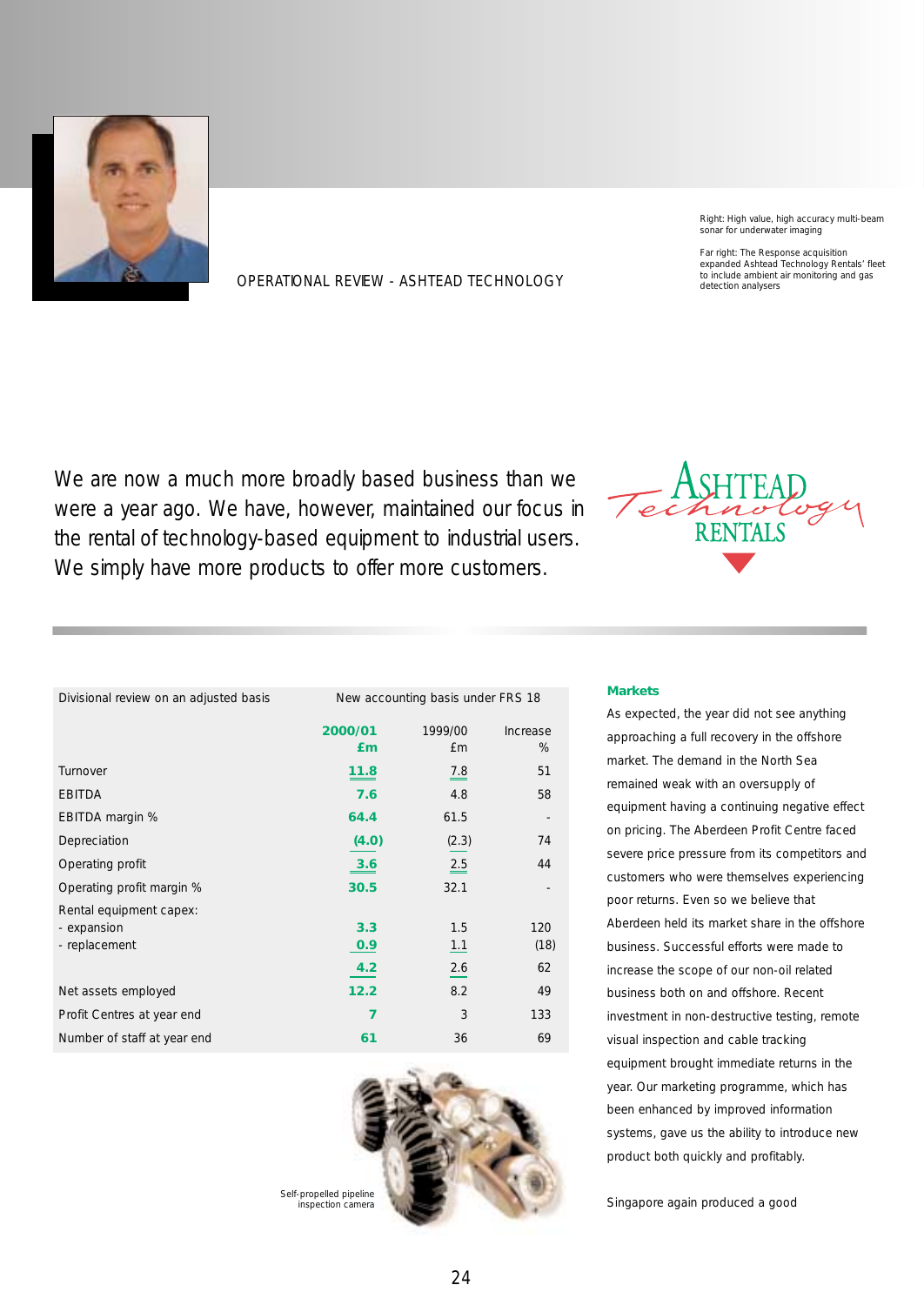



performance as it benefited from field developments in the Philippines, Malaysia, Indonesia and to a lesser extent in New Zealand. Singapore also saw further business from the subsea cable market and new business from the dredging industry following substantial investment in new multi-beam technology. Here again, sales and marketing efforts made in previous years meant we did not miss the opportunity to take full advantage of the Asian market upswing.

Houston finally saw some life return to their offshore business in the second half of the year as Gulf of Mexico development projects were given the go ahead. During the downturn the Houston operation was, of necessity, transformed. The lost offshore revenue was more than replaced by the development of a nationwide onshore rental business. We now have an operation better able to deal with any future oil downturn and one which will be less seasonal.

#### **Response Rentals**

In October 2000 we purchased Response Rentals, a US environmental equipment rental business. The purchase price represented a multiple of 3.2 times last twelve months adjusted EBITDA. The product range comprises a wide variety of instruments to sample, measure and monitor environmental factors including air and water quality, hazardous waste, toxic gases, noise vibration and industrial hygiene. We now have four new

locations in North America supplying this wide product range to a large and diverse customer base. These new locations have also opened up local supply channels to expand our existing onshore equipment rentals. The business now trades under the Ashtead Technology brand and has been fully integrated into our operational, quality, and financial control procedures.

We expect to increase the geographical spread of the environmental business through our other locations in the UK and Singapore as well as further development in the US

## **Prospects**

A year ago we said we would see further expansion in our onshore business and this has proved to be the case. This business revolves around the supply of non-destructive testing and remote visual inspection equipment where we have transferred our experience in subsea solutions to supply technology that is used in practically every onshore industry. In the US particularly we have developed a number of national accounts for which we are lead or sole supplier of this equipment. The product range offers real potential and this business will be further developed this year.

The fundamental changes in the business during the year could not have happened without the exceptional efforts of the workforce. The existing survey and inspection

staff toiled successfully in very tough market conditions. Our new colleagues in the environmental business met and exceeded growth targets whilst having simultaneously to deal with new systems and procedures integration.

In this coming year the prospects for the offshore business should continue to improve. We expect Aberdeen to benefit from an increase in North Sea developments. This will consolidate the gains already made from contracts awarded by US and European contractors working in the booming West African market. In Singapore, we foresee a fall-off in business from the cable laying market but this should be more than made up by growth in the offshore and dredging markets. Houston already has a strong order book and prospects for the full year are very positive.

We are now a much more broadly based business than we were a year ago. We have, however, maintained our focus in the rental of technology-based equipment to industrial users. We simply have more products to offer more customers.

**Rob Phillips** Managing Director, Ashtead Technology 31 July 2001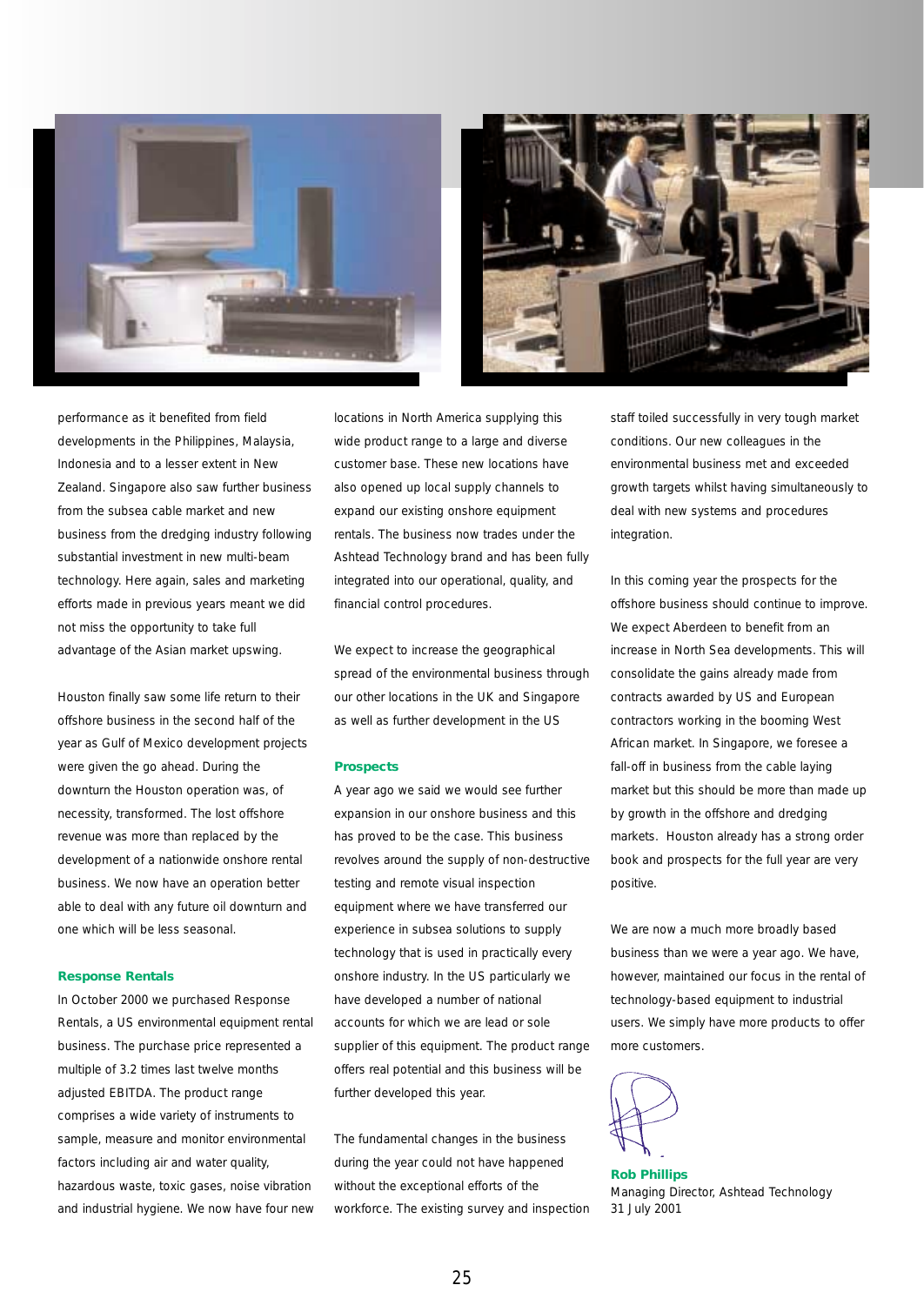



## 1. PETER LEWIS, Non-executive Chairman

Aged 60, Peter Lewis has been Non-executive Chairman since 1 February 2001 following his retirement from his role of Executive Chairman, which position he had held from May 1984 when he and George Burnett effected the management buy-in of Ashtead Plant Hire Company Limited. He is Non-executive Chairman of The Electronics Boutique plc. Peter Lewis is Chairman of the Nominations Committee and a member of the Audit and Remuneration Committees. He is standing down from the Board on 31 July 2001 and will be succeeded as Non-executive Chairman by Henry Staunton.

## Executive Directors

## 2. GEORGE BURNETT, MA, LLB, CA, Chief Executive

Aged 54, George Burnett, MA, LLB, CA, was Managing Director from May 1984 until being appointed Chief Executive in February 2000. He is a non-executive director of Henderson Strata Investments plc and Chairman of the Governors of the Surrey Institute of Art and Design, University College. The re-election of George Burnett, who retires by rotation in accordance with the Articles of Association, as a director of the Company will be proposed at the Annual General Meeting.





5. TED FORSHAW, Chief Executive Officer - A-Plant

Aged 50, Ted Forshaw is Chief Executive Officer of A-Plant, the Group's equipment rental division in the UK and the Republic of Ireland. Ted Forshaw has some 34 years experience in the industry and joined the Group in 1987 on the acquisition of Keyplant Limited.

## Non-executive Directors

6. ALAN WHEATLEY, FCA, Deputy Chairman and senior independent non-executive director

Aged 63, Alan Wheatley, FCA, is currently Chairman of Special Utilities Investment Trust plc and a non-executive director of Legal & General Group Plc, Babcock International Group Plc, ComXo plc and of IntaMission plc. Alan Wheatley is Chairman of the Remuneration Committee and a member of the Audit and Nominations Committees. The re-election of Alan Wheatley, who retires by rotation in accordance with the Articles of Association, as a director of the Company will be proposed at the Annual General Meeting.





## 3. IAN ROBSON, BSC, FCA, Finance Director

Aged 42, Ian Robson, BSc, FCA, was appointed Finance Director on 26 June 2000 having joined the Group on 22 May 2000. For the preceding four years he held a series of senior financial positions in Reuters Group Plc and before that he was a partner of Price Waterhouse (now PricewaterhouseCoopers).

## 4. BRUCE DRESSEL,

## President and Chief Executive Officer - Sunbelt Rentals

Aged 37, Bruce Dressel is President and Chief Executive Officer of Sunbelt Rentals Inc, the Group's equipment rental division in the USA. Bruce Dressel has some 20 years experience in the industry and joined the Group on the acquisition of the business of McLean Rentals in March 1996.





7. PHILIP LOVEGROVE, LLM, independent non-executive director

Aged 64, Philip Lovegrove, LLM, is Chairman of VTR plc and W T Foods plc and a non-executive director of Environmental Polymers plc. He is Chairman of the Audit Committee and a member of the Remuneration and Nominations Committees.

8. HENRY STAUNTON, BA, FCA, independent non-executive director

Aged 53, Henry Staunton, BA, FCA, is Finance Director and Deputy Chairman Media Ventures of Granada plc. He is also a non-executive director of EMAP Plc and of ITV Digital plc. Henry Staunton is a member of the Audit and Remuneration Committees. Henry Staunton will become Non-executive Chairman on 1 August 2001 on the retirement of Peter Lewis.

Details of the Directors' contracts, emoluments and share interests can be found in the Report of the Remuneration Committee on pages 34 to 38.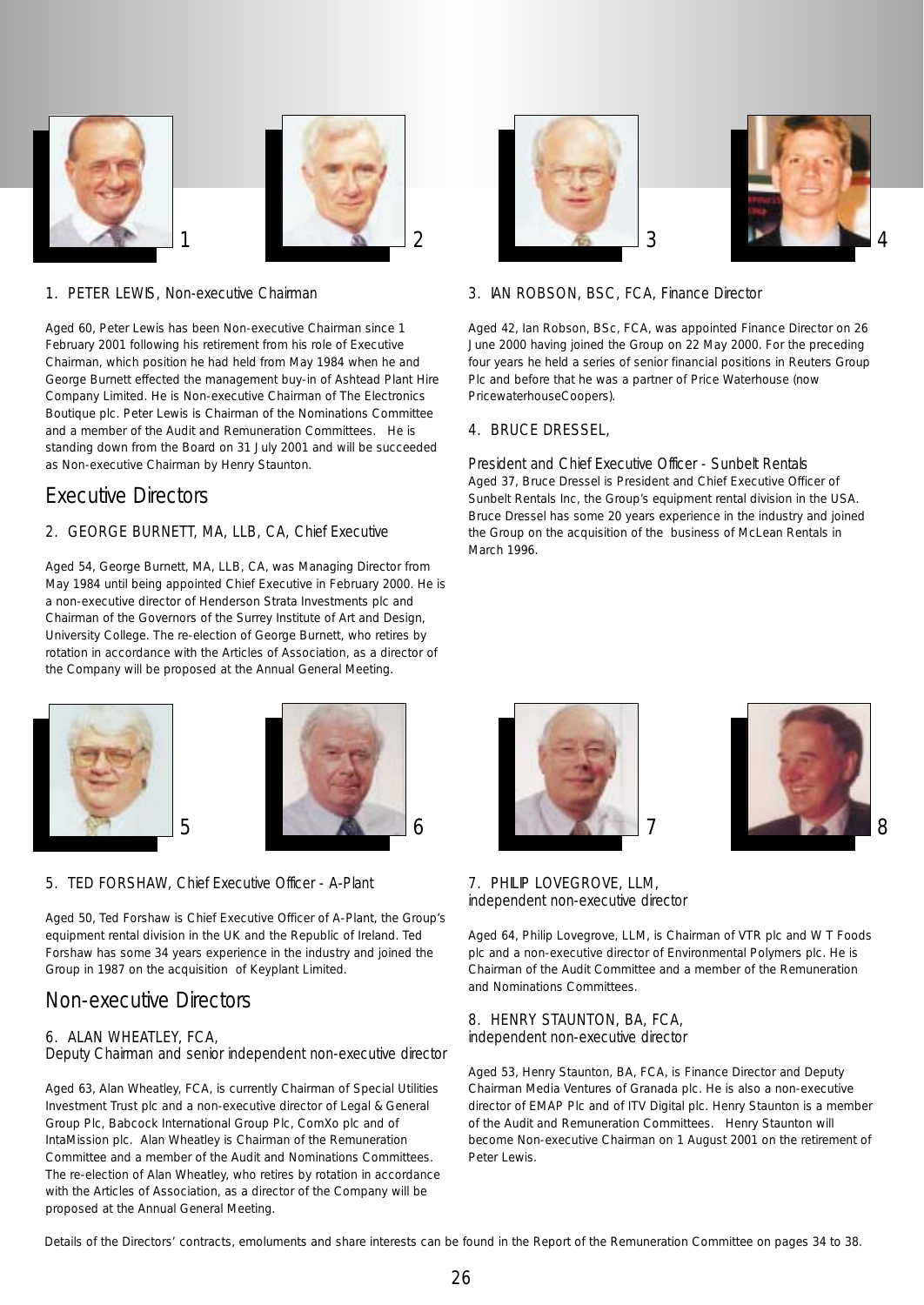## Advisers

## *Auditors*

PricewaterhouseCoopers 1 Embankment Place London WC2N 6RH

## *Registrars & Transfer Office*

Lloyds TSB Registrars The Causeway **Worthing** West Sussex BN99 6DA

## *Financial PR Advisers*

Tulchan Communications St Martin's House 16 St Martin's Le Grand London EC1A 4ES

## *Principal Bankers*

Lloyds TSB Bank plc St George's House 6/8 Cheapside London EC3M 1LL

Bank of America 100 North Tryon Street NC1-007-09-01 **Charlotte** North Carolina 28255

Citigroup NA Citigroup Centre 33 Canada Square Canary Wharf London E14 5LB

## *Solicitors*

Speechly Bircham 6 St Andrew Street London EC4A 3LX

Slaughter and May 35 Basinghall Street London EC2V 5DB

Parker, Poe, Adams & Bernstein LLP Three First Union Center 401 South Tryon Street Suite 3000 **Charlotte** North Carolina 28202

## *UK Brokers and Investment Bankers*

Schroder Salomon Smith Barney Citigroup Centre 33 Canada Square Canary Wharf London E14 5LB

## *US Investment Bankers*

Salomon Smith Barney 38 Greenwich Street New York New York 10013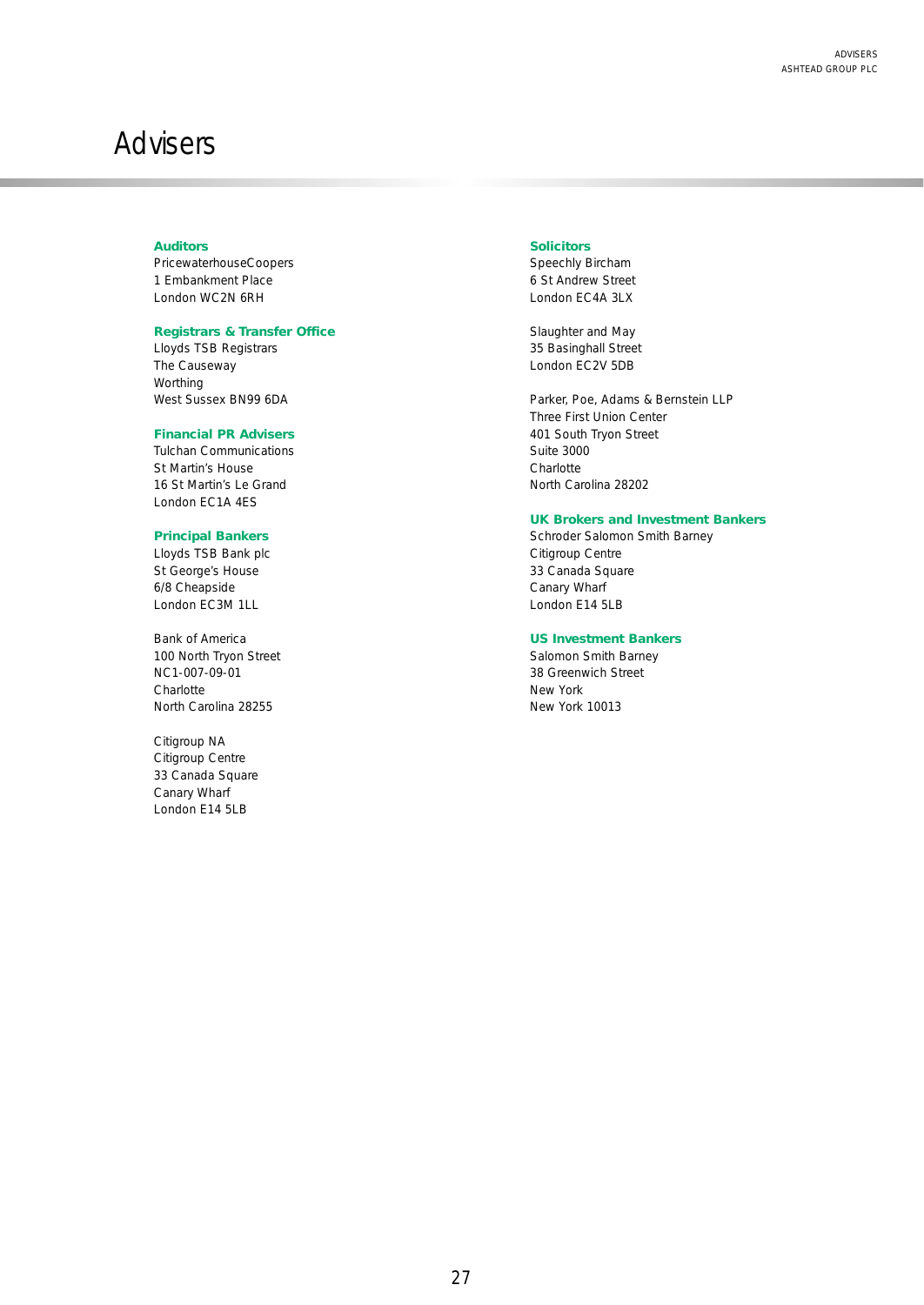## Directors' Report

The Directors present their report and the audited accounts for the financial year ended 30 April 2001.

## *Principal activities*

The principal activity of the Company is that of an investment holding and management company. The principal activity of the Group is the rental of equipment to industrial and commercial users.

## *Trading results & dividends*

The Group's consolidated profit before taxation for the year is £11.9m. A review of the Group's performance is given on pages 2 to 25.

An interim dividend of 0.62p per ordinary share was paid on 6 April 2001.

The Directors recommend that a final dividend of 2.88p per ordinary share amounting to £9.3m be paid to the holders of the ordinary shares and that £11.5m be transferred to reserves. If approved, this dividend will be paid on 10 October 2001 to ordinary shareholders on the record at 7 September 2001.

## *Share capital*

The following investors, in addition to PD Lewis and GB Burnett, have notified the Directors that they hold or are beneficially interested in 3% or more of the Company's ordinary share capital as set out below:

|                                         | At 31 July 2001 |
|-----------------------------------------|-----------------|
|                                         | %               |
| Schroders Investment Management Limited | 12.7            |
| Henderson Investment Management Limited | 10.7            |
| Barclays Bank plc                       | 10.2            |
| Lazard Asset Management                 | 4.2             |
| Prudential Portfolio Managers           | 3.9             |
| <b>UBS Asset Management Limited</b>     | 3.5             |
| Deutsche Asset Management               | 3.2             |

### *Share option schemes*

At 30 April 2001, the following shares were subject to option:

| <b>Discretionary schemes</b>                                | <b>Number of shares</b> | Option price per share |
|-------------------------------------------------------------|-------------------------|------------------------|
| Exercisable between 16 September 1995 and 16 September 2002 | 1,046,038               | 14.870p                |
| Exercisable between 26 August 1997 and 26 August 2004       | 1,487,900               | 61.440p                |
| Exercisable between 27 September 1998 and 27 September 2005 | 1,622,188               | 72.535p                |
| Exercisable between 27 February 2000 and 27 February 2007   | 457,500                 | 134.665p               |
| Exercisable between 27 February 2000 and 27 February 2007   | 1,303,700               | 132.250p               |
| Exercisable between 3 February 2001 and 3 February 2008     | 319,700                 | 191.200p               |
| Exercisable between 5 February 2001 and 5 February 2008     | 2,486,500               | 184.200p               |
| Exercisable between 5 January 1998 and 5 January 2004       | 2,248                   | 170.370p               |
| Exercisable between 24 February 2002 and 24 February 2009   | 540,450                 | 177.830p               |
| Exercisable between 26 February 2002 and 26 February 2009   | 1,140,800               | 172.500p               |
| Exercisable between 22 February 2003 and 22 February 2010   | 1,127,000               | 102.000p               |
| Exercisable between 8 March 2003 and 8 March 2010           | 401,000                 | 101.840p               |
| Exercisable between 8 August 2003 and 8 August 2010         | 920,500                 | 102.500p               |
| Exercisable between 16 August 2003 and 16 August 2010       | 29,500                  | 101.670p               |
| Exercisable between 9 February 2004 and 9 February 2011     | 3,672,890               | 125.000p               |
| Exercisable between 26 February 2004 and 26 February 2011   | 555,750                 | 124.500p               |
|                                                             | 17,113,664              |                        |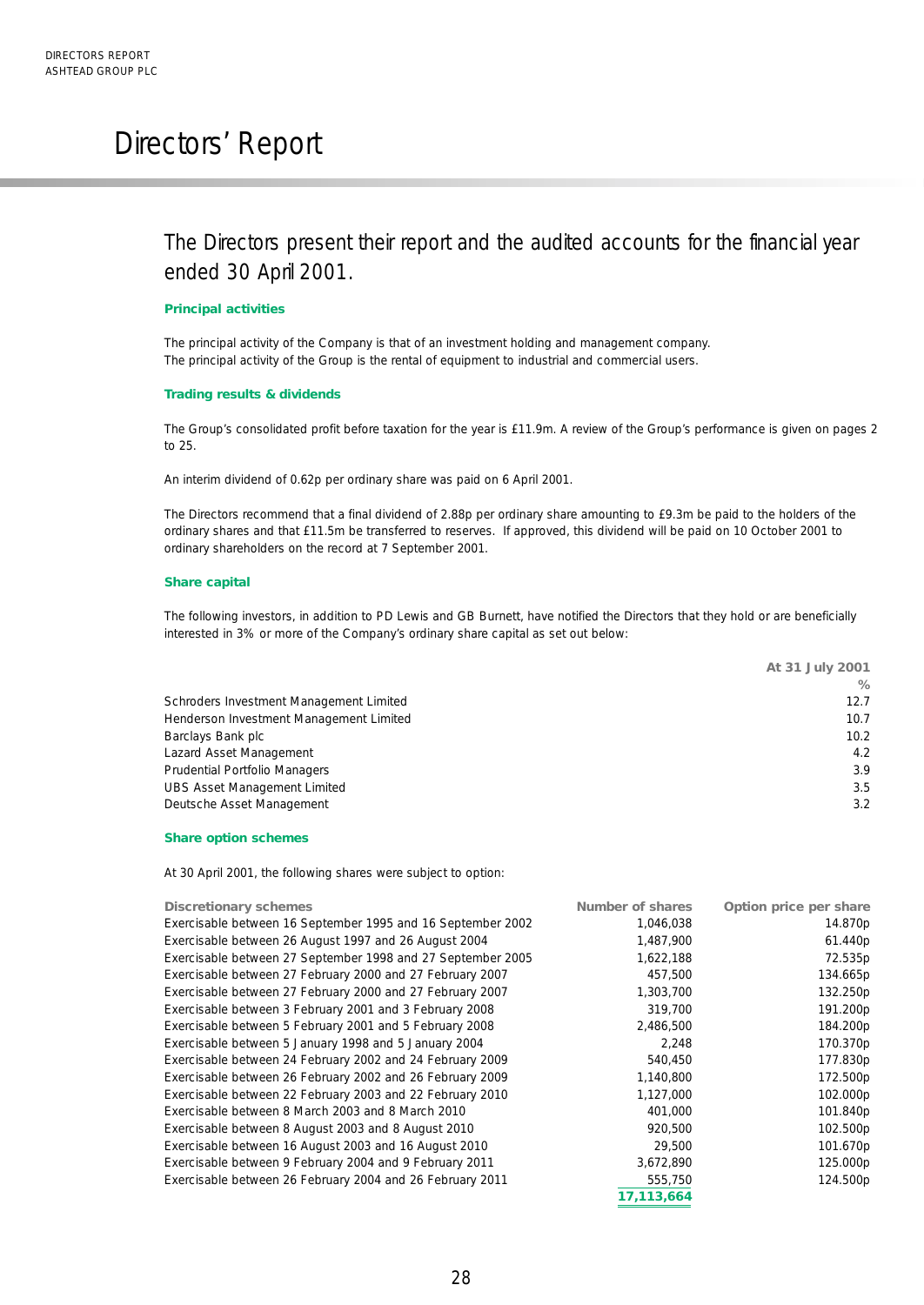| <b>SAYE</b> scheme                                                           | <b>Number of shares</b> | Option price per share |
|------------------------------------------------------------------------------|-------------------------|------------------------|
| Exercisable between 1 April and 30 September 2002 (5 year contract)          | 644,662                 | 98.000p                |
| Exercisable between 1 April and 30 September 2001 (3 year contract)          | 67.741                  | 152.140p               |
| Exercisable between 1 April and 30 September 2003 (5 year contract)          | 97.064                  | 152.140p               |
| Exercisable between 1 September 2001 and 28 February 2002 (5 year contract)* | 1,752                   | 117.880p               |
| Exercisable between 1 April and 30 September 2002 (3 year contract)          | 111.896                 | 133.600p               |
| Exercisable between 1 April and 30 September 2004 (5 year contract)          | 51,897                  | 133.600p               |
| Exercisable between 1 April and 30 September 2003 (3 year contract)          | 808,484                 | 81.340p                |
| Exercisable between 1 April and 30 September 2005 (5 year contract)          | 428.504                 | 81.340p                |
| Exercisable between 1 April and 30 September 2004 (3 year contract)          | 353,884                 | 94.800p                |
| Exercisable between 1 April and 30 September 2006 (5 year contract)          | 129,940                 | 94.800p                |
|                                                                              | 2,695,824               |                        |

*\* These options result from the rolling over of options under the Sheriff Holdings share option schemes into options under the Company's schemes.*

## *Employees*

The total number of employees worldwide of the Group at 30 April 2001 was 6,043.

The Group makes every reasonable effort to give disabled applicants, and existing employees becoming disabled, opportunities for work, training and career development in keeping with their aptitudes and abilities. The Group is an equal opportunities employer.

The Group has taken action consistently through the year to introduce, maintain and develop arrangements aimed at involving employees in its affairs. The Group has a positive approach to health and safety at work and to compliance with the provisions of the Health and Safety at Work Act 1974 and a copy of its formal health and safety policy statement is on display at all Group locations in the UK.

The Group encourages employees to become shareholders through discretionary and SAYE share option schemes. Details of options outstanding under these schemes are set out above.

### *Directors and directors' insurance*

Details of the current directors of the Company are given on page 26. In addition, A Anderson served as a director in the year until his retirement on 26 June 2000. The Company has maintained insurance throughout the year to cover all directors against liabilities in relation to the Company and its subsidiary undertakings.

#### *Future developments*

The Group seeks to develop by expansion of its activities in equipment rental in the United Kingdom, the United States, the Republic of Ireland and the offshore oil and gas industries throughout the world.

## *Policy on payment of suppliers*

Suppliers are paid in accordance with the individual payment terms agreed with each of them. The number of Group creditor days at 30 April 2001 was 132 days (30 April 2000 - 174 days) which reflects the terms agreed with individual suppliers. There were no trade creditors in the Company's balance sheet at any time during the past two years.

## *Political and charitable donations*

The Group made charitable donations amounting to £1,500 (£1,300) in the UK during the year. No political donations were made.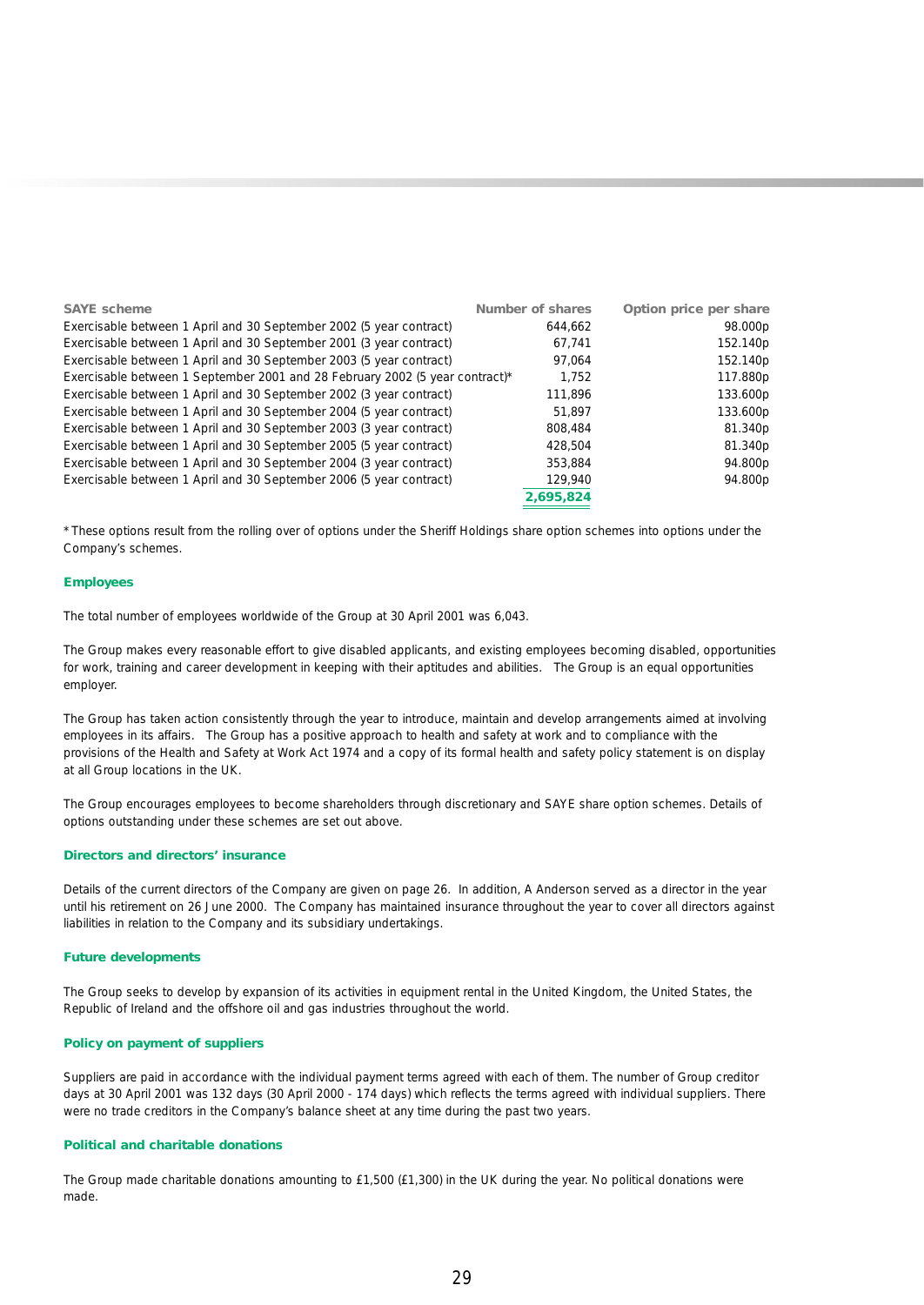## Directors' Report

### *Environmental report*

The Group, through its equipment purchasing policies, maintenance programmes and environmental monitoring practices, endeavours to ensure that its trading activities have as little adverse impact on the environment as it is possible to achieve. In pursuit of this ideal, the Group has developed environmental management processes which are designed to ensure:

- compliance with relevant legislation;
- removal of potential causes of environmental damage where practicable; and
- continuous reduction in environmental impact through monitoring and corrective action.

The Group's continued investment in its rental fleet, along with its maintenance programmes, minimises both pollution to the atmosphere and accidental contamination. The facilities the Group maintains throughout its Profit Centre network enables waste to be disposed of correctly, bulk fuels to be stored safely and fleet cleaning and maintenance to be carried out efficiently. Prior to acquisition, environmental surveys were conducted at the BET USA locations and improvements have subsequently been made as required to ensure compliance with the Group's environmental standards.

Group companies have documented procedures operating at Profit Centre level for fleet maintenance, removal of waste from customers' sites back to Company premises for safe disposal as well as contractual arrangements for the disposal of all major waste products.

The Group's Performance Standards teams measure and monitor environmental performance and control measures at Profit Centres as part of their rolling audit programme and report their findings to senior operational management.

## *Auditors*

PricewaterhouseCoopers have indicated their willingness to continue in office and a resolution concerning their re-appointment and authorising the directors to fix their remuneration will be proposed at the Annual General Meeting.

#### *Annual General Meeting*

The Annual General Meeting will be held at 12 noon on Monday, 8 October 2001, at Citigroup's offices at Stirling Square, 5-7 Carlton Gardens, London SW1Y 5AD. For ordinary shareholders, a separate Notice of Annual General Meeting, which includes an explanation of the proposed resolutions, will be mailed nearer the time. In addition to the ordinary business of the Meeting, shareholder consent will be sought to renew authorities for the directors to allot ordinary shares in the Company.

By Order of the Board

Advertofar k

*Robert Clark*  Company Secretary 31 July 2001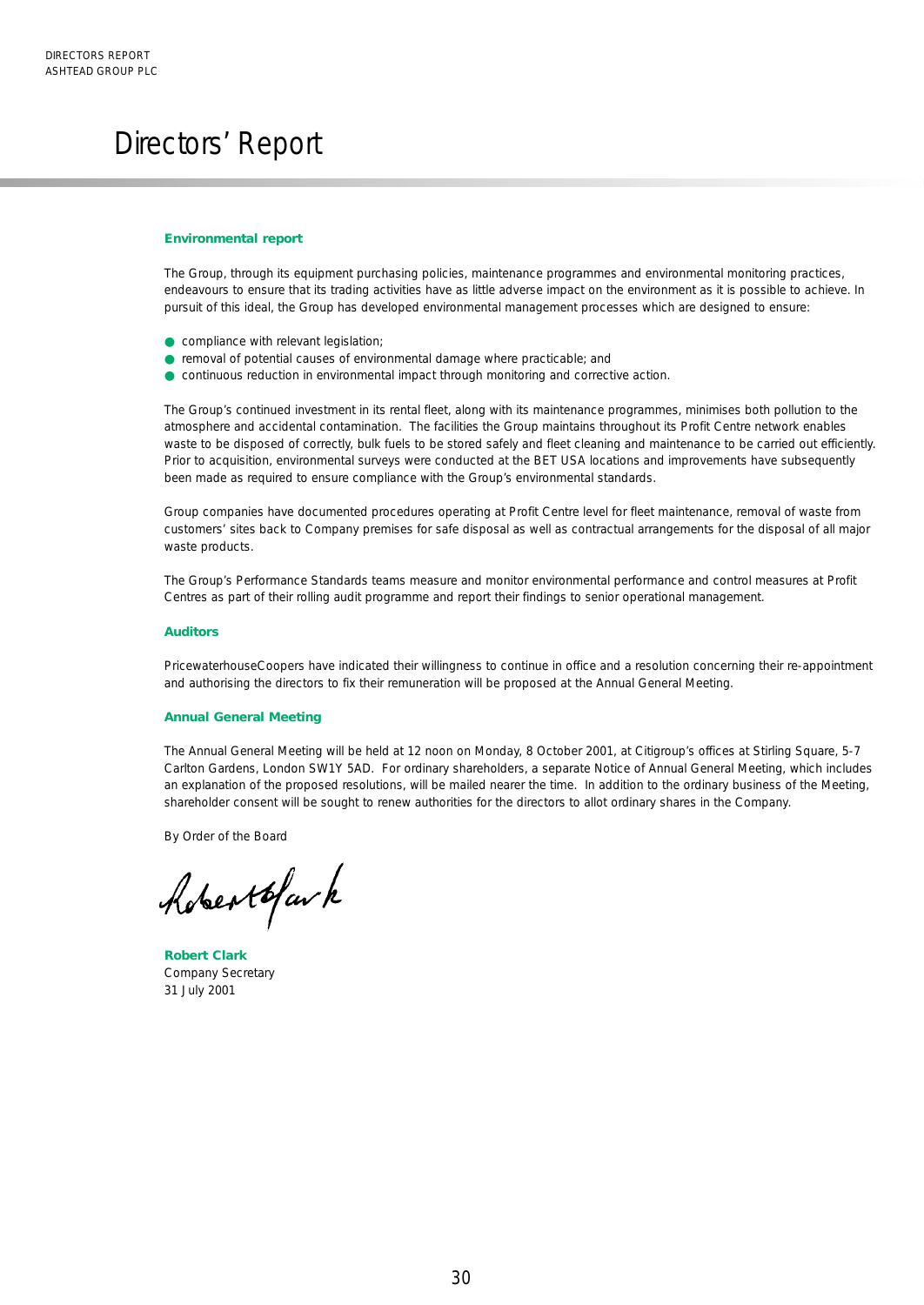## Corporate Governance Report

The Group is committed to high standards of corporate governance. The Board recognises that it is accountable to the Company's shareholders for corporate governance and this statement describes how the relevant principles have been practised by the Company.

The Company complied during the year with the principles of corporate governance set out in Section I of the Combined Code save that:

- (1) the service contracts of Peter Lewis, George Burnett, Bruce Dressel and Ted Forshaw provide for either notice periods in excess of one year or pre-determined compensation in excess of one year's salary. Details of these arrangements and the justification for them are given in the Remuneration Committee Report;
- (2) technically, under the Company's Articles of Association, only two directors are required to retire by rotation each year meaning that, since February 2000, when the Group Board was expanded to eight members, the requirement in the Code for every director to stand for re-election every third year has not been stipulated in the Articles. At the Annual General Meeting, the Company will seek shareholders' approval to amend the Articles to ensure compliance with the Code. In the meantime, however, no director has served for more than three years since last elected by shareholders;
- (3) there was no formal documented procedure for a director to obtain independent professional advice at the Company's expense. A procedure was put in place in June 2001;
- (4) the three executive directors appointed in 2000 have not yet attended a training course on their responsibilities as board members. The Board has now agreed that in future all newly appointed directors will attend an appropriate training course within six months of appointment unless their previous experience on other boards makes this inappropriate. The executive directors appointed in 2000 will be attending a suitable course within the next six months.

## *The Board and the Executive*

The Group Board currently comprises the non-executive Chairman, the Chief Executive, the Finance Director, the executive heads of Sunbelt and A-Plant and three non-executive directors. Short biographies of the directors are given on page 26.

All directors are responsible under the law for the proper conduct of the Company's affairs. The directors are also responsible for ensuring that the strategies proposed by the executive directors are discussed in detail and critically assessed to ensure that they conform with the long term interests of shareholders and are compatible with the interests of employees, customers and suppliers. The Board has reserved to itself those matters which reinforce its control of the Company.

To ensure that the directors are suitably briefed to fulfil their roles, regular reports and briefings are provided to the Board by the executive directors and the company secretary. The Board normally meets at least five times a year and there is contact between meetings to advance the Company's activities. The directors also have access to the company secretary and a procedure has recently been adopted for them to take independent advice as needed at the Company's expense.

## *Board sub-committees*

## *Executive Committee*

The Board has delegated authority for the day-to-day management of the Company to the Executive Committee chaired by George Burnett. The Committee, of which Peter Lewis and Ian Robson are the other members, meets periodically as necessary to discharge its functions. Henry Staunton will become a member of this Committee when Peter Lewis retires.

## *Audit Committee*

Comprising the non-executive directors under the chairmanship of Philip Lovegrove, the Audit Committee meets twice a year to consider the draft interim and final financial statements and to receive the report of the Auditors. The Committee considers the effectiveness of the Group's internal controls and its financial and accounting policies and practices and also meets periodically with the heads of the US and UK Performance Standards (Internal Audit) teams. It also deals with any matters which may be brought to the attention of the Committee by the Auditors.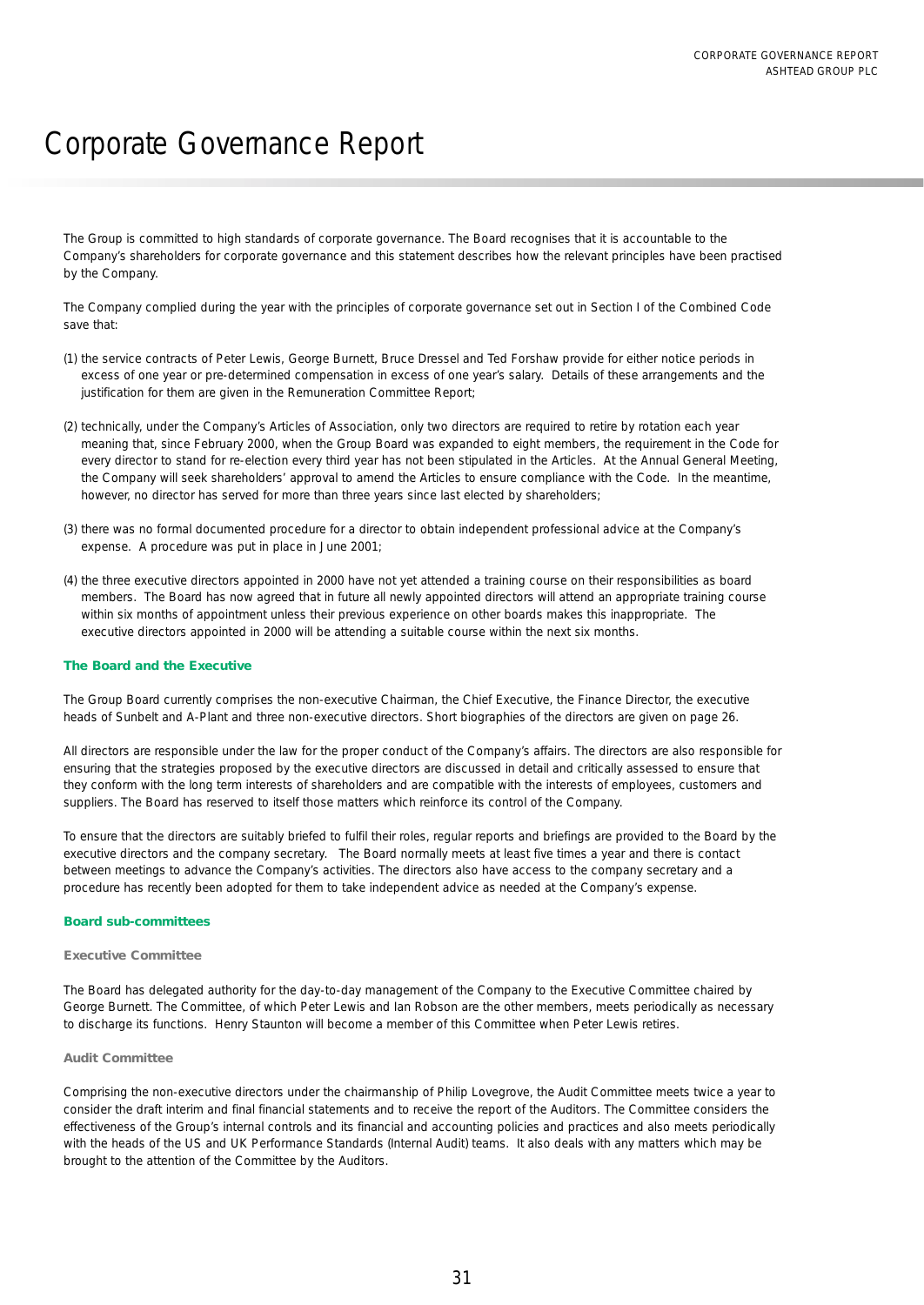## Corporate Governance Report

#### *Nominations Committee*

With Peter Lewis as chairman, and Alan Wheatley and Phillip Lovegrove as members, the Nominations Committee is responsible for recommending to the Board any new appointments of directors. Henry Staunton will succeed Peter Lewis as chairman of this committee when Peter Lewis retires.

### *Remuneration Committee*

Comprising the four non-executive directors under the chairmanship of Alan Wheatley, the Remuneration Committee is responsible for setting the remuneration packages of the executive directors and for establishing the terms and conditions of their employment.

## *Financial reporting*

The directors are required by UK company law and financial reporting standards to prepare financial statements for each financial year which give a true and fair view of the state of affairs of the Company and of the Group at the end of the financial year and of the profit and cash flows of the Group for the period.

In preparing the financial statements applicable accounting standards have been followed, suitable accounting policies have been used and applied consistently and reasonable and prudent judgements and estimates have been made.

## *Going concern*

The directors also have a responsibility under UK company law and financial reporting standards to prepare the financial statements on a going concern basis unless the entity is being liquidated or the directors have no realistic alternative but to liquidate the entity or to cease trading. When preparing the financial statements the directors are also required to assess whether there are any significant doubts concerning the Group's ability to continue as a going concern.

After making appropriate enquiries the Directors have reasonable expectation that the Company and the Group have adequate resources to continue in operational existence for the foreseeable future and that it is therefore appropriate to adopt the going concern basis in preparing the financial statements. In forming this view the Directors have reviewed the Group's budget and cash flow forecast for the year to 30 April 2002 and outline projections for the subsequent year.

## *Internal controls*

The directors acknowledge their responsibility for the Group's system of internal control and confirm they have reviewed its effectiveness. In doing so, the Group has taken note of the guidance for directors on internal control, Internal Control: Guidance for Directors on the Combined Code (the Turnbull Guidance).

The Board confirms that there is a process for identifying, evaluating and managing significant risks faced by the Group. This process has been in place for the full financial year and is ongoing. It is kept under regular review by the Executive Committee and is considered periodically by the Board and accords with the Turnbull Guidance.

The Board considers that the Group's internal control system is appropriately designed to manage, rather than eliminate, the risk of failure to achieve business objectives. Any such control system, however, can only provide reasonable and not absolute assurance against material misstatement or loss. The concept of reasonable assurance recognises that the cost of a control procedure should not exceed the benefits.

During the year ended 30 April 2001, the directors were not aware of any control breakdowns which resulted in a material loss.

During the year, led by the directors of the Sunbelt and A-Plant Performance Standards (internal audit) teams with input from the Finance Director, the executive managers of each of the Group's businesses reviewed the risks that could impede the achievement of the objectives for their businesses. For each significant risk, an overview of the risk, details of how it is managed and any improvement actions required were documented. A similar review was undertaken in conjunction with the Finance Director of the risks faced at Group level. A report was prepared in April/May 2001 summarising the results of this work for the information of the Board which also discussed the preliminary risk assessment for the Group at its January meeting.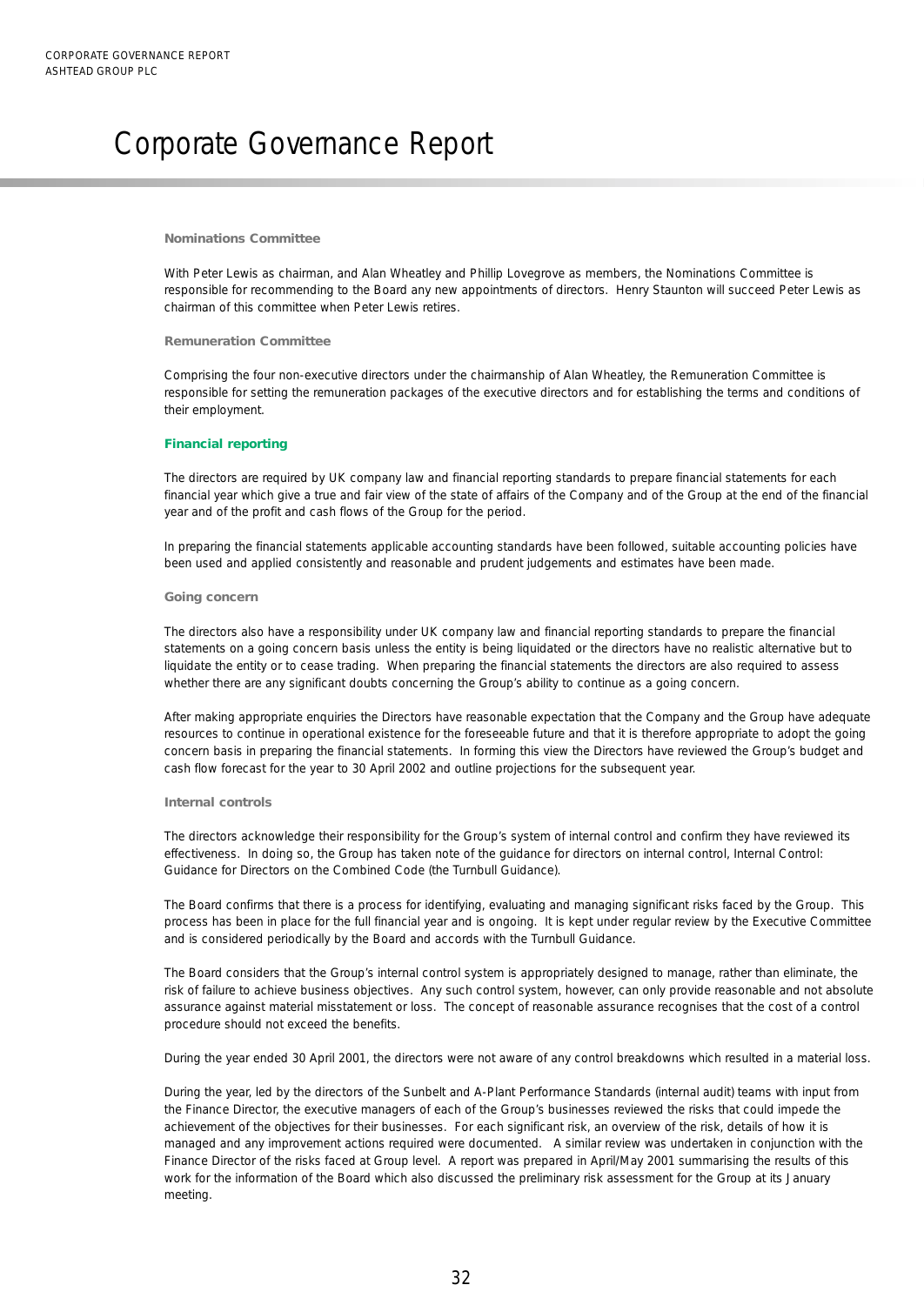At the year end, before producing this statement on internal control for the annual report and accounts, the Board considered the operational effectiveness of the Group's internal control systems on the basis of the report discussed above. This review included consideration of each of the most significant risks the Group faces and how well these are controlled and managed. The control system includes written policies and control procedures, clearly drawn lines for accountability and delegation of authority, and comprehensive reporting and analysis against budgets and latest forecasts. In a growing group of the size and complexity and geographical diversity of Ashtead, it should be expected that minor breakdowns in established control procedures might occur. There are supporting policies and procedures for investigation and management of control breakdowns at any of the Group's Profit Centres or elsewhere.

The Audit Committee has met with the heads of the Performance Standards (internal audit) teams for both Sunbelt and A-Plant and discussed the results of their work. The Audit Committee also meets with PricewaterhouseCoopers twice annually to discuss the results of their work. In relation to internal financial control, the Group's control and monitoring procedures include:

- a) the maintenance and production of accurate and timely financial management information, including a monthly profit and loss account for each Profit Centre;
- b) the control of key financial risks through clearly laid down authority levels and proper segregation of accounting duties at the Group's accounting support centres of which there are now eight following the BET USA and Response Rentals acquisitions;
- c) the preparation of a regular financial report to the Board including profit and loss accounts for the Group and each subsidiary, balance sheets and cash flow statements;
- d) the preparation of annual budget and periodic update forecasts which are reviewed by senior management and the Executive Committee and provided to the Board;
- e) a programme of periodical rotational rental equipment inventories conducted fortnightly at each Profit Centre by equipment type and independently checked on a sample basis;
- f) full inventory counts at all Profit Centres on at least a six monthly basis with independent scrutiny on a sample basis; and
- g) comprehensive audits of all Profit Centres carried out on average at least once per year by the Performance Standards Department. These reports are copied to the Finance Director to whom the heads of the Sunbelt and A-Plant Performance Standards Departments have direct access in the event of any issues which they may need to discuss independently of the operational management team.

By order of the Board

Advertofar k

*Robert Clark* Company Secretary 31 July 2001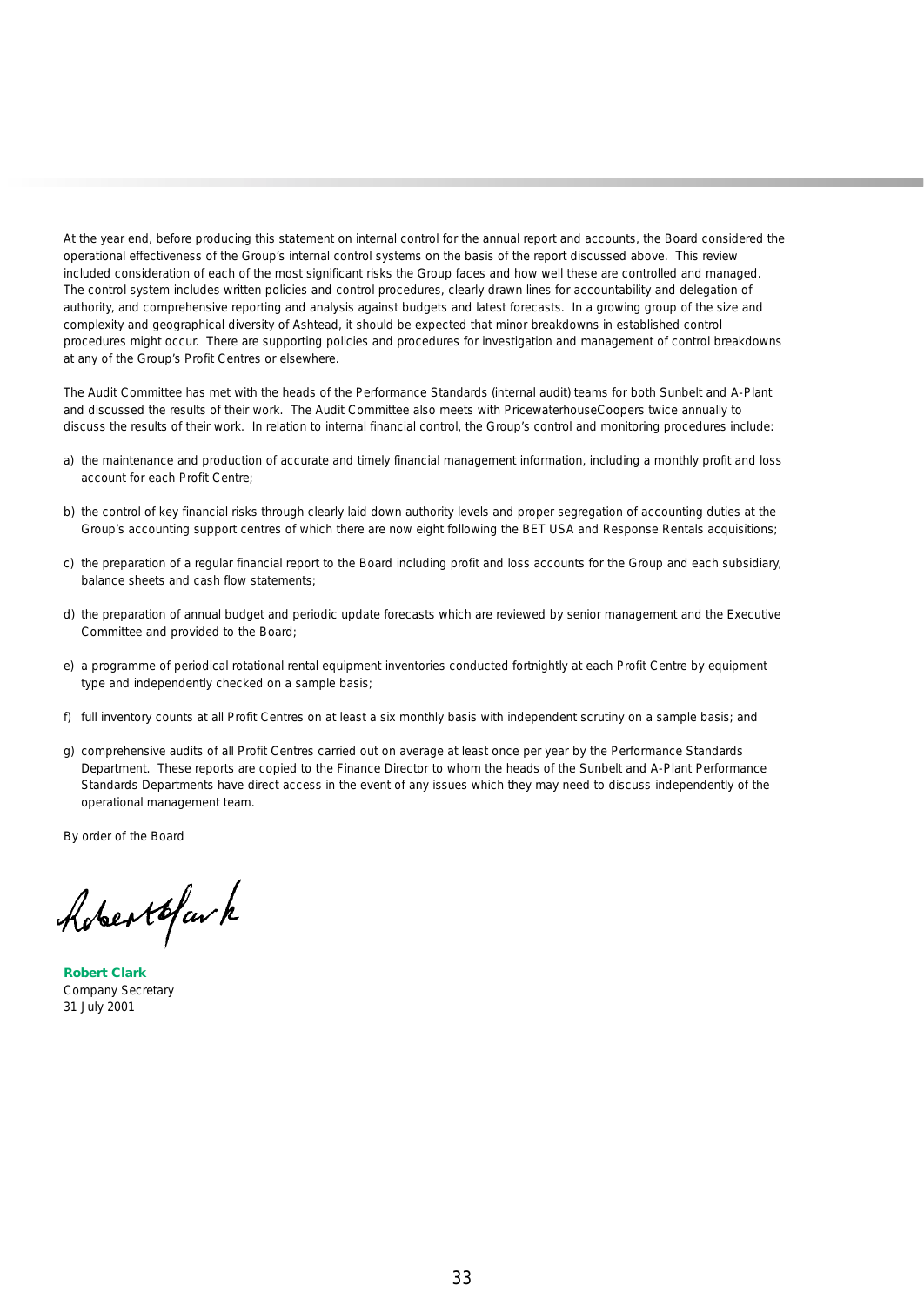## Remuneration Committee Report

### *Structure of the Committee*

During the year the Committee consisted of the three non-executive directors under the Chairmanship of Mr AE Wheatley. After agreement of his new contract and on becoming non-executive Chairman, Mr Lewis also became a member of the Committee with effect from 15 January 2001. None of the Committee has any personal financial interests, other than as shareholders, in the matters to be decided.

## *Remuneration policies*

In formulating its policies, the Committee has access to professional advice from outside the Company and to publicly available reports and statistics. Executive remuneration packages are designed to attract, motivate and retain directors of the high calibre needed to achieve the Group's objectives and to reward them for enhancing value to shareholders. The main elements of the remuneration package for executive directors and senior management are:

- a) basic annual salary and benefits in kind;
- b) annual performance bonus payments;
- c) share option incentives; and
- d) pension arrangements.

In assessing all aspects of pay and benefits, the Company compares packages offered by similar companies, which are chosen having regard to:

- a) the size of the company (turnover, profits and number of people employed);
- b) the diversity and complexity of its businesses;
- c) the geographical spread of its businesses; and
- d) their growth, expansion and change profile.

In making the comparisons, the Company takes into consideration the international scope, complexity and speed of change of the Group's business and, particularly, its recent rapid growth in the USA. In relation to share option awards, the Committee's policy is to make regular awards to senior staff in order that their personal interests are aligned with those of shareholders. The value of the shares underlying the options awarded is assessed by reference to a number of factors including the employee's salary, seniority and length of service.

The Committee implements its remuneration policies by the design of reward packages for executive directors comprising the appropriate mix of salary, performance related cash incentive bonuses and share options. Mr Burnett, with the approval of the Board, holds two non-executive appointments outside the Group and is allowed to retain the fees arising therefrom. None of the other executive directors has any outside appointments.

The remuneration of the non-executive directors is determined by the Board. With the exception of Mr Lewis whose contract is discussed below, none of the non-executive directors has a service contract with the Company and their appointment is therefore terminable by the Board at any time.

#### *Executive Directors' service agreements*

Mr P D Lewis retired as executive Chairman to become employed as part-time non-executive Chairman of Ashtead Group plc and of Sunbelt Rentals Inc under a new contract effective 1 February 2001. Mr Lewis has decided to retire fully and has given notice to terminate his contract on 31 July 2001. On retirement Mr Lewis will not receive any payments beyond his remuneration accrued up to that date.

Mr G B Burnett's service agreement, first entered into on 27 November 1986 and amended periodically until consolidation into a new agreement dated 21 May 1997, provides for termination by either party by the giving of two years' notice. However, Mr Burnett is entitled at any time after reaching age 59 to give at least six months' notice to retire from age 60. Otherwise the contract remains in place until he reaches age 65. The unexpired period of the contract is a little over 10 years.

The service agreement between the Company and Mr SI Robson, dated 4 August 2000, after a fixed initial term which expires on 4 August 2001, is terminable by either party giving the other twelve months' notice.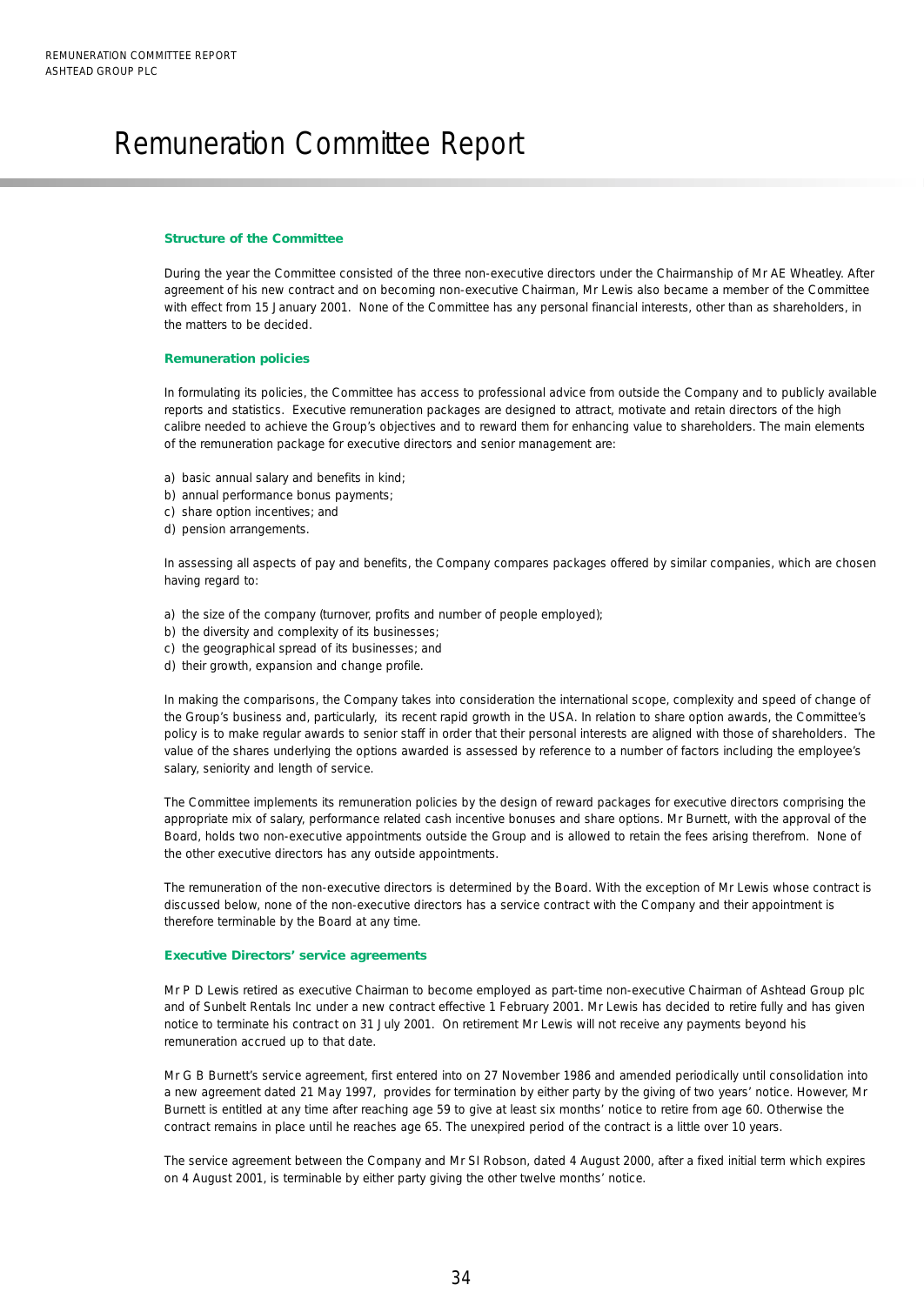Mr Dressel entered into a new service agreement with Sunbelt Rentals Inc on 15 January 2001 under which he is employed as its President and Chief Executive Officer for an automatically extended rolling period of two years until the contract is terminated. Mr Dressel may not terminate the contract in the first two years but can do so at any point thereafter by giving 180 days' notice to Sunbelt. Early termination provisions apply should there be a change of control of Ashtead Group, defined as at least 50% of the voting rights becoming held by a single person. Sunbelt, however, can only terminate Mr Dressel's employment by giving two years' notice except in the case of misconduct. On termination, except on change of control, Mr Dressel is prohibited from working in the rental industry in the USA for two years. The Remuneration Committee considered that it was appropriate to secure the services of Mr Dressel for a minimum period of two and a half years in light of the importance of his contribution to Sunbelt's successful development within the Group and accordingly decided to depart from the recommendations of the Combined Code by entering into a contract with more than one year's notice.

Mr Forshaw is employed under a service agreement dated 17 February 1993, as amended on 3 December 1997, with Ashtead Plant Hire Company Limited, the company of which he is Chief Executive Officer. The contract provides for termination by either party giving not less than 12 months' notice to the other party except where there has been a change of control of Ashtead Group plc, control being defined as 50.1% of voting rights, when the notice period is 18 months. The Committee considered it appropriate to retain this provision within Mr Forshaw's service agreement when he was appointed to the Board for similar reasons to Mr Dressel.

The service agreements of the executive directors all contain suitable non-compete provisions appropriate to their roles in the Group.

### *Directors' emoluments*

The emoluments of the directors, which are included in staff costs in note 3 to the Accounts, were as follows:

|                    |          |        |                |                   | <b>Total</b> |
|--------------------|----------|--------|----------------|-------------------|--------------|
|                    |          |        | Performance    | <b>Other</b>      | emoluments   |
|                    |          |        | related        | benefits          | excluding    |
|                    | Fees     | Salary | bonus          | in kind           | pension      |
|                    | £'000    | £'000  | £'000          | £'000             | £'000        |
| 2000/01            |          |        |                |                   |              |
| PD Lewis           |          | 199    | 541            | 15                | 755          |
| <b>GB Burnett</b>  |          | 216    | 541            | 23                | 780          |
| SI Robson          |          | 152    | 161            | 29                | 342          |
| A Anderson         |          | 23     |                | 3                 | 26           |
| <b>JB Dressel</b>  |          | 233    | 245            | 1                 | 479          |
| EJ Forshaw         |          | 180    | 46             | 9                 | 235          |
| AE Wheatley        | 55       |        |                |                   | 55           |
| PA Lovegrove       | 30       |        |                |                   | 30           |
| <b>HE Staunton</b> | 25       |        |                |                   | 25           |
|                    | $\equiv$ | 1,003  | 1,534          | $\overset{80}{=}$ | 2,727        |
| 1999/00            |          |        |                |                   |              |
| PD Lewis           |          | 214    | 373            | 20                | 607          |
| <b>GB Burnett</b>  |          | 214    | 373            | 22                | 609          |
| A Anderson         |          | 138    | 249            | 12                | 399          |
| <b>JB Dressel</b>  |          | 50     | 33             | 2                 | 85           |
| EJ Forshaw         |          | 34     | $\overline{7}$ | $\overline{2}$    | 43           |
| <b>AE Wheatley</b> | 25       |        |                |                   | 25           |
| PA Lovegrove       | 25       |        |                |                   | 25           |
| <b>HE Staunton</b> | 25       |        |                |                   | 25           |
|                    | 75       | 650    | 1,035          | $\frac{58}{1}$    | 1,818        |

The emoluments of SI Robson are those for the period from his appointment on 26 June 2000. The emoluments of A Anderson are those for the period to his resignation on 26 June 2000. In addition, an ex-gratia payment of £30,000 was made to Mr Anderson at the time of his retirement. The emoluments of JB Dressel and EJ Forshaw for the year ended 30 April 2000 are those for the period from their appointment on 2 February 2000.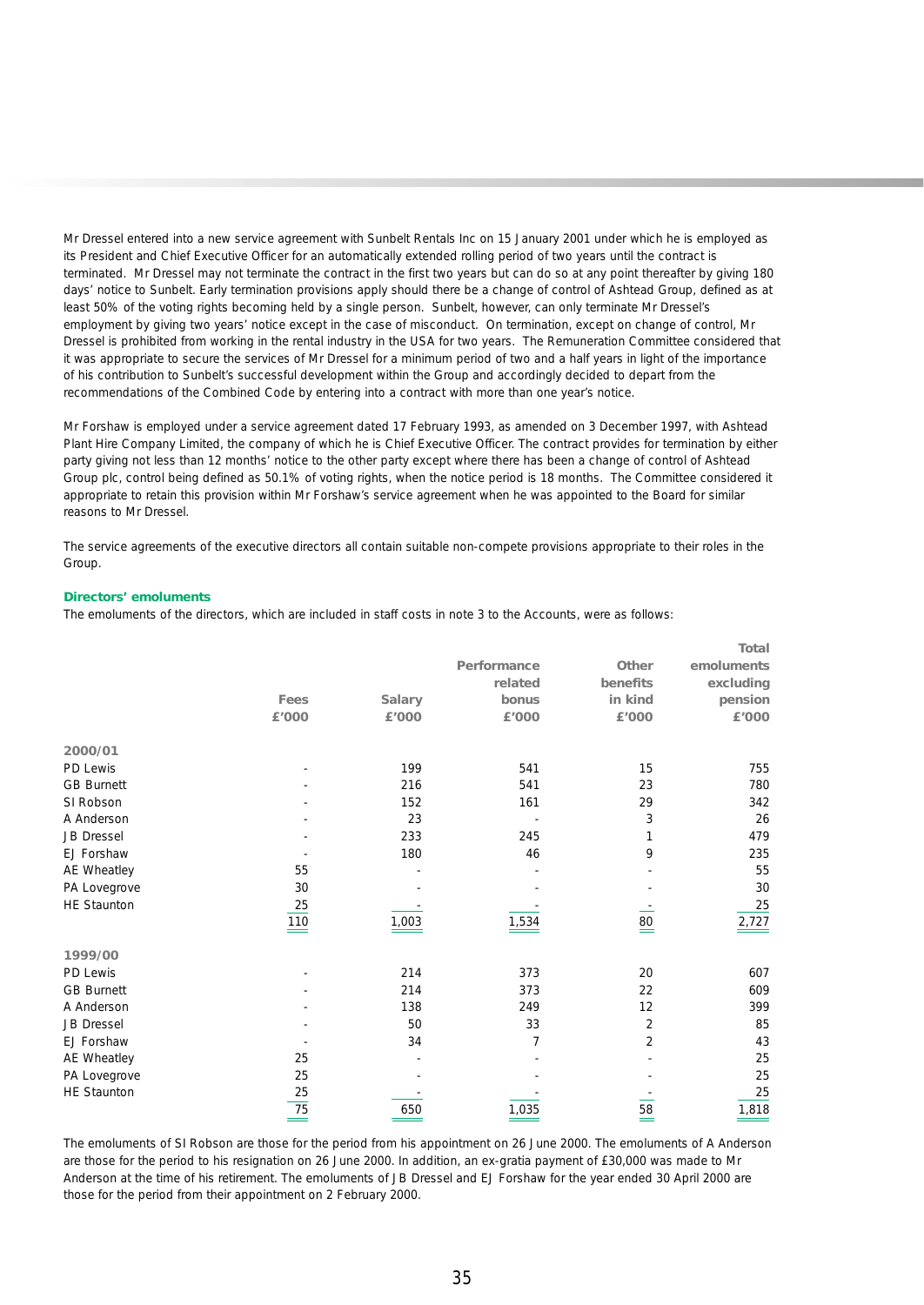## Remuneration Committee Report

### *Directors' emoluments continued*

The performance related cash incentive bonuses of Mr Lewis and Mr Burnett are based on long term growth in profit before tax adjusted to take account of the growth in earnings per share. Those of Mr Dressel and Mr Forshaw are based upon the achieved growth in the operating profit and returns of their respective businesses, Sunbelt Rentals and A-Plant, subject to adjustment at the discretion of the Remuneration Committee. Finally, that of Mr Robson was discretionary in the first year of his appointment and was set by the Remuneration Committee in the light of his and the Group's performance.

A common bonus plan for all Executive Directors has been introduced by the Committee for the year to 30 April 2002 under which annual bonuses will be linked to operating performance in the year.

#### *Directors' pension benefits*

|                   | Age at<br>30 April | <b>Accrued</b><br>pensionable<br>service at<br>30 April | <b>Directors</b><br>contributions<br>paid | Accrued<br><b>Annual</b><br>Pension* | Increase in<br>annual<br>pension<br>at 30 April |
|-------------------|--------------------|---------------------------------------------------------|-------------------------------------------|--------------------------------------|-------------------------------------------------|
|                   | Years              | Years                                                   | £                                         | £                                    | £                                               |
| 2001              |                    |                                                         |                                           |                                      |                                                 |
| <b>GB Burnett</b> | 54                 | 17                                                      |                                           | 330,588                              | 62,455                                          |
| SI Robson         | 42                 |                                                         | 7,600                                     | 6,000                                | 6,000                                           |
| EJ Forshaw        | 50                 | 8                                                       | 6,750                                     | 18,889                               | 8,361                                           |
| 2000              |                    |                                                         |                                           |                                      |                                                 |
| PD Lewis          | 59                 | 16                                                      |                                           | 360,694                              | 84,279                                          |
| <b>GB Burnett</b> | 53                 | 16                                                      |                                           | 268,133                              | 62,920                                          |
| A Anderson        | 53                 | 12                                                      | 7,096                                     | 124,831                              | 27,912                                          |
| EJ Forshaw        | 49                 | 7                                                       | 1,687                                     | 10.191                               | 404                                             |

*\* Comparatives for 2000 have been adjusted to correct a calculation error.*

Under the terms of his service contract, Mr Burnett is entitled to retire at age 60 with a pension of two-thirds of gross remuneration on retirement. It was considered appropriate to include the performance related bonus in pensionable earnings as this arrangement was agreed more than ten years ago and the bonus forms a significant part of Mr Burnett's earnings. However, it is proposed to amend Mr Burnett's service contract to base his pension on two-thirds of his annual salary with effect from 1 May 2001. Although Mr Burnett's pension is linked to his final salary, it is funded through contributions to the managed fund of an independent insurance company. Mr Burnett's pension in payment increases in line with price inflation, up to 7% a year. A spouse's pension of two-thirds of Mr Burnett's retirement benefit is payable in the event of his death either before or after retirement. The Company receives regular advice from external advisers on the level of contributions required to meet the anticipated final salary liability. The current level of funding is as most recently recommended by the advisers.

Mr Lewis' pension entitlement and the funding thereof were similar to those of Mr Burnett until his retirement when the fund supporting the entitlement was realised to purchase an annuity giving him his contractual pension of £373,776, equal to twothirds of final gross remuneration, of which £13,082 accumulated during the year.

Under the terms of his contract, Mr Robson is entitled to retire at age 60 on a pension equal to one-thirtieth of his final gross salary for each year of pensionable service. He is a member of the Company's Retirement Benefits Plan, which is a defined benefits scheme, in respect of his earnings up to the Inland Revenue limit. The pension in respect of his earnings above that limit is provided by an unapproved unfunded retirement benefits arrangement agreed between him and the Company. Mr Robson's contract also contains early retirement provisions allowing him to retire and draw a pension based on actual years of service, but without deduction for early payment which take effect once he has completed ten years service with the Company (or at anytime after age 50 if there is a change of control). Mr Robson pays contributions equal to 5% of his salary, all of which was paid to the pension scheme in the current year.

Mr Forshaw is also a member of the Company's Retirement Benefits Plan and is entitled to retire at age 65 on a pension of onesixtieth of basic salary for each year of pensionable service.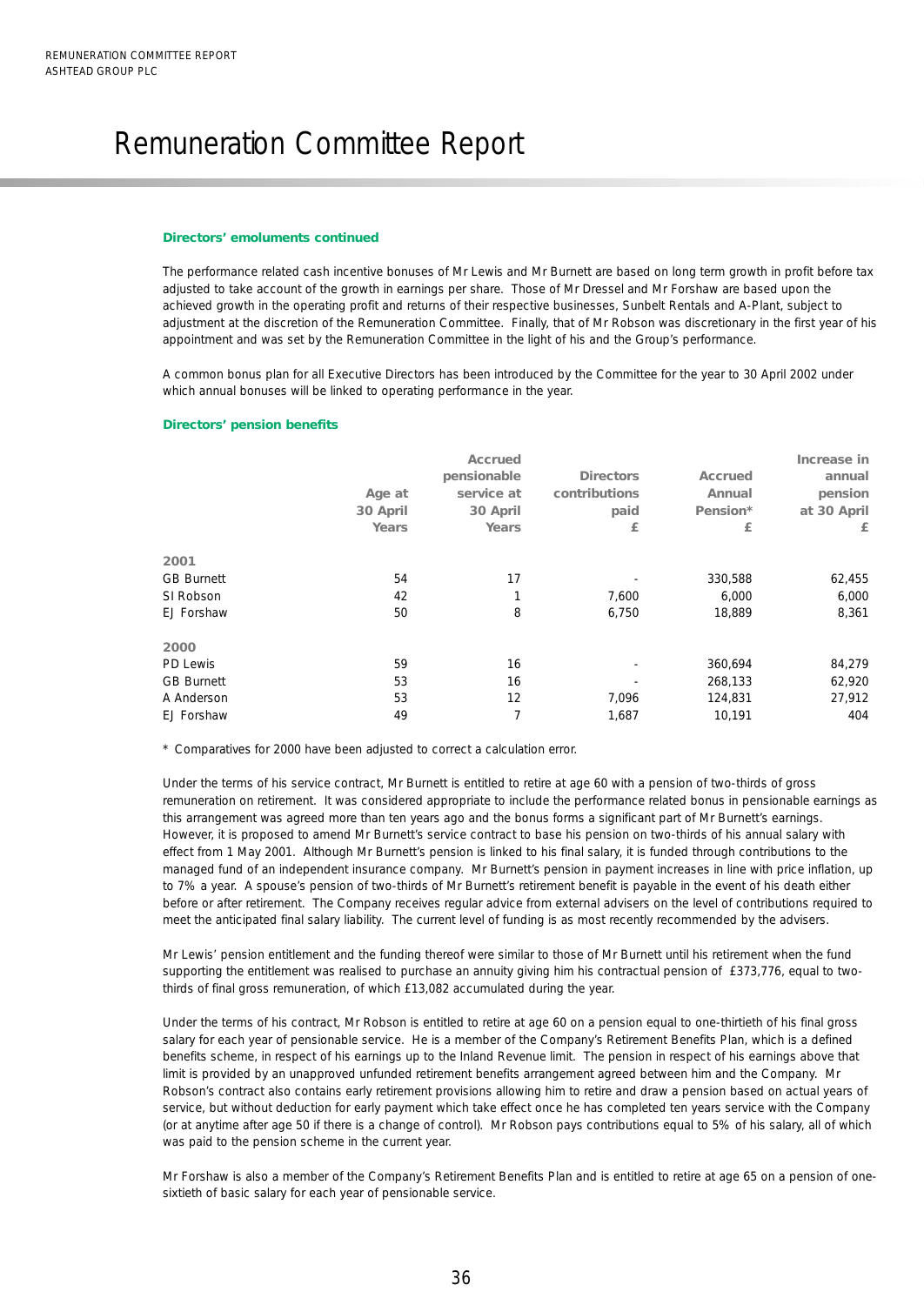Mr Dressel is a member of a US defined contributions plan to which the Group contributed £3,600 in the year (£2,000 in the period from his appointment on 2 February 2000 to 30 April 2000).

Mr Anderson is a pensioner member of the Retirement Benefits Plan since his resignation on 26 June 2000 when he took early retirement on a pension based on one - thirtieth of his gross remuneration (excluding benefits in kind) for each year of service reduced to take account of its early payment. His pension at retirement amounted to £76,944, which included an accrual of £1,734 for service in the current year and a reduction of £49,621 to reflect its early payment. Taking early retirement at a reduced pension is an opportunity available to all members of the Company's Retirement Benefits Plan.

For members of the Company's Retirement Benefits Plan, except where otherwise stated:

- in the event of death, between leaving service and retirement while retaining membership of the Plan, a spouse's pension equal to 50% of the member's deferred pension calculated at the date of death plus a return of his contributions;
- in the event of death in retirement, a spouse's pension equal to 50% of the member's pension at the date of death;
- option to retire at any time after age 50 with the Company's consent. Early retirement benefits are reduced by an amount agreed between the Actuary to the Plan and the Trustees as being reasonable;
- pension increases in line with the increase in the Retail Price Index but capped at 5% per annum; and
- transfer values do not include discretionary benefits.

### *Directors' interests in shares*

The Directors of the Company are shown below together with their interests in the share capital of the Company:

|                    |                   | 31 July 2001<br><b>Number of ordinary</b><br>shares of 10p each |                   | <b>30 April 2001</b><br><b>Number of ordinary</b><br>shares of 10p each |            | 30 April 2000<br>Number of ordinary<br>shares of 10p each<br>or date of appointment where later |
|--------------------|-------------------|-----------------------------------------------------------------|-------------------|-------------------------------------------------------------------------|------------|-------------------------------------------------------------------------------------------------|
|                    | <b>Beneficial</b> | <b>Non-beneficial</b>                                           | <b>Beneficial</b> | <b>Non-beneficial</b>                                                   | Beneficial | Non-beneficial                                                                                  |
| <b>PD Lewis</b>    | 12,000,000        | $\sim$                                                          | 12,000,000        |                                                                         | 12,000,000 |                                                                                                 |
| <b>GB Burnett</b>  | 12,000,000        | 1,056,192                                                       | 12,000,000        | 1,056,192                                                               | 12,000,000 | 1,056,192                                                                                       |
| SI Robson          | 11,000            | ٠                                                               | 11,000            | ۰                                                                       | 11,000     |                                                                                                 |
| <b>BJ</b> Dressel  | 200,000           | $\overline{\phantom{a}}$                                        | 200,000           | ۰                                                                       |            |                                                                                                 |
| EJ Forshaw         | 15,024            | $\overline{\phantom{a}}$                                        | 15,024            | ٠                                                                       | 15,024     |                                                                                                 |
| PA Lovegrove       | 182,500           | $\overline{\phantom{a}}$                                        | 182,500           | ۰                                                                       | 157,500    |                                                                                                 |
| <b>HE Staunton</b> | 145,000           | ٠                                                               | 145,000           | ۰                                                                       | 45,000     |                                                                                                 |
| AE Wheatley        | 132,000           | $\overline{\phantom{a}}$                                        | 132,000           |                                                                         | 72.000     |                                                                                                 |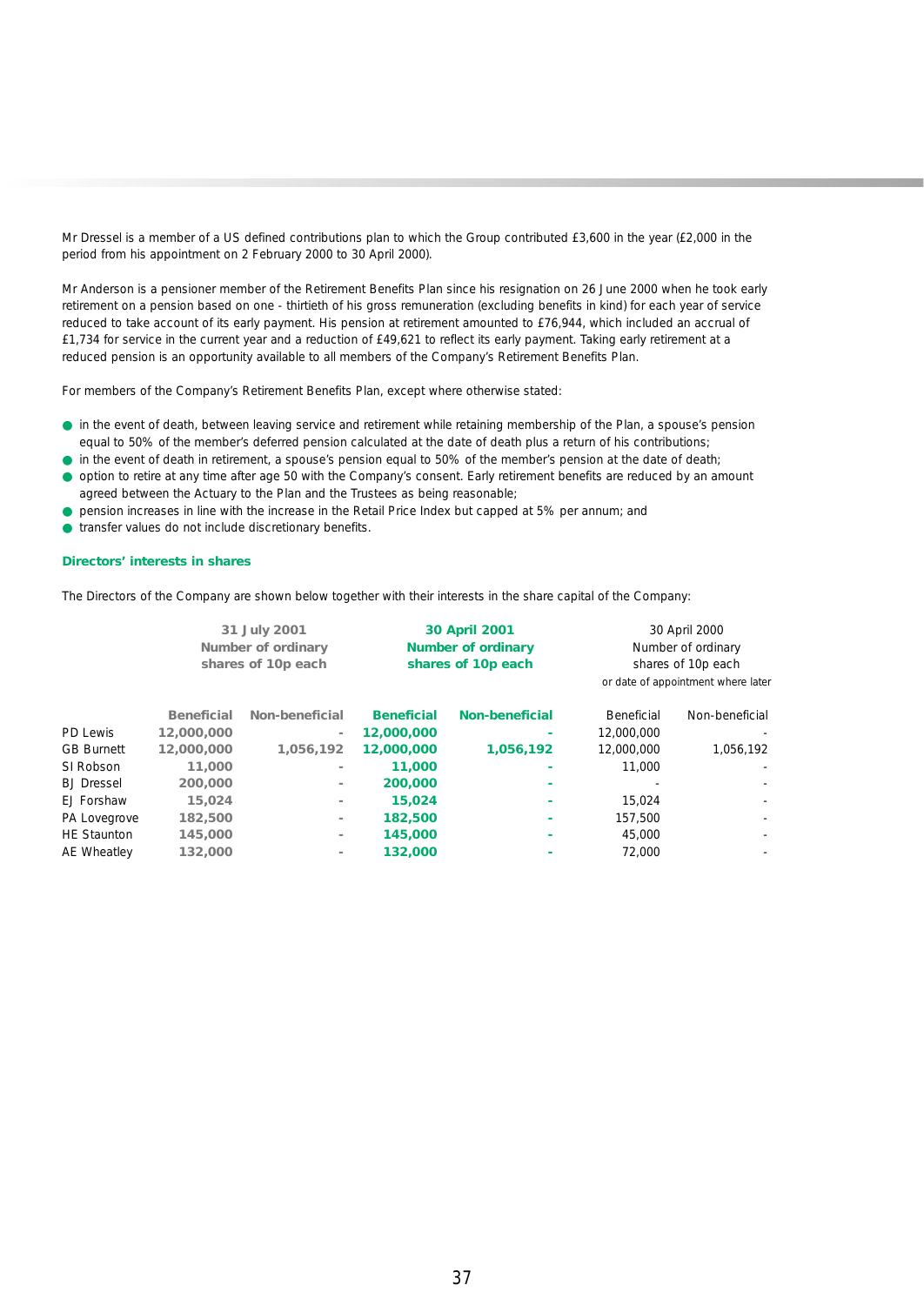## Remuneration Committee Report

#### *Directors' interests in share options*

|                              |                |                                                        | <b>Market</b>                    |                      |                 | <b>Earliest</b> |               |
|------------------------------|----------------|--------------------------------------------------------|----------------------------------|----------------------|-----------------|-----------------|---------------|
|                              |                | <b>Granted Exercised/</b>                              | price at                         |                      |                 | normal          |               |
|                              | Options at     | during<br>lapsed                                       | date of                          | <b>Options at</b>    | <b>Exercise</b> | exercise        |               |
|                              | 1 May 2000     | the year during year                                   | exercise                         | <b>30 April 2001</b> | price           | date            | <b>Expiry</b> |
|                              |                |                                                        |                                  |                      |                 |                 |               |
| <b>Discretionary schemes</b> |                |                                                        |                                  |                      |                 |                 |               |
| PD Lewis                     | 521,362        |                                                        |                                  | 521,362              | 14.870p         | Sept 1995       | Sept 2002     |
|                              | 491,400        |                                                        |                                  | 491,400              | 61.440p         | Aug 1997        | Aug 2004      |
|                              | 487,494        |                                                        |                                  | 487,494              | 72.535p         | Sept 1998       | Sept 2005     |
|                              | 200,000        |                                                        |                                  | 200,000              | 132.250p        | Feb 2000        | Feb 2007      |
|                              | 350,000        |                                                        |                                  | 350,000              | 184.200p        | Feb 2001        | Feb 2008      |
|                              | 166,700        |                                                        |                                  | 166,700              | 172.500p        | Feb 2002        | Feb 2009      |
| <b>GB Burnett</b>            | 521,362        |                                                        |                                  | 521,362              | 14.870p         | Sept 1995       | Sept 2002     |
|                              | 491,400        |                                                        |                                  | 491,400              | 61.440p         | Aug 1997        | Aug 2004      |
|                              | 487,494        |                                                        |                                  | 487,494              | 72.535p         | Sept 1998       | Sept 2005     |
|                              | 200,000        |                                                        | $\overline{a}$<br>$\blacksquare$ | 200,000              | 132.250p        | Feb 2000        | Feb 2007      |
|                              | 350,000        |                                                        | ٠<br>$\equiv$                    | 350,000              | 184.200p        | Feb 2001        | Feb 2008      |
|                              | 166,700        |                                                        |                                  | 166,700              | 172.500p        | Feb 2002        | Feb 2009      |
|                              |                | 300,000                                                | $\overline{a}$                   | 300,000              | 102.500p        | Aug 2003        | Aug 2010      |
|                              |                | 90,000                                                 | ÷.                               | 90,000               | 125.000p        | Feb 2004        | Feb 2011      |
| SI Robson                    |                | 29,500                                                 |                                  | 29,500               | 101.670p        | Aug 2003        | Aug 2010      |
|                              |                | 195,500                                                |                                  | 195,500              | 102.500p        | Aug 2003        | Aug 2010      |
|                              |                | 230,000                                                |                                  | 230,000              | 125.000p        | Feb 2004        | Feb 2011      |
| EJ Forshaw                   | 109,210        |                                                        |                                  | 109,210              | 61.440p         | Aug 1997        | Aug 2004      |
|                              | 152,334        |                                                        |                                  | 152,334              | 72.535p         | Sept 1998       | Sept 2005     |
|                              | 60,000         |                                                        |                                  | 60,000               | 132.250p        | Feb 2000        | Feb 2007      |
|                              | 125,000        |                                                        |                                  | 125,000              | 184.200p        | Feb 2001        | Feb 2008      |
|                              |                | 230,000                                                | L.                               | 230,000              | 125.000p        | Feb 2004        | Feb 2011      |
| <b>JB Dressel</b>            | 60,000         | L,                                                     | ä,                               | 60,000               | 132.250p        | Feb 2000        | Feb 2007      |
|                              | 200,000        |                                                        |                                  | 200,000              | 184.200p        | Feb 2001        | Feb 2008      |
|                              | 66,700         |                                                        |                                  | 66,700               | 172.500p        | Feb 2002        | Feb 2009      |
|                              | $\blacksquare$ | 140,000                                                |                                  | 140,000              | 102.500p        | Aug 2003        | Aug 2010      |
|                              |                | 230,000                                                |                                  | 230,000              | 125.000p        | Feb 2004        | Feb 2011      |
|                              |                |                                                        |                                  |                      |                 |                 |               |
| <b>SAYE</b> scheme           |                |                                                        |                                  |                      |                 |                 |               |
| PD Lewis                     |                | 9,948 Contract matured without options being exercised |                                  | ۰                    | 98.000p         | April 2000      | Sept 2000     |
| <b>GB Burnett</b>            | 17,602         |                                                        |                                  | 17,602               | 98.000p         | April 2002      | Sept 2002     |
| S I Robson                   | ÷,             | 17,800                                                 |                                  | 17,800               | 94.800p         | April 2006      | Sept 2006     |
| EJ Forshaw                   | 17,602         |                                                        |                                  | 17,602               | 98.000p         | April 2002      | Sept 2002     |

The market price of the Company's shares at the end of the financial year was 105.5p; the highest and lowest share prices during the financial year were 138.0p and 80.5p respectively.

Following his retirement from full time office, Mr Lewis' holdings of options granted in September 1992, September 1994 and August 1995 would have lapsed on 31 July 2001 in accordance with the rules of the approved share option scheme unless previously exercised. Accordingly, on 18 July 2001 he exercised all these options crystallising a profit of £804,716. Consequent upon his complete retirement on 31 July 2001, his other options will lapse unless exercised by 31 July 2002.

Mr Forshaw and Mr Dressel also hold awards over 250,000 units each under the Company's Cash Incentive Scheme which were granted on 22 February 2000 at a price of 102p per unit. These awards are subject to the same performance conditions as apply to the Company's unapproved share option scheme and are exercisable on 22 February 2003 if the performance criteria have been satisfied when the difference between the mid market price of Ashtead Group shares on that day and the grant price multiplied by the number of units held will be paid to them by way of a cash award.

actle

*Alan Wheatley* Chairman of the Remuneration Committee 31 July 2001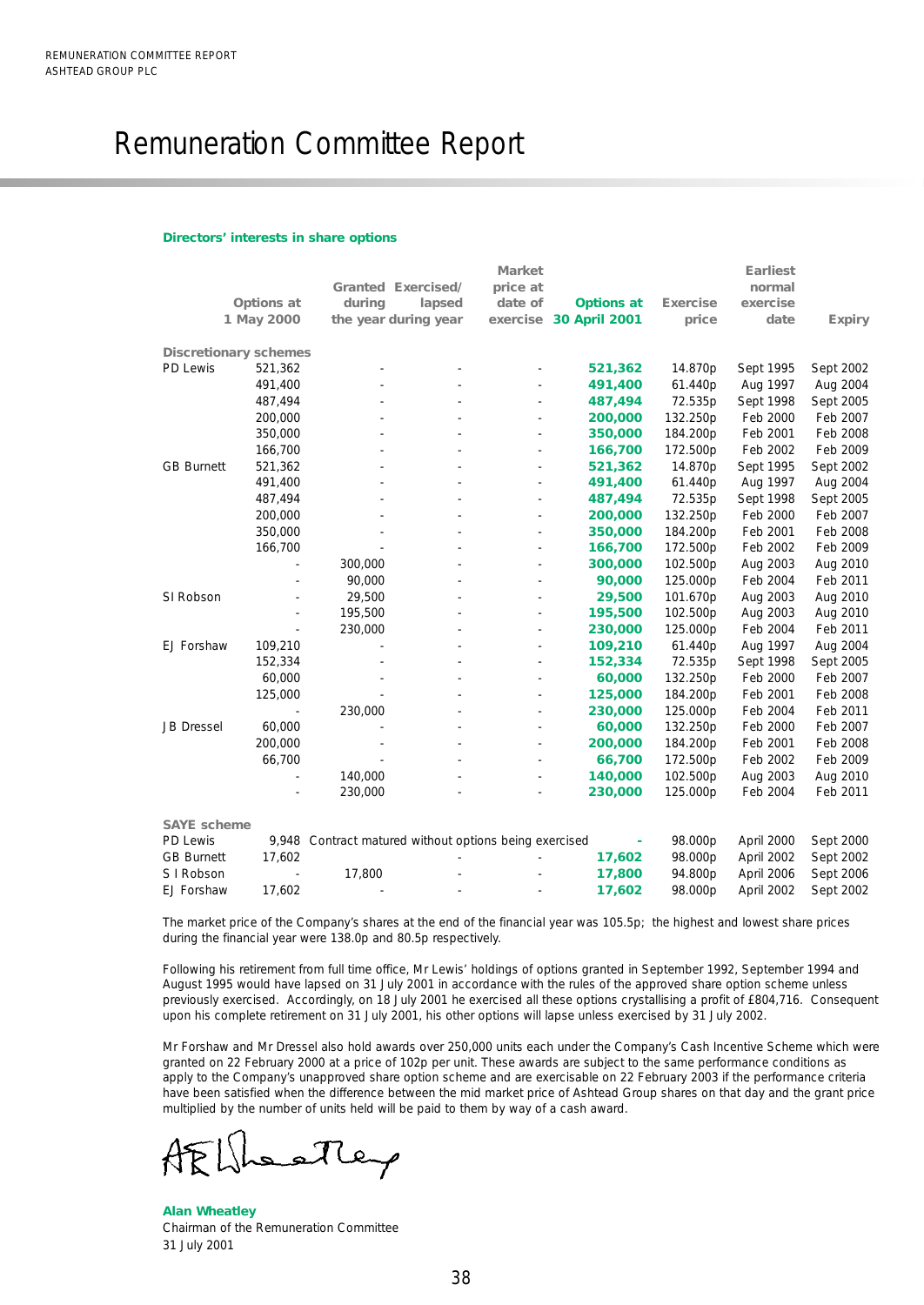## Statement of Directors' Responsibilties

The Directors are required by the Companies Act 1985 to prepare financial statements for each financial year which give a true and fair view of the state of affairs of the Company and the Group as at the end of the financial year and of the profit or loss for the financial year.

In preparing the financial statements the Directors are required to:

- select suitable accounting policies and then apply them consistently supported by judgements and estimates that are reasonable and prudent
- state whether applicable accounting standards have been followed, subject to any material departures disclosed and explained in the financial statements
- prepare the financial statements on a going concern basis unless this is inappropriate

The Directors are also responsible for keeping proper accounting records which disclose with reasonable accuracy at any time the financial position of the Company and enable them to ensure that the financial statements comply with the Companies Act 1985. The Directors also have responsibility for taking reasonable steps to safeguard the assets of the Group and prevent and detect fraud and other irregularities.

By order of the Board

Robertofavk

*Robert Clark* Company Secretary 31 July 2001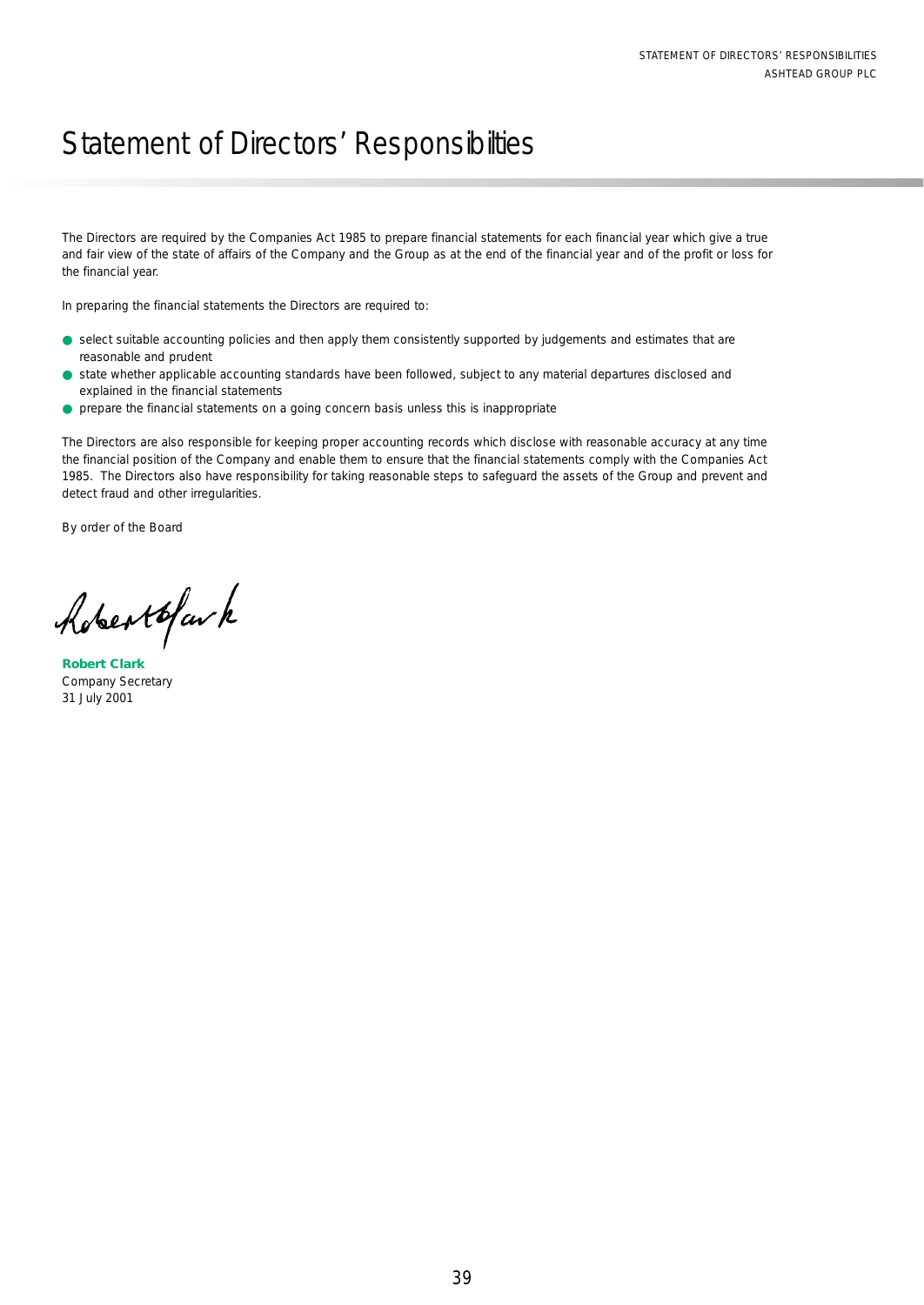### Independent Auditors' Report to the Members of Ashtead Group plc

We have audited the financial statements which comprise the profit and loss account, the balance sheet, the cash flow statement, the statement of total recognised gains and losses and the related notes and the additional disclosures within the remuneration committee report relating to the remuneration of the directors specified for our review by the London Stock **Exchange** 

#### *Respective responsibilities of directors and auditors*

The directors` responsibilities for preparing the annual report and the financial statements in accordance with applicable United Kingdom law and accounting standards are set out in the statement of directors' responsibilities.

Our responsibility is to audit the financial statements in accordance with relevant legal and regulatory requirements, United Kingdom Auditing Standards issued by the Auditing Practices Board and the Listing Rules of the Financial Services Authority.

We report to you our opinion as to whether the financial statements give a true and fair view and are properly prepared in accordance with the Companies Act 1985. We also report to you if, in our opinion, the directors' report is not consistent with the financial statements, if the company has not kept proper accounting records, if we have not received all the information and explanations we require for our audit, or if information specified by law or the Listing Rules regarding directors' remuneration and transactions is not disclosed.

We read the other information contained in the annual report and consider the implications for our report if we become aware of any apparent misstatements or material inconsistencies with the financial statements. The other information comprises only the directors' report, the chairman's report, the chief executive's review, the financial review, the Sunbelt Rentals, A-Plant and Ashtead Technology operational reviews and the corporate governance report.

We review whether the corporate governance statement reflects the company's compliance with the seven provisions of the Combined Code specified for our review by the Listing Rules, and we report if it does not. We are not required to consider whether the board's statements on internal control cover all risks and controls, or to form an opinion on the effectiveness of the group's corporate governance procedures or its risk and control procedures.

#### *Basis of audit opinion*

We conducted our audit in accordance with Auditing Standards issued by the Auditing Practices Board. An audit includes examination, on a test basis, of evidence relevant to the amounts and disclosures in the financial statements. It also includes an assessment of the significant estimates and judgements made by the directors in the preparation of the financial statements, and of whether the accounting policies are appropriate to the company's circumstances, consistently applied and adequately disclosed.

We planned and performed our audit so as to obtain all the information and explanations which we considered necessary in order to provide us with sufficient evidence to give reasonable assurance that the financial statements are free from material misstatement, whether caused by fraud or other irregularity or error. In forming our opinion we also evaluated the overall adequacy of the presentation of information in the financial statements.

#### *Opinion*

In our opinion the financial statements give a true and fair view of the state of affairs of the company and the group at 30 April 2001 and of the profit and cash flows of the group for the year then ended and have been properly prepared in accordance with the Companies Act 1985.

u.<br>Nieuvatenhouse Coopers

*PricewaterhouseCoopers* Chartered Accountants and Registered Auditors London 31 July 2001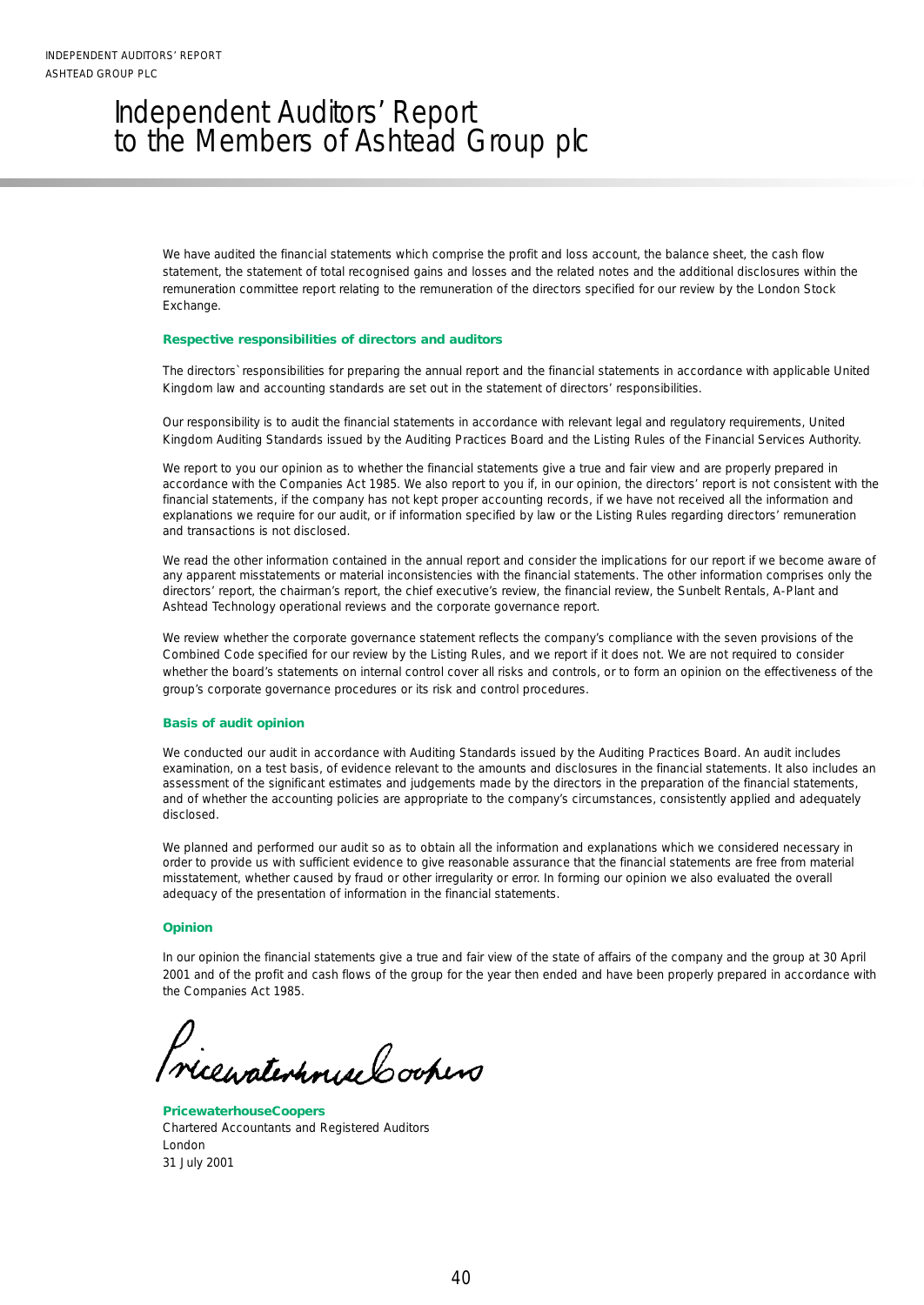## Consolidated Profit & Loss Account

### For the year ended 30 April 2001

|                                                          | <b>Notes</b> | 2001             | 2000       |
|----------------------------------------------------------|--------------|------------------|------------|
|                                                          |              | Em               | £m         |
|                                                          |              |                  | (restated) |
| Turnover: - continuing activities                        |              | 376.8            | 302.4      |
| - acquisitions                                           |              | 175.2            |            |
|                                                          | 2            | 552.0            | 302.4      |
| Cost of sales                                            | 23           | (430.8)          | (220.4)    |
| Gross profit                                             |              | 121.2            | 82.0       |
| Administrative expenses                                  |              | (52.2)           | (24.9)     |
| <b>Operating profit</b>                                  | 2,3          | 69.0             | 57.1       |
| Net interest payable and similar charges                 | 5            | (57.1)           | (10.9)     |
| Profit on ordinary activities before taxation            |              | 11.9             | 46.2       |
| Taxation on profit on ordinary activities: - current tax | 6            | 1.2              | 0.8        |
| - deferred tax                                           | 6, 19        | 9.7              | (5.7)      |
|                                                          |              | 10.9             | (4.9)      |
| Profit for the financial year                            | 21           | 22.8             | 41.3       |
| Equity dividends                                         | 8            | (11.3)           | (10.2)     |
| Retained profits transferred to reserves                 |              | 11.5             | 31.1       |
| <b>Basic earnings per share</b>                          | 9            | 7.0 <sub>p</sub> | 12.8p      |
| <b>Diluted earnings per share</b>                        | 9            | 6.7 <sub>p</sub> | 12.6p      |

### *Consolidated Statement of Total Recognised Gains & Losses*

|                                                                | <b>Notes</b> | 2001<br>£m | 2000<br>£m<br>(restated) |
|----------------------------------------------------------------|--------------|------------|--------------------------|
| Profit for the financial year                                  |              | 22.8       | 41.3                     |
| Foreign currency translation differences                       |              | 1.7        | (0.8)                    |
| Total recognised gains and losses relating to the year         |              | 24.5       | 40.5                     |
| Prior period adjustments                                       | 27           | (9.6)      |                          |
| Total gains and losses recognised since the last annual report |              | 14.9       |                          |

All acquisitions made this year were immediately integrated into the Group's ongoing operations. No segregated operating profit information is therefore available.

There is no material difference between the results shown above and those which would have been shown on a historical cost basis.

Comparative figures have been restated as described in note 27. The notes on pages 45 to 62 form part of these financial statements.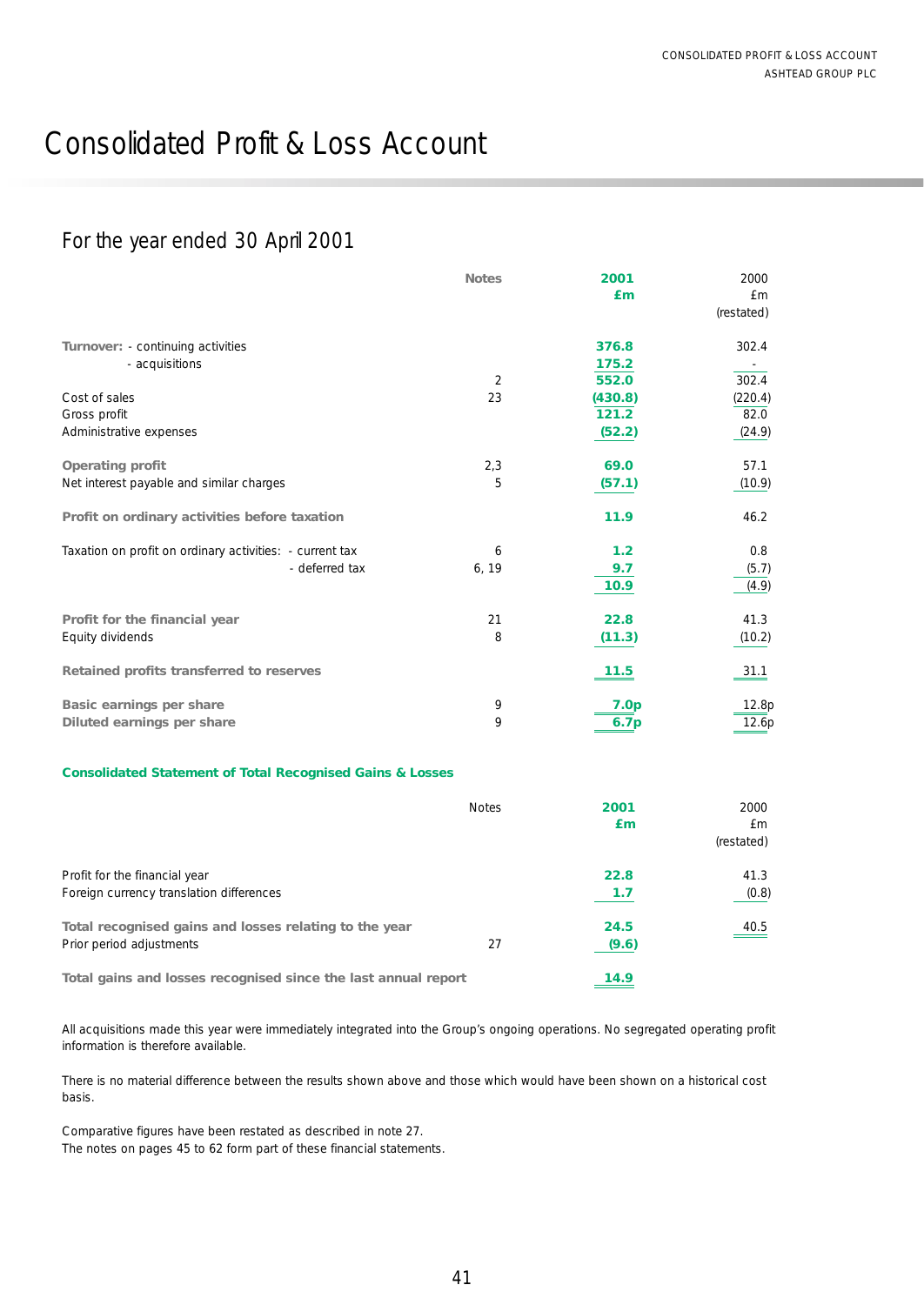## Consolidated Balance Sheet at 30 April 2001

|                                                          | <b>Notes</b>      | 2001<br>£m   | 2000<br>£m<br>(restated) |
|----------------------------------------------------------|-------------------|--------------|--------------------------|
| <b>Fixed assets</b>                                      |                   |              |                          |
| Intangible assets                                        |                   |              |                          |
| - goodwill                                               | 10                | 150.7        | 9.9                      |
| Tangible fixed assets:                                   |                   |              |                          |
| - rental equipment                                       | 11                | 725.6        | 450.1                    |
| - other fixed assets                                     |                   | 76.9         | 62.5                     |
|                                                          | 11                | 802.5        | 512.6                    |
| <b>Total fixed assets</b>                                |                   | 953.2        | 522.5                    |
| <b>Current assets</b>                                    |                   |              |                          |
| <b>Stock</b>                                             | 13                | 15.3         | 10.0                     |
| <b>Debtors</b>                                           | 14                | 125.7        | 79.4                     |
| Short term investments                                   | 26 <sub>(c)</sub> | ٠            | 15.0                     |
| Cash at bank and in hand                                 | 26 <sub>(c)</sub> | 1.1          | 0.1                      |
|                                                          |                   | 142.1        | 104.5                    |
| Creditors - amounts falling due within one year          |                   |              |                          |
| Bank loans and overdrafts                                | 15                | (2.2)        | (96.7)                   |
| Trade and other creditors                                | 16                | (222.7)      | (169.6)                  |
|                                                          |                   | (224.9)      | (266.3)                  |
| <b>Net current liabilities</b>                           |                   | (82.8)       | (161.8)                  |
| <b>Total assets less current liabilities</b>             |                   | 870.4        | 360.7                    |
| Creditors - amounts falling due after more than one year |                   |              |                          |
| Bank and other loans                                     |                   | (483.3)      | (109.7)                  |
| 5.25% unsecured convertible loan note, due 2008          | 20                | (127.9)      |                          |
|                                                          | 17                | (611.2)      | (109.7)                  |
| Provision for liabilities and charges                    |                   |              |                          |
| Deferred taxation                                        | 19                | (4.0)        | (13.1)                   |
| Other provisions                                         | 19                | (4.7)        | (1.1)                    |
|                                                          |                   | (8.7)        | (14.2)                   |
| <b>Total net assets</b>                                  |                   | <b>250.5</b> | 236.8                    |
| <b>Capital and reserves</b>                              |                   |              |                          |
| Called up share capital                                  | 20                | 32.4         | 32.3                     |
| Share premium account                                    | 21                | 100.1        | 99.7                     |
| Revaluation reserve                                      | 21                | 0.5          | 0.5                      |
| Profit and loss account                                  | 21                | 117.5        | 104.3                    |
| Total capital and reserves (equity interests)            |                   | 250.5        | 236.8                    |

The notes on pages 45 to 62 form part of these financial statements. Comparative figures have been restated as described in notes 17, 19 and 27.

These financial statements were approved by the Board on 31 July 2001.

*GB Burnett SI Robson*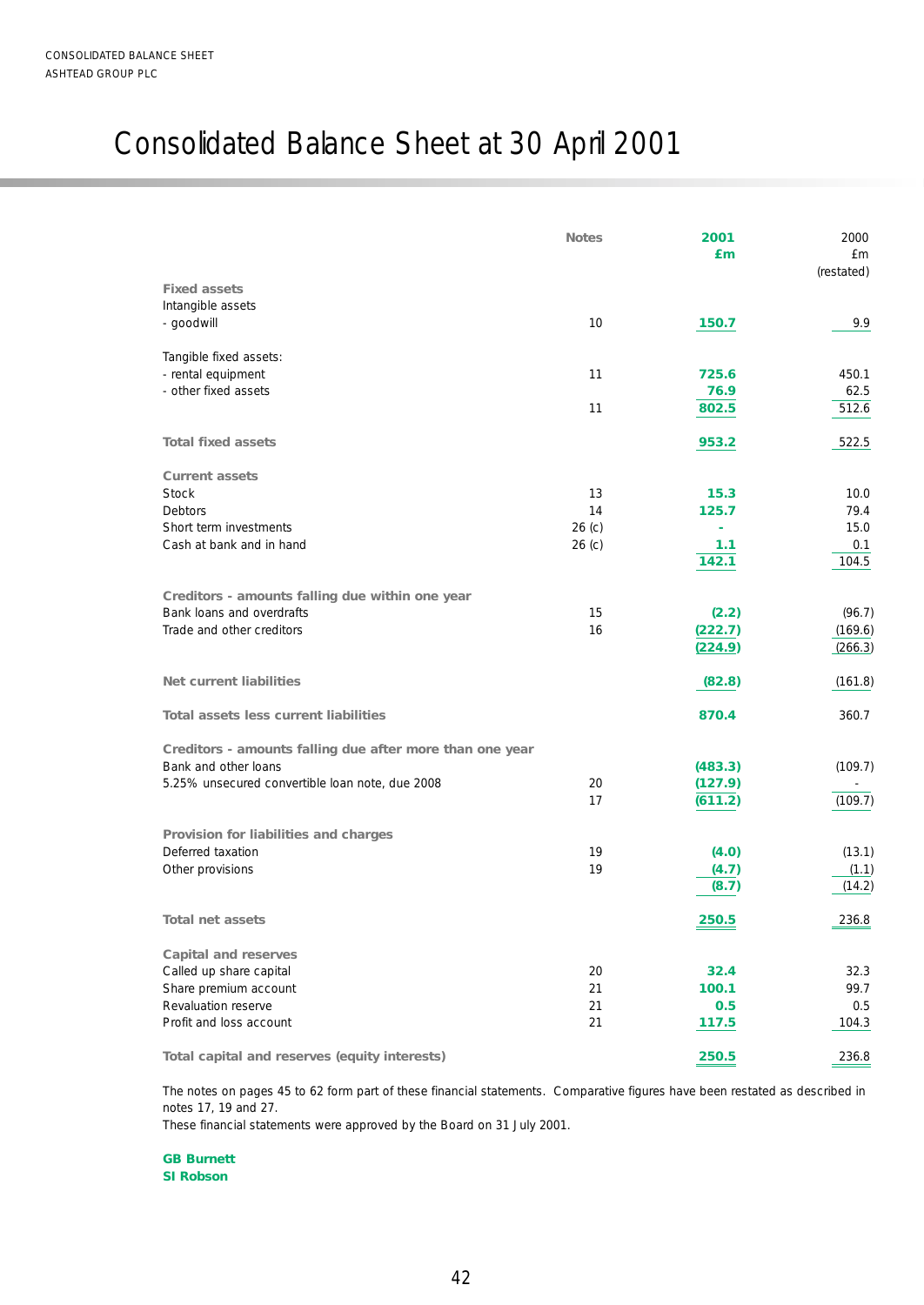## Company Balance Sheet at 30 April 2001

|                                                          | <b>Notes</b> | 2001<br>£m     | 2000<br>£m<br>(restated) |
|----------------------------------------------------------|--------------|----------------|--------------------------|
| <b>Fixed assets</b>                                      |              |                |                          |
| Tangible fixed assets                                    | 11           |                | 3.4                      |
| Investments in group companies                           | 12           | 348.5<br>348.5 | 224.2<br>227.6           |
| <b>Current assets</b>                                    |              |                |                          |
| <b>Debtors</b>                                           | 14           | 133.5          | 125.1                    |
| Creditors - amounts falling due within one year          |              |                |                          |
| Loans and overdrafts                                     | 15           |                | (0.3)                    |
| Trade and other creditors                                | 16           | (11.4)         | (10.3)                   |
|                                                          |              | (11.4)         | (10.6)                   |
| <b>Net current assets</b>                                |              | 122.1          | 114.5                    |
| <b>Total assets less current liabilities</b>             |              | 470.6          | 342.1                    |
| Creditors - amounts falling due after more than one year |              |                |                          |
| 5.25% unsecured convertible loan note, due 2008          | 17           | (127.9)        |                          |
| Other loan notes                                         | 17           | (0.3)          | (0.3)                    |
|                                                          |              | (128.2)        | (0.3)                    |
| <b>Total net assets</b>                                  |              | <u>342.4</u>   | 341.8                    |
| <b>Capital and reserves</b>                              |              |                |                          |
| Called up share capital                                  | 20           | 32.4           | 32.3                     |
| Share premium account                                    | 21           | 100.1          | 99.7                     |
| <b>Revaluation reserve</b>                               | 21           | 198.6          | 198.7                    |
| Profit and loss account                                  | 21           | 11.3           | 11.1                     |
| Capital and reserves (equity interests)                  |              | 342.4          | 341.8                    |

The notes on pages 45 to 62 form part of these financial statements. Comparative figures have been restated as described in note 17. These financial statements were approved by the Board on 31 July 2001.

*GB Burnett SI Robson*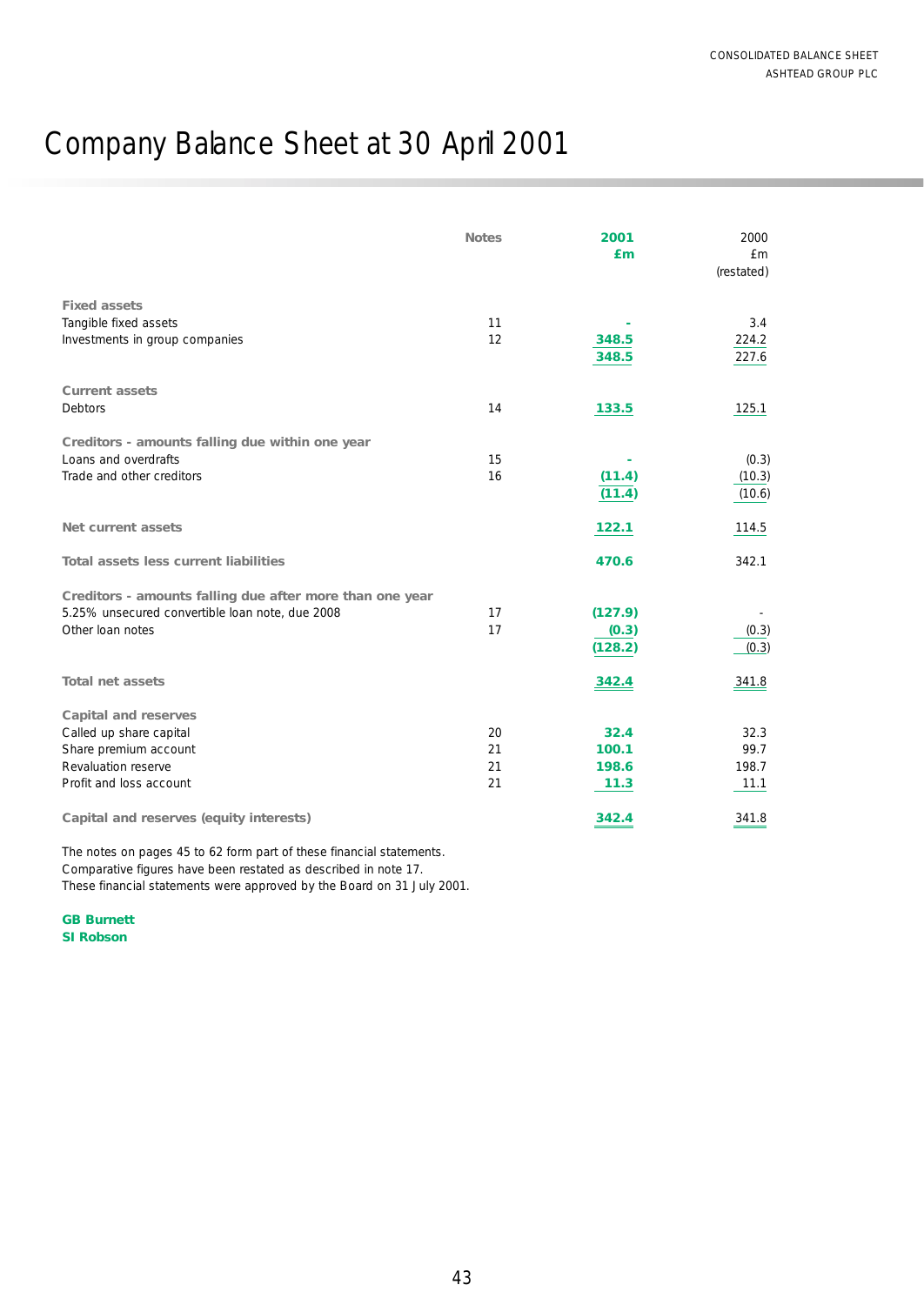## Consolidated Cash Flow Statement

### For the year ended 30 April 2001

|                                                  | <b>Notes</b> |         | 2001    |            | 2000       |
|--------------------------------------------------|--------------|---------|---------|------------|------------|
|                                                  |              | £m      | £m      | £m         | £m         |
|                                                  |              |         |         | (restated) | (restated) |
|                                                  |              |         |         |            |            |
| Net cash inflow from operating activities        |              |         |         |            |            |
| Cash inflow before integration costs             | 26(a)        |         | 173.0   |            | 111.4      |
| Exceptional BET USA integration costs            |              |         | (10.3)  |            |            |
| Net cash inflow from operating activities        |              |         | 162.7   |            | 111.4      |
| Returns on investments and servicing of finance  |              |         |         |            |            |
| Interest received                                |              | 0.6     |         | 1.0        |            |
| Interest paid                                    |              | (37.3)  |         | (11.3)     |            |
| Exceptional costs re new bank facility           |              | (9.7)   |         |            |            |
| Net cash outflow from returns on investments     |              |         |         |            |            |
| and servicing of finance                         |              |         | (46.4)  |            | (10.3)     |
|                                                  |              |         |         |            |            |
| <b>Taxation inflow/(outflow)</b>                 |              |         | 1.7     |            | (3.2)      |
| Capital expenditure                              |              |         |         |            |            |
| Purchase of tangible fixed assets                |              | (202.6) |         | (163.4)    |            |
| Sale of tangible fixed assets                    |              | 38.3    |         | 25.0       |            |
| Net cash outflow from capital expenditure        |              |         | (164.3) |            | (138.4)    |
|                                                  |              |         |         |            |            |
| <b>Acquisitions &amp; disposals outflow</b>      | 26(d)        |         | (214.1) |            | (11.3)     |
|                                                  |              |         |         |            |            |
| <b>Equity dividends paid</b>                     |              |         | (10.4)  |            | (8.9)      |
| Net cash outflow before management of            |              |         |         |            |            |
| liquid resources and financing                   |              |         | (270.8) |            | (60.7)     |
|                                                  |              |         |         |            |            |
| Inflow from management of liquid resources       |              |         |         |            |            |
| due to decrease in short term investments        | 26(c)        |         | 15.6    |            | 0.3        |
| <b>Financing</b>                                 |              |         |         |            |            |
| Issue of ordinary share capital                  |              | 0.5     |         |            |            |
| Drawdown of loans                                | 26(e)        | 466.6   |         | 29.3       |            |
| Redemption of loans                              | 26(e)        | (170.3) |         | (9.3)      |            |
| Principal payment under hire purchase agreements |              |         |         | (2.3)      |            |
| Net cash inflow from financing                   |              |         | 296.8   |            | 17.7       |
|                                                  |              |         |         |            |            |
| Increase/(decrease) in cash                      | 26(b)        |         | 41.6    |            | (42.7)     |

All acquisitions made this year were immediately integrated in to the Group's ongoing operations. No segregated cash flow information is therefore available.

Comparative figures have been restated as described in note 27. The notes on pages 45 to 62 form part of these financial statements.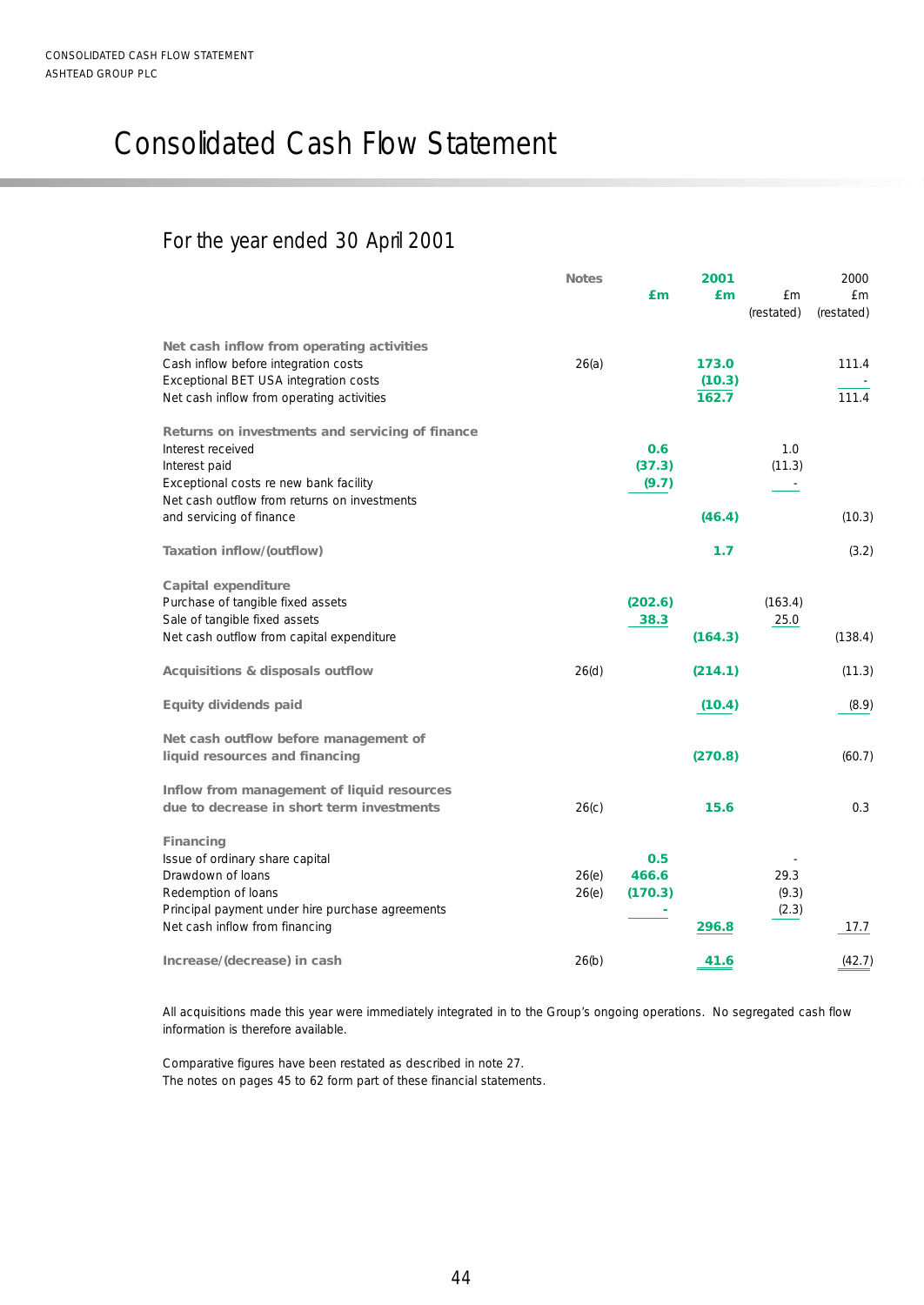### For the year ended 30 April 2001

### *1 Accounting policies*

### *Accounting convention and basis of consolidation*

The financial statements have been prepared under the historical cost convention as modified by the revaluation of certain freehold properties and in accordance with applicable accounting standards. The financial statements include the results of the Company and all its subsidiaries. A summary of the more important accounting policies, which have been applied consistently with the exception of the impact of the early adoption of FRS 18: Accounting Policies as described in note 27, is given in the following paragraphs. Comparative figures have been restated to reflect the change in accounting policies and also as described in notes 17 and 19 to accord with the current year presentation.

### *Foreign currency translation and derivative financial instruments*

Exchange differences arising from the retranslation of the opening net investment of overseas subsidiaries and the difference between the inclusion of their profits at average rates of exchange in the Group profit and loss account and the closing rate are dealt with as movements on reserves. Assets and liabilities in foreign currencies including long term liabilities are translated at rates of exchange ruling at the balance sheet date. All exchange differences are dealt with in the profit and loss account. This treatment is required by Statement of Standard Accounting Practice number 20 (SSAP 20) in order to give a true and fair view of the Group's results. Compliance with SSAP 20 overrides paragraph 12, Schedule 4, of the Companies Act 1985 which states that only profits realised at the balance sheet date should be included in the profit and loss account.

The Group uses derivative financial instruments to manage its interest rate exposures. These are principally swap agreements used to manage the balance between fixed and floating rate finance on long term debt. The Group accounts for such derivatives, which are only used for hedging purposes, using the accrual method under which amounts payable or receivable in respect of derivatives are recognised rateably in net interest payable over the period of the contract. They are not revalued to fair value or shown on the Group balance sheet at the balance sheet date.

#### *Turnover*

Turnover represents the total amount receivable for the provision of goods and services to customers net of returns and value added tax. Rental income is recognised on a straight line basis over the period of the contract.

#### *Fixed assets*

Fixed assets are stated at historical cost or valuation (net of any discounts received) less accumulated depreciation and provisions for impairment where appropriate. Leasehold properties are amortised over the life of each lease. Other fixed assets are depreciated on a straight line basis applied to the opening cost to write down each asset to its residual value over its useful economic life. The rates in use are as follows:

| Freehold property             | 4%         |
|-------------------------------|------------|
| Rental equipment              | 5% to 33%  |
| Motor vehicles                | 16% to 25% |
| Office and workshop equipment | 20%        |

*Per annum* 5% to 33%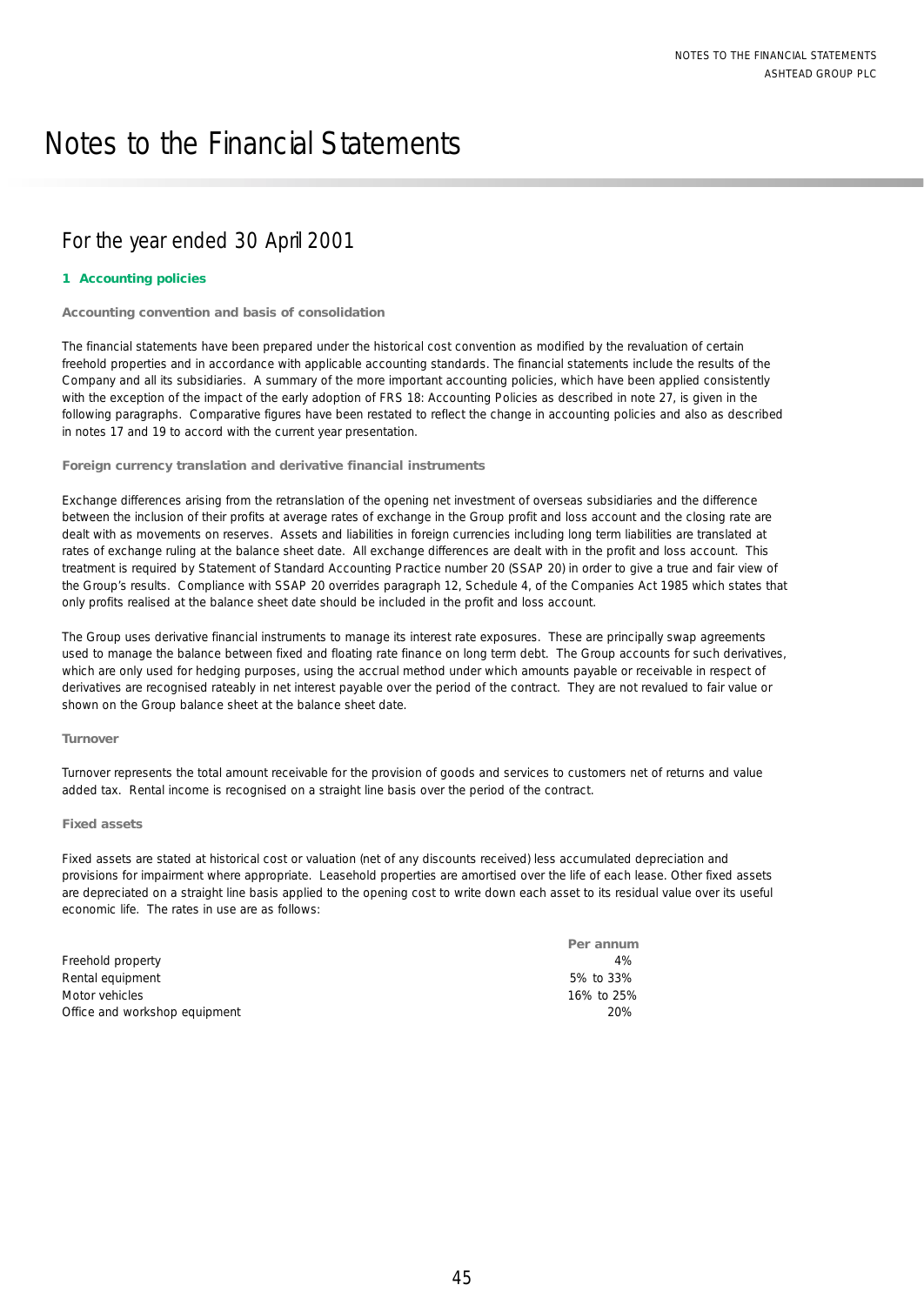### For the year ended 30 April 2001

Fixed assets that are not capable of individual identification (non-itemised equipment), are depreciated so as to write them down to their residual value over their useful economic lives of 5 to 20 years. Some of the Group's freehold and long leasehold properties were revalued on the basis of their open market value at 30 April 1989. On adoption of FRS 15 the Group followed the transitional provisions to retain the book value of land and buildings that were revalued in 1989 but not to adopt a policy of revaluation in future.

#### *Repairs and maintenance*

Repair and maintenance of rental equipment is charged against revenue costs incurred in the period.

#### *Acquisitions and goodwill*

Acquisitions during the financial year have been accounted for on an acquisition basis and the results of companies acquired are therefore included from the effective date of acquisition. The net tangible assets of companies acquired are incorporated in the consolidated accounts at their fair value to the Group. In accordance with the requirements of FRS 7, post acquisition integration expenses are charged to the profit and loss account and, where material, disclosed as an exceptional item.

Goodwill, being the difference between the cost and fair value of the Group's share of net assets acquired, arising on all acquisitions since 1 May 1999 has been capitalised in the year in which it arises and is amortised on a straight line basis over its useful economic life. Goodwill arising before 1 May 1999 has been deducted from the accumulated profit and loss account reserve but will be written back and taken to the profit and loss account in the event that it either becomes impaired or if the business to which it relates is disposed of.

### *Deferred taxation*

Deferred taxation is provided on the liability method in respect of timing differences between profits as computed for taxation purposes and profits as stated in the accounts is provided only to the extent that there is a reasonable probability that a liability will crystallise in the foreseeable future.

#### *Operating leases*

Operating lease rentals are charged against profits on a straight line basis over the period of the lease.

#### *Stocks*

Stocks are valued at the lower of cost and net realisable value.

#### *Pensions*

The Group operates defined benefit and defined contribution pension plans for the benefit of its employees under arrangements established by Group companies. In respect of the defined benefit plans, actuarial valuations are made regularly and the contributions payable are adjusted as appropriate. Pension costs are accounted for on the basis of charging the expected cost of providing pensions over the period during which the Group benefits from the employees' services. The effect of variations from regular cost are spread over the expected remaining service lives of the members of the plan. Contributions to defined contribution plans are expensed as incurred.

### *Investments*

Investments in subsidiary undertakings are stated at cost less any necessary provision for impairment in the parent company balance sheet. Where an investment in a subsidiary undertaking is transferred to another subsidiary undertaking, any uplift in the value at which it is transferred over its carrying value is treated as a revaluation of the investment prior to the transfer and is credited to the revaluation reserve.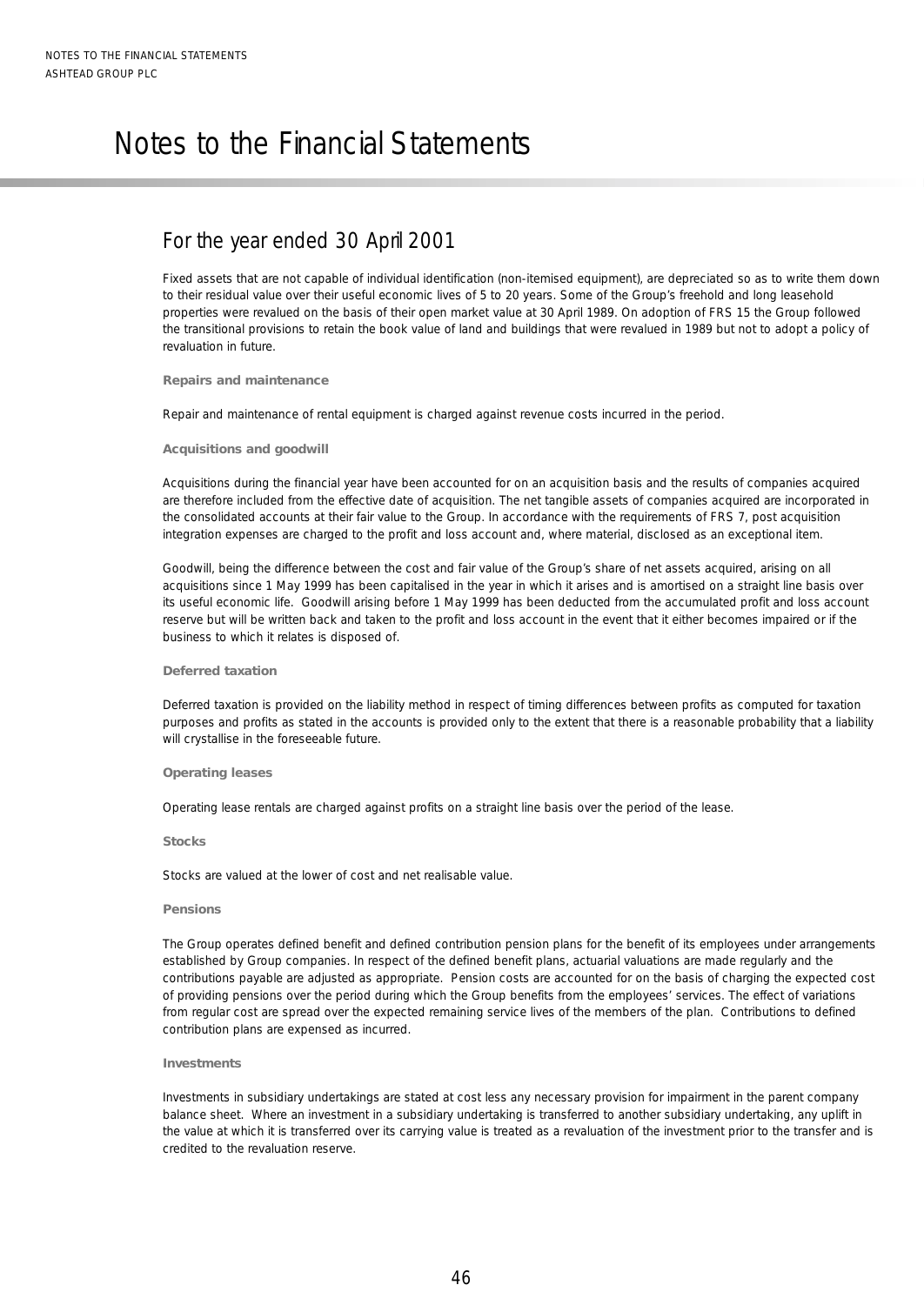### *2 Segmental analysis*

The Group operates one class of business: rental of equipment. The segmental analysis by geographic unit is given below:

|                               |       | <b>Turnover</b> |        | <b>Operating profit</b> |                  | Net assets       |
|-------------------------------|-------|-----------------|--------|-------------------------|------------------|------------------|
|                               | 2001  | 2000            | 2001   | 2000                    | 2001             | 2000             |
|                               | £m    | £m              | £m     | £m                      | £m               | £m               |
|                               |       |                 |        | (restated)              |                  | (restated)       |
| North America                 | 350.2 | 114.4           | 61.2   | 21.5                    | 577.9            | 175.9            |
| United Kingdom                | 199.7 | 186.6           | 26.8   | 35.8                    | 286.9            | 262.9            |
| Rest of World                 | 2.1   | 1.4             | 0.6    | 0.2                     | 2.0              | 2.4              |
|                               | 552.0 | 302.4           | 88.6   | 57.5                    | 866.8            | 441.2            |
| Exceptional integration costs |       | ۰.              | (12.3) |                         |                  |                  |
| Goodwill amortisation         |       | $\frac{1}{2}$   | (7.3)  | (0.4)                   |                  |                  |
| Central items*                | 552.0 | 302.4           | 69.0   | 57.1                    | (616.3)<br>250.5 | (204.4)<br>236.8 |

### *\* net borrowings and deferred taxation*

There is no material difference between turnover by origin as shown above and turnover by destination. Acquisitions in the year added £175.2m to revenue in the North American segment. Exceptional integration costs were incurred in the North American segment (see note 23).

### *3 Operating profit*

| Operating profit is stated after charging / (crediting) : | 2001  | 2000       |
|-----------------------------------------------------------|-------|------------|
|                                                           | £m    | £m         |
|                                                           |       | (restated) |
| Staff costs:                                              |       |            |
| <b>Salaries</b>                                           | 149.7 | 74.7       |
| Social security costs                                     | 17.4  | 8.9        |
| Other pension costs                                       | 3.1   | 4.4        |
| Depreciation                                              | 114.5 | 66.8       |
| Goodwill amortisation                                     | 7.3   | 0.4        |
| Profits on disposal of fixed assets                       | (6.8) | (6.0)      |
| Hire of plant and machinery                               | 15.9  | 2.5        |
| Other operating leases                                    | 13.1  | 6.3        |

Audit fees payable to PricewaterhouseCoopers were £259,500 (2000 - £165,000). This includes £20,000 (2000 - £20,000) in respect of the parent company. Fees paid to PricewaterhouseCoopers for non-audit services (largely in connection with acquisitions) amounted to £999,400 (2000 - £4,950) in the UK and £140,600 in the US (2000 - £nil).

Profits on disposal of fixed assets have been included within operating profit as they resulted from routine sales of rental equipment and are considered in effect to be no more than required adjustments to depreciation previously charged.

### *4 Directors' emoluments*

Directors' remuneration and interests are given in the Report of the Remuneration Committee on pages 34 to 38.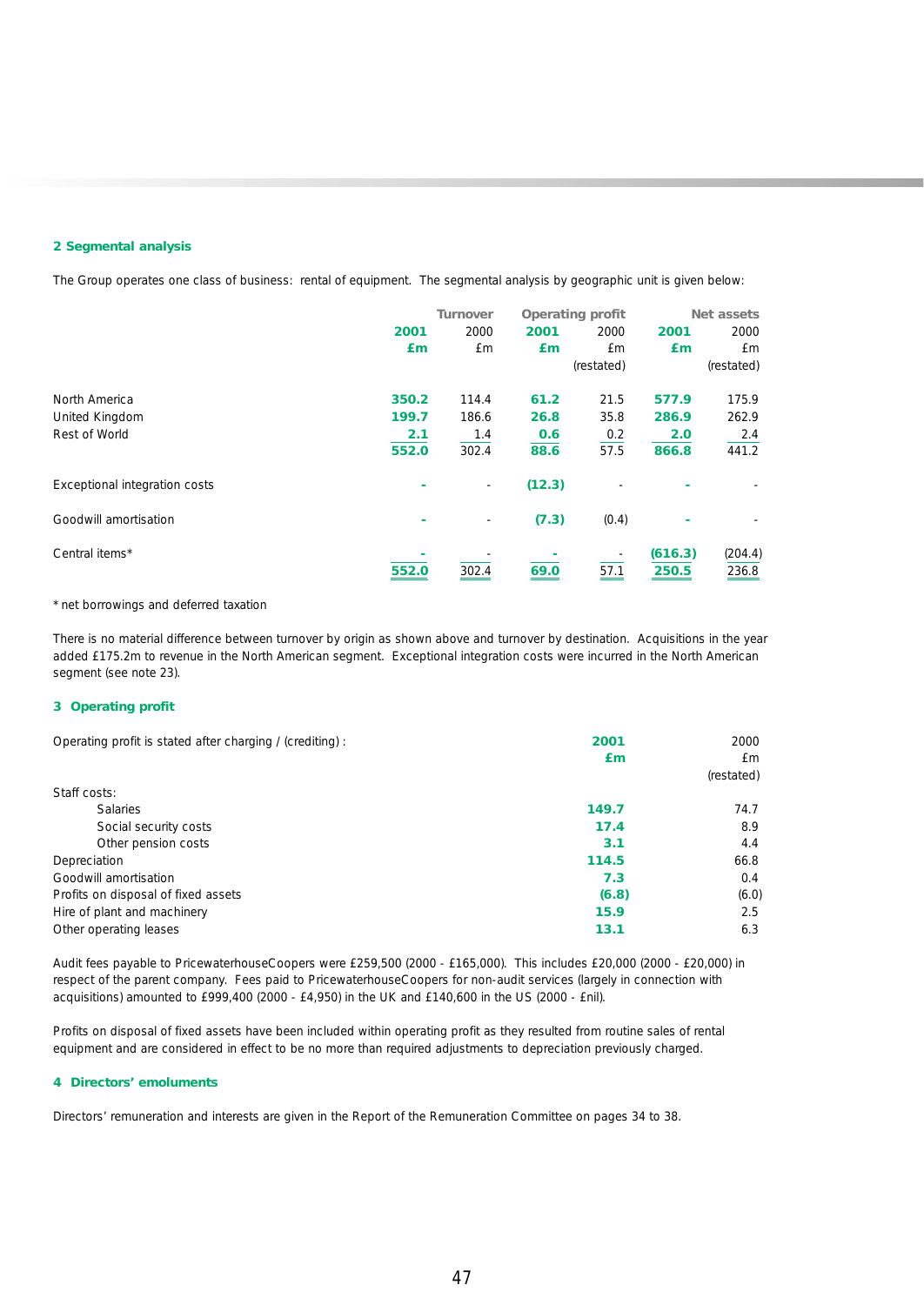### For the year ended 30 April 2001

### *5 Net interest payable and similar charges*

|                                                   | 2001  | 2000                     |
|---------------------------------------------------|-------|--------------------------|
|                                                   | £m    | £m                       |
| Bank interest payable                             | 41.4  | 12.0                     |
| Accrued interest amortisation on convertible loan | 6.6   |                          |
| Total interest payable                            | 48.0  | 12.0                     |
| Bank interest receivable                          | (0.6) | (1.1)                    |
| Exceptional costs re new bank facility            | 9.7   | $\overline{\phantom{a}}$ |
|                                                   | 57.1  | 10.9 <sup>°</sup>        |
|                                                   |       |                          |

### *6 Taxation*

|                                                 | 2001   | 2000              |
|-------------------------------------------------|--------|-------------------|
|                                                 | £m     | £m                |
| UK Corporation tax at 30% (2000 - 30%)          |        |                   |
| - current year charge                           | 0.1    | 1.4               |
| - credit in respect of prior year               | (1.1)  | (2.4)             |
|                                                 | (1.0)  | (1.0)             |
| <b>Double taxation relief</b>                   | (0.1)  | (0.1)             |
|                                                 | (1.1)  | (1.1)             |
| <b>Overseas taxation</b>                        |        |                   |
| - current year charge                           | 0.1    | 0.3               |
| - credit in respect of prior year               | (0.2)  |                   |
|                                                 | (0.1)  | 0.3               |
| <b>Total current tax credit</b>                 | (1.2)  | (0.8)             |
| Deferred taxation (credit)/charge (see note 19) | (9.7)  | $\underline{5.7}$ |
|                                                 | (10.9) | $\frac{4.9}{4.6}$ |

The deferred tax credit arises partly in the US where the unused tax losses carried forward are now sufficient to eliminate any potential deferred tax liability and partly in the UK as a result of the disclaiming of capital allowances.

### *7 Profit and loss account*

Ashtead Group plc has not presented its own profit and loss account as permitted by section 230 (3) of the Companies Act 1985. The amount of the profit for the financial year dealt with in the accounts of Ashtead Group plc is £11.5m (2000 - £11.9m).

### *8 Equity dividends*

|                                                               | 2001 | 2000 |
|---------------------------------------------------------------|------|------|
|                                                               | £m   | £m.  |
| Interim dividend paid at 0.62p net per share (2000 - 0.56p)   | 2.0  | 1.8  |
| Proposed final dividend of 2.88p net per share (2000 - 2.60p) | 9.3  | 8.4  |
|                                                               | 11.3 | 10.2 |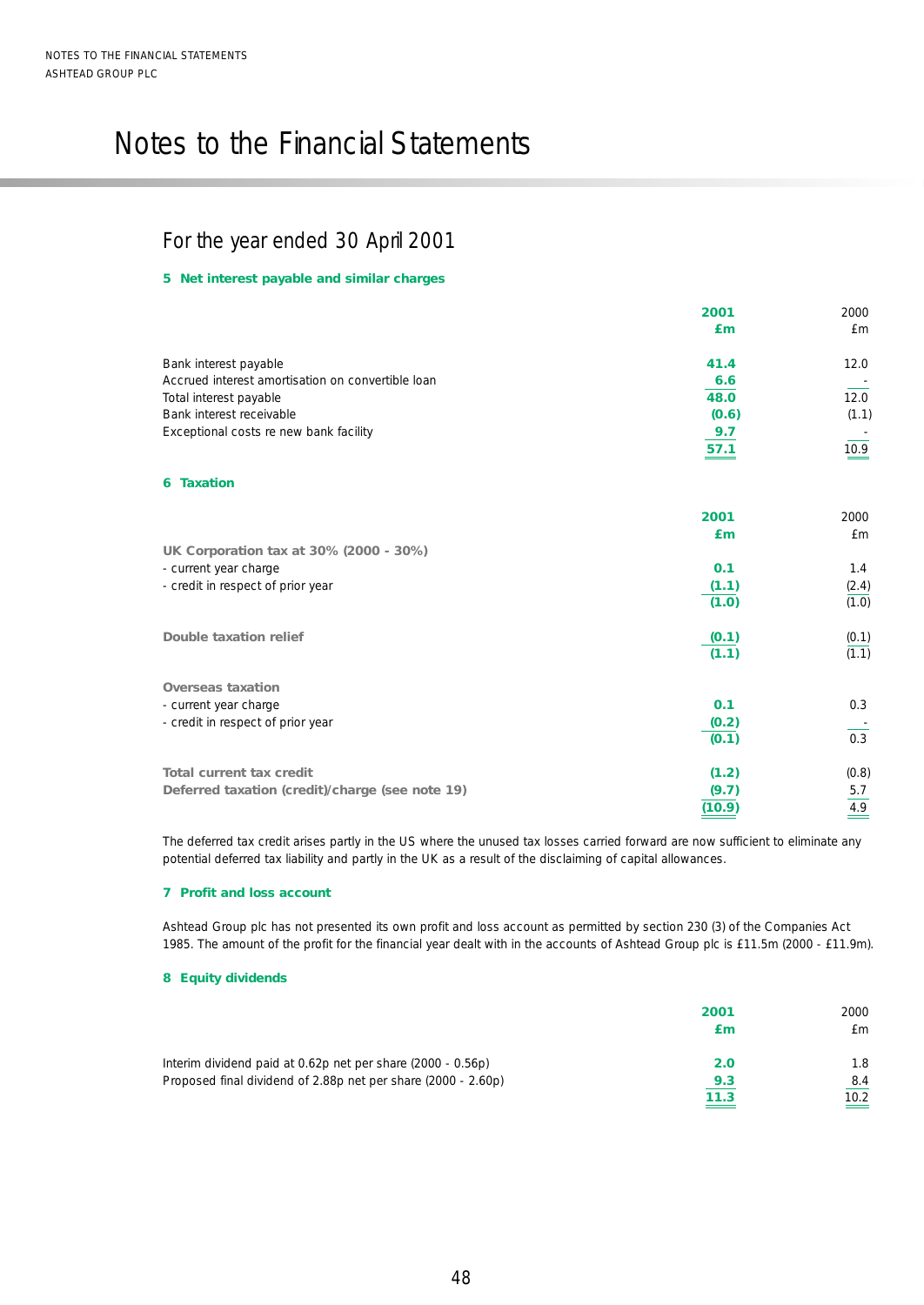### *9 Earnings per share*

Earnings per share for the year ended 30 April 2001 have been calculated based on the profit for the financial year and on 323,334,079 ordinary shares, being the weighted average number of ordinary shares in issue during the year (2000 - 322,987,960 ordinary shares). Diluted earnings per share for the year are computed using the profit for the financial year and the diluted number of shares calculated as follows:

|                                                          |                          | 2001      |                   |      | 2000                     |
|----------------------------------------------------------|--------------------------|-----------|-------------------|------|--------------------------|
|                                                          | <b>Profit for</b>        | Weighted  | <b>Profit for</b> |      | Weighted                 |
|                                                          | the financial average no |           |                   |      | the financial average no |
|                                                          | year                     | of shares |                   | year | of shares                |
|                                                          | Em                       | millions  |                   | £m   | millions                 |
| As used in the calculation of basic earnings per share   | 22.8                     | 323.3     |                   | 41.3 | 323.0                    |
| Outstanding share options                                |                          | 3.0       |                   |      | 4.0                      |
| Unsecured convertible loan stock after assumed           |                          |           |                   |      |                          |
| tax at the UK standard rate of 30% (£2.0m)               | 4.6                      | 81.9      |                   |      |                          |
| As used in the calculation of diluted earnings per share |                          |           |                   |      |                          |
|                                                          | 27.4                     | 408.2     |                   | 41.3 | 327.0                    |
| Intangible assets - goodwill<br>10                       |                          |           |                   |      |                          |
|                                                          | Cost                     |           | Amortisation      |      | Net book value           |
|                                                          | Em                       |           | Em                |      | Em                       |
| <b>Group</b>                                             |                          |           |                   |      |                          |
| At 1 May 2000                                            | 10.3                     |           | (0.4)             |      | 9.9                      |
| Arising in respect of acquisitions in the year           | 148.1                    |           |                   |      | 148.1                    |
| Amortisation during the year                             |                          |           | (7.3)             |      | (7.3)                    |
| <b>At 30 April 2001</b>                                  | 158.                     |           | (7.7)             |      | 150.7                    |

Goodwill written off directly to reserves as at 30 April 2001 was £58.1m (2000 - £58.1m).

An amortisation period of 20 years has been selected for the goodwill arising on acquisitions in the year and in previous years because this is considered to best represent the useful life of the goodwill arising on these acquisitions.

### *11 Tangible fixed assets*

|          |           |           | Office &  |              |              |
|----------|-----------|-----------|-----------|--------------|--------------|
| Freehold | Leasehold | Rental    | workshop  | <b>Motor</b> |              |
| property | property  | equipment | equipment | vehicles     | <b>Total</b> |
| Em       | Em        | Em        | Em        | £m           | Em           |
|          |           |           |           |              |              |
| 36.6     | 15.1      | 640.5     | 14.7      | 27.1         | 734.0        |
|          |           | (11.0)    |           |              | (11.0)       |
| 36.6     | 15.1      | 629.5     | 14.7      | 27.1         | 723.0        |
| 1.0      | 0.7       | 33.4      | 0.6       | 0.9          | 36.6         |
| 1.8      | 1.1       | 169.3     | 0.7       | 1.6          | 174.5        |
| 1.7      | 7.2       | 217.5     | 4.5       | 6.8          | 237.7        |
| (0.1)    | (0.7)     | (86.9)    | (3.8)     | (7.5)        | (99.0)       |
| 41.0     | 23.4      | 962.8     | 16.7      | 28.9         | 1,072.8      |
|          |           |           |           |              |              |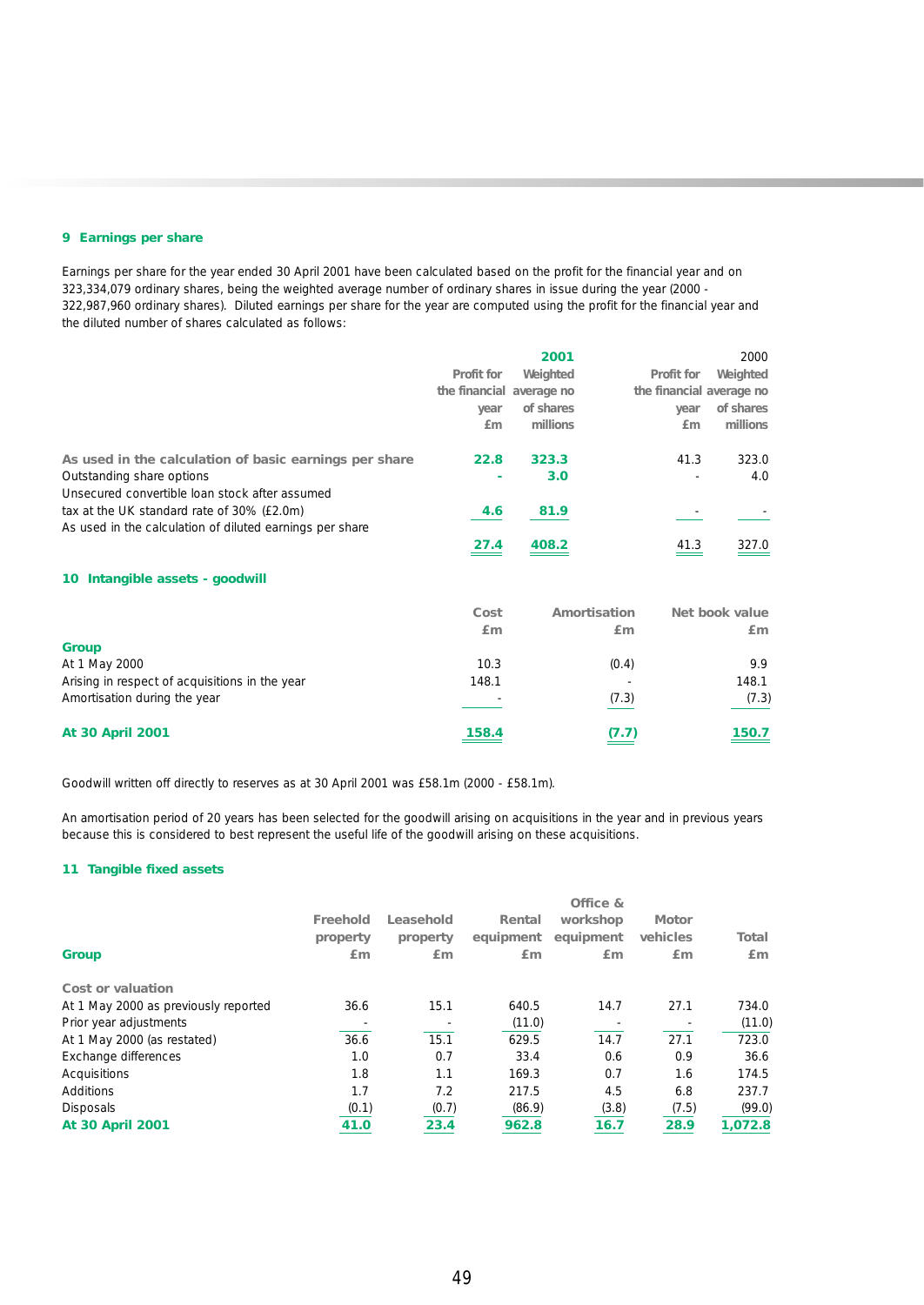### For the year ended 30 April 2001

### *11 Tangible fixed assets (continued)*

|                                                                   |                          |             |           | Office &                 |              |              |
|-------------------------------------------------------------------|--------------------------|-------------|-----------|--------------------------|--------------|--------------|
|                                                                   | <b>Freehold</b>          | Leasehold   | Rental    | workshop                 | <b>Motor</b> |              |
|                                                                   | property                 | property    | equipment | equipment                | vehicles     | <b>Total</b> |
| <b>Group</b>                                                      | Em                       | Em          | Em        | £m                       | Em           | £m           |
| <b>Depreciation</b>                                               |                          |             |           |                          |              |              |
| At 1 May 2000 as previously reported                              | 3.6                      | 3.0         | 181.5     | 8.1                      | 16.3         | 212.5        |
| Prior year adjustments                                            |                          |             | (2.1)     | $\overline{\phantom{a}}$ |              | (2.1)        |
| At 1 May 2000 (as restated)                                       | 3.6                      | 3.0         | 179.4     | 8.1                      | 16.3         | 210.4        |
| Exchange difference                                               | 0.1                      | 0.2         | 9.9       | 0.5                      | 0.6          | 11.3         |
| Charge for the period                                             | 0.8                      | 1.7         | 102.6     | 3.3                      | 6.1          | 114.5        |
| <b>Disposals</b>                                                  | $\overline{\phantom{a}}$ | (0.6)       | (54.7)    | (3.6)                    | (7.0)        | (65.9)       |
| <b>At 30 April 2001</b>                                           | 4.5                      | 4.3         | 237.2     | 8.3                      | 16.0         | 270.3        |
| <b>Net book value</b>                                             |                          |             |           |                          |              |              |
| At 30 April 2001                                                  | 36.5                     | <u>19.1</u> | 725.6     | $\frac{8.4}{5}$          | 12.9         | 802.5        |
| At 30 April 2000 (restated)                                       | 33.0                     | 12.1        | 450.1     | 6.6                      | 10.8         | 512.6        |
| The net book amount of leasehold property comprises:              |                          |             |           | 2001                     |              | 2000         |
|                                                                   |                          |             |           | £m                       |              | £m           |
| Long leasehold                                                    |                          |             |           | 2.1                      |              | 2.1          |
| Short leasehold                                                   |                          |             |           | 17.0                     |              | 10.0         |
|                                                                   |                          |             |           | 19.1                     |              | 12.1         |
| The closing net book value of property stated at cost             |                          |             |           |                          |              |              |
| or valuation may be analysed as follows:                          |                          |             |           | Freehold                 |              | Leasehold    |
|                                                                   |                          |             |           | Em                       |              | Em           |
| Stated at cost                                                    |                          |             |           | 35.0                     |              | 18.1         |
| Stated at valuation performed at 30 April 1989                    |                          |             |           | 1.5                      |              | 1.0          |
|                                                                   |                          |             |           | 36.5                     |              | 19.1         |
| The net book value at which assets stated at valuation would have |                          |             |           |                          |              |              |
| been shown if they had not been revalued is as follows:           |                          |             |           |                          |              | 0.8          |
|                                                                   |                          |             |           | 1.2                      |              |              |

Fixed assets in the Company comprising freehold and leasehold property which had a net book value of £3.4m at 30 April 2000 were transferred in the year to a subsidiary at their net book value.

### *12 Investments*

|                                             | Shares in | Loans to                 |              |
|---------------------------------------------|-----------|--------------------------|--------------|
|                                             | group     | group                    |              |
|                                             | companies | companies                | <b>Total</b> |
| Company                                     | £m        | £m                       | Em           |
| At 1 May 2000                               | 224.2     | $\overline{\phantom{a}}$ | 224.2        |
| Additions in the year                       |           | 124.4                    | 124.4        |
| Transfer of Group undertaking to subsidiary | (0.1)     |                          | (0.1)        |
| <b>At 30 April 2001</b>                     | 224.1     | 124.4                    | 348.5        |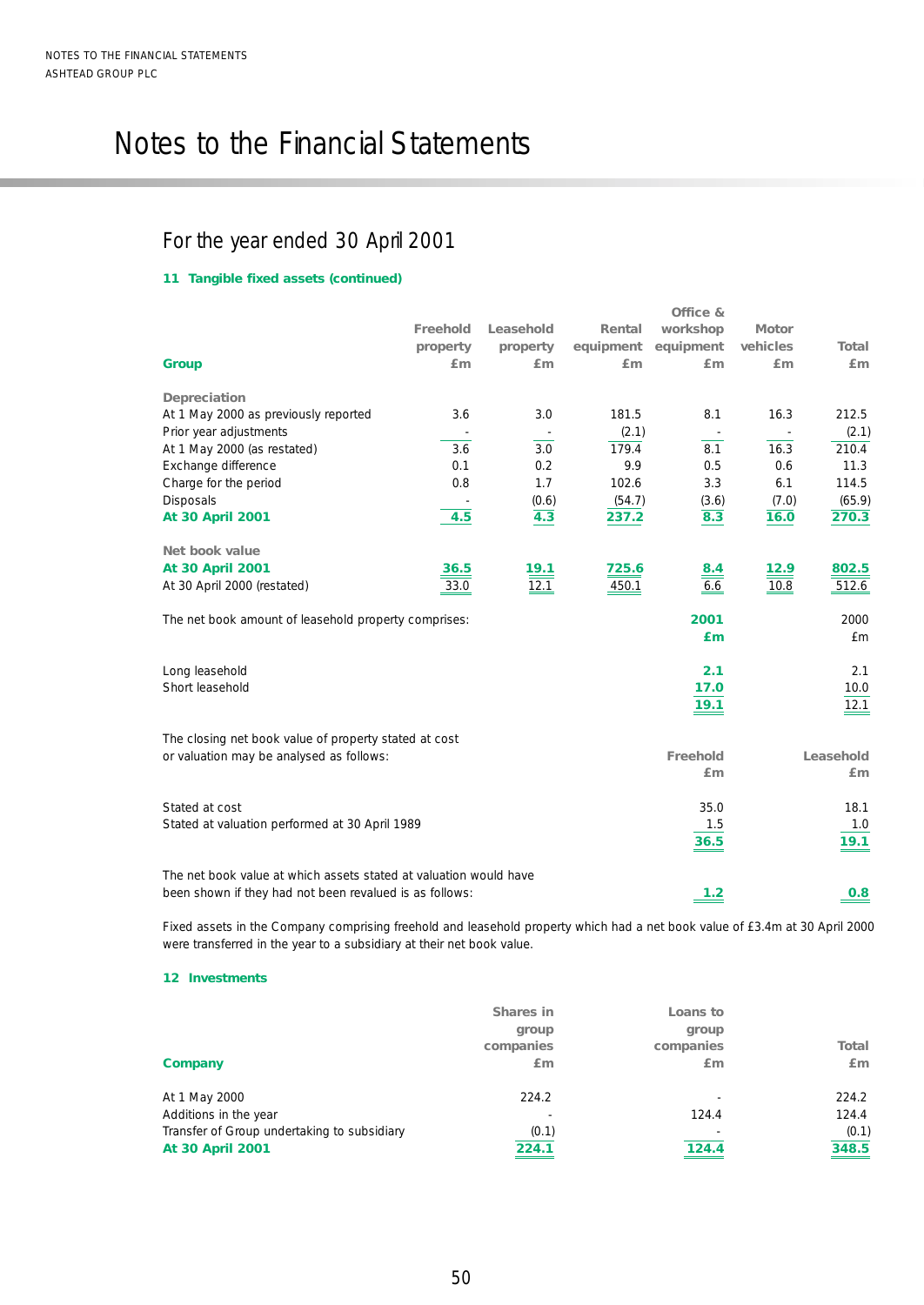### The Company's principal subsidiaries are:

|                                                  |                   | <b>Principal country in</b><br>which |
|--------------------------------------------------|-------------------|--------------------------------------|
|                                                  | <b>Country of</b> | subsidiary                           |
|                                                  | Incorporation     | undertaking operates                 |
| <b>Name</b>                                      |                   |                                      |
| Ashtead Plant Hire Company Limited               | England           | United Kingdom                       |
| Ashtead Plant Hire Company (Ireland) Limited     | England           | Republic of Ireland                  |
| Ashtead Technology Limited                       | Scotland          | United Kingdom                       |
| Ashtead Technology (South East Asia) pte Limited | Singapore         | Singapore                            |
| Ashtead Technology (North America) Inc.          | <b>USA</b>        | <b>USA</b>                           |
| Sunbelt Rentals Inc.                             | <b>USA</b>        | <b>USA</b>                           |

The issued share capital (all of which comprises ordinary shares) of subsidiaries is 100% owned by the Company or by subsidiary undertakings and all subsidiaries are consolidated. The principal activity of each subsidiary undertaking listed above is equipment rental. All of the above subsidiaries are held by Ashtead Group plc except for Sunbelt Rentals Inc, and Ashtead Technology (North America) Inc, which are owned indirectly through other subsidiary undertakings.

### *13 Stock*

| <b>Group</b>                          | 2001<br>£т            | 2000<br>£m         |
|---------------------------------------|-----------------------|--------------------|
| Raw materials, consumables and spares | 12.9                  | 7.7                |
| Goods for resale                      | 2.4                   | 2.3                |
|                                       | 15.3<br>$\sim$ $\sim$ | $\underline{10.0}$ |

### *14 Debtors*

|                                     | <b>The</b>   | The                      | <b>The</b>           | The     |
|-------------------------------------|--------------|--------------------------|----------------------|---------|
|                                     | <b>Group</b> |                          | Group <b>Company</b> | Company |
|                                     | 2001         | 2000                     | 2001                 | 2000    |
|                                     | £m           | £m                       | £m                   | £m      |
|                                     |              | (restated)               |                      |         |
| Trade debtors                       | 107.4        | 69.6                     |                      |         |
| Amounts due from group undertakings |              | $\overline{\phantom{a}}$ | 133.0                | 124.7   |
| Prepayments and accrued income      | 18.3         | 9.8                      | 0.5                  | 0.4     |
|                                     | 125.7        | 79.4                     | 133.5                | 125.1   |

Comparative figures have been restated as described in note 27.

### *15 Bank loans and overdrafts*

|                                       | <b>The</b>   | The        | <b>The</b>           | The        |
|---------------------------------------|--------------|------------|----------------------|------------|
|                                       | <b>Group</b> |            | Group <b>Company</b> | Company    |
|                                       | 2001         | 2000       | 2001                 | 2000       |
|                                       | £m           | £m         | £m                   | £m         |
|                                       |              | (restated) |                      | (restated) |
| Secured bank overdrafts               | 2.2          | 41.1       | ۰                    |            |
| Short term portion of unsecured loans | ٠            | 55.6       | ۰                    | 0.3        |
|                                       | 2.2          | 96.7       |                      | 0.3        |

Comparative figures have been restated to correct a misclassification of £0.3m previously included in short term loans. Bank overdrafts are secured by fixed and floating charges over the Group's assets.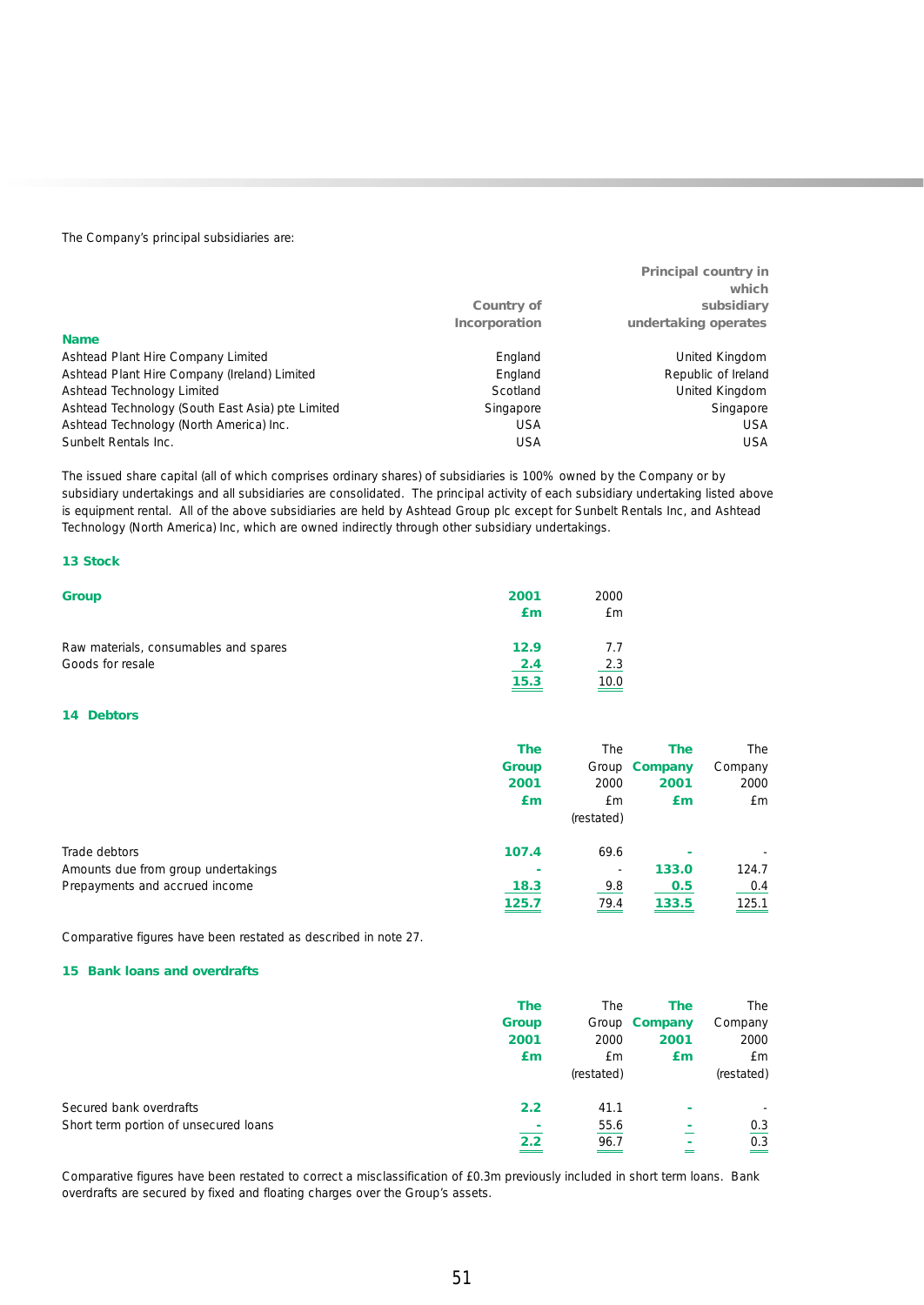### For the year ended 30 April 2001

### *16 Trade and other creditors*

|                                 | The<br><b>Group</b><br>2001<br>£m | The<br>Group<br>2000<br>£m | The<br><b>Company</b><br>2001<br>£m | The<br>Company<br>2000<br>£m |
|---------------------------------|-----------------------------------|----------------------------|-------------------------------------|------------------------------|
|                                 |                                   | (restated)                 |                                     |                              |
| Trade creditors                 | 69.8                              | 31.9                       | ۰                                   |                              |
| Bills payable                   | 90.7                              | 81.7                       | ۰                                   |                              |
| Taxation                        | 1.9                               | 1.6                        | ۰                                   | 1.1                          |
| Other taxes and social security | 9.3                               | 4.1                        | ۰                                   | ۰                            |
| Other creditors                 | ۰                                 | 0.2                        | ۰                                   |                              |
| Proposed dividend               | 9.3                               | 8.4                        | 9.3                                 | 8.4                          |
| Accruals and deferred income    | 41.7                              | 41.7                       | 2.1                                 | 0.8                          |
|                                 | 222.7                             | 169.6                      | 11.4                                | 10.3                         |

Accruals and deferred income at 30 April 2000 included accrued deferred consideration of £4.8m. Comparative figures have been restated for the transfer to other provisions described in note 19.

#### *17 Creditors - amounts falling due in more than one year*

|                                                | <b>The</b>   | The        | <b>The</b>           | The        |
|------------------------------------------------|--------------|------------|----------------------|------------|
|                                                | <b>Group</b> |            | Group <b>Company</b> | Company    |
|                                                | 2001         | 2000       | 2001                 | 2000       |
| Loans are payable as follows:                  | £m           | £m         | £m                   | £m         |
|                                                |              | (restated) |                      | (restated) |
| Between two and five years (secured bank debt) | 221.9        | 22.5       | ۰                    |            |
| Over five years:                               |              |            |                      |            |
| Secured bank debt                              | 261.1        | 86.9       | ۰                    |            |
| Loan notes                                     | 0.3          | 0.3        | 0.3                  | 0.3        |
| 5.25% Unsecured convertible loan note due 2008 | 127.9        |            | 127.9                |            |
|                                                | 611.2        | 109.7      | 128.2                | 0.3        |

Interest is payable on these loans currently at rates between 5% and 9%. Loans payable in between two and five years relate to revolving advances within the US\$825m committed secured senior credit facility. These revolving advances were repayable in June 2001 but have been presented as long term because the revolving advance facility is committed until 31 May 2005. The secured bank debt over five years relates to the medium term bank loan also provided under the senior credit facility which is repayable on 31 May 2007. Secured bank debt is secured by way of fixed and floating charges over substantially all of the Group's assets. Comparative figures have been restated to correct a misclassification of £0.3m previously included in short term loans.

### *18 Financial instruments*

A discussion of financial instruments used by the Group and its approach to managing foreign exchange risk are included in the financial review on pages 18 and 19. Short term debtors and creditors have been excluded from all the following disclosures (except the currency profile of monetary assets).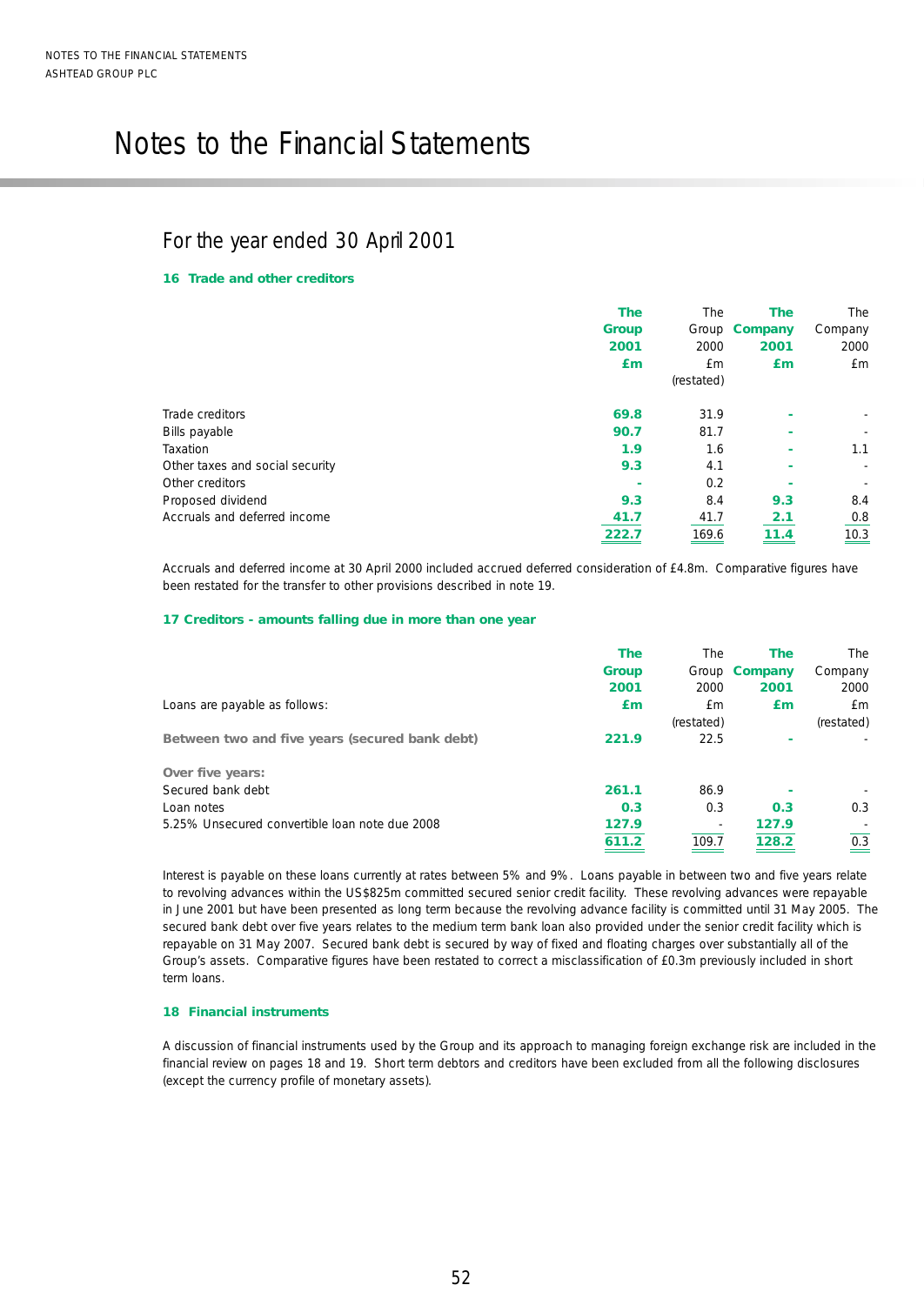*a) The currency and interest rate profile of the Group's financial assets is:*

|                         |               |                          |            |                                 |                 | <b>Fixed rate deposits</b> |
|-------------------------|---------------|--------------------------|------------|---------------------------------|-----------------|----------------------------|
|                         |               |                          |            | Financial                       | Weighted        | Weighted                   |
|                         |               |                          |            | assets on                       | average         | average                    |
|                         |               | Floating                 |            | which no                        | interest        | time for                   |
|                         |               | rate                     | Fixed rate | interest is                     | rate at         | which rate                 |
|                         | Total         | deposits                 | deposits   | received                        | 30 April        | is fixed                   |
|                         | £m            | £m                       | £m         | £m                              | %               | Years                      |
| Sterling                | 0.3           |                          |            | 0.3                             |                 |                            |
| Irish punt (Euro)       | 0.3           | 0.3                      |            |                                 |                 |                            |
| US dollar               | 0.3           |                          |            | 0.3                             |                 |                            |
| Singapore dollar        | 0.2           |                          |            | 0.2                             |                 |                            |
| <b>At 30 April 2001</b> | 1.1<br>$\sim$ | $\frac{\mathbf{0.3}}{4}$ |            | $\underline{\overset{0.8}{}}{}$ |                 |                            |
| Sterling                | 0.1           |                          |            | 0.1                             |                 |                            |
| Irish punt (Euro)       | 8.5           |                          | 8.5        |                                 | 5.4             | 0.2                        |
| US dollar               | 6.5           |                          | 6.4        | 0.1                             | 7.0             | 0.9                        |
| At 30 April 2000        | 15.1          |                          | 14.9       | 0.2                             | 6.5<br>$\equiv$ | 0.5<br>$\equiv$            |

Floating rate financial assets are deposited for variable periods at prevailing money market rates.

*b) The currency and interest rate profile of the Group's financial liabilities is:*

|                         |       |            |            | <b>Fixed rate borrowings</b> |                 |
|-------------------------|-------|------------|------------|------------------------------|-----------------|
|                         |       |            |            | Weighted                     | Weighted        |
|                         |       |            |            | average                      | average         |
|                         |       | Floating   |            | interest                     | time for        |
|                         |       | rate       | Fixed rate | rate at                      | which rate      |
|                         | Total | borrowings | borrowings | 30 April                     | is fixed        |
|                         | £m    | £m         | £m         | %                            | Years           |
| Sterling                | 204.1 | 75.9       | 128.2      | 5.6                          | 7.2             |
| US dollar               | 400.0 | 225.3      | 174.7      | 6.8                          | 2.3             |
| Euros                   | 9.3   | 9.3        |            |                              |                 |
| <b>At 30 April 2001</b> | 613.4 | 310.5      | 302.9      | 6.3                          | $\frac{4.4}{ }$ |
| Sterling                | 83.3  | 68.0       | 15.3       | 6.1                          | 0.5             |
| US dollar               | 123.1 | 36.2       | 86.9       | 7.0                          | 8.3             |
| At 30 April 2000        | 206.4 | 104.2      | 102.2      | $\underline{6.6}$            | 7.1<br>$\equiv$ |

The Group's fixed rate borrowings at 30 April 2001 comprised the £134m nominal value unsecured convertible loan note due 2008 (see note 20) on which interest is fixed at 5.25% per annum payable half yearly effective from 1 June 2001, one year after its issue in connection with the acquisition of BET USA and US\$250m (£174.7m) of the borrowings under the group's secured loan facility on which interest rates have been fixed by means of two interest rate swaps executed in August 2000 with LloydsTSB Bank plc (US \$125m) and Bank of America (US\$125m). Interest payable on floating rate borrowings is linked to LIBOR rates for the relevant currency.

#### *c) Currency profile of monetary assets*

During the year the Company has used financial instruments for the purpose of managing funding, interest rate and currency risk. Such derivative financial instruments are only used to manage or hedge underlying exposures and not to create exposures. At 30 April 2001 the only currency exposures in the Group's operations in currencies other than their own functional currency related to payables of £25.9m in the US, £16.6m of which is payable in pounds sterling and £9.3m of which is payable in Euros, and payables of £11.4m in the Republic of Ireland, all of which is payable in pounds sterling. The equivalent comparatives at 30 April 2000 were payables of £6.0m in the US, payable in pounds sterling and payables of £9.3m in the Republic of Ireland, also payable in pounds sterling.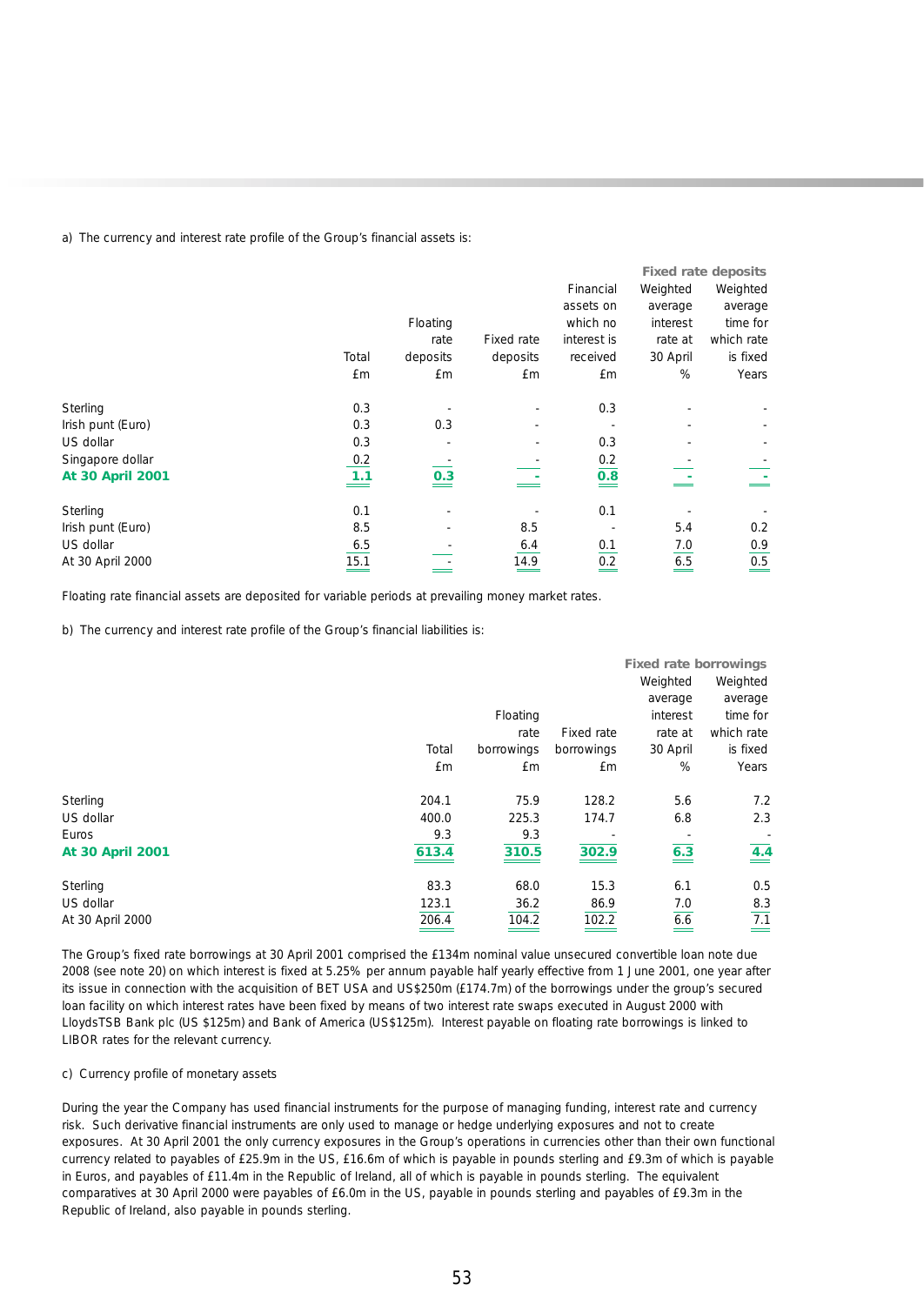### For the year ended 30 April 2001

### *18 Financial instruments (continued)*

### *d) Maturity of financial liabilities*

The maturity profile of the Group's financial liabilities included in note 15 and 17 was:

|                                                     | 2001  | 2000               |
|-----------------------------------------------------|-------|--------------------|
|                                                     | £m    | £m                 |
|                                                     |       | (restated)         |
| In one year or less                                 | 2.2   | 96.7               |
| In more than two years but not more than five years | 221.9 | 22.5               |
| In more than five years                             | 389.3 | 87.2               |
|                                                     | 613.4 | $\overline{206.4}$ |
|                                                     |       |                    |

#### *e) Borrowing facilities*

The Group has various borrowing facilities available to it. Undrawn committed facilities available at 30 April 2001 in respect of which all conditions precedent had been met totalled £93.3m and relate to the undrawn balance of the revolving loan commitment under the Group's senior secured bank loan facility which expires in more than two years but less than five years.

### *f) Fair value of financial assets and liabilities*

The table below provides a comparison by category of the carrying amounts and the fair values of the Group's financial assets and liabilities at 30 April 2001. Fair value is the amount at which a financial instrument could be exchanged in an arm's length transaction between informed and willing parties and includes accrued interest. Where available, market values have been used to determine fair values. Where market values are not available, fair values have been calculated by discounting expected cash flows at prevailing interest and exchange rates.

### *Summary of methods and assumptions*

- Bank loans and overdraft, loan notes, cash and short term investments: fair value approximates to the carrying value because of the short maturity of these items or because they bear interest at floating rates which are reset to market rates at intervals of less than one year.
- 5.25% convertible loan note: fair value at 30 April 2001 is calculated by reference to an independent opinion provided by Schroder Salomon Smith Barney
- Interest rate swap agreements: fair value is determined by reference to market quotations obtained with reference to interest rates ruling at 30 April 2001

|                                                                        | <b>Book value</b> | <b>Fair value</b> |
|------------------------------------------------------------------------|-------------------|-------------------|
| <b>At 30 April 2001</b>                                                | £m                | £m                |
| Primary financial instruments held or issued to finance                |                   |                   |
| the Group's operations:                                                |                   |                   |
| Short term borrowings and overdrafts                                   | 2.2               | 2.2               |
| Other secured bank loans                                               |                   |                   |
| (all of which bear interest at floating rates)                         | 483.0             | 483.0             |
| Other Ioan notes                                                       | 0.3               | 0.3               |
| 5.25% unsecured convertible loan note due 2008                         | 127.9             | 131.1             |
| Cash at bank                                                           | (1.1)             | (1.1)             |
|                                                                        | 612.3             | 615.5             |
| Derivative financial instruments held to manage interest rate profile: |                   |                   |
| Interest rate swaps (net loss)                                         |                   | 8.0               |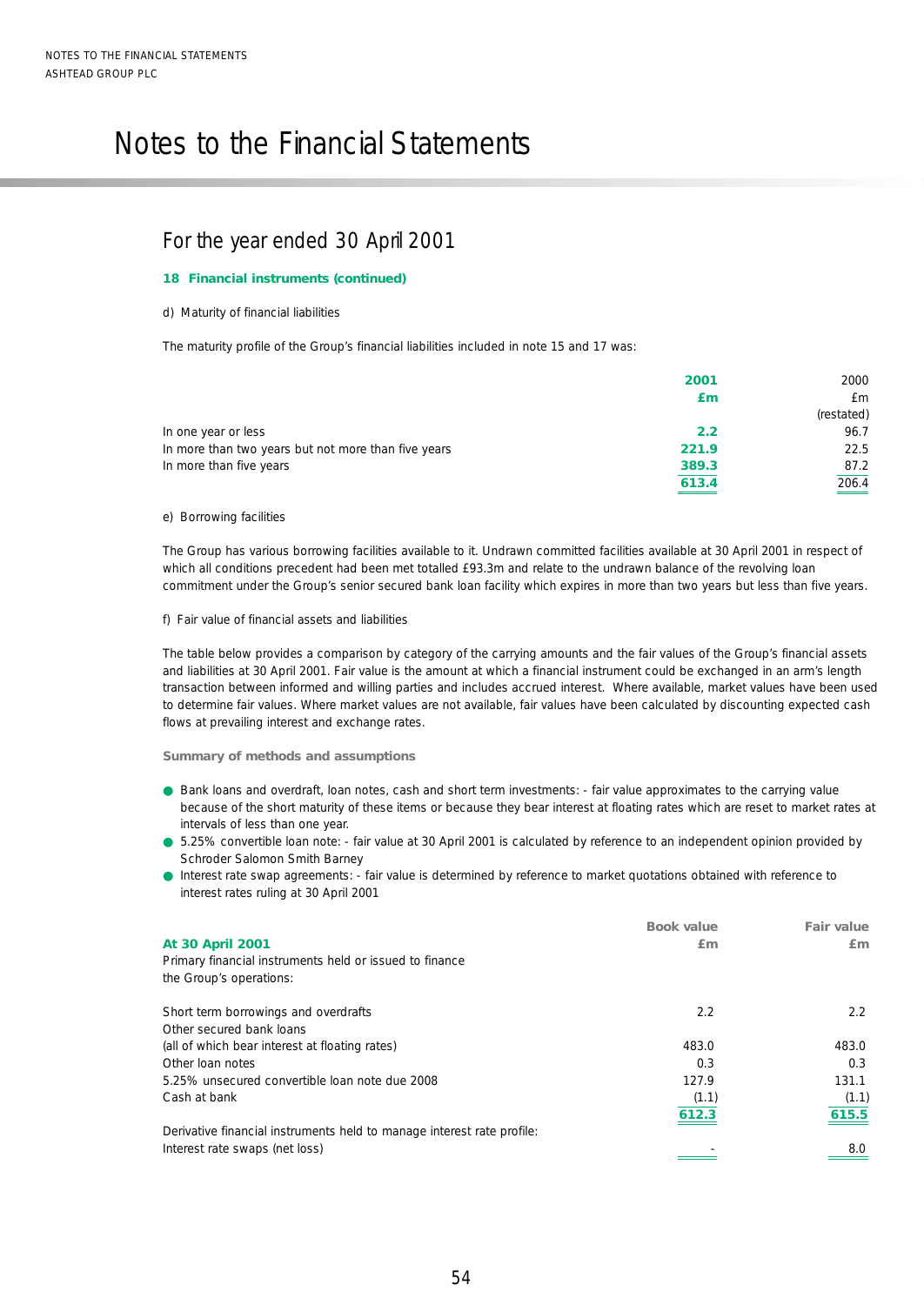| At 30 April 2000                                                                              | <b>Book value</b><br>£m                   | <b>Fair value</b><br>Em                   |
|-----------------------------------------------------------------------------------------------|-------------------------------------------|-------------------------------------------|
| US\$ Private Placement Notes<br>Bank loans and overdrafts<br>Cash at bank<br>Liquid resources | 86.9<br>119.5<br>(0.1)<br>(15.0)<br>191.3 | 87.6<br>119.5<br>(0.1)<br>(15.0)<br>192.0 |
|                                                                                               | £m                                        | Em                                        |
| Foreign exchange contract re BET USA acquisition (net loss)                                   |                                           | 3.8                                       |

In line with the Group's accounting policy of accounting for derivatives used to manage the balance between fixed and floating rate interest rates on long term debt rateably in earnings over the period of the contracts, £3.1m of the total unrecognised loss on the interest rate swaps of £8.0m at 30 April 2001 (computed by reference to interest rates ruling at year end) will be recognised in the year ending 30 April 2002.

### *19 Provisions for liabilities and charges*

*Deferred taxation*

|                                            | Provided in the accounts Full potential liability |                          |        |            |  |
|--------------------------------------------|---------------------------------------------------|--------------------------|--------|------------|--|
|                                            | 2001                                              | 2000                     |        | 2000       |  |
|                                            | £m                                                | £m                       | £m     | £m         |  |
|                                            |                                                   |                          |        | (restated) |  |
| Short term timing differences              | (0.2)                                             | (0.3)                    | (3.7)  | (0.3)      |  |
| Tax effect of losses in subsidiary company |                                                   | $\overline{\phantom{0}}$ | (26.2) | (13.7)     |  |
| Accelerated capital allowances             | 4.2                                               | 13.4                     | 94.1   | 51.6       |  |
|                                            | 4.0                                               | 13.1                     | 64.2   | 37.6       |  |
|                                            | ----                                              |                          |        | $\sim$     |  |

| The movement in the year is as follows: |                                                   |      |
|-----------------------------------------|---------------------------------------------------|------|
|                                         | Provided in the accounts Full potential liability |      |
|                                         | £m                                                | £m   |
| At 1 May 2000                           | 13.1                                              | 37.6 |
| Exchange differences                    | 0.6                                               | 1.7  |
| Relating to the acquisition of BET USA  |                                                   | 18.4 |
| Credited in the year                    | (9.7)                                             | 6.5  |
| <b>At 30 April 2001</b>                 | 4.0                                               | 64.2 |

No deferred tax has been provided in respect of the surplus arising on revaluation of the Group's properties because all of the properties are employed in the Group's business, and it is not the Group's intention to dispose of any of them. In any event, the likelihood of a material tax liability arising on disposal is remote due to the availability of rollover relief. Additionally no deferred tax is provided on the unremitted earnings of overseas subsidiaries because it is not intended to remit these in the foreseeable future.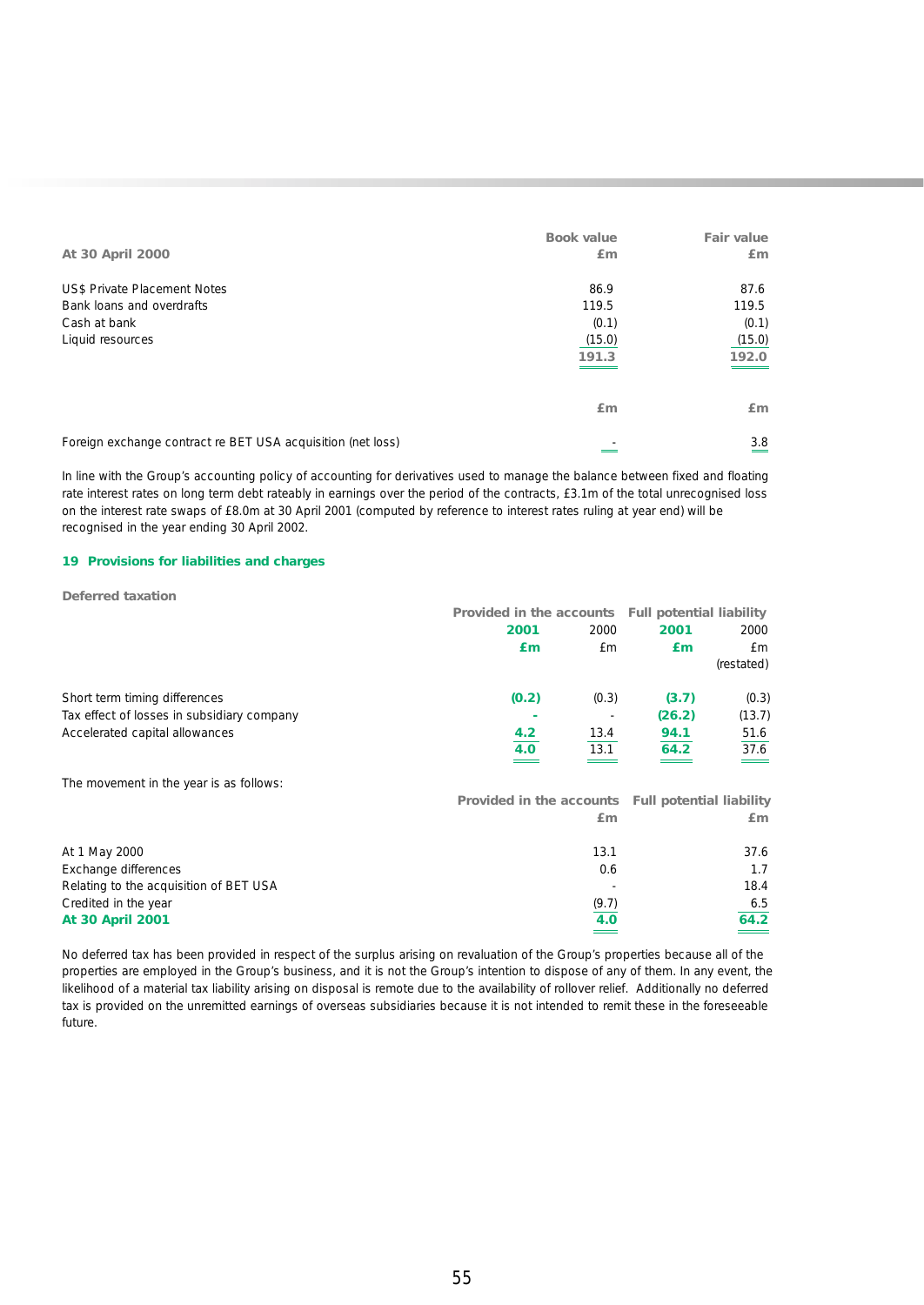### For the year ended 30 April 2001

### *19 Provisions for liabilities and charges (continued)*

#### *Other provisions*

The movement in the year is as follows:

|                                       | <b>Self insurance</b> | <b>Other</b> | <b>Total</b> |  |
|---------------------------------------|-----------------------|--------------|--------------|--|
|                                       | £m                    | £m           | Em           |  |
| As at 1 May 2000 as previously stated |                       |              |              |  |
| Restatement                           | 0.6                   | 0.5          | 1.1          |  |
| At 1 May 2000 restated                | 0.6                   | 0.5          | 1.1          |  |
| Exchange differences                  | 0.7                   | 0.1          | 0.8          |  |
| Utilised                              | (6.8)                 | (0.9)        | (7.7)        |  |
| Charged in the year                   | 8.4                   | 2.1          | 10.5         |  |
| <b>At 30 April 2001</b>               | 2.9                   | 1.8          | 4.7          |  |

Comparative figures have been restated in order to adhere to the presentation of provisions adopted this year.

Self insurance provisions relate to the estimated liability in respect of costs to be incurred under the Group's self insurance programmes for events occurring on or prior to the year end. The provision is determined, with advice from external insurance brokers, based on claims notified to date plus an allowance for claims incurred but not yet reported. The majority of the amount provided is expected to be utilised within one year.

Other provisions include individually insignificant items expected to be utilised within one year.

#### *20 Called up share capital and 5.25% unsecured convertible loan note due 2008*

| Ordinary shares of 10p each        | 2001<br><b>Number</b>   | 2000<br>Number | 2001<br>£m         | 2000<br>£m |
|------------------------------------|-------------------------|----------------|--------------------|------------|
| Authorised                         | 450,000,000 376,000,000 |                | <b>45.0</b><br>___ | 37.6       |
| Allotted, called up and fully paid | 323,611,327 323,052,685 |                | 32.4               | 32.3       |

During the year to 30 April 2001, 558,642 ordinary shares were issued for cash to employees exercising options granted over the Company's share capital.

Also on 1 June 2000, in connection with the acquisition of BET USA, the Company issued the 5.25% £134m nominal value unsecured convertible loan note due 2008. This loan note is convertible, at the holder's option, into 89,333,333 ordinary shares at any time after 1 June 2001 and if not converted is redeemable at par on 1 June 2008. The convertible loan note bore no interest in its first year of issue. No transfer of the loan note is permitted in its first year of issue and thereafter it may only be transferred with the consent of the Company which will be granted if the Company is satisfied that the transferee (and any connected persons) would not, in consequence of the transfer, hold ten per cent or more of the issued share capital of the Company after conversion. Certain orderly marketing restrictions also apply to ordinary shares issued through conversion.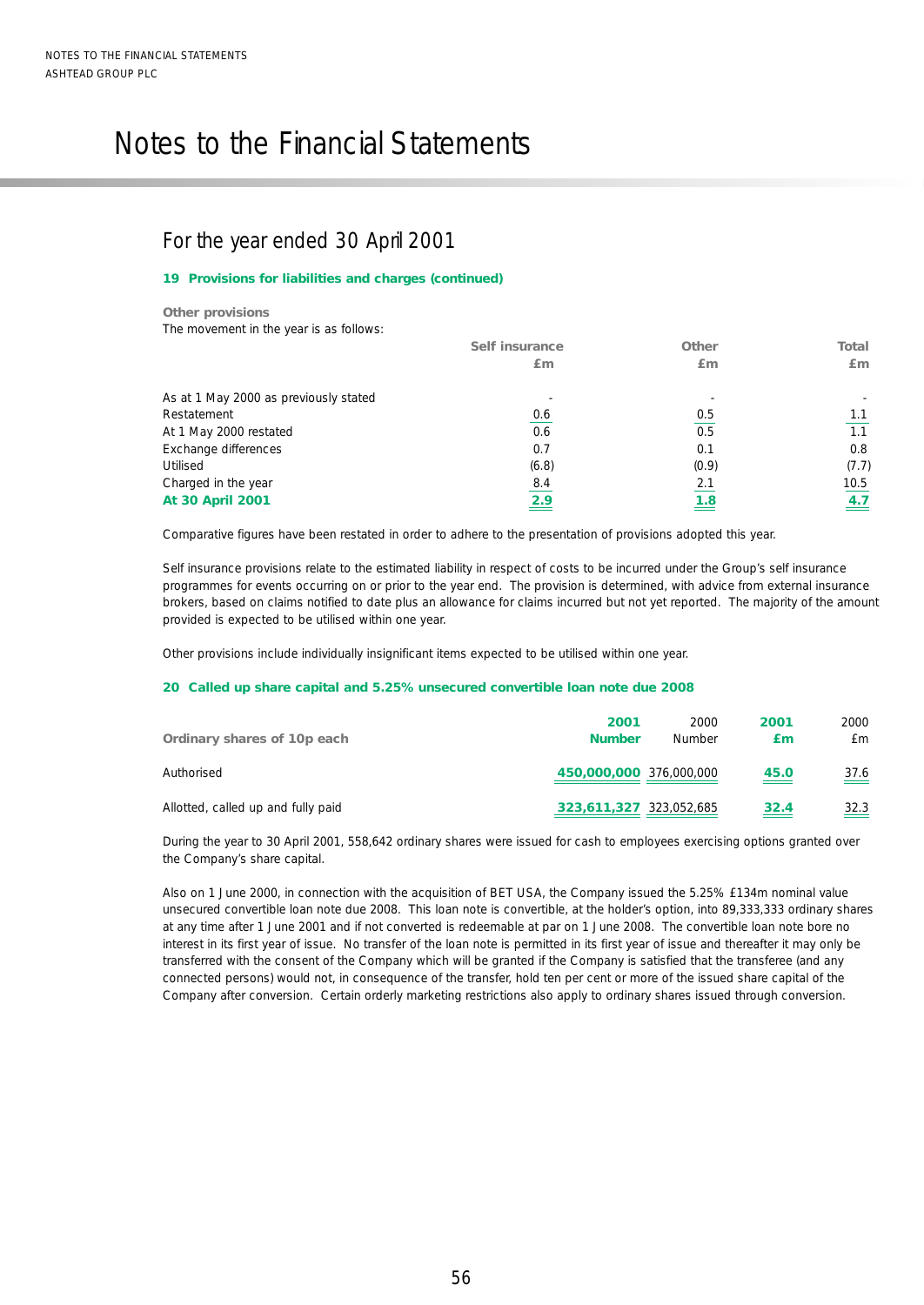### *21 Movements in shareholders' funds*

|                                      |              | <b>Share</b> |                    | Profit   |              |            |
|--------------------------------------|--------------|--------------|--------------------|----------|--------------|------------|
|                                      | <b>Share</b> | premium      | <b>Revaluation</b> | and loss |              |            |
|                                      | capital      | account      | reserve            | account  | <b>Total</b> | 2000       |
|                                      | Em           | Em           | Em                 | Em       | Em           | Em         |
| Group                                |              |              |                    |          |              | (restated) |
| Profit for the year                  |              |              |                    | 22.8     | 22.8         | 41.3       |
| Equity dividends                     |              |              |                    | (11.3)   | (11.3)       | (10.2)     |
|                                      |              |              |                    | 11.5     | 11.5         | 31.1       |
| Other recognised gains and losses    |              |              |                    |          |              |            |
| relating to the year                 |              |              |                    | 1.7      | 1.7          | (0.8)      |
| Share capital subscribed             | 0.1          | 0.4          |                    |          | 0.5          |            |
| Net additions to shareholders' funds | 0.1          | 0.4          |                    | 13.2     | 13.7         | 30.3       |
| At 1 May 2000 as previously reported | 32.3         | 99.7         | 0.5                | 113.9    | 246.4        | 214.2      |
| Prior year adjustment                |              |              |                    | (9.6)    | (9.6)        | (7.7)      |
| At 1 May 2000 as restated            | 32.3         | 99.7         | 0.5                | 104.3    | 236.8        | 206.5      |
| Closing shareholders' funds          | 32.4         | 100.1        | 0.5                | 117.5    | 250.5        | 236.8      |

Comparative figures have been restated as described in note 27.

|                                             |              | <b>Share</b> |                    | Profit   |        |            |
|---------------------------------------------|--------------|--------------|--------------------|----------|--------|------------|
|                                             | <b>Share</b> | premium      | <b>Revaluation</b> | and loss |        |            |
|                                             | capital      | account      | reserve            | account  | Total  | 2000       |
|                                             | Em           | Em           | £m                 | Em       | Em     | £m         |
| Company                                     |              |              |                    |          |        | (restated) |
| Profit for the year                         |              |              |                    | 11.5     | 11.5   | 11.9       |
| Equity dividends                            |              |              |                    | (11.3)   | (11.3) | (10.2)     |
|                                             |              |              |                    | 0.2      | 0.2    | 1.7        |
| Transfer of Group undertaking to subsidiary |              |              | (0.1)              |          | (0.1)  |            |
| Revaluation of investment in                |              |              |                    |          |        |            |
| subsidiary undertakings                     |              |              |                    |          |        | 198.2      |
| Share capital subscribed                    | 0.1          | 0.4          |                    |          | 0.5    |            |
| Net additions to shareholders' funds        | 0.1          | 0.4          | (0.1)              | 0.2      | 0.6    | 199.9      |
| Opening shareholders' funds                 | 32.3         | 99.7         | 198.7              | 11.1     | 341.8  | 141.9      |
| Closing shareholders' funds                 | 32.4         | 100.1        | 198.6              | 11.3     | 342.4  | 341.8      |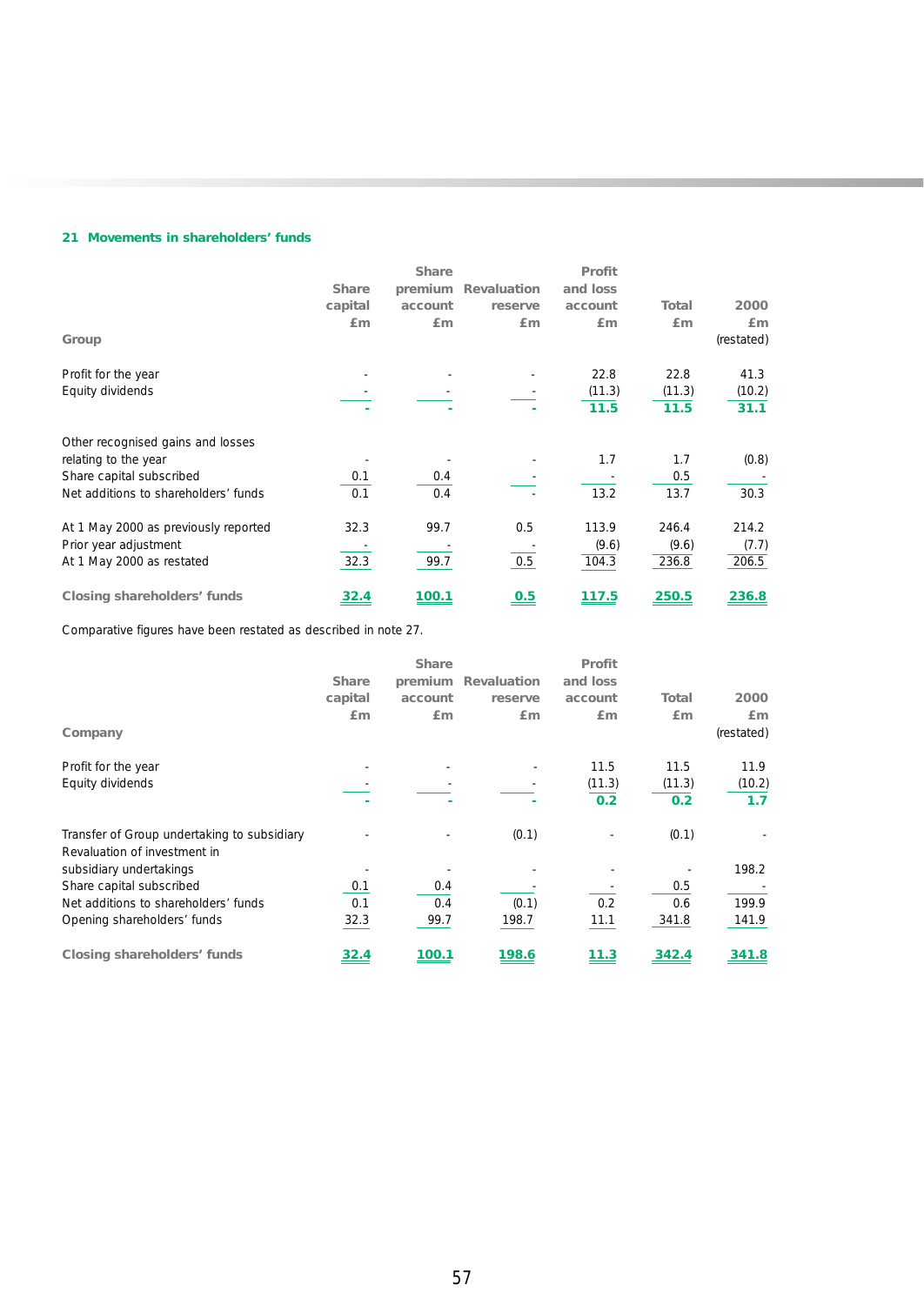### For the year ended 30 April 2001

### *22 Acquisitions*

The goodwill arising on the acquisitions completed in the year is:

*BET USA Fair value adjustments*

|                                              | Original | <b>Alignment</b>   |                                               | At                    |              |        |
|----------------------------------------------|----------|--------------------|-----------------------------------------------|-----------------------|--------------|--------|
| Assets acquired at                           |          | book of accounting |                                               | Valuation provisional | <b>Other</b> |        |
| provisional fair value:                      | value    |                    | policies adjustments fair values acquisitions |                       |              | Total  |
|                                              | Em       | Em                 | Em                                            | £m                    | Em           | Em     |
| <b>Fixed assets</b>                          | 225.5    | (35.1)             | (17.4)                                        | 173.0                 | 1.5          | 174.5  |
| <b>Stocks</b>                                | 10.6     |                    | (6.0)                                         | 4.6                   |              | 4.6    |
| <b>Debtors</b>                               | 33.8     | (1.1)              | (0.3)                                         | 32.4                  |              | 32.4   |
| Cash                                         | 2.0      |                    |                                               | 2.0                   |              | 2.0    |
| Creditors                                    | (25.4)   |                    | (3.6)                                         | (29.0)                |              | (29.0) |
|                                              | 246.5    | (36.2)             | (27.3)                                        | 183.0                 | 1.5          | 184.5  |
| Consideration (including costs):             |          |                    |                                               |                       |              |        |
| Cash paid                                    |          |                    |                                               | 204.9                 | 6.4          | 211.3  |
| 5.25% convertible loan stock, due 2008       |          |                    |                                               |                       |              |        |
| issued at fair market value at date of issue |          |                    |                                               | 121.3                 |              | 121.3  |
|                                              |          |                    |                                               | 326.2                 | 6.4          | 332.6  |
| <b>Goodwill arising</b>                      |          |                    |                                               | 143.2                 | 4.9          | 148.1  |

The fair value of assets acquired has been determined on a provisional basis with the main adjustments being needed to apply Group depreciation methods, to write down acquired fixed assets and inventory to their fair value determined in accordance with FRS 7 and in respect of termination costs incurred in relation to an onerous contract. The fair market value of the convertible loan stock at its date of issue was determined by Schroder Salomon Smith Barney.

BET USA was acquired on 1 June 2000. Its trading results in its most recent full year prior to its acquisition (year ended 31 December 1999) and in the five months to 31 May 2000 are summarised in its reporting currency (US dollars) in the table below:

|                                               | Year ended       | <b>Five months ended</b> |
|-----------------------------------------------|------------------|--------------------------|
|                                               | 31 December 1999 | 31 May 2000              |
|                                               | $\mathsf{sm}$    | $\mathfrak{sm}$          |
| Revenues                                      | 376              | 149                      |
| Operating costs                               | (328)            | (138)                    |
| Operating profit                              | 48               | 11                       |
| Interest payable and similar charges          | (27)             | (4)                      |
| Profit on ordinary activities before taxation | 21               |                          |
| Tax on profit on ordinary activities          | (2)              | (1)                      |
| Profit on ordinary activities after taxation  | 19               | - 6                      |
| Dividend                                      | (18)             |                          |
| Retained profit for the period                |                  | 6                        |

Other insignificant acquisitions in the year include Response Rentals, acquired by Ashtead Technology on 1 October 2000. No fair value adjustments were required for the other acquisitions.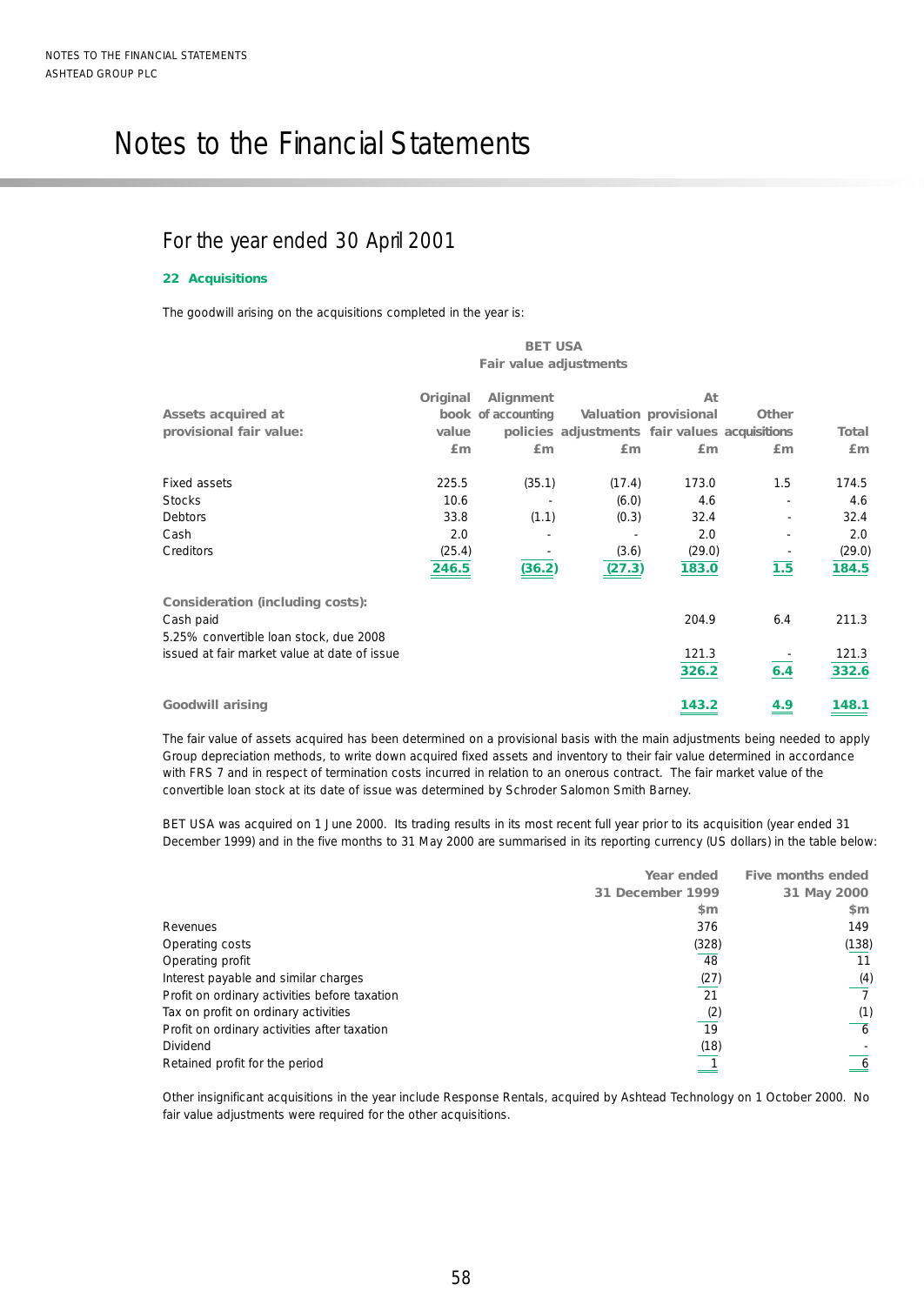### *23 Exceptional integration costs*

| Exceptional integration costs included in cost of sales relate to the acquisition of BET USA and comprise: |               |
|------------------------------------------------------------------------------------------------------------|---------------|
|                                                                                                            | £m.           |
| Rebranding programme for acquired premises and rental equipment                                            | 89            |
| <b>Redundancies</b>                                                                                        | 1.2           |
| Other integration costs                                                                                    | $2.2^{\circ}$ |
|                                                                                                            | 12.3          |

### *24 Operating leases*

Minimum annual commitments under existing operating leases may be analysed by date of expiry of the lease as follows:

|                                     | 2001 | 2000 |
|-------------------------------------|------|------|
|                                     | £m   | £m   |
| Land and buildings:                 |      |      |
| Expiring in one year                | 1.1  | 0.4  |
| Expiring between two and five years | 5.5  | 1.4  |
| Expiring in more than five years    | 7.3  | 5.6  |
|                                     | 13.9 | 7.4  |
| Other:                              |      |      |
| Expiring in one year                | 4.4  |      |
| Expiring between two and five years | 5.4  | 2.3  |
| Expiring in more than five years    | 0.6  | 0.4  |
|                                     | 10.4 | 2.7  |
| <b>Total</b>                        | 24.3 | 10.1 |

### *25 Pensions*

The Group operates pension plans for the benefit of qualifying employees. The Group's principal pension plan for its UK employees, which is a funded defined benefit plan with trustee administered assets held separately from those of the Group, was subject to an actuarial valuation as at 30 April 1998 by Cartwright Consulting Limited. This valuation used the projected unit credit method and was carried out on two different market-related bases, using a conservative set of actuarial assumptions for funding purposes and a "best estimate" set for accounting purposes (as required by SSAP 24).

The principal actuarial assumptions used in the valuation were that pensionable salaries would grow at 4.75% per annum and that the funds' investments would yield 7.4% per annum (for funding purposes) and 8.4% per annum (for SSAP 24 purposes) before retirement and 5.9% per annum (for both funding and SSAP 24 purposes) after retirement. The assets were taken at their market value of £10,176,000 at the valuation date. Assets at market value were sufficient to cover the benefits that had accrued to members by 115% on the funding basis and 129% on the SSAP 24 basis.

On the advice of the actuary, employer's contributions were paid to this plan during the year ended 30 April 2001 at the rate of 5.0% of members' pensionable salaries at 1 May 2000 as adjusted for leavers during the year. For accounting purposes, the actuarial surplus in the main UK plan is being spread over the fifteen year average remaining service life of the employees in the scheme.

The table below shows the employer's cost calculated in accordance with the provisions of SSAP 24 for the main UK plan and for the other plans:

|                                                        | 2001  | 2000  |
|--------------------------------------------------------|-------|-------|
|                                                        | £m    | £m    |
| Principal UK scheme:                                   |       |       |
| Regular cost                                           | 0.8   | 1.0   |
| Variation from regular cost                            | (0.2) | (0.2) |
| Other plans                                            | 2.4   | 3.5   |
|                                                        | 3.0   | 4.3   |
| Accrual for future contributions included in creditors | 0.1   | 0.1   |

Other plans include the defined contribution 401K plan operated by Sunbelt Rentals for the benefit of its employees and the directors' plan covering certain directors described more fully in the Remuneration Committee report on pages 34 to 38.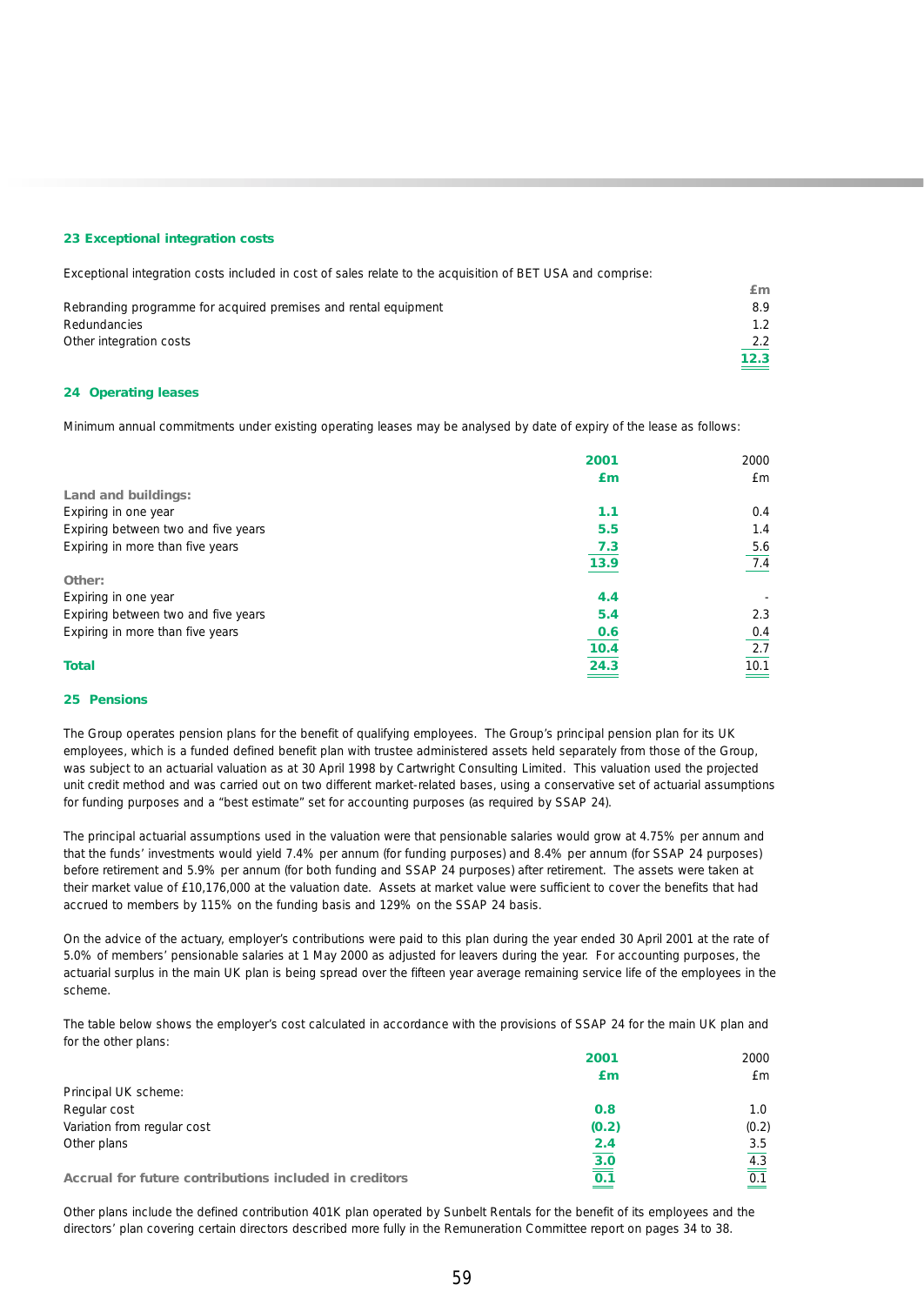### For the year ended 30 April 2001

### *26 Notes to the cash flow statement*

| a) Cash flow from operating activities                                 |            |        | 2001                    |                          | 2000            |
|------------------------------------------------------------------------|------------|--------|-------------------------|--------------------------|-----------------|
|                                                                        |            |        | £m                      |                          | £m              |
|                                                                        |            |        |                         |                          | (restated)      |
| Operating profit                                                       |            |        | 69.0                    |                          | 57.1            |
| Exceptional BET USA integration costs                                  |            |        | 12.3                    |                          |                 |
| Amortisation of goodwill                                               |            |        | 7.3                     |                          | 0.4             |
| Depreciation of tangible fixed assets                                  |            |        | 114.5                   |                          | 66.8            |
| EBITDA before BET USA integration costs                                |            |        | 203.1                   |                          | 124.3           |
| Gain on sale of tangible fixed assets                                  |            |        | (6.8)                   |                          | (6.0)           |
| Increase in stocks                                                     |            |        | (0.7)                   |                          | (2.6)           |
| Increase in trade debtors                                              |            |        | (12.1)                  |                          | (9.0)           |
| (Decrease)/increase in trade creditors                                 |            |        | (9.3)                   |                          | 4.7             |
| Exchange differences                                                   |            |        | (1.2)                   |                          |                 |
| Net cash inflow from operating activities before BET integration costs |            |        | 173.0                   |                          | 111.4           |
| b) Reconciliation to net debt                                          |            |        | 2001                    |                          | 2000            |
|                                                                        |            |        | £m                      |                          | £m              |
| (Increase)/decrease in cash in the period                              |            |        | (41.6)                  |                          | 42.7            |
| Increase in bank loans                                                 |            |        | 296.3                   |                          | 17.7            |
| Cash inflow from decrease in short term investments                    |            |        | 15.6                    |                          | 0.3             |
| Change in net debt from cash flows                                     |            |        | 270.3                   |                          | 60.7            |
| <b>Translation difference</b>                                          |            |        | 22.8                    |                          | 4.5             |
| Movement in net debt in the period                                     |            |        | 293.1                   |                          | 65.2            |
| Net bank debt at 1 May                                                 |            |        | 191.3                   |                          | 126.1           |
| Net bank debt at 30 April                                              |            |        | 484.4                   |                          | 191.3           |
| Non cash movement re 5.25% unsecured convertible loan note, due 2008   |            |        | 127.9                   |                          |                 |
| Net debt at 30 April                                                   |            |        | 612.3                   |                          | 191.3           |
| c) Analysis of net debt                                                | 1 May      | Cash   | Non-cash                | Exchange                 | <b>30 April</b> |
|                                                                        | 2000       |        | flow movements movement |                          | 2001            |
|                                                                        | Em         | £m     | £m                      | £m                       | £m              |
|                                                                        | (restated) |        |                         |                          |                 |
| Cash at bank and in hand                                               | (0.1)      | (1.0)  |                         | $\overline{\phantom{m}}$ | (1.1)           |
| Overdrafts                                                             | 41.1       | (40.6) |                         | 1.7                      | 2.2             |
|                                                                        | 41.0       | (41.6) |                         | 1.7                      | 1.1             |
| Liquid resources                                                       | (15.0)     | 15.6   |                         | (0.6)                    |                 |
| Debt due after 1 year                                                  | 109.7      | 354.2  | 127.9                   | 19.4                     | 611.2           |
| Debt due within 1 year                                                 | 55.6       | (57.9) |                         | 2.3                      |                 |
|                                                                        |            |        |                         |                          |                 |
| Total net debt                                                         | 191.3      | 270.3  | 127.9                   | 22.8                     | 612.3           |
|                                                                        |            | 1 May  | Cash                    | Exchange                 | 30 April        |
|                                                                        |            | 1999   |                         | flow Movement            | 2000            |
|                                                                        |            | £m     | £m                      | Em                       | Em              |
|                                                                        |            |        |                         |                          | (re-stated)     |
| Cash at bank and in hand                                               |            | (10.1) | 9.6                     | 0.4                      | (0.1)           |
| Overdrafts                                                             |            | 7.1    | 33.1                    | 0.9                      | 41.1            |
| <b>Liquid Resources</b>                                                |            | (15.5) | 0.3                     | 0.2                      | (15.0)          |
| Debt due after 1 year                                                  |            | 113.0  | (6.3)                   | 3.0                      | 109.7           |
| Debt due within 1 year                                                 |            | 29.3   | 26.3                    | ÷,                       | 55.6            |
| Hire purchase liabilities                                              |            | 2.3    | (2.3)                   | $\sim$                   | $\sim$          |
| Total                                                                  |            | 126.1  | 60.7                    | 4.5                      | 191.3           |

Non-cash movements relate to the issue of the 5.25% unsecured convertible loan note, due 2008 as part consideration for the acquisition of BET USA.  $60$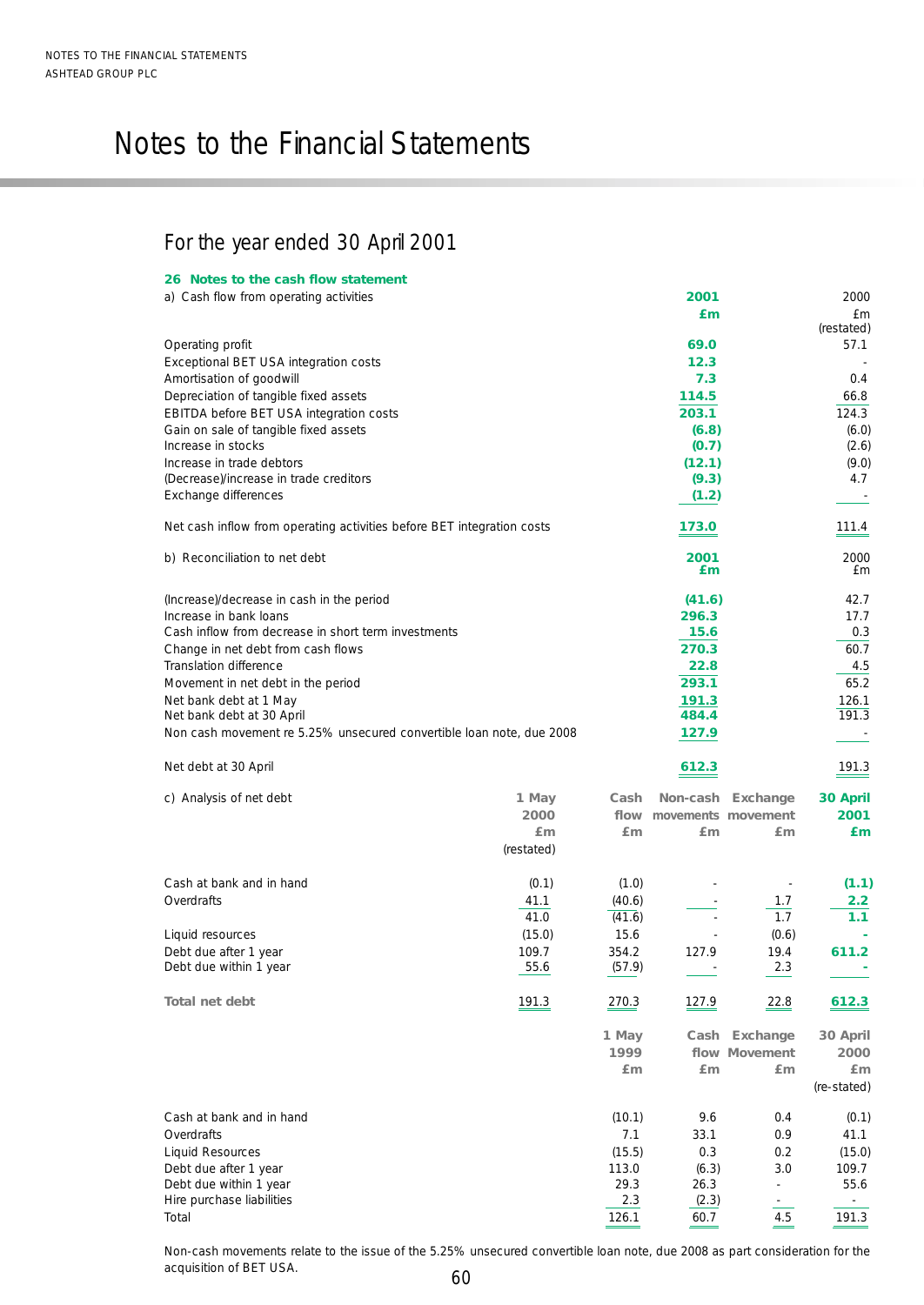#### *26 Notes to the cash flow statement (continued)*

| d) Acquisitions                                        | 2001  | 2000 |
|--------------------------------------------------------|-------|------|
|                                                        | Εm    | £m.  |
| Cash consideration on current year acquisitions        | 211.3 | 11.1 |
| Less: cash acquired with subsidiary undertakings       | (2.0) |      |
| Deferred consideration paid on prior year acquisitions | 4.8   | 0.2  |
|                                                        | 214.1 | 11.3 |

Because the acquired businesses were fully integrated immediately into the Group's operations it is not practicable to analyse net cash flows between the acquired entities and the Group's other operations.

| e) Drawdown/redemption of loans | 2001    | 2000                     |
|---------------------------------|---------|--------------------------|
|                                 | £m      | £m                       |
| <b>Drawdown of loans</b>        |         |                          |
| Term Ioan                       | 251.2   |                          |
| Revolver loans                  | 215.4   | 29.3                     |
|                                 | 466.6   | 29.3                     |
| <b>Redemption of loans</b>      |         |                          |
| Bank loans                      | (79.6)  | (9.3)                    |
| US\$ private placement notes    | (90.4)  | $\overline{\phantom{a}}$ |
| Other loan notes                | (0.3)   |                          |
|                                 | (170.3) | (9.3)                    |
|                                 | 296.3   | 20.0                     |

#### *27 Implementation of FRS18: Accounting Policies*

The Group has adopted early the new Financial Reporting Standard number 18 (FRS 18) in its accounts for the year ended 30 April 2001. Adoption of FRS 18 required a full review of all the Group's accounting policies and estimation techniques (the latter being the methods by which accounting policies are implemented). This review was conducted in accordance with FRS 18 which requires that, where a choice of treatment is available, the "most appropriate" accounting policies and estimation techniques shall be used. Implementation of FRS 18 resulted in the following changes to accounting policies and estimation techniques:

#### *Accounting policy changes*

Amounts received from equipment vendors were previously taken to profit and loss account but are now being treated as a reduction in the value of the rental equipment acquired in the period to which they relate. This change in accounting policy has been implemented retrospectively as required by FRS 18 with a prior year adjustment made to fixed assets and to reserves.

Stationery is now accounted for by writing off to operating costs the cost of stationery ordered and delivered in the period rather than the estimated amount of stationery consumed. This change in accounting policy has been implemented retrospectively as required by FRS 18 with a prior year adjustment made to debtors and to reserves.

#### *Revisions to estimation techniques*

Non-mechanical equipment (acrow props and equipment, aluminium access towers and steel scaffolding) has until now been held in fixed assets at cost with write offs booked against cost of sales in respect of both equipment sold in the period and equipment becoming damaged or broken or otherwise unusable in the period. Having regard to the FRS 18 requirement to apply the "most appropriate" accounting practices and in light of the increased materiality of these items following the acquisition of BET USA (which had a large fleet of steel scaffolding) it has been decided in future to calculate depreciation using an estimated life of 20 years and zero residual value. This change to depreciation is a change to a more appropriate estimation technique to be implemented in line with the principles set out in FRS 15: Tangible Fixed Assets. Consequently the impact of the revised estimation technique is being implemented prospectively by way of an increased depreciation charge with no adjustments made to opening reserves.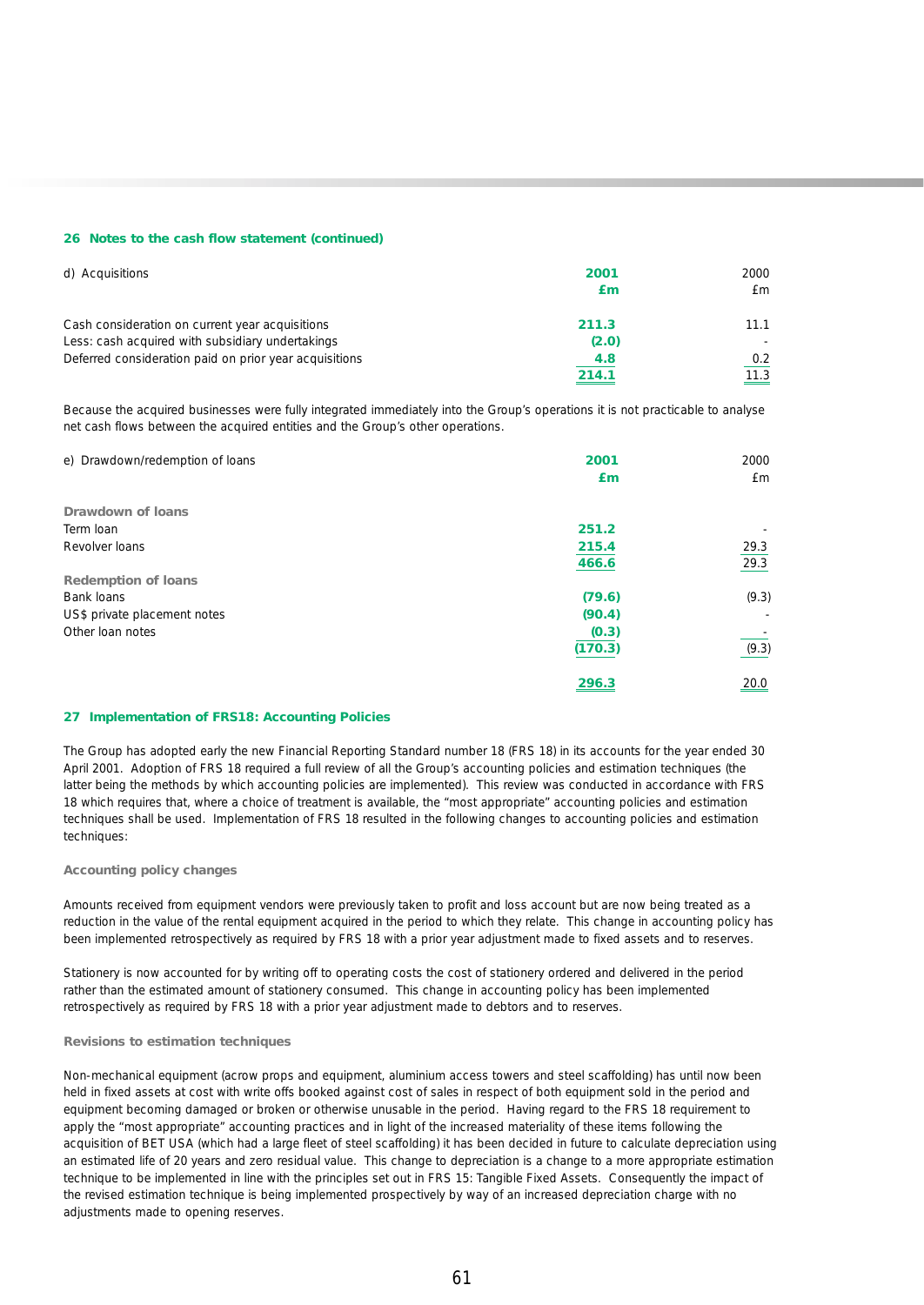### For the year ended 30 April 2001

### *27 Implementation of FRS18: Accounting Policies (continued)*

The effect of these adjustments on the profit for the year and net assets are shown in the table below:

|                                                               | Reduction in net assets/    |         |                    |        |
|---------------------------------------------------------------|-----------------------------|---------|--------------------|--------|
|                                                               | <b>Reduction in profits</b> |         | shareholders funds |        |
|                                                               | 2000/01                     | 1999/00 | 2001               | 2000   |
|                                                               | £m                          | £m      | £m                 | £m     |
| Pre-tax profits/net assets under previous accounting          |                             |         |                    |        |
| policies & estimation techniques                              | 20.8                        | 48.1    | 269.0              | 246.4  |
| <b>Accounting policy changes</b>                              |                             |         |                    |        |
| Contributions to sales and marketing expenditure:             |                             |         |                    |        |
| - reduced EBITDA & hence lower fixed asset additions          | (5.5)                       | (3.0)   | (16.7)             | (11.0) |
| - reduced depreciation charge/accumulated depreciation        | 1.7                         | 1.1     | 4.0                | 2.1    |
| Effect on net book value of fixed assets                      | (3.8)                       | (1.9)   | (12.7)             | (8.9)  |
| Stationery (included in debtors and prepayments)              | 0.2                         |         | (0.5)              | (0.7)  |
| Total accounting policy changes accounted for retrospectively | (3.6)                       | (1.9)   | (13.2)             | (9.6)  |
| <b>Estimation technique changes</b>                           |                             |         |                    |        |
| Non-mechanical equipment depreciation:                        |                             |         |                    |        |
| - additional depreciation charge for the year                 | (5.0)                       |         | (5.0)              |        |
| <b>Effect on goodwill amortisation</b>                        | (0.3)                       |         | (0.3)              |        |
| Total impact of implementing FRS 18                           | (8.9)                       | (1.9)   | (18.5)             | (9.6)  |
| Pre-tax profit/net assets under FRS 18                        | 11.9                        | 46.2    | 250.5              | 236.8  |
|                                                               |                             |         |                    |        |

There is no impact on the Group's tax position from these changes in accounting policies and estimation techniques.

### *28 Contingent liabilities*

The Group is subject to periodic legal claims in the ordinary course of its business. However, the claims outstanding at 30 April 2001 are not expected to have a significant impact on the Group's financial position.

The Company has guaranteed bank and other borrowing facilities of subsidiary undertakings under the Group's secured credit facility. At 30 April 2001 the amount borrowed under these facilities was £485.2 million (30 April 2000 - £206.7m).

The Company has also guaranteed annual operating lease commitments of subsidiary undertakings where the minimum lease commitment at 30 April 2001 totalled £53.2m in respect of land and buildings and £26.2m in respect of other operating lease rentals of which £3.3m and £4.5m respectively is payable by subsidiary undertakings in the year ending 30 April 2002.

### *29 Capital commitments*

At 30 April 2001 capital commitments in respect of purchases of rental equipment totalled £33.9m, all of which had been ordered. There were no other material capital commitments at the year end.

### *30 Related party transactions*

During the year Sunbelt Rentals Inc incurred £0.4m in the purchase of artwork, equipment decals and business cards from Images Unlimited, a company controlled by the wife of Mr B Dressel, a director of the Company. The amount due to Images Unlimited at the end of the year was less than £0.1m.

### *31 Employees*

| The average number of employees during the year was as follows: | 2001  | 2000  |
|-----------------------------------------------------------------|-------|-------|
| North America                                                   | 3,158 | 1.049 |
| United Kingdom                                                  | 2,669 | 2,673 |
| Rest of World                                                   |       |       |
|                                                                 | 5,834 | 3.729 |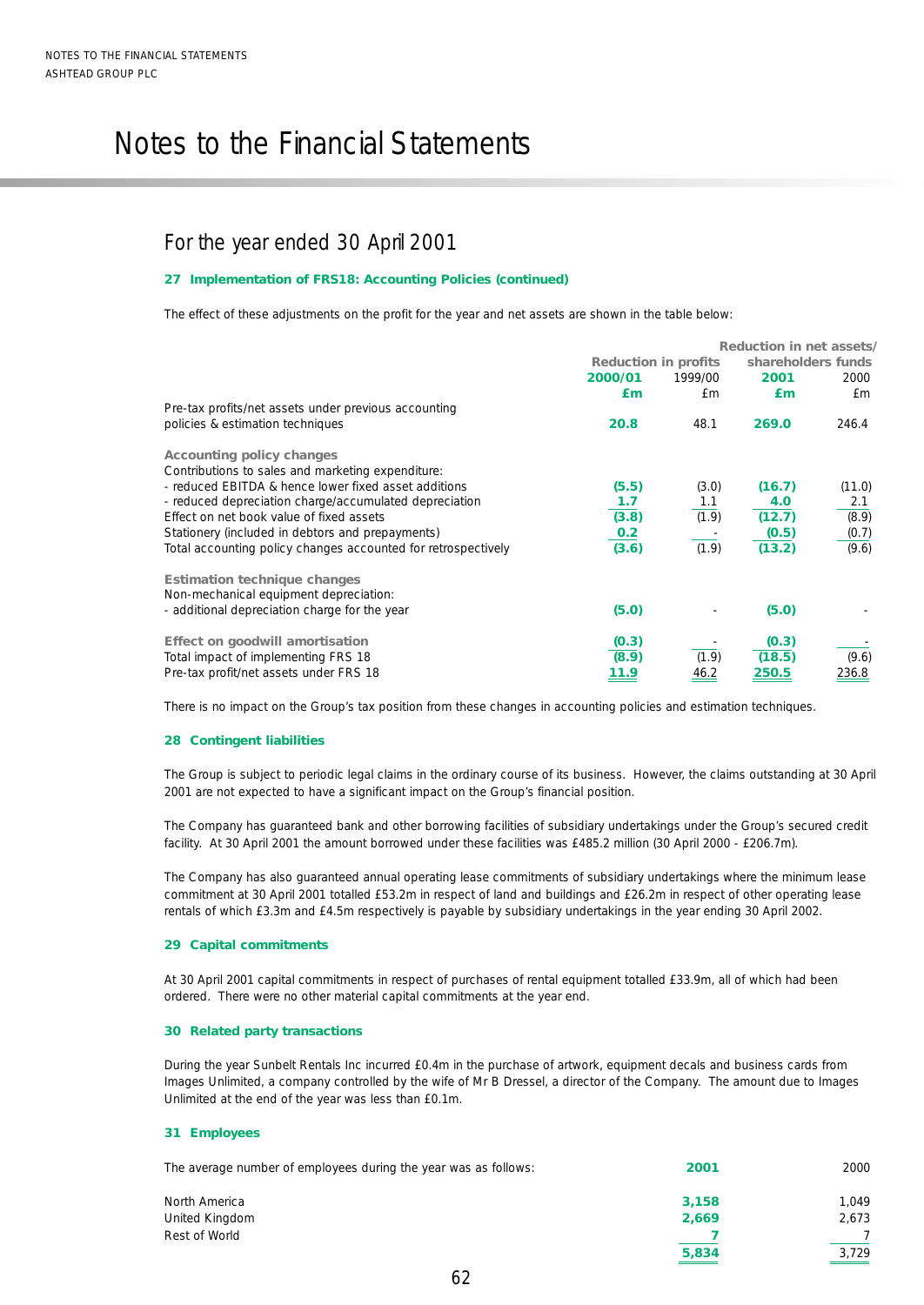## Seven Year History

|                                                  |                                    |                                                               |                             |                             |                             |                             |                             | Restated•                   |
|--------------------------------------------------|------------------------------------|---------------------------------------------------------------|-----------------------------|-----------------------------|-----------------------------|-----------------------------|-----------------------------|-----------------------------|
|                                                  | Year to<br><b>30 April</b><br>2001 | Year to<br><b>30 April</b><br>2001<br>(Adjusted<br>as below+) | Year to<br>30 April<br>2000 | Year to<br>30 April<br>1999 | Year to<br>30 April<br>1998 | Year to<br>30 April<br>1997 | Year to<br>30 April<br>1996 | Year to<br>30 April<br>1995 |
| By £m                                            |                                    |                                                               |                             | 256.0                       |                             | 147.6                       | 95.9                        | 67.3                        |
| Turnover                                         | 552.0                              | 552.0                                                         | 302.4                       |                             | 202.5                       |                             |                             |                             |
| <b>EBITDA</b>                                    | 190.8                              | 205.6                                                         | 124.3                       | 109.6                       | 89.2                        | 62.4                        | 40.6                        | 27.3                        |
| Depreciation                                     | 114.5                              | 114.5                                                         | 66.8                        | 63.3                        | 48.5                        | 33.1                        | 21.2                        | 13.4                        |
| Operating profit                                 | 69.0                               | 91.1                                                          | 57.5                        | 46.3                        | 40.7                        | 29.2                        | 19.5                        | 13.9                        |
| Pre-tax profit                                   | 11.9                               | 50.3                                                          | 46.6                        | 38.6                        | 35.7                        | 27.4                        | 18.3                        | 13.6                        |
| Capital expenditure                              | 237.7                              | 237.7                                                         | 158.2                       | 145.7                       | 153.4                       | 98.9                        | 61.0                        | 38.9                        |
| Book cost of rental<br>equipment                 | 962.8                              | 962.8                                                         | 629.5                       | 527.9                       | 394.1                       | 245.6                       | 172.2                       | 102.6                       |
| Net cash inflow from<br>operating activities     | 162.7                              | 173.0                                                         | 111.4                       | 89.1                        | 77.6                        | 56.5                        | 33.1                        | 26.1                        |
| Shareholders' funds                              | 250.5                              | 250.5                                                         | 236.8                       | 207.5                       | 151.3                       | 119.9                       | 107.7                       | 48.8                        |
| By pence<br>Basic earnings per share *           | 7.0                                | 18.9                                                          | 12.9                        | 11.1                        | 9.5                         | 7.7                         | 6.5                         | 5.3                         |
| Dividends per share *                            | 3.50                               | 3.50                                                          | 3.16                        | 2.70                        | 2.30                        | 1.825                       | 1.52                        | 1.17                        |
| <b>By percent</b><br>EBITDA margin               | 34.6                               | 37.3                                                          | 41.1                        | 42.8                        | 44.0                        | 42.2                        | 42.3                        | 40.6                        |
| Depreciation<br>(% of turnover)                  | 20.7                               | 20.7                                                          | 22.1                        | 24.7                        | 23.9                        | 22.4                        | 22.1                        | 19.9                        |
| Operating profit margin                          | 12.5                               | 16.6                                                          | 19.0                        | 18.1                        | 20.0                        | 19.8                        | 20.3                        | 20.7                        |
| Pre-tax profit margin                            | 2.2                                | 9.1                                                           | 15.4                        | 15.1                        | 17.6                        | 18.6                        | 19.1                        | 20.2                        |
| <b>By people</b><br>Employees at year end        | 6,043                              | 6,043                                                         | 3,930                       | 3,735                       | 3,174                       | 2,268                       | 1,968                       | 1,250                       |
| <b>By location</b><br>Profit Centres at year end | 443                                | 443                                                           | 352                         | 341                         | 275                         | 181                         | 164                         | 107                         |

\* Adjusted for capitalisation and rights issues in subsequent years

+ Before exceptional items, goodwill amortisation, the non-cash accrued convertible loan interest amortisation and the non-recurring salary costs paid to redundant former BET USA employees before they were made redundant

• The results in the table above have been restated to reflect the impact of the adoption of FRS 18 in the year and are presented before exceptional items and goodwill amortisation.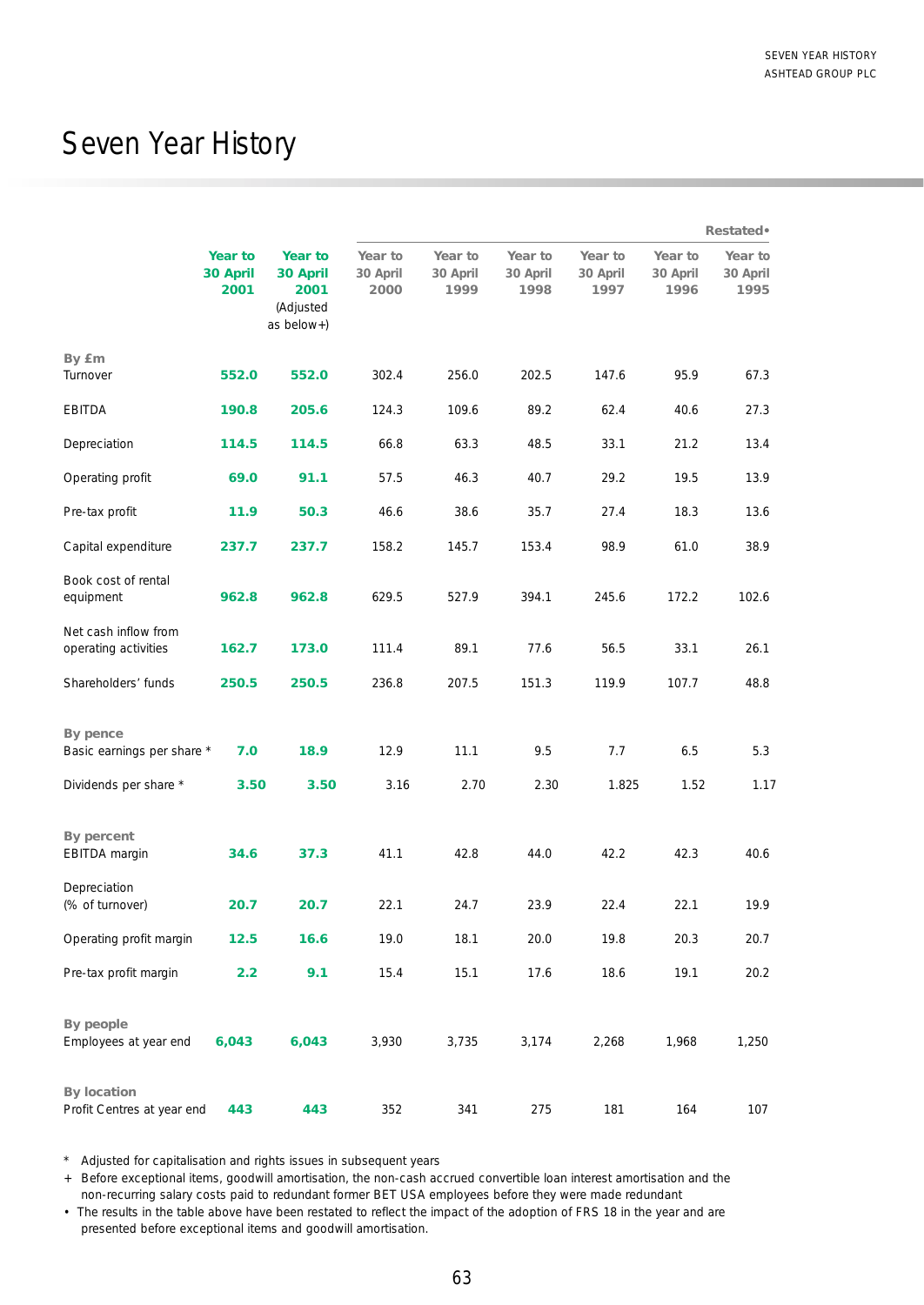### Who We Are

### SENIOR STAFF - **SUNBELT**

### *Directorate*

Bruce Dressel Kurt J. Kenkel Charles Miller Rod D. Nease Cliff Miller Brendan Horgan Earl Rose Bob Veshosky Brian Tate

### *Trading Managers*

Bradley Anderson Carlos Aquino Kenneth Beck Douglas Bertz Russ Brown Dan Clarkson Eddie Dempster Ray Lello Chad Maughan Randy Nelson Paul Nicely Christopher Pera Rich Rollason Greg Schamel Kenneth Smerz Donnie Smith James Tanner Thomas Wall Jason Wallace Frederick Weidner

### *Support Managers*

*CMIS* Mark Long

*Finance* Kurt Kenkel - CFO Mike Godsey Matt Reinhard Ronald Matley Cheryl Black

*Marketing* Charles Miller *Vice President*

Jeff Cooper Daniel Grimes Brad Lull Douglas Guy William McBrayer David Titus Douglas Whitman Patrick Connolly Robert Murn Walter Paczkowski

*Performance Standards* Brian Tate Robert Swingle Bonnie Everett Donna Nicely James Parrish Chris Watson Olliver Windle

*Risk* Byron Adkins

*Safety* Randy Fairburn Charles Leeper John Wardlaw Alan Williams Jeffrey Stachowiak

*Scaffold* Peter Casey Keith Lane Bruce Williams

*Training* James Cowley

### *Sunbelt Profit Centre Managers*

Howard Ahlstrom Glenn Allen Kenneth Allen Charles Ambrose Craig Ambrose Jaime Aquino Tim Ardell Dave Armastrong Jason Asuncion Douglas Atkins Timothy Ray Atkins Eric Bacon Stephen Bailey Terrel Barlow Michael Barrow Paul Barton Christopher Belcher Prentice Bell Randy Bellflower Keith Bengston Barry Boggs Kent Borror Chris Bowles John Bozsoki Greg Brewer Clarence Browder Conway Brown Steven Brown Alan Buchanan John Calvano Richard Carpenter Randy Carr Michael Clark Randy Clark Zachary Cleary Jeffrey Coscia Tim Cousino Timothy Crews

Douglas Davidson James Dennis Richard Denoncour James Deutsch David Dicks Thomas Dixon Andrew Dixson Ralph Douglas John Drew Christopher Dulnik Miles Edge Harrold Edwards Brian Elbrecht Mark Ellis Everett Evans Richard Fimbel Gregory Flanagan Verland Fluharty Cristopher Follet Duanne Francis Donald Furr Michael Gervasini Douglas Gietl Ernest Gildon Linda Gomez Jeffrey Groundwater Brian Hadley James Hartsfield Stephen Hassett Andrew Hewitt Barry Holdcroft Darwin Hollar Kyle Horgan Lenn Jackson Christopher James Robert Jellison Lon Jenkins Patrick Johnson Robert Kaczenski Thomas Kagey Jacco Kappers David Kenyon David King Ron Leffew Christopher Lewis Francis Lombardi Steve Lowder Dave Lytle Steven Martucci John May Cynthia McBride Bradley McCoy Jacquelyn McCoy Scott McCoy David McGlone Joseph McGuire Joseph McIntyre Tom Meeuwsen Stephen Mick Brian Mills Lewis Morris Brian Morrison Robert Morrison David Morse Richard Morse Robert Morse Richard Moss

Wayne Myers Clark Neff Paul Neff Richard Newbold William Newkirk Shawn Olmstead David Park Rodney Patterson Russell Pavur Jesse Pickrell Carl Pierce Jennings Pierce Donald Pline Michael Poteete Jeffery Raymond Paul Rice Hugh Rickles Ronald Riding Chris Ritz Luis Rivera William Robinson Curtis Rogers Michael Romero Jared Sampson Kyle Sandidge Court Sawyer Bradley Schlottman Douglas Schubert Steve Seelbach John Sepa Jerry Shaw Gerard Simmons Rickey Slater Michael Smith Timothy Smith Kurtis Specht Joseph Spratt James Stallings Reginald Stanley Rex Sterling Scott Stinson Jason Stout Richard Suarez Thomas Tegner Jason Thompson Dave Tippie Jeffrey Todd George Tompkins Miguel Ugarte Harry Venezia Charles Waller Douglas Wallace Richard Wallace Thomas Walton Calvert White Kevin White Daniel Wood Jude Yimin James Yonce Wayne Young Lawrence Zellner Dirk Zienow David Zoss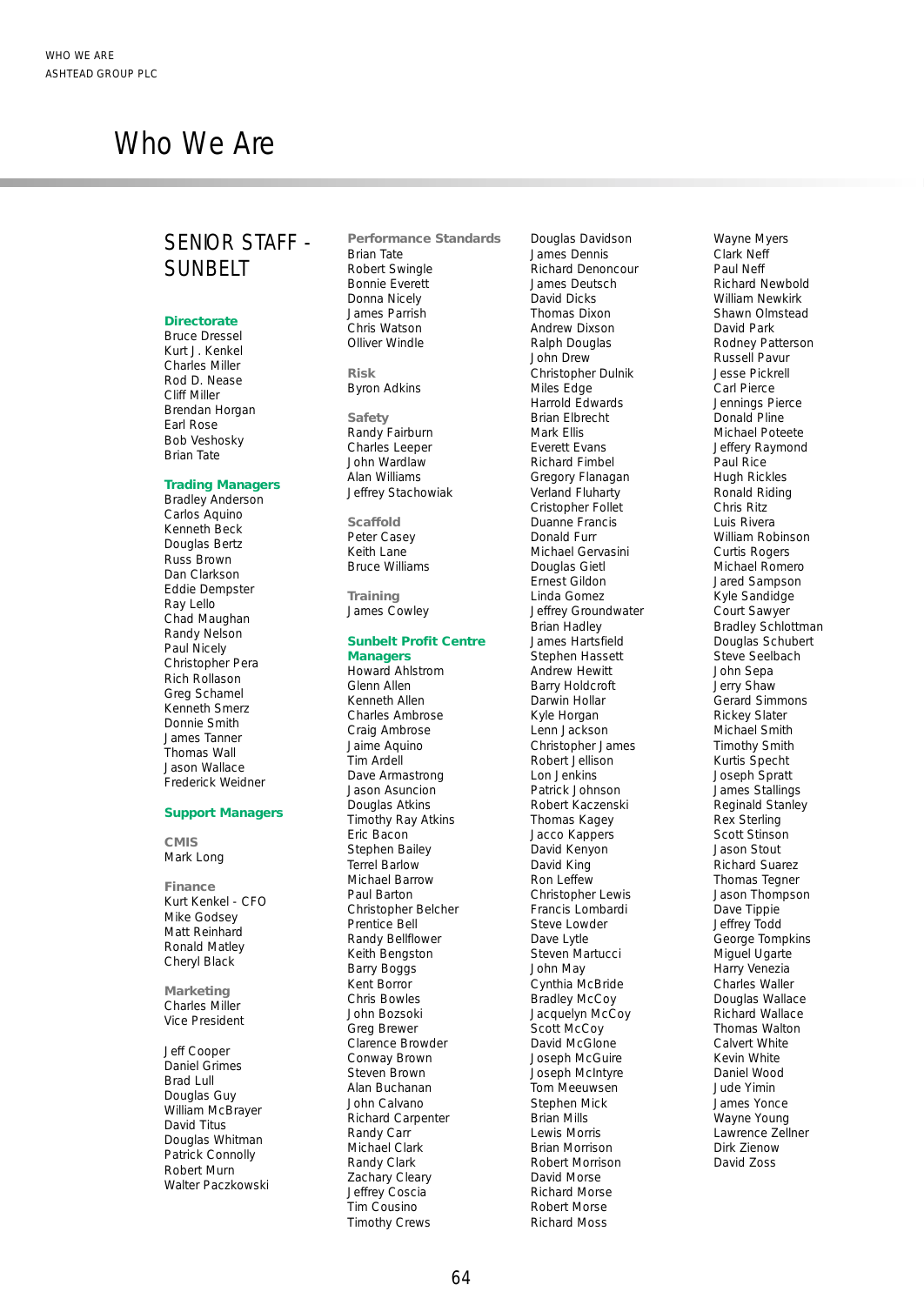### SENIOR STAFF - A-PLANT

### *Directorate*

Ted Forshaw Sat Dhaiwal Tracey Hazel Tim Tait Bob Watts Tony Durant Paul Mooney John Bankes Richard Winfield

### *Support Managers*

*CMIS* Andy Wortley

*Finance* Tony Durant - FD Steve Westhead Sue Carey

*Legal* Paul Edmunds

*Marketing* Paul Mooney - MD Tony Grimshaw Seamus Kelly Marc Daley Barry Stephens Andy Clapham Chris Geddes John Pettitt Keith Robertson Tony Heard Carli Milsom Ian Armstrong Ken Pierce

*Performance Standards* Richard Winfield Bob Harper John Helliwell Bob Kane Serena Lucas Mel Moore Chris Ryan Dale Thurnham George Winker

*Property* John Bankes

*Training* John Devonport Derek Purdon Tom McNeil

*Transport Services*  Paul Green

### *A-PLANT NORTH*

Tim Tait - MD Iain Guthrie - FD

*Sales Directors* Bob Dixon Mike Barron Derek Stewart David Bell

*Sales Managers* Alistair Niven Mark Hogg Keith Steele Harry Poxon Phil Mostyn

#### *A-PLANT SOUTH*

Tracey Hazel - MD Brian Key - FD

*Sales Directors* Dick May Tony Thomas Penny Noad Dave Comber Ray Caulfield Tim Lewis Glen Mahony

*Sales Manager* Lisa Giffard

### *A-PLANT EAST*

Sat Dhaiwal - MD Mark Siney - FD

*Sales Directors* Paul Dennis Paul Fereday Chris Muirhead Gary Thompson Mark Sharkey Dave Pearcey

*Sales Managers* Maria Congreve Richard Mason Dave Couzens Vince Oddy Steve Grainger Andy Tallentire Chris Myers Steve Bradshaw

### *A-PLANT WEST*

Bob Watts - MD Colin Foster - FD *Sales Directors* Steve Day

Kevin Foord Sue Young Yas Swindell Bert Benson John Owens

*Sales Managers* Jim Kendall Mike Abbott Jason Thorne Metro Werezak

### *A-PLANT Profit Centre Managers*

John Ainger Jim Ainslie Vince Akers Mick Allen Kam Amanullah Dave Andrews Tony Andrews Nigel Arnott Simon Ashby Tony Ashton Mark Atkins Ken Bailey Neil Bailey Alan Barnes Barry Barnes Kevin Barrett Mark Barron Vince Barry Matthew Bates Jane Bell Andy Benham Barry Bevis Tom Biggins Peter Bilton Keith Bloodworth Wayne Bolton Steve Bottomley Philip Briggs John Brown Steve Buckley Richard Bull Mark Burdge Brian Burton Jim Bush Mandy Buss Sean Byrne Grant Campbell Olga Carroll Sharon Carruthers Ian Cass Shane Castledine Brian Cavall Adrian Chapman Alan Charge Andy Chatham Ciaran Clancy David Clegg Richard Clark Graham Clarke Peter Clay Debby Clayton Len Clough Tommy Coats Gary Coburn Tom Coleman Steve Cornforth Dean Corthorn Dave Creasey John Crook

Andrew Cullin Daren Cummings Brian Dagger Frank Davidson Lee Davies Phil Davies Douglas Davy Jim Denihan Alastair Dickson Brian Dillon Russell Dodd Peter Dodds Daryl Doherty Steve Doughty Martyn Dolan Andrew Douglas Barney Duffy Matt Duggins Paul Dukes Graeme Dunlop John Dunne Jane Dyckhoff Matthew Eames Nick East Dean Edwards Jim Edwards Mike Edwards Steve Elkington Jim Evans David Farr Peter Fearn Tom Fenton Keith Ferris Ross Fitzgerald Paul Flegg Eddie Ford Jamie Fountain Richard Freeman Andy Freshwater Brian Galt Jane Garfield Lisa Gerrard Clive Gilbert Eddie Gilmour Scott Graham Jamie Grant Tom Grieve Dave Griffiths Martin Griggs Dean Groves John Guthrie Eric Gwynne Gary Hallam John Hansburry Duncan Harkins Tony Harrison Richard Hart Peter Hayward Dermot Hegarty Tony Holland Doug Hoskins Marianne How Phil Howell Mark Huckle Dale Hudson Michael Hufton Steve Hulley Glen Hutton Asim Iqbal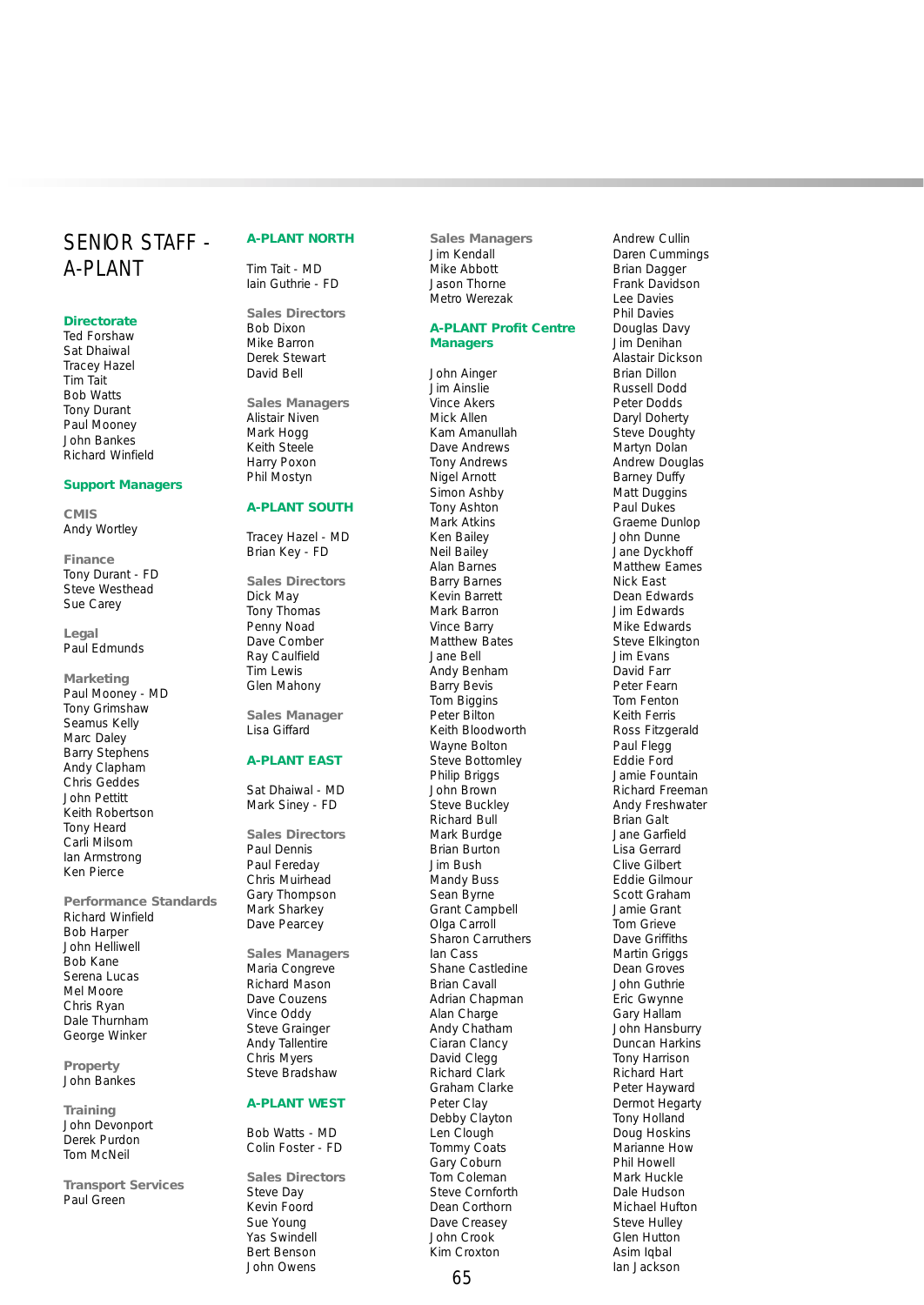### Who We Are

Ian Johnson Richard Johnston David Jones Jim Jones Tracey Jones Paul Keenan John Kennedy Maria Kennedy Steve King Terry Kingcott John Kingham Haydn Kinsey Jason Kinsey Gary Kirby Ian Knight Paul Lewis Paul R. Lewis Colin Lockless Alex Love Martin Ludkins Geoffrey Mackay Andy Mackey Wayne Maddocks Andrew Mair Neil Macara Paul Mason Steve Matthews Stuart McAllister Kevin McDade Bill McGuckin Alex McGuffie Lisa McLaughlin Paul McLusky Shaun Medd Dave Meek David Mellor Sean Mercer Mike Merrigan Richard Mills Graeme Milne Andy Mitchell Kevin Mitchell Peter Molloy Martin Moody Derek Moore Stephen Morrell Jim Morrison Keith Moss Russel Moxham John Munton Joe Murphy John Murray Rob Murray David Naylor Mick Naylor Jason Newell Dyllis Newman Ian Nicholls Peter Nicolson Tracey Nicolson Andy Nightingale Jim O'Grady Jim Oliver Mike Omond Gary Orton Jeff Orton Andy Owen

Frank Page Jim Palmer Mandy Payton Keith Peden Graham Peel Paul Perks Michael Phelan Steve Pickering Alan Plant Richard Prescott Lee Prince Stuart Puggmur Alan Purdie Mike Purdy Steve Raper Julian Ring Dave Roberts David Robinson Kevin Sanderson Steve Sawyer Sean Scarah Chris Schaschke Andy Scott Jim Scott John Shaun Ryan Nathaniel Singleton David Skyner Mark Skyner Paul Smith Robin Smith Steve Smith John Stewart Ron Stewart Bill Stoodley Kevin Stringer Robert Sullivan Colin Tall Russ Tarleton Andrew Taylor Brian Taylor Gordon Taylor Jane Taylor James Temple Michael **Thistlethwaite** Karen Thomas Ian Thompson Carl Tidey John Tiffen Steve Tinsley Paul Trantum Jamie Trevis Andy Varley Jamie Vincent Wilson Walker Mike Walsh Gary Ward Mary Wardle Steve Warren Michael Warrior William Watt Steve Welling Brian White Colin Wight Mike Wigley David Wilkinson Martin Williams

Sandy Williamson Charlie Wilson Mike Wishart Roy Woods Scott Young

### SENIOR STAFF AND LOCATIONS - OTHER

### *Ashtead Technology*

Rob Phillips *Managing Director*

Peter Simpson *Operations Director*

*Singapore* Andy Doggett *Divisional Director*

Neil Christie Dave Thomson

*North America* Andy Holroyd *President*

Mary Ruth Carlton Katie Machi

*Houston*  Chris Echols *Survey and NDT*

Michael Klembus *Environmental* 

*Rochester* Doug Allen

*Los Angeles* Steve Rozunick

*Toronto* Tony Barreca

*UK - Aberdeen* Colin Erskine Mark Emslie Ian Harvey Lorraine Mitchell

#### *Ashtead Group plc Corporate Office*

*Leatherhead* Robert Clark FCA ATII *Company Secretary*

Ritain Patel ACCA *Group Financial Controller*

Lourdes Rey Bsc ACCA *Group Taxation Manager*

*Tamworth* Derrick Adamson FCMA *Director of CMIS*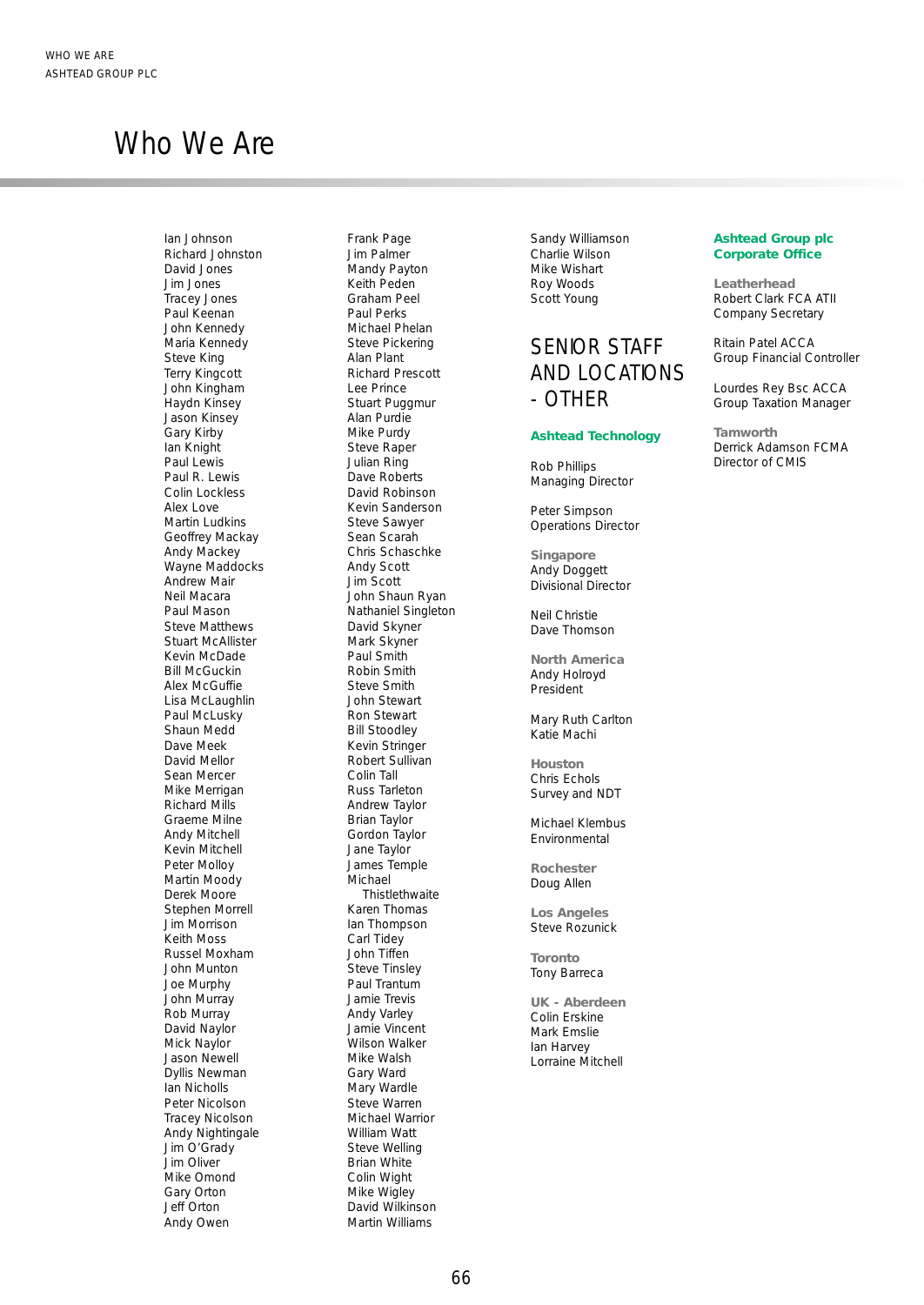## Where We Are

### LOCATIONS - **SUNBELT**

*Allegheny* Ashland Charleston Roanoke

- *Capital* Frederick Fredericksburg **Gaithersburg** Manassas McLean Northern Pile Driving Springfield **Sterling Winchester**
- *Central* **Charlotte** Charlotte Access Charlotte AWP Charlotte Pump Concord Gastonia Indian Trail Lake Wylie Mooresville Pineville Rock Hill Winston Salem
- *Central Florida* East Orlando Convention Services Lake Fairview Mid City Orlando Orlando Orlando Access Orlando AWP Orlando Pile Driving Orlando Pump & Power Orlando Traffic Systems Sanford **Wintergarden**
- *Coastal Atlantic* Brunswick Charleston Charleston Access Charleston AWP Florence Hilton Head Little River Myrtle Beach Savannah **Summerville** Wilmington

*Delaware Valley* Pennsauken Southampton South Jersey Pump & Power Swedesboro

*Eastern Central* Indianapolis Kokomo Lansing Layfayette South Bend Toledo

*Florida Gulf* Ft. Myers Access Ft. Myers AWP Lauderdale Mulberry Oldsmar South Florida Access South Florida AWP Tampa Tampa Pump & Power

*Mid Altantic* Durham Fayetteville Greensboro Raleigh Raleigh Access Raleigh AWP Winston Salem Winterville

*Mid West* Decatur Evansville Granite City

*Northern Carolina* Belmont Concord Fresno Sacremento

*North Florida* Birmingham Birmingham Access **Jacksonville** Jacksonville Access Jacksonville AWP Jacksonville Pump & Power Mobile Mobile Pump & Power N Jacksonville Orange Park West Jacksonville

*North Georgia* Atlanta AWP Atlanta Access Atlanta Power Covington Douglasville Duluth Kennesaw Lake Lanier Mid Town Atlanta Riverdale

*Northern* Baltimore Finsburg Hunt Valley Laurel Maryland Pump & Power Parkville Waldorf

*Northwest* Boise Eugene Hillsboro Portland Salem West Valley

*Ohio Valley* **Cincinnati Clarkville** Columbus Dayton Louisville Lexington

*Southern VA* **Charlottesville** Chesapeake Newport News Richmond Richmond AWP Richmond Access Virginia Beach VA Beach Pump & Power West Creek

*Southwestern* Glendale La Mirada Las Vegas **Tempe** 

*Texas* Arlington Austin Beaumont Dallas Houston Access Houston AWP Kyle San Antonio

*Tennessee* Clarksville Decatur La Vergne **Nashville** Nashville Access Nashville Pump & Power Rivergate

*Upstate South Carolina* Columbia Greenville Spartanburg

*Washington* Kent Kent AWP Lakewood Pasco Tacoma

*Western Central* Bloomington Chicago Pump & Power Des Moines E Peoria Joliet Moline

### LOCATIONS - A-PLANT

### *A-PLANT NORTH*

*Ayrshire* Ayr Irvine Groundcare Kilmarnock Kilmarnock Powered Access Stevenston

*Grampian* Aberdeen Aberdeen Acrow Aberdeen Rentarc Aberdeen Powered **Access** Dundee Dundee Mains Road Inverness Ladybank Scotland Rail

*Teesside* Hartlepool Middlesbrough Stockton Large Air Stockton Powered Access Stockton Rentarc Teesside Main Plant Teesside Tool Hire

*Scotland West* Cumbernauld Cumberland Tool Hire Glasgow Glasgow Acrow Glasgow Baillieston Glasgow South Newmains Rentarc Falkirk Falkirk Pumps Falkirk Water Pumps

*Scotland East* Earlston Edinburgh Edinburgh Acrow Edinburgh City Falkirk Falkirk Pumps Falkirk Water Pumps Newmains Rentarc

*Cumbria* Barrow

Carlisle Carlisle Kingstown Carlisle Rentarc **E**gremont Kendal Kendal Powered Access Whitehaven

*Tyneside* Gateshead Newcastle Newcastle Acrow Sunderland Tyneside Groundcare **Tyneside** 

### *A-PLANT SOUTH*

*South Coast West* Alresford Eastleigh Fareham Tool Hire Romsey Romsey Rentarc Southampton Southampton City Southampton Powered Access

*Home Counties East* Cambridge Cambridge Rentarc Long Stratton Lowestoft Norwich Norwich Acrow Norwich Tool Hire

*Essex* Basildon Basildon Tool Hire Brentwood Brentwood Masts Epping Epping Tool Hire Ipswich East Ipswich West

*South East* **Canterbury Maidstone** Maidstone Accommodation Maidstone Tool Hire Medway

*London Region* Barking Battersea Main Plant Battersea Tool Hire **Charlton** East London New Cross Romford Romford Acrow Romford Rail **Southwark** Staples Corner Tottenham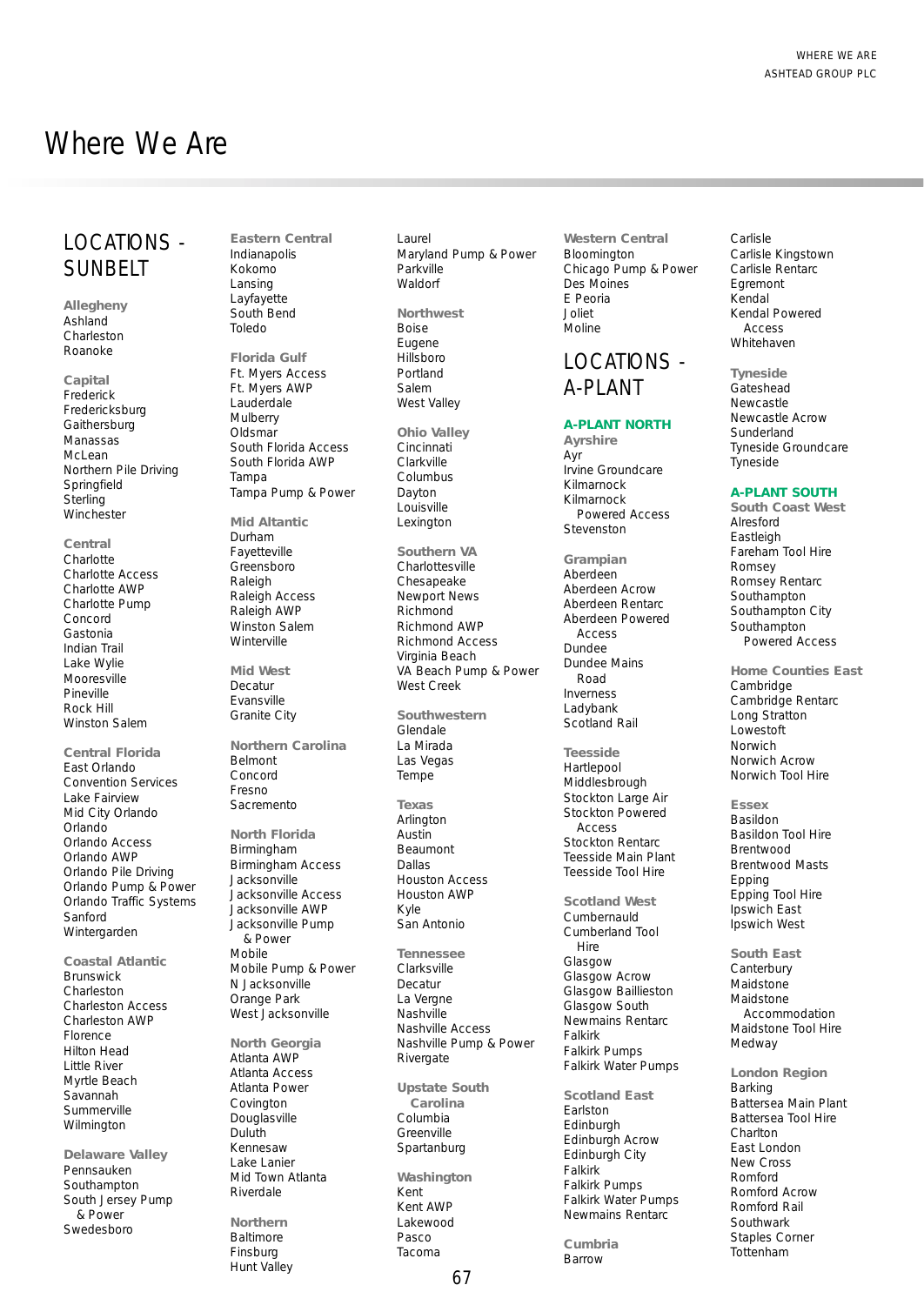### Where We Are

*Bedford*

Bedford Bedford Accommodation Letchworth Luton Luton Powered Access St Albans *London West* Colnbrook Acrow Heathrow Main Plant Heathrow Tool Hire Leatherhead Leatherhead Tool Hire Staines Power Generation Staines Trenchless **Technology** *South Coast East* Arundel Ford Gatwick Lancing Storrington Groundcare *Home Counties Central* Aylesbury Hayes Traffic Systems Hemel Hempstead Milton Keynes Milton Keynes Traffic Systems Thatcham Watford Watford Tool Hire *A-PLANT EAST North Midlands* Mansfield Chesterfield Acrow Chesterfield South

*Nottinghamshire* Newark Nottingham Nottingham Building Systems Nottingham Central Nottingham East Nottingham Powered Access Nottingham West

Chesterfield North

*Leeds* Boroughbridge Building Systems Leeds Main Plant Leeds Acrow Leeds Central Leeds City Leeds Powered Access Leeds South

*Yorkshire* Wetherby York Bradford TH Bradford TS

*S. Yorks* Sheffield Rotherham Doncaster Sheffield City

*Derbyshire* Derby Ascot Derby East Derby North Derby South **Heanor** Stoke City Stoke Stoke Fenton

*Humberside* Barton Hull Hull City **Humberside** Immingham **Scunthorpe** 

*North West* Preston Blackpool Preston Central Liverpool Netherton Liverpool City Liverpool Acrow

*Wirral* **Warrington Birkenhead** Ellesmere Port Deeside

*Manchester West* **Manchester** Accommodation Manchester Acrow Manchester Powered Access **Manchester Groundcare** Manchester Power Generation Manchester Rail Salford Rentarc

*Manchester East* Astley Heywood Manchester Central Oldham Reddish Stockport Central **Worsley** Salford

*Lincolnshire* Boston Main Plant Grantham Kesteven Lincoln Building **Systems** Lincoln Plant Lincoln Tool Sleaford

### *A-PLANT WEST*

*West (North)* Avonmouth Powered Access Avonmouth Rail **Bridgwater** Bristol Bristol Acrow Bristol Central St Philips Swindon

*West (South)* Barnstaple **Bodmin** Exeter Exeter City Plymouth Plymouth City Tavistock Acrow Weymouth

*Birmingham North* Birmingham City Birmingham Powered Access Erdington **Oldbury Smethwick** Wolverhampton Wolverhampton Main Plant **Worcester** Cheltenham

*East Wales* Abergavenny **Cardiff** Cardiff Acrow Cardiff City Newport Newport Rentarc

*West Wales* Bridgend Accommodation Bridgend **Compressors** Bridgend Powered **Access** Bridgend Town Milford Haven Swansea

*Staffordshire* Donnington **Shrewsbury Telford** Walsall Acrow Walsall Power Walsall Wood West Midlands Rail

*Ireland General Plant* Carlow Cork Dublin Main Plant Dublin Rail Dublin Tools Galway Limerick

*Leicestershire* Leicester Leicester Central Leicester City Loughborough Loughborough **Central** Loughborough Traffic Systems

*West Midlands* Cheltenham Coventry MP Coventry City **Nuneaton** Rugby West Midlands Building Systems Burton Main Plant Burton Tool Hire Tamworth Hoists Tamworth Tool Hire

*Northampton* Corby **Hunsbury Northampton** Northampton Access Northampton Central Northampton Town Peterborough **Groundcare** 

*Ireland Specialist Plant* Belfast Acrow Cork Acrow Dublin Acrow Galway Acrow Lisburn Lisburn Rentarc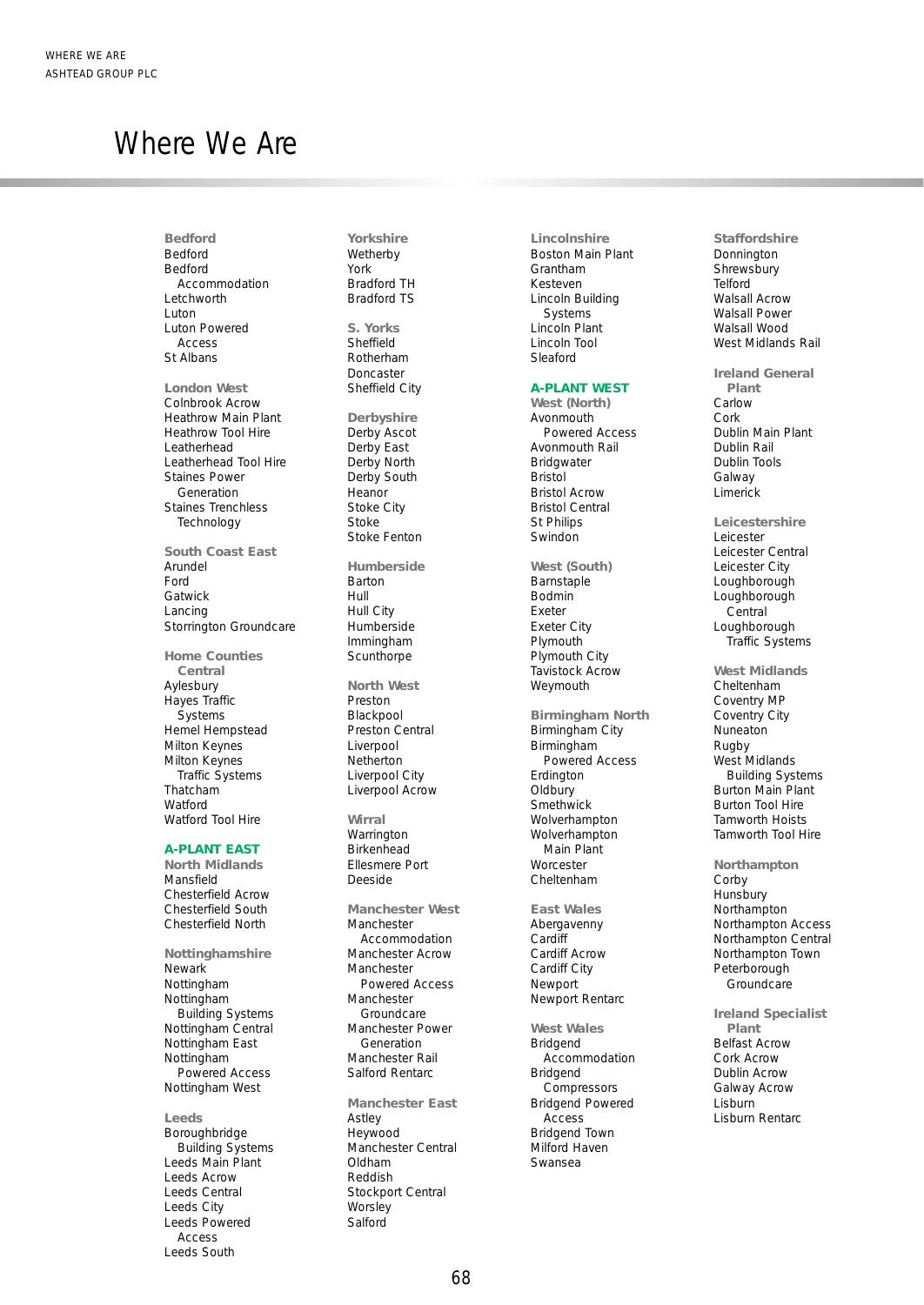| 2001 Annual General Meeting | <b>8 October 2001</b>  |
|-----------------------------|------------------------|
| Payment of final dividend   | <b>10 October 2001</b> |
| Payment of interim dividend | <b>8 April 2002</b>    |
| 2002 Annual General Meeting | 2 September 2002       |

### *Robert Clark, FCA, ATII* Company Secretary

### *Registered Office*

Ashtead House Business Park 8 Barnett Wood Lane Leatherhead Surrey KT22 7DG

### *Corporate Office*

King's Court 41-51 Kingston Road Leatherhead Surrey KT22 7SZ